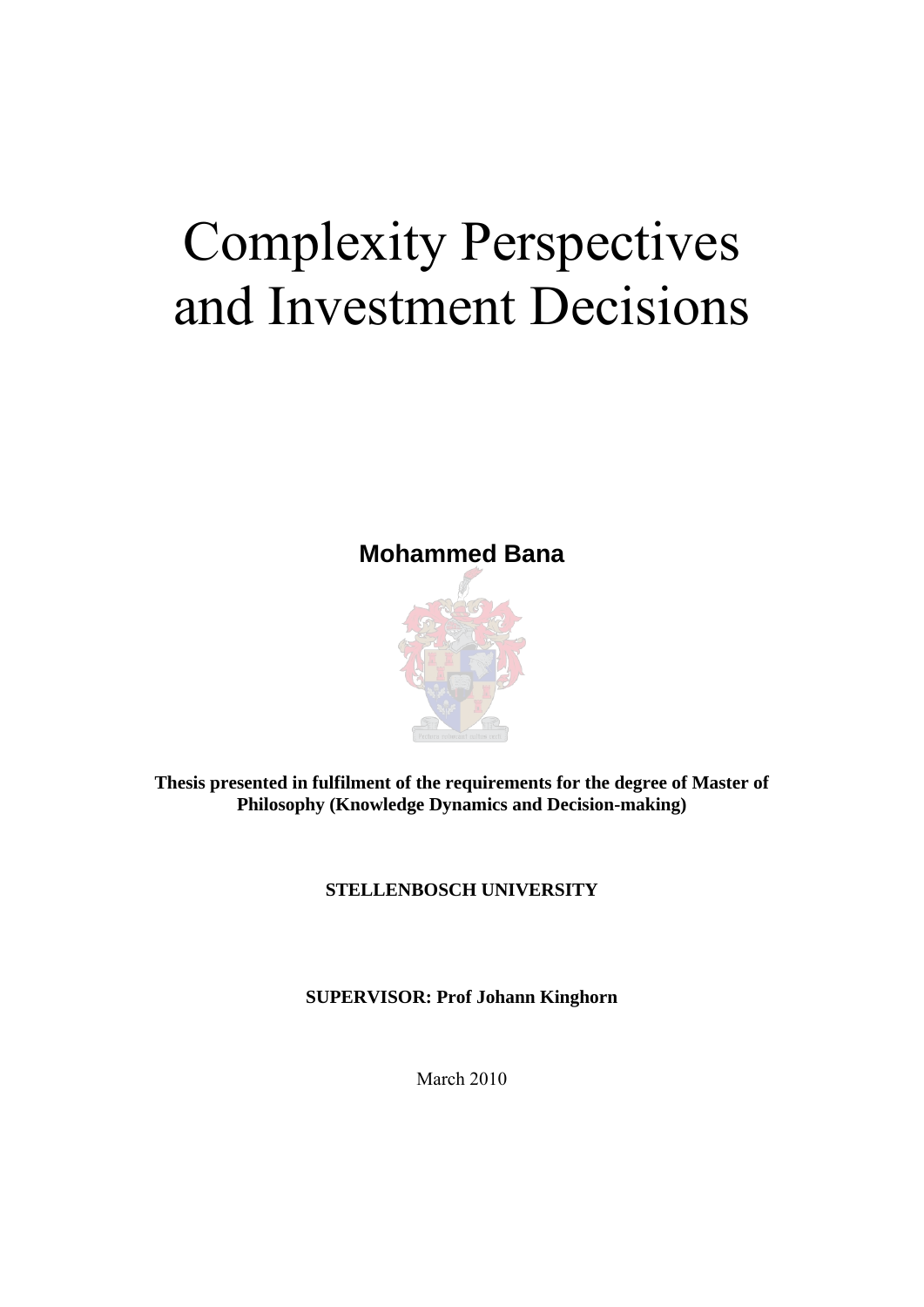## Declaration

By submitting this thesis electronically, I declare that the entirety of the work contained therein is my own, original work, that I am the owner of the copyright thereof (unless to the extent explicitly or otherwise stated) and that I have not previously in its entirety or in part submitted it for obtaining any qualification.

Date: 4 February 2010

#### © STELLENBOSCH UNIVERSITY 2010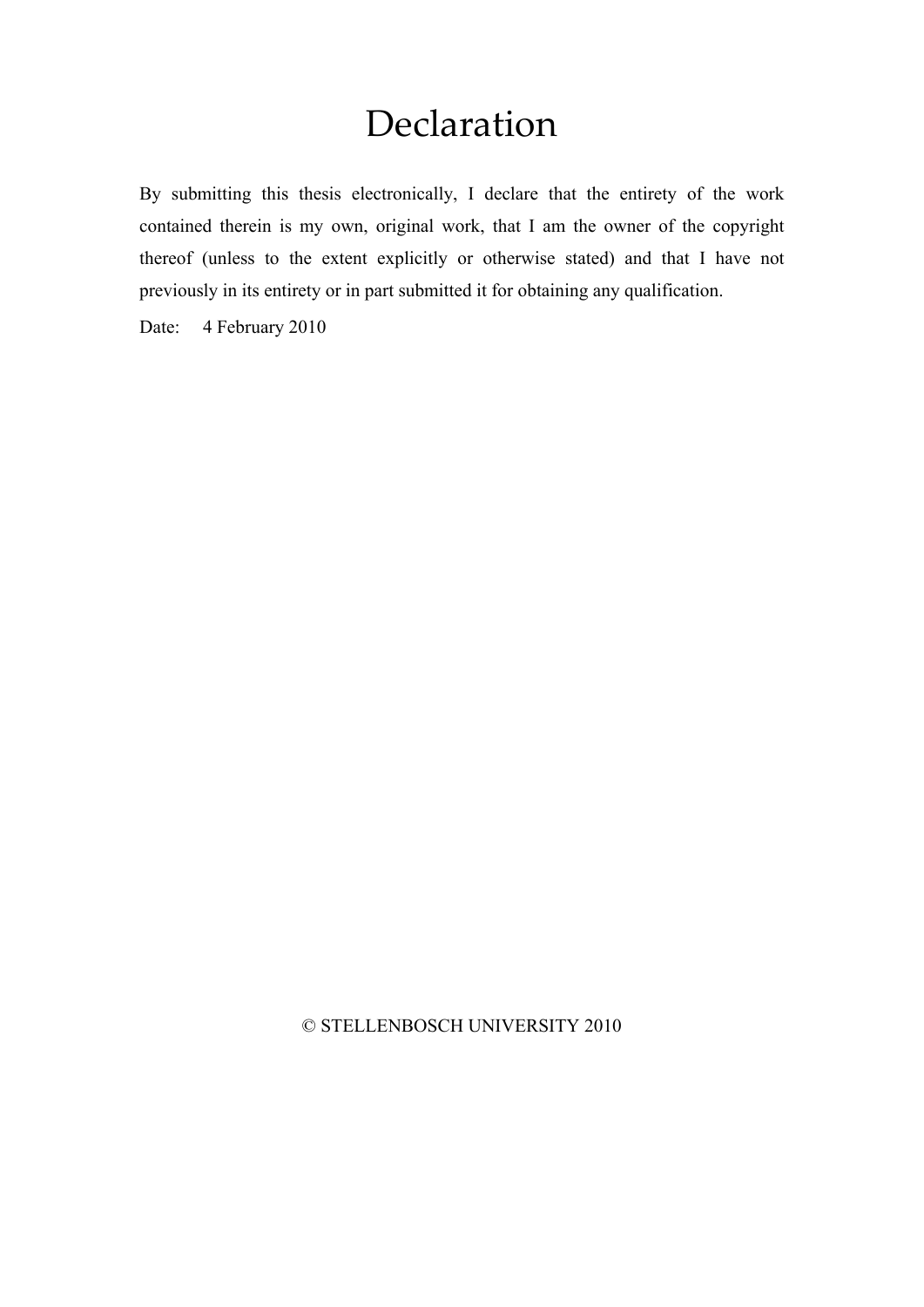## **Summary**

This thesis investigates investment theory in the light of complexity theory. These insights from diverse fields contain powerful images, metaphors and ways of thinking that allows one to seek new ways of comprehending the nature of the economy and therefore the nature of investment and the related issues of uncertainty and decision making. Complexity theory views the economy as being a dynamic, continuously adaptive, nonlinear system. This is in contrast to traditional or classical economic theory that views the economy as being a simple, linear, equilibrium deterministic system.

This thesis is a conceptual study exploring the implications of a complexity worldview for investment decisions by looking at the nature and characteristics of complexity and then overlaying it on the characteristics of the economy.

It is argued that complexity is caused by three elements: the structure of the system, human behaviour and exogenous factors. Thereafter follows an analysis of how investment decisions are made in the light of complexity by illustrating the investment models of two very successful, yet different investors: Warren Buffet and George Soros.

Buffet's model hinges on value. He realises that emergent phenomenon driven by irrational behaviour of investors leads to intrinsic values of shares to differ widely from perceived value. When quoted or perceived values are low than it is advisable to purchase as you have a margin of safety. Over the long term the market recognises the real value of the share. He tries to ignore the vagaries of the market and to focus on fundamentals. His list of fundamentals include; the franchise value of the company, quality of management and industry dynamics.

George Soros in contrast utilises emergence patterns to locate potential investments. His model is that systems are flawed, human thinking and decision making is flawed and the interaction of the two lead to perturbations and oscillations. He focuses in trying to understand the flaw in systems and in human behaviour and to find some kind of pattern that he could utilise to make a profit. It is shown that both investment models can be understood from a complexity perspective and that these two investors built aspects from complexity into their decision models.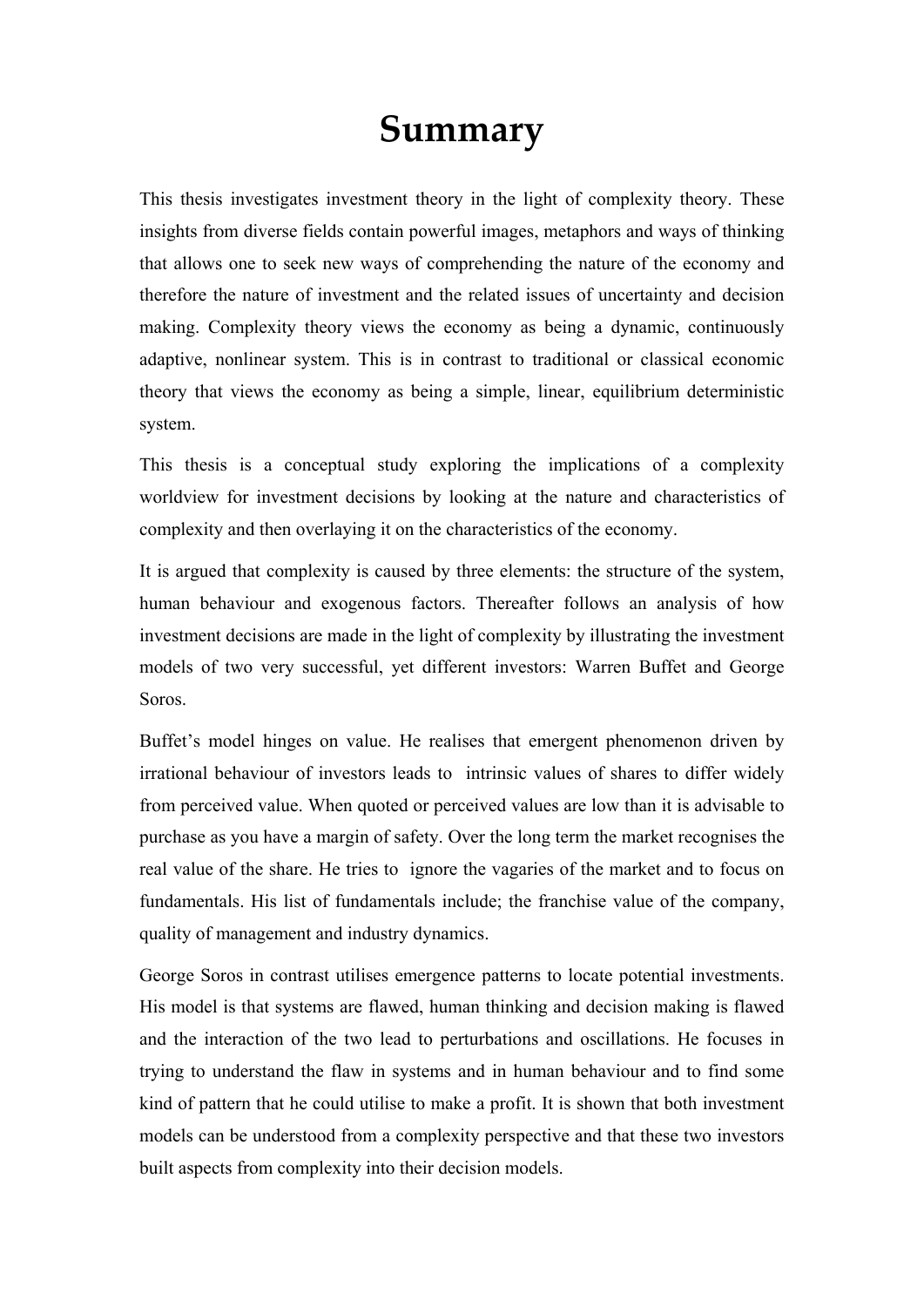# **Opsomming**

Die tesis ondersoek investeringsteorie in die lig van kompleksiteitsteorie. Met die hulp van metafore en insigte vanuit kompleksiteitsdenke word gesoek na nuwe maniere om die aard van die mark en investering verwante aspekte van onsekerheid en besluitneming te verstaan. Die kompleksiteitsperspektief sien die ekonomie as'n dinamiese en aanpassende nie-lineêre sisteem.

Dit word gedoen deur die implikasies wat kompleksiteit vir investeringsbesluite inhou konseptueel te ondersoek. Die aard en eienskappe van komplekse sisteme word verduidelik en dan op die ekonomie toegepas.

Daar word geargumenteer dat kompleksiteit deur drie elemente veroorsaak word: die struktuur van die sisteem, menslike gedrag en eksogene faktore. Daarna word die praktyk van investeringsbesluite geanaliseer in terme van kompleksiteit duer investeringsmodelle van twee suksesvolle, maar uiteenlopende, investeerders te ondersoek, naamlik Warren Buffet en George Soros.

Buffet se model draai rondom waarde. Hy sien die irrasionele gedrag van investeerders as 'n ontvouende fenomeen wat lei tot 'n gaping tussen intrinsieke en verwagte waarde. Sy investering word gebaseer op die aanname dat oor die langer termyn die mark die intrinsieke waarde herken. Hy ignoreer dus korttermyn skommelinge in die verwagte waarde en fokus op die fundamentele, waaronder die maanwaarde van die besigheid, die kwaliteit van die bestuur, en industrie-dinamika tel.

Soros se model daarenteen gebruik ontvouende patrone en potensiële investeringsgeleenthede te ontbloot. Sy model is dat sisteme inherente teenstrydighede het as ook menslike gedrag en besluitneming. Dit lei tot ossilasies en versteurings. Sy fokus is gerig daarop om hierdie versteurings in die sisteem tot voordeel aan te wend.

Daar word getoon hoedat beide investeringsmodelle vanuit 'n kompleksiteitsperspektief verstaan kan word en dat die twee investeerders sulke aspekte in hulle investeringsbesluite inbou.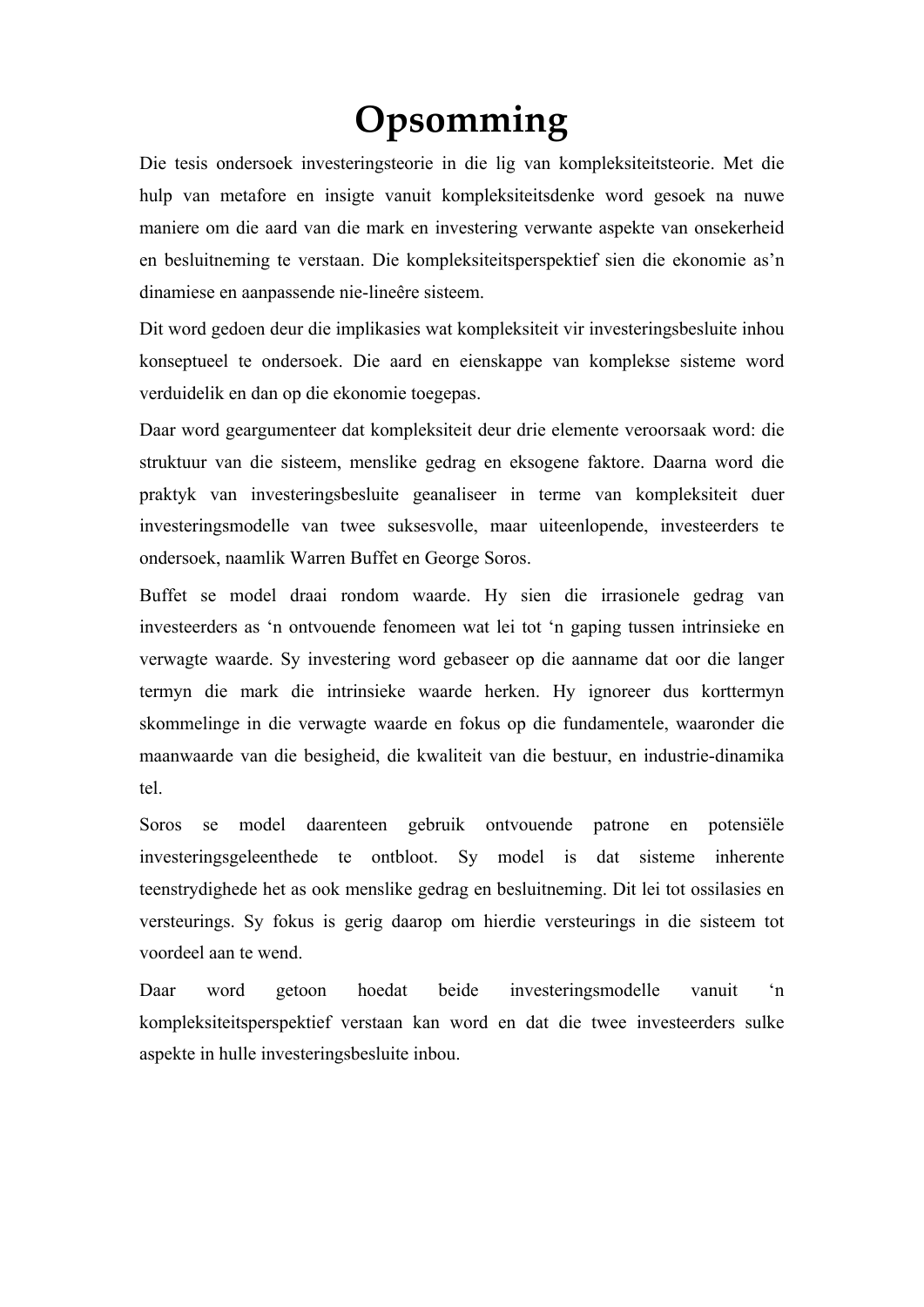# Table of Contents

| <b>Introduction</b>                                                 | 1              |
|---------------------------------------------------------------------|----------------|
| Complexity and interconnectivity                                    | 1              |
| Layout                                                              | $\overline{4}$ |
| <b>Chapter One: Complexity</b>                                      | 6              |
| 1.1 Introduction                                                    | 6              |
| 1.2 Background to Complexity                                        | 6              |
| 1.3 Characteristics of Complex Systems                              | 8              |
| 1.3.1 Definition                                                    | 8              |
| 1.3.2 Principles of Complex Systems                                 | 9              |
| 1.3.2.1 Connectivity and Interdependency                            | 11             |
| 1.3.2.2 Co-evolution                                                | 13             |
| 1.3.2.3 Dissipative Structures, Far From Equilibrium and History    | 14             |
| 1.3.2.4 Exploration-of-the-space-of-possibilities                   | 16             |
| 1.3.2.5 Feedback                                                    | 17             |
| 1.3.2.6 Path Dependence and Increasing Returns                      | 19             |
| 1.3.2.7 Self Organisation, Emergence and the Creation of New Order. | 20             |
| 1.3.3 Emergence and Social Innovation                               | 24             |
| 1.3.4 Limits to Constructing a Model of a Complex System            | 26             |
| <b>Chapter Two: The Economy as a Complex System</b>                 | 29             |
| 2.1 Characteristics of the Economy                                  | 29             |
| 2.1.1 Dynamic Endogenously Driven                                   | 29             |
| 2.1.2 Non Linear System                                             | 30             |
| 2.1.3 The Adaptive Economy                                          | 33             |
| 2.1.4 Human Behaviour-The Role of Agents                            | 36             |
| 2.1.5 Networks                                                      | 39             |
| 2.2 Complexity and Emergent Phenomena                               | 40             |
| 2.2.1 Oscillations                                                  | 41             |
| 2.2.2 Punctuated Equilibrium                                        | 43             |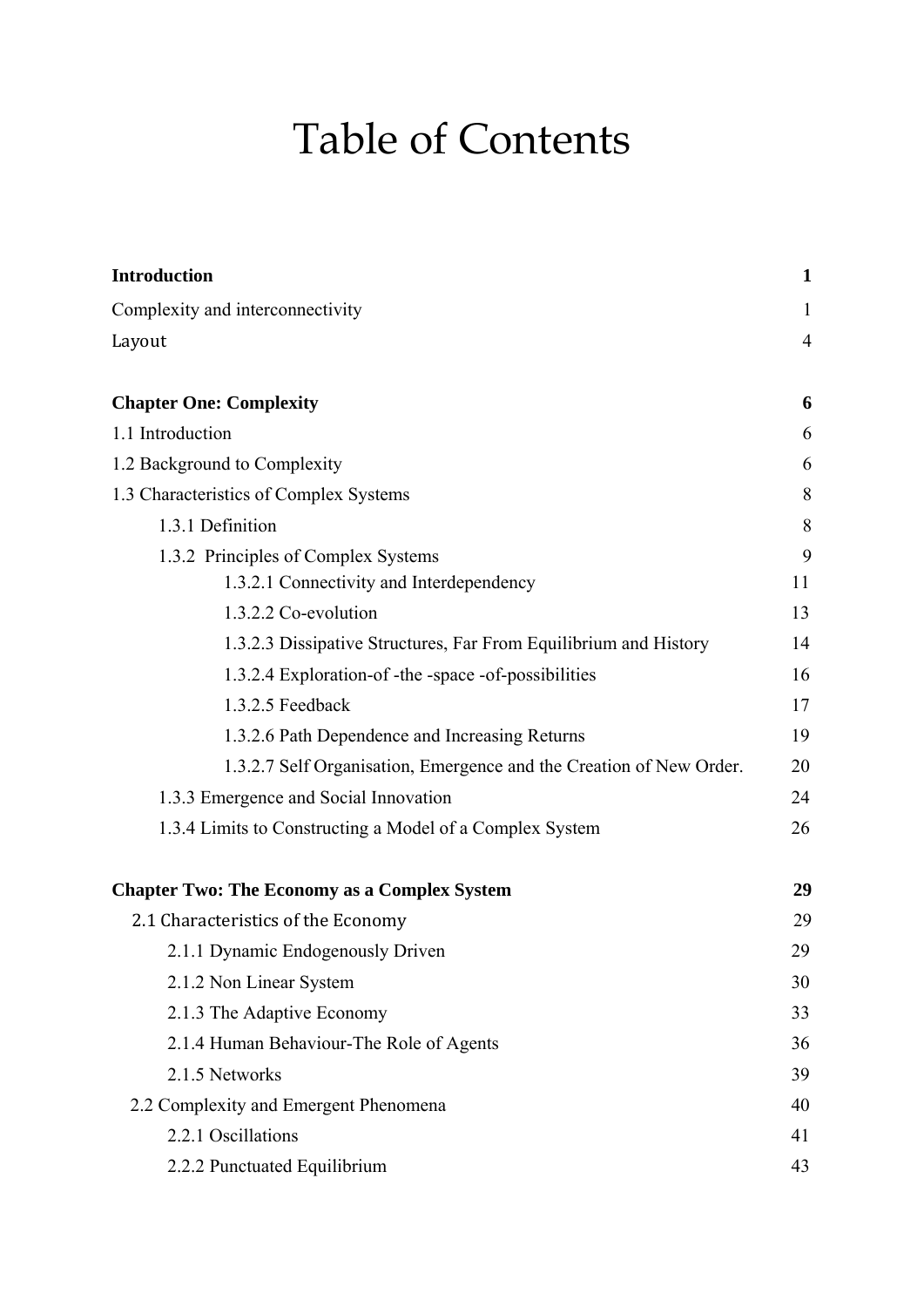| 2.2.3 Power Laws                                                           | 45 |
|----------------------------------------------------------------------------|----|
| 2.3 Complexity and Investment Theory                                       | 48 |
| 2.3.1 Random Walk Theory                                                   | 48 |
| 2.3.2 The Efficient Market Hypothesis                                      | 50 |
| 2.3.3 Mandlebrot and Power Laws                                            | 52 |
| 2.3.4 Doyne Farmer's Model                                                 | 55 |
| 2.3.5 A New definition of Market Efficiency                                | 58 |
| 2.3.6 Summary                                                              | 59 |
| <b>Chapter Three:</b>                                                      |    |
| The Implications of Viewing the Economy as Complex on Investment Decisions | 60 |
| 3.1 Introduction                                                           | 60 |
| 3.2 Warren Buffet's Model                                                  | 60 |
| 3.2.1 Cognitive                                                            | 61 |
| 3.2.2 Mental Models                                                        | 61 |
| 3.2.2.1 Model of Risk                                                      | 62 |
| 3.2.2.1.1 Risk and Long Term Investing                                     | 62 |
| 3.2.2.1.2 Risk and portfolio Concentration                                 | 63 |
| 3.2.2.1.3 Risk and Margin of Safety                                        | 64 |
| 3.2.2.1.4 Risk and Knowledge (Circle of Competence)                        | 64 |
| 3.2.2.2 Model of Prediction                                                | 65 |
| 3.2.2.3 Model of Markets                                                   | 66 |
| 3.2.2.4 Model of Management Behaviour                                      | 66 |
| 3.2.3 The Role of Psychology in the Investment Process                     | 67 |
| 3.3 Conclusion                                                             | 70 |
| 3.4 George Soros' Model                                                    | 71 |
| 3.5 Warren Buffet and George Soros                                         | 73 |
| 3.6 Soros, Buffet and Complex Systems                                      | 77 |
| 3.7 Strategies to Cope with a Complex Adaptive Economy                     | 82 |
| 3.7.1 Push versus Pull Models                                              | 84 |
| 3.7.2 Resilience Ecosystems                                                | 85 |
| 3.7.3 Managing the Unexpected-The Role of Expectations                     | 88 |
| 3.7.4 Summary                                                              | 88 |
| <b>Conclusion</b>                                                          | 89 |
| <b>Bibliography</b>                                                        | 92 |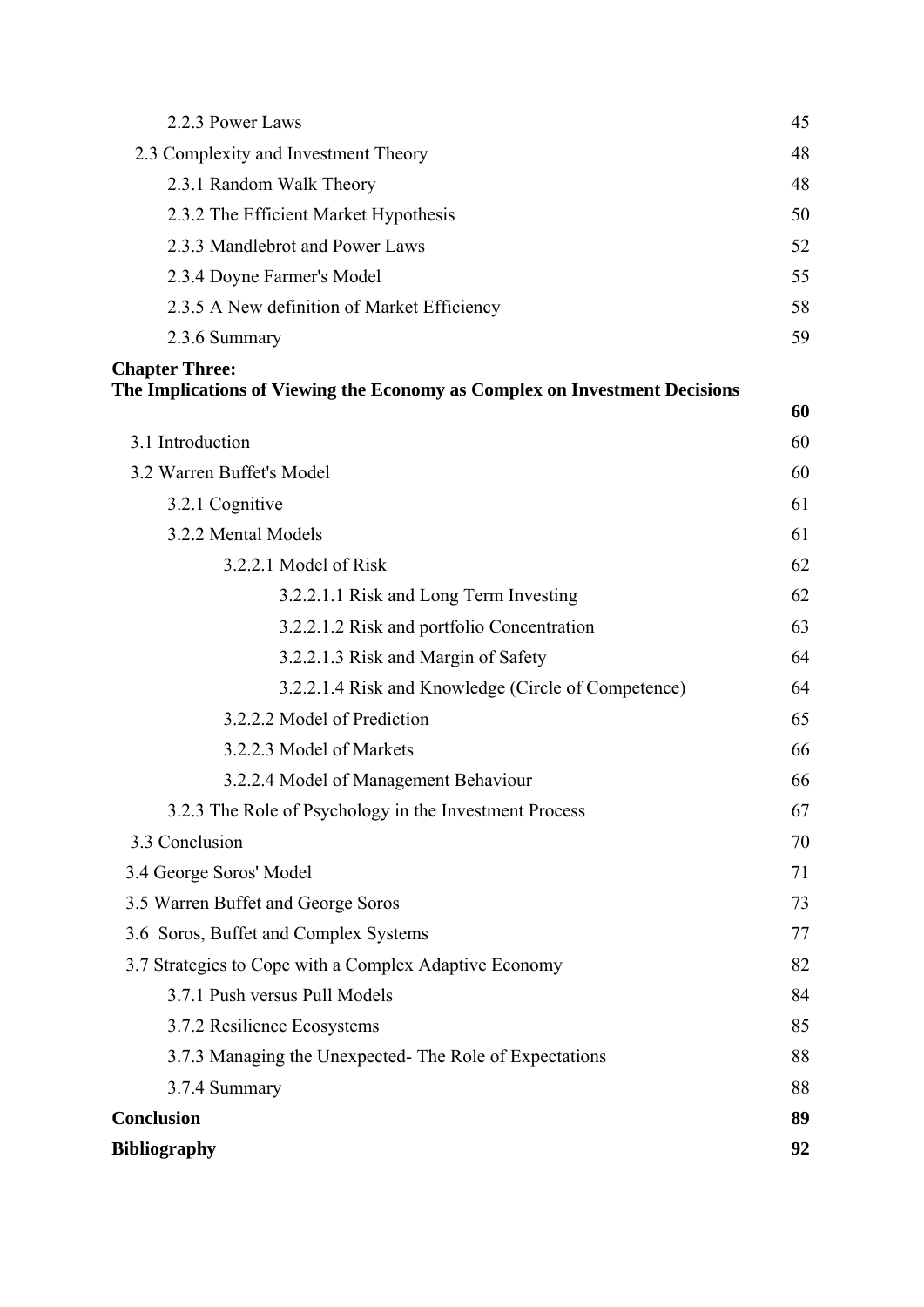# Introduction

### **1. Complexity and Interconnectivity**

We live in a dynamic world that is interconnected and complex. It is not a matter of whether something is connected or not but the degree of connection, that is how close or far apart the connection. It is complex thus what might seem to be a small and trivial intervention can have huge ramifications down the line. It is inhabited by humans, each one of whom is driven by individual motivations and needs. Pure science has laws that have shown to be very consistent and predictable for example the laws of motion. Academics have attempted to utilise these scientific laws to formulate a theory of decision making. These theories are fundamentally flawed as they do not take into account the connectivity and the impact of small events that are not constrained by time or space.

And it is this connectivity that makes prediction impossible. Going back into time before industrialisation when economies were localised and agrarian based, one season followed the other in a predictable fashion. The risk inherent in such an agrarian localised economy was that of external risk. This comes from the outside, from the fixities of tradition or nature, risks such as droughts, tribal warfare and hurricanes. This is in stark contrast to the globalised, interconnected, "runaway world" that we live in today.**<sup>1</sup>** The level of world trade is much higher than it ever was before and it involves a much wider range of goods and services. But more than this, the difference lies in the level of finance and capital flows with its electronic money – money that exists as digits in computers- the current world economy has no parallel in earlier times. In this new global electronic economy, fund managers, banks, corporations as well as individual investors can transfer vast amounts of money from one side of the world to the other instantaneously- more than a trillion dollars is now turned over each day on the

**<sup>1</sup>** Giddens Anthony. 1999. *BBC Reith Lectures. Lecture 1*. An interview with Anthony Giddens on the topic "Runaway World" and reflections on globalisation.

http://news.bbc.co.uk/hi/english/static/events/reith\_99/week1/week1.htm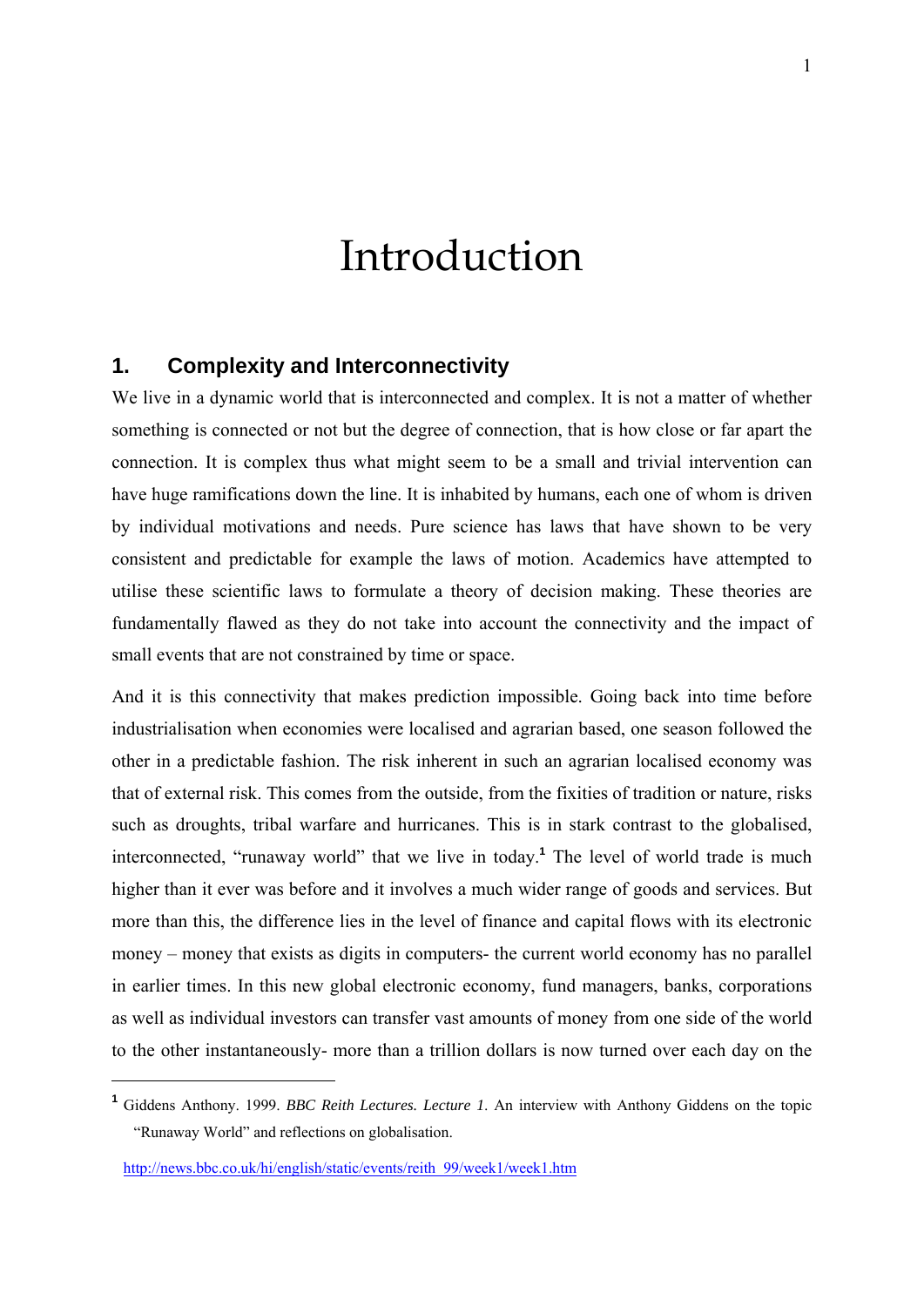global currency markets alone. As they do so, they can destabilise entire economies as what happen in East Asia in 1998.

Globalisation is not incidental and temporary; it is the shift in our very life circumstances. With it comes a second form of risk that of manufactured risk.<sup>2</sup> We need to distinguish this from external risk that we faced in our more closed, localised economy. Manufactured risk is the risk created by the very impact of our developing knowledge of the world. It refers to risk situations which we have very little historical experience of confronting. Most environmental risks, such as those connected to Global warming would probably fall into this categorydirectly influenced by increasing industrialisation worldwide.

In the past we worried about risks derived from external risk (bad harvest, famine, floods etc), at a certain point however, we started worrying less about what nature can do to us and more about what we have done to nature. This marks the transition from the predominance of external risk to manufactured risk. As manufactured risk expands, there is a new "riskiness" to risk. The concept of risk as we know it has always been related to the possibility of calculation, of being able to assign probabilities as we do in the insurance industry. Every time someone steps into a car, we can calculate the chances of being involved in an accident. This is an actuarial prediction which has a long time series of experience backing it. Situations of manufactured risk are not like this. We simply do not know the level of risk and its impact to other things in the economy given the inter connectivity that we have in a global scenario. For example the mortgage crisis in America has had huge impact on other economies and has led to a rethink on free markets and capitalism. Suddenly the American world view is moving towards policies favouring a more highly regulated government controlled economy. The US government now owns equity in many troubled corporations and financial institutions.

As the world is so interconnected the implications are far ranging. The low interest, easy credit policy of the US Treasury sparked of a liquidity and credit crisis that has led to a consumer recession. The sale of subprime mortgages on the secondary market to other banking institutions around the world has led to large banking losses and loss of jobs leading to a downturn in the world economy. China with a population of 1.3 billion and a substantial domestic market of its own was affected as American purchases declined. This negated the

**<sup>2</sup>** Giddens A. 1999. *BBC Reith Lectures*. Lecture 2- Risk.

http://news.bbc.co.uk/hi/english/static/events/reith\_99/week2/week2.htm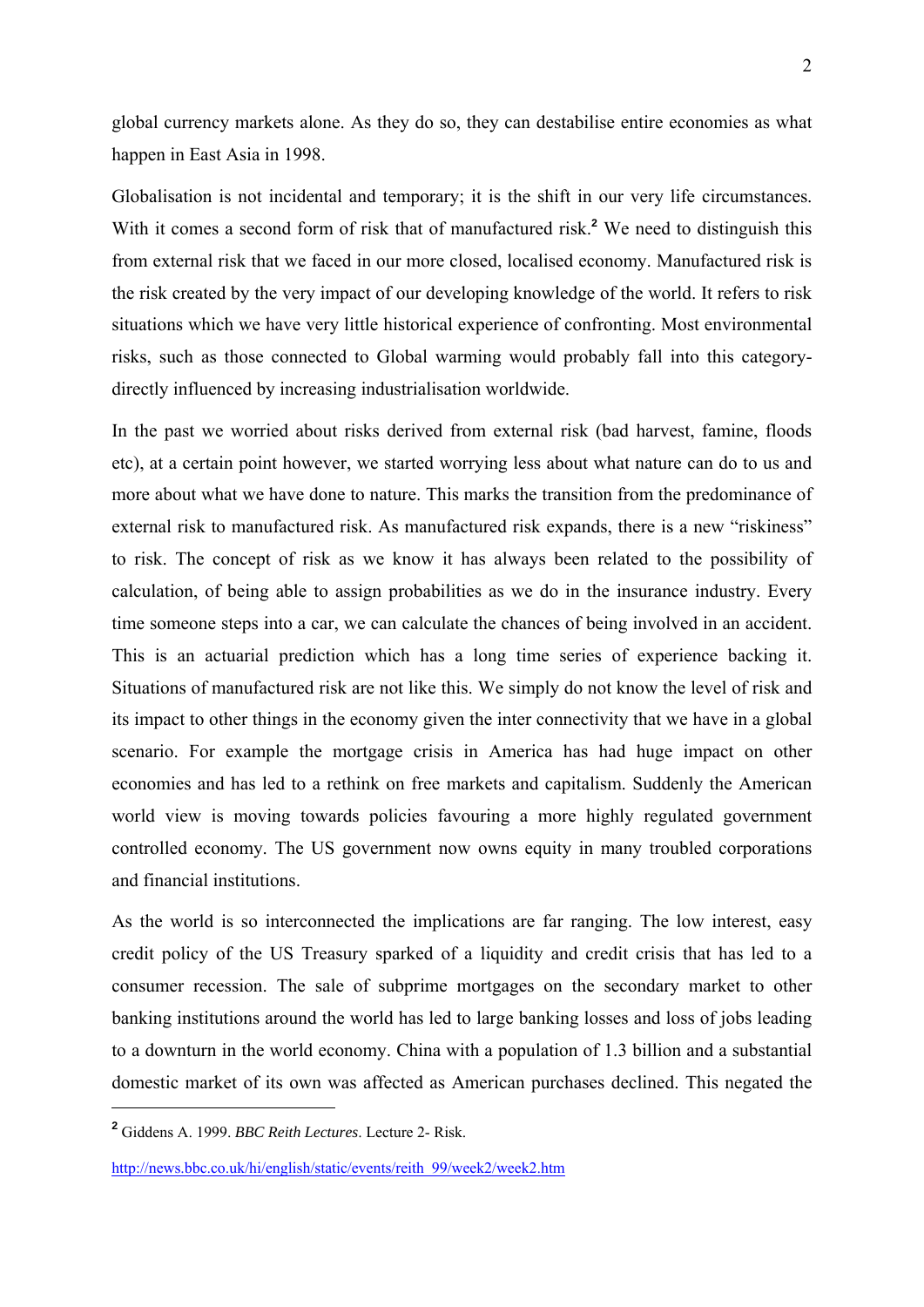"decoupled economy theory" of some economist who believed that China, India and Brazil with their own large domestic purchasing power would not be affected by the downturn in the US. The fact is everyone's fortunes are tied to everyone else's in the global economy. China needs the US to purchase its goods and keep its people employed and in turn the US needs China to purchase their US Treasury bonds so that they can finance their huge economic deficit. China requires raw materials such as oil and iron ore which it purchases from a range of countries that include Australia, South Africa and Saudi Arabia. Because we are interconnected, a downturn in one economy thus reverberates across the entire world.**<sup>3</sup>** It is impossible to account for risk in this complex scenario.

Let us move to some conclusions and at the same time try and make sure that our argument is clear. Our age is not more dangerous or risky than those of earlier generations, but the balance of risk and danger has shifted. The hazards created by ourselves are more threatening than those from the outside. As an investor we cannot be blindsided into thinking that we know and can calculate with certainty the risks inherent in our decisions. The past notion of risk and hedging against it via insurance, counter cyclical trade and diversification was supposed to be a way of "regulating the future, of normalising it and bringing it under our dominion".**<sup>4</sup>** Things have not turned out that way. We have to find new ways to grapple with and understand the emerging risk. We need an improved model that is more realistic and sensitive to view the world. One alternative is a complexity worldview that seems to explain the globalised economy in a more succinct way. Both Warren Buffet and Soros have grappled with this problem of complexity and have found interesting ways to make good decisions in an uncertain world. We need to understand the mindset and the thinking behind their investment decisions if we are to be active risk takers as risk taking is a core element in a dynamic economy and an innovative society.

**<sup>3</sup>** Dixon Thomas quoted in Boyce B. 2008. *Why We Need New Ways of Thinking,* states that while "connectivity" is generally thought of as a virtue, in complexity theory, systems with many close connections are said to be "tightly coupled". Tightly coupled systems can act like the proverbial chain of dominoes - a breakdown in one location sends rapidly cascading effects throughout the world. For example, if the few large food growing areas we rely on suddenly experience breakdown at the same time as transport costs increase, a food crisis can develop within days.

**<sup>4</sup>** Giddens A. 1999. *BBC Reith lectures*. Lecture 1: Globalisation.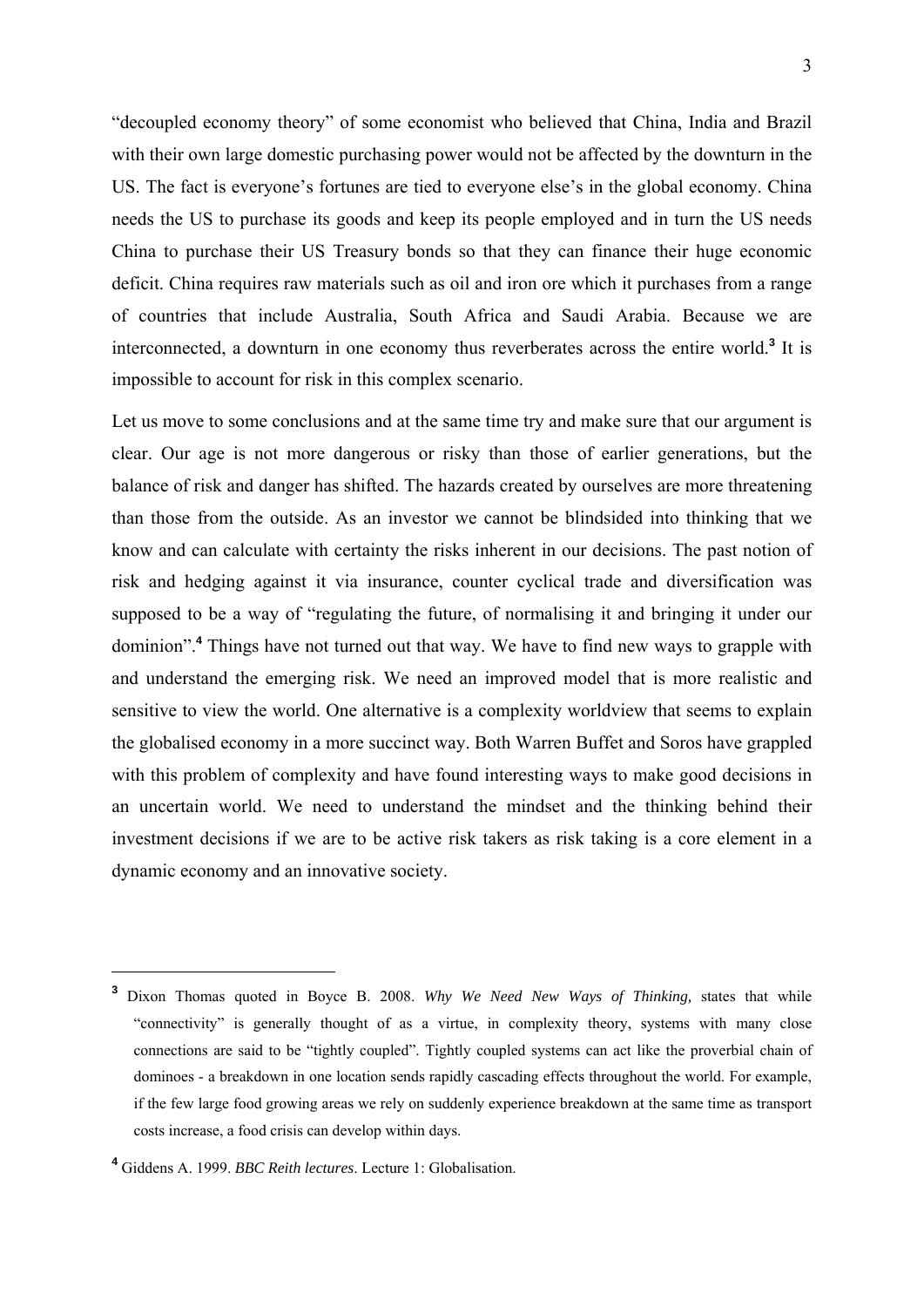#### **2. Layout**

In order to explore the implications of a complexity worldview on investment decisions the following will need to be covered:

- In Chapter One I examine complexity theory in order to get an understanding about the characteristics of complexity. Mitleton-Kelly has aggregated ten generic principles of complex evolving systems and gaining an understanding of these ten principles and how they relate to each other, could provide a useful starting point for working with them and applying them to the issue of complexity in the investment arena.
- In Chapter Two I examine the nature of the economy. Investment decisions are made in the context of the economy and is therefore important to understand the nature of the economy. The economy exhibits characteristics of dynamism, non linearity, adaptation, participation and networks that are congruent with complex adaptive systems. I then examine the economy in terms of emergent phenomenon and analyse in some details the impact of emerging phenomenon such as oscillations, punctuated equilibrium and power laws. These are all phenomena that emerge from complex systems and are important constituents of the economy. I examine two theories; the Beer Game and Farmers theory and find that there are three main causes of business cycles namely; the behaviour of participants in the system, the institutional structure of the system and exogenous inputs. Finally I analyse the state of investment theory in terms of complexity. Here I examine the investment decision and limitations of the Efficient Market Hypotheses and the Random Walk Model. I also get to terms with the nature of complex adaptive systems.
- In Chapter Three I examine the investment decision making models utilise by Buffet and Soros and the implications and insights derived in the light of complexity theory and the principle of complex evolving systems. Both investors are highly aware of the nature of risk and utilise models based on human behaviour, laws of emergence and plain common sense. I also examine strategies put forward by academics to aid investors in coping with a complex adaptive world.

It should be noted that this is purely conceptual study of complexity and its implications on the investment decision. The concepts of risk and the way we make decisions features throughout the thesis as decision making, investment and risk are inherently intertwined. I also make reference in a number of places to a comparison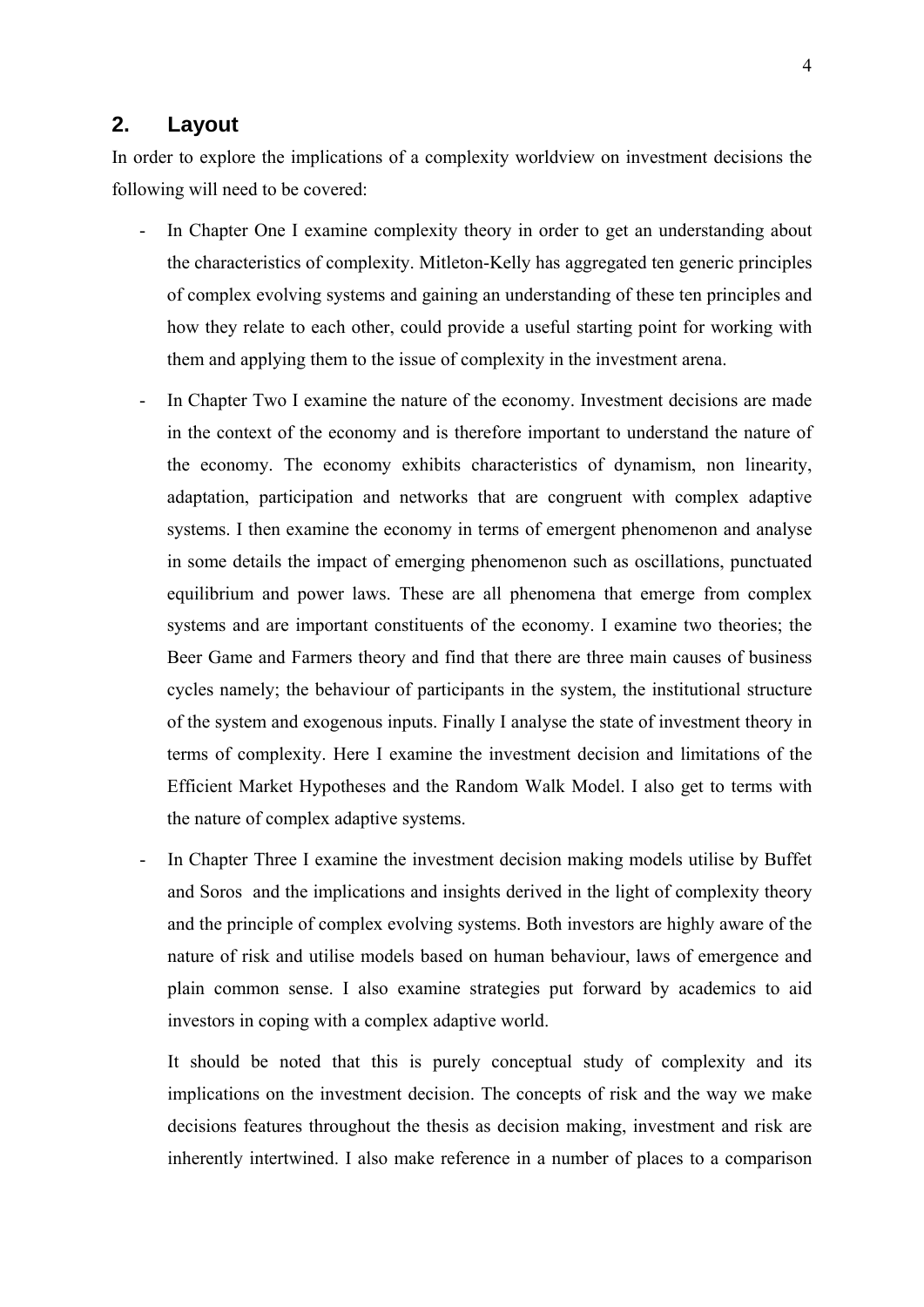between traditional theory based on the deterministic, linear concept of the economy and complexity. This comparison is used as a foil purely to highlight and explain the concept of complexity and to appreciate and increase our understanding of the concepts.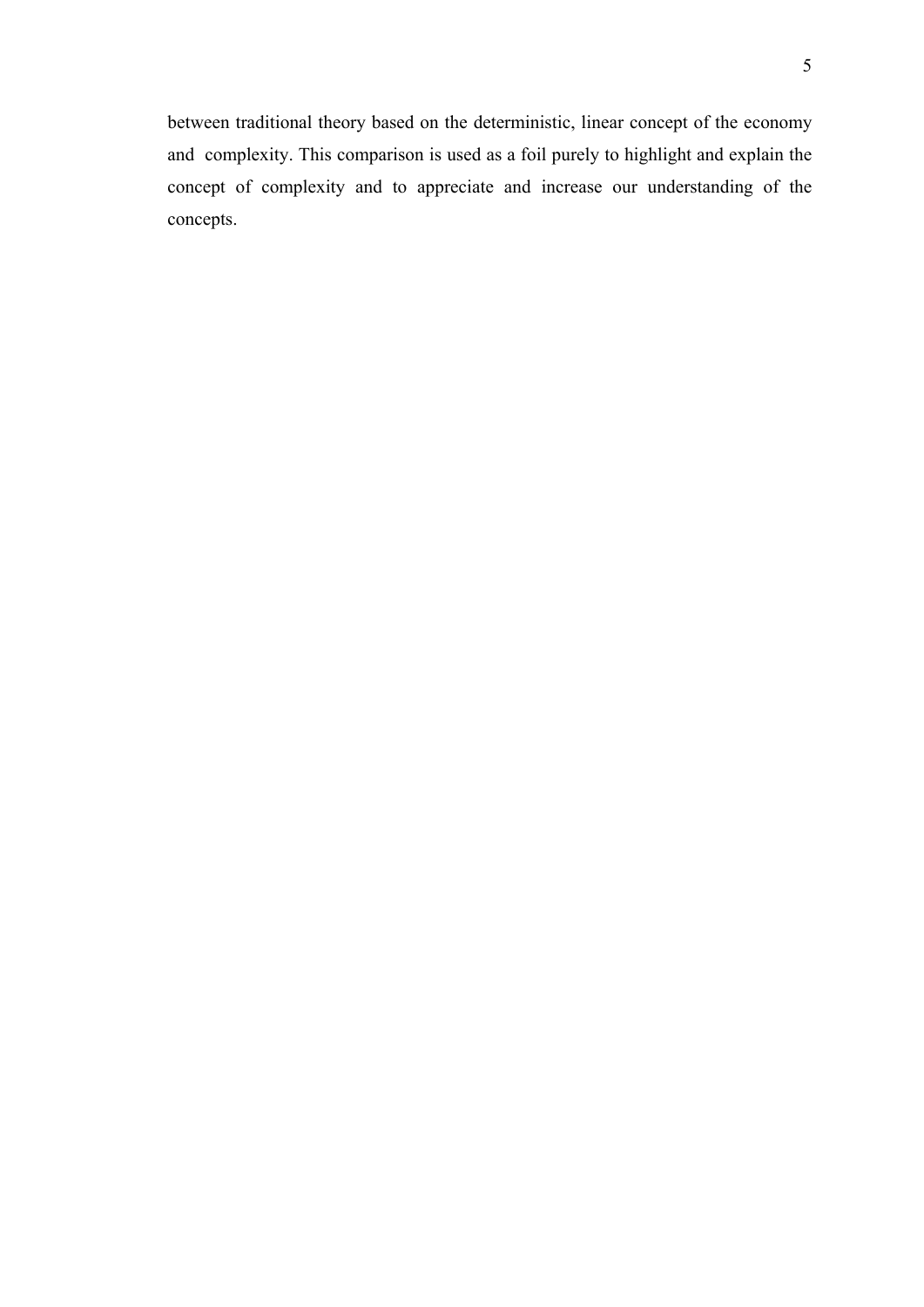# *Chapter One*

Complexity The nature of complexity

### **1.1 Introduction**

We live in an increasingly complex world driven by globalisation and advances in technology. Dealing with the complex environment requires new tools to analyse and understand implications. Complexity theory focuses attention on the very facets that characterise our economic environment, characteristics such as; disorder, irregularity and randomness and accepts the characteristics of instability change and unpredictability as being an inherent facet of life.<sup>5</sup> In this chapter I analyse the properties of complexity theory with a special focus on the principle of emergence and connectivity.

### **1.2 Background to Complexity**

The realisation that open systems were influenced by nonlinear dynamics and disequilibrium led to a change in methodology and worldview. A network of scientists and researchers have coalesced together to focus on understanding the emergence of self organising structures that create complexity out of simplicity and higher order out of chaos through multiple interactions between basic elements at the origin of the process.**<sup>6</sup>** The leading knowledge centre for this new perspective resides at the Santa Fe Institute in New Mexico. The important contribution of this 'complexity' school of thought is its emphasis on non linear dynamics as the best approach to understanding the behaviour of living systems both in society and in nature. This perspective is often dismissed by mainstream science as being a non verifiable proposition and has no integrating systemic framework.**<sup>7</sup>** Castells says that complexity theory could be considered a method for understanding diversity rather than a

**<sup>5</sup>** Jackson MC. 2003. Systems Thinking: Creative Holism for Managers. 113.

**<sup>6</sup>** Castells M. 2000. The Rise of the Network Society. 74.

**<sup>7</sup>** Castells M. 2000. The Rise of the Network Society. 74.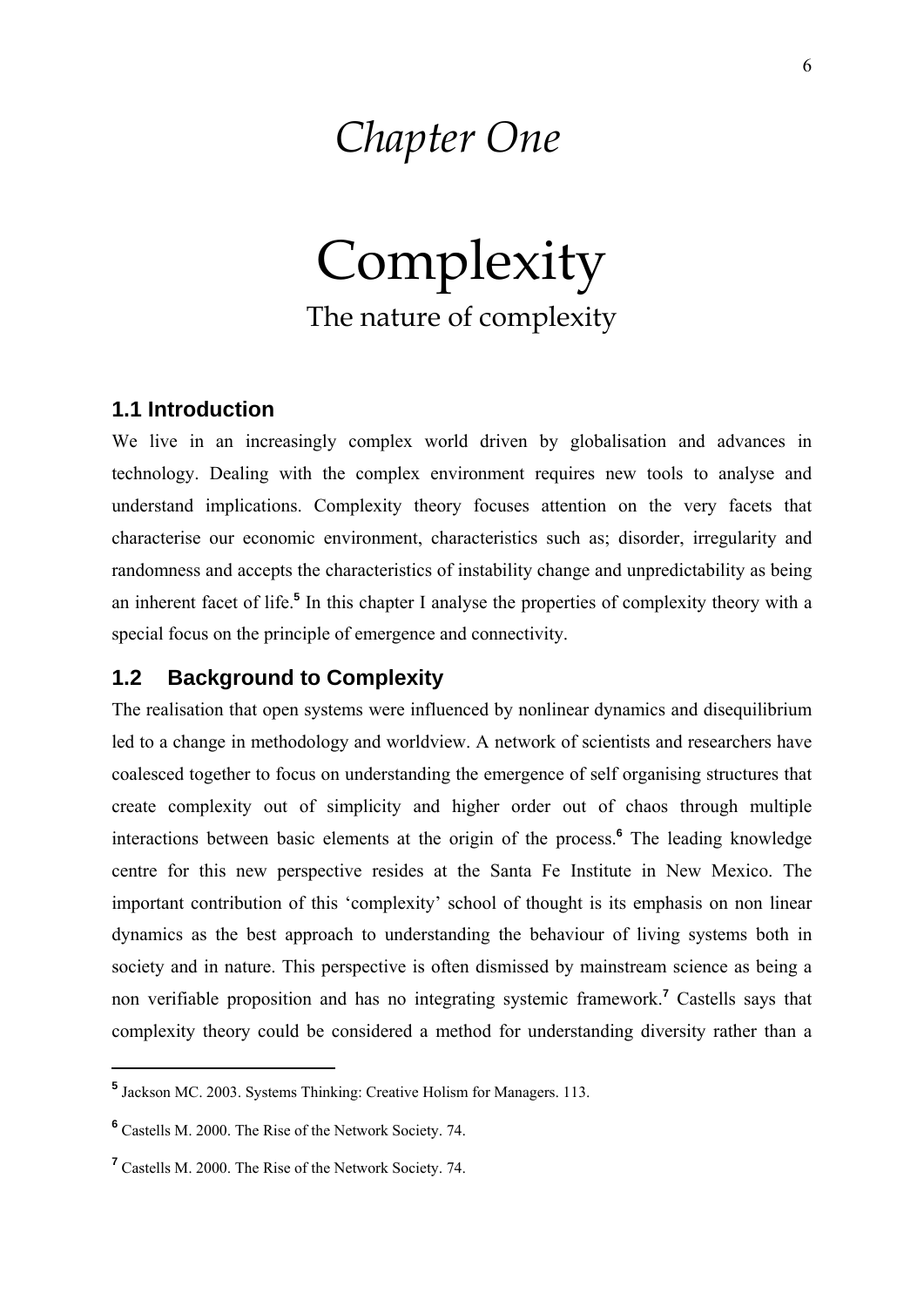unified Meta theory and is based on the concept of self organising character of nature and society.**<sup>8</sup>**

In order to get a deeper understanding of complexity let it is useful to look at the beginnings of this frame of thought:

In 1960 Edward Lorenz at MIT attempted to simulate weather patterns with a computer program and uncovered what we know today as chaotic systems.**<sup>9</sup>** Lorenz with twelve equations calculated over and over again was able to mimic unpredictability and sensitive dependence on initial conditions. He found that a slight change in one variable no matter how miniscule, had a huge impact on weather patterns. When these points were plotted they displayed a kind of infinite complexity. These points always stayed within certain bounds but never repeated themselves. It traced a distinctive shape of a double spiral in three dimensions, like a butterfly with its two wings. The shape revealed pure disorder, since no point or pattern of points ever recurred. Yet it also signalled a new kind of order, that is, disorder within a larger order.**<sup>10</sup>**

If I extend this analogy to investment theory and specifically to share price forecasting and assume that they would behave in a similar fashion than small changes in one variable can elicit large changes in the entire system. It is impossible to predict what the share price will be. There are hundreds of variables that could affect the market for coffee beans for instance and investment analysts attempt to utilise a limited number of variables to forecast. Even these limited number of variables can have huge and unpredictable consequences because of the mix soup of variables interacting with each other in various ways in different proportions, some being constant and others fluctuating. Predictability is an illusion as these are chaotic systems and the nature of these systems is different. A number of researchers extended the understanding of chaos and complexity to the behaviour of the economy, which is called Complexity Economics.**<sup>11</sup>** Their work builds on the view of the economy that is dynamic, that

**<sup>8</sup>** Castells M. 2000. The Rise of the Network Society. 74.

**<sup>9</sup>** Gleick J. 1988. *Chaos Making a New Science*. 11-31.

**<sup>10</sup>** Gleick J. 1988. Chaos Making a New Science. 30.

**<sup>11</sup>** Contributors to this field include John Von Neuman, the inventor of game theory and cellular automata, Friedrich Hayek of the Austrian School, Herbert Simon and Daniel Kahneman of the Behavioural School, Douglas North the institutional economist, Richard Nelson and Sidney Winter the evolutionary economist,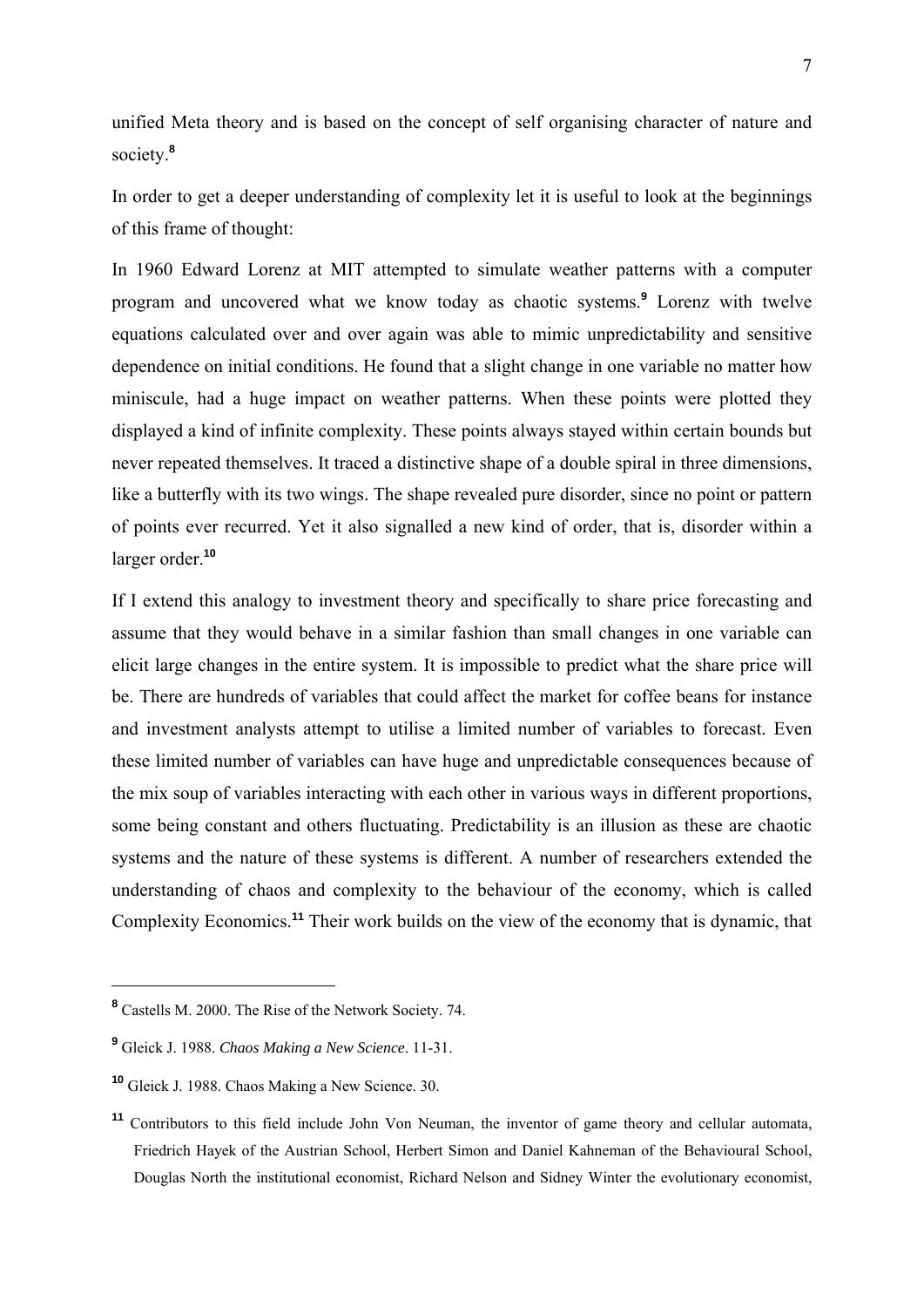never reaches equilibrium and is made up of people interacting with each other in complex ways processing information and adapting their behaviour.**<sup>12</sup>** The paradigm is holistic in nature and embraces a process view.**<sup>13</sup>** The parts of the system can only be understood in terms of the relationships with each other and with the whole. The focus of attention is on relationships and it is the pattern of relationships that determine what a system does. It follows a process view as systems are constantly changing due to the interaction of their parts as they seek to process continuous flow of matter, energy and information from the environment. They are therefore best understood as being in constant change in an arena where stable structures are temporarily created. Order is an emergent property of disorder and it is created through self organising processors operating from within the system itself. System and environment change in response to one another and evolve together. A case of the analogy 'we build our houses and then they build us'.**<sup>14</sup>**

### **1.3 Characteristics of Complex Systems**

#### **1.3.1 Definition**

1

Complex systems can be defined in a number of ways: Cilliers states that in a complex system there are more possibilities than can be actualised and a system that is not only constituted by the sum of its parts but by the intricate relationships between these components.**<sup>15</sup>** Dent defines complexity science as "an approach to research, study and perspective that makes the philosophical assumptions of the emerging world view."**<sup>16</sup>** It emphasises a causal, holistic interpretation and feature spontaneous, unpredictable and self

Robert Axelrod and Thomas Schelling the political scientists and John Holland an Christopher Langton the computer scientists.

**<sup>12</sup>** The work of these people and many others comprises a new paradigm in the field. It should be noted that Complexity economics is still more of a research program than a single synthesised theory and thus there are many grey areas regarding what falls under this term.

**<sup>13</sup>** Jackson M. 2003. Systems Thinking: Creative Holism for Managers. 115.

**<sup>14</sup>** Quote attributed to Winston Churchill, which makes the point that, the structures we create are dynamic and they in turn influence our behaviour in many ways some of which we would not have imagined in the creation stage. Structures influence behaviour (and in turn behaviour influences structure) and we must not underestimate their power.

**<sup>15</sup>** Cilliers P.1998. Complexity and Postmodernism: Understanding Complex Systems. 2.

**<sup>16</sup>** Dent E. 1999. Complexity Science: A worldview shift. 5.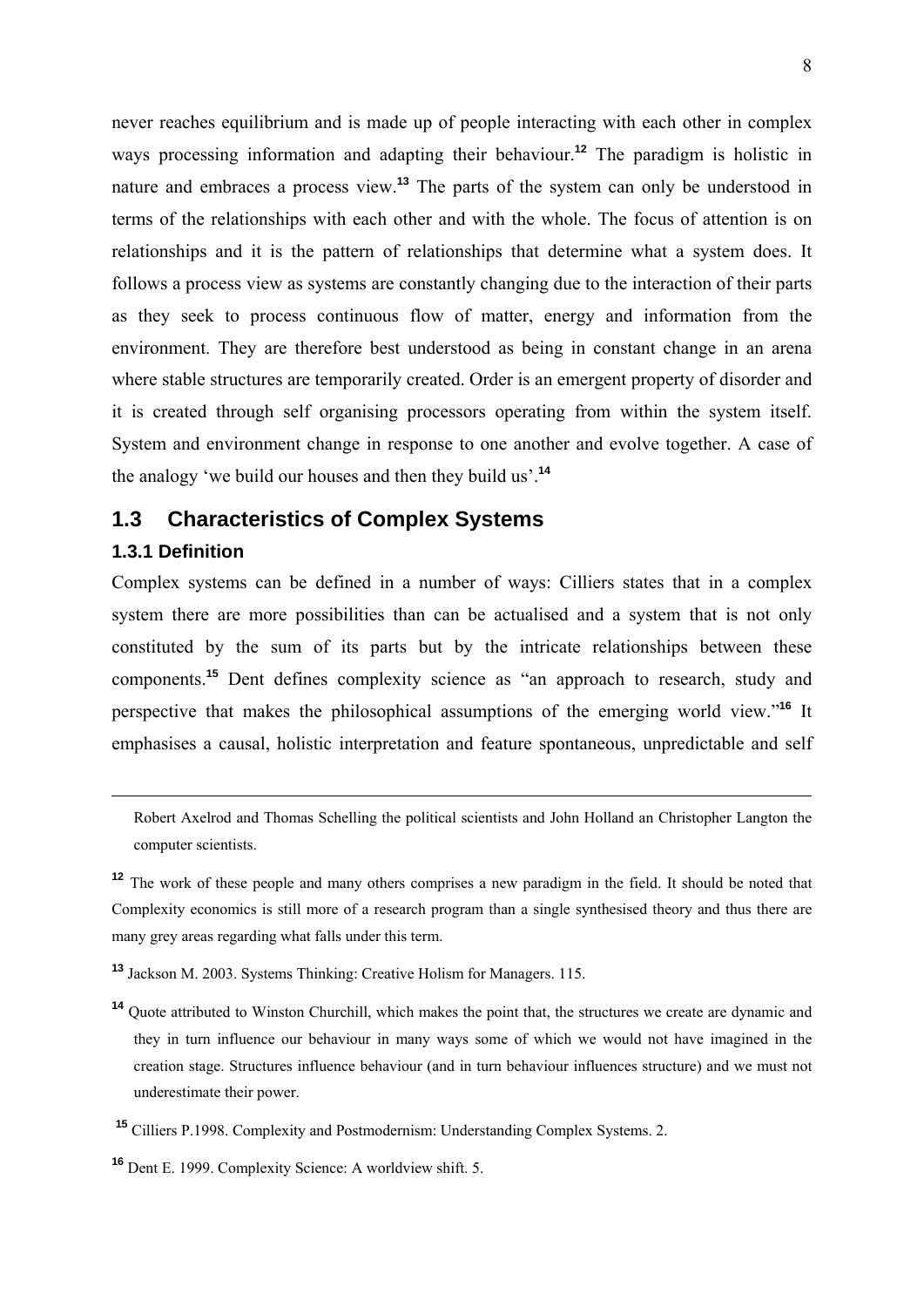organised patterns and behaviours. Complexity theory describes how complex systems can generate outcomes (emergence) that functions as a descriptor of the patterns and properties that are exhibited at the macro level.**<sup>17</sup>** For example the global economy is made up of many investors. When these individual investors come together they interact and new levels of operation and organisation emerge. Investors differ with respect to time horizons, levels of risk and categories of investment and this mix creates different system reactions and thus dissimilar behaviour within the complex entity. It must be noted that unlike the concept of equilibrium and closed systems, complexity theory views change as a norm not the exception.

#### **1.3.2 Principles of Complex Systems**

Mitleton-Kelly has aggregated ten generic principles of complex evolving systems and gaining an understanding of these ten principles and how they relate to each other, could provide a useful starting point for working with them and applying them to the issue of complexity in the investment arena.**<sup>18</sup>** There is no single unified Theory of Complexity, but several theories arising from various natural sciences studying complex systems, such as biology, chemistry, computer simulation, evolution, mathematics, and physics. This includes the work of scientists associated with the Santa Fe Institute and from Europe.**<sup>19</sup>**

Fig.1 shows the five main areas of research that form the background to this chapter and the Ten generic principles of complexity that will be discussed.

**<sup>17</sup>** Goldstein J. 1999. Emergence as a Construct: History and Issues. 65.

**<sup>18</sup>** Mitleton- Kelly E. 2003. Ten Principles of Complexity and Enabling Infrastructures. Chapter 2.

**<sup>19</sup>** The work of scientists such as Stuart Kaufmann, John Holland, Chris Langton, Murray Gell-Mann, Peter Allen and Brian Goodwin on complex adaptive systems; Axelrod on cooperation; Casti, Bonabeau, Epstein and Axtel and Ferber on computer simulation; Ilya Prigogine, Isabelle Stengers and Gregoire Nicolis on dissipative structures; Humberto Maturana, Fransisco Varella on autopoiesis; Gleick on chaos theory and Brian Arthur on Economics and increasing Returns.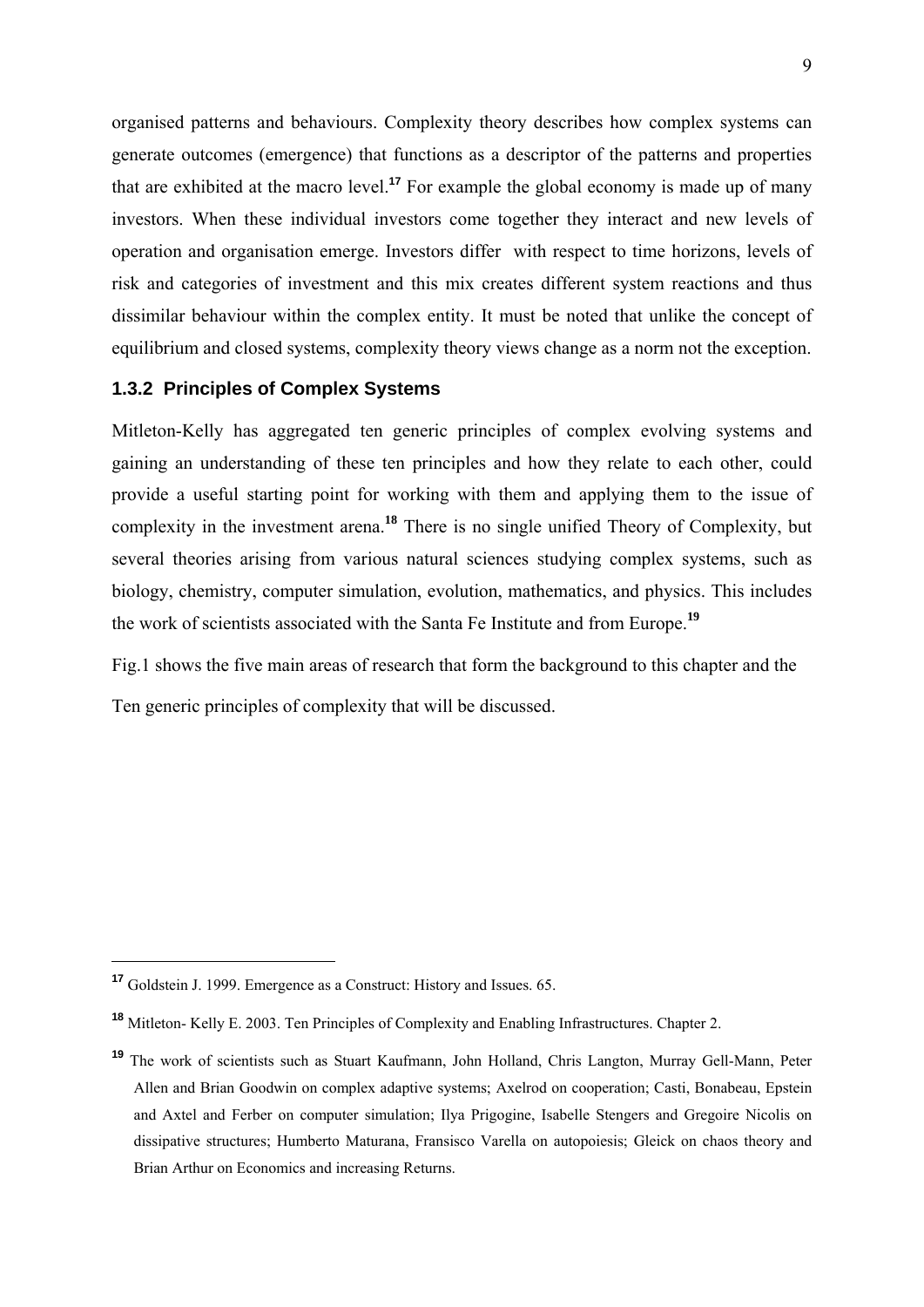#### **Theories**

#### **Natural sciences**

Dissipative structures chemistry-physics (Prigogine)

**Complex Adaptive Systems** evolutionary biology (Kauffman)

Autopoiesis (self-generation) biology/cognition (Maturana)

Chaos theory

**Social sciences** 

1

Increasing returns economics (B. Arthur)

Generic characteristics of complex adaptive systems

emergence connectivity interdependence feedback far from equilibrium space of possibilities co-evolution historicity & time path-dependence creation of new orde

self-organisation

#### Figure 1:Generic Characteristics of Complex Systems**<sup>20</sup>**

The four principles grouped together in Fig. 1, namely those of emergence, connectivity, interdependence, and feedback are familiar from systems theory. Complexity builds on and enriches systems theory by articulating additional characteristics of complex systems and by emphasising their inter-relationship and interdependence. It is not enough to isolate one principle or characteristic such as self-organisation or emergence and concentrate on it in exclusion of the others. The approach taken by this chapter argues for a deeper understanding of complex systems by looking at several characteristics and by building a rich inter-related picture of a complex social system. It is this deeper insight that will allow investment strategists to develop better strategies and organisational designers to facilitate the creation of organisational forms that will be sustainable in a constantly changing environment.

The discussion is based on generic principles, in the sense that these principles or characteristics are common to all natural complex systems. A study of these principles explains and helps us understand the nature of the world and the organisations we live in. The theories of complexity provide a conceptual framework, a way of thinking, and a way of seeing the world.

**<sup>20</sup>** Mitleton- Kelly E. 2003. Ten Principles of Complexity and Enabling Infrastructures. 3.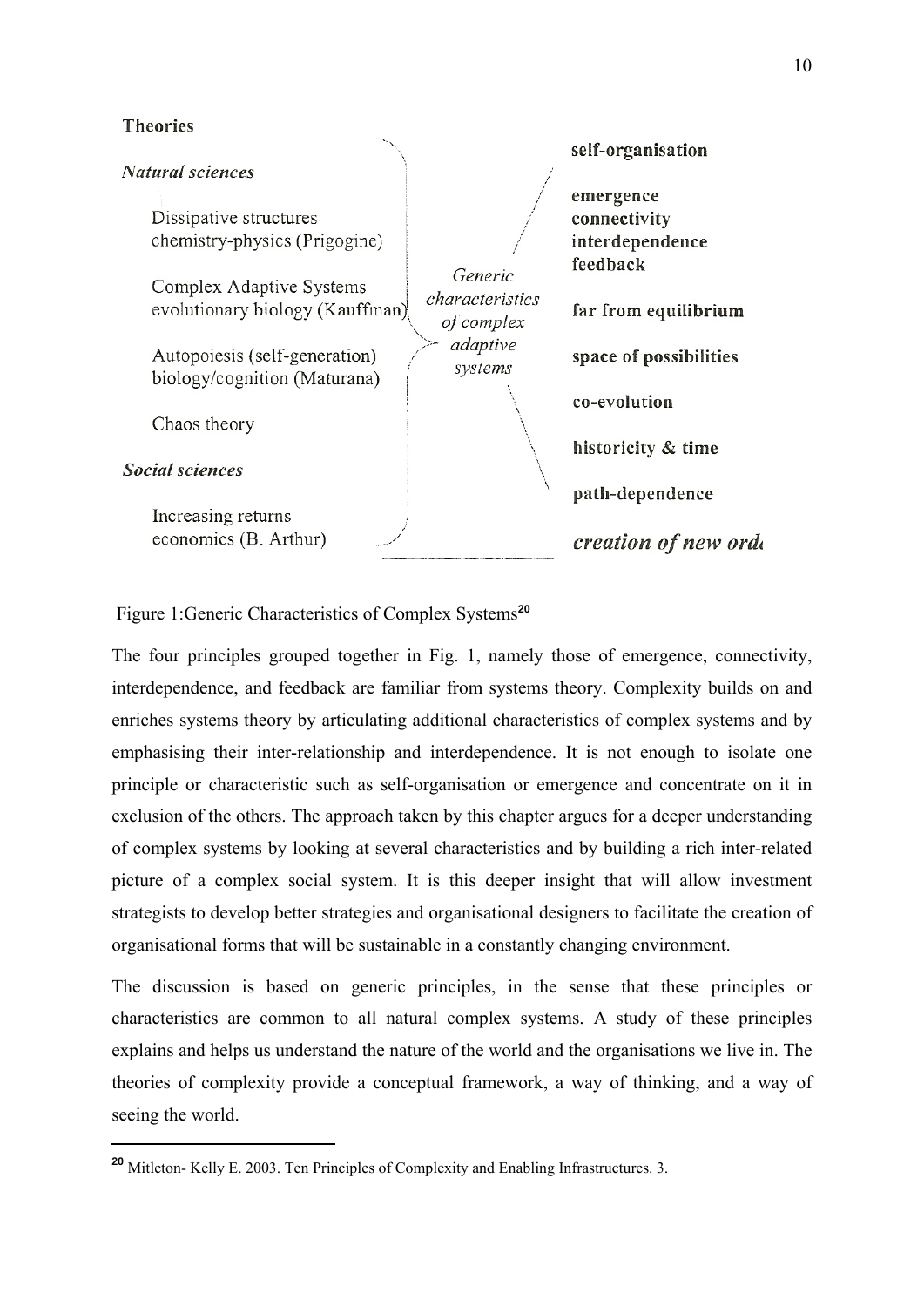#### 1.3.2.1 Connectivity and Interdependence

Complex behaviour emerges from the inter-relationship, interaction, and inter- connectivity of elements within a system and between a system and its environment. The implication of connectivity and interdependence in a human system is that a decision or action by any individual (group, organisation, institution, or human system) may affect related individuals and systems. This affect will not have equal or uniform impact, and will vary with the 'state' of each element in the system, at the time. The 'state' of an individual or a system will include its history and its constitution, thereby encompassing its organisation and structure as well. Connectivity applies to the inter-relatedness of individuals within a system, as well as to the relatedness between human social systems. These include systems of artefacts such as information technology (IT) systems and intellectual systems of ideas.

There are limitations to ever-increasing interconnectivity as high connectivity implies a high degree of interdependence. The greater the interdependence between related systems the wider the impact of a perturbation (disturbance) on other related entities. One example of this is the reverberating impact on the global economy from the financial contagion experienced in the USA from the fallout of excessive lending from financial institutions. Institutions worldwide were connected as they repurchased debt from US banks giving good returns on investments. Once these institutions realized that the repayment of debt was doubtful it set of a liquidity crisis as banks stopped lending to each other. The problem was only stemmed by the exogenous input of liquidity by Reserve Banks around the world. Thus, such high degree of dependence may not always have beneficial effects throughout the ecosystem – the attempt by one entity to improve its position, may result in a worsening condition for others imposing associated 'costs' on other entities within the same system or on other related systems.

Complex behaviour arises out of connectivity and interdependence*.* Another important aspect is that complex systems are multidimensional, and all the dimensions interact and influence each other. In an ecosystem the social, cultural, technical, economic and global dimensions may impose upon and influence each other. Soros (chapter 3.2) utilizes this aspect in his understanding of the investment landscape to find 'flaws' or limitations in the structure of the system itself.

The distinguishing characteristic of a complex evolving system is that it is able to adapt and evolve and thus create new order and coherence. This is one of the key defining features of complexity. Increasing Globalisation has led to the formulation of new strategies such as a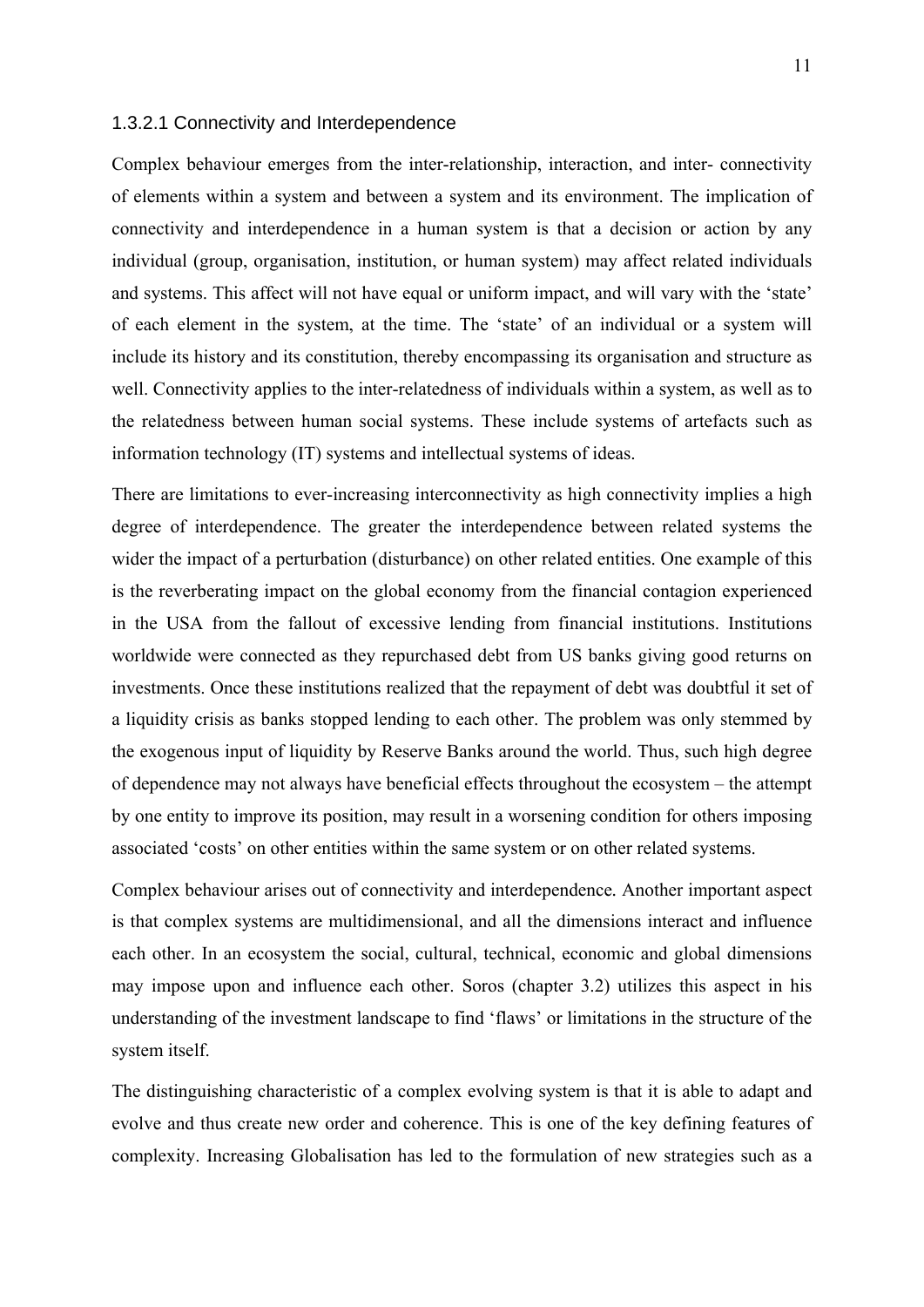move by organisations towards the use of pull strategies, pursuing flexibility instead of push strategies focusing on efficiency and execution.**<sup>21</sup>** This leads to the creation of new ways of working, new structures and changes in relationships. It has an impact on companies and institutions that have global orientation and can utilise interconnectivity to their advantage.

Transmission of influence through an ecosystem depends on the degree of connectivity and interdependence. In social ecosystems there are networks of relationships with different degrees of connectivity. Degree of connectivity means strength of coupling and the extent to which the fitness contribution made by one individual depends on related individuals in that context. This is a contextual measure of dependency - the direct or indirect influence that each entity has on those it is coupled with.

The behaviour of the system is not affected by the exact amounts of interactions associated with specific elements. Some elements are more richly connected than others. But if there are enough elements in the system (of which some are redundant) a number of sparsely connected elements can perform the same function as that of one richly connected element. Thus a rich diversity of qualitatively different operating methods/systems exist that the system might adopt. This is a result of the non-linear nature of the relationships that describe the interactivity between the different system constituents.**<sup>22</sup>**

There are three facets to this concept of non-linearity. First, small causes can have large results and vice versa. The system development is potentially very sensitive to small disturbances; a phenomena popularly referred to as deterministic chaos, as well as being potentially very insensitive to large disturbances; as a result of self-organization or, alternatively, anti-chaos.All possibilities in between also exist. Though chaos still plays a role, anti-chaos (or self-organization) seems to dominate.<sup>23</sup> Second, complex systems exhibit non linear behaviour that is unpredictably related to input. Third, complex behaviour is somewhere between predictability and non- predictability (The edge of chaos). This is the point where there is enough unpredictability to ensure that regularity and predictability is lost, but also enough order and predictability for consistency and patterns to endure. At this edge of chaos undetectable variations in initial conditions (butterfly wings flap at different speeds

**<sup>21</sup>** Refer to Chapter 3.7.1 for a detailed analysis of these strategies.

**<sup>22</sup>** Richardson K, Cilliers P, Lissack M. 2007. *Complexity Thinking: A Middle way for Analyst*. 7.

**<sup>23</sup>** Richardson K, Cilliers P, Lissack M. 2007. *Complexity Thinking: A Middle way for Analyst*. 8.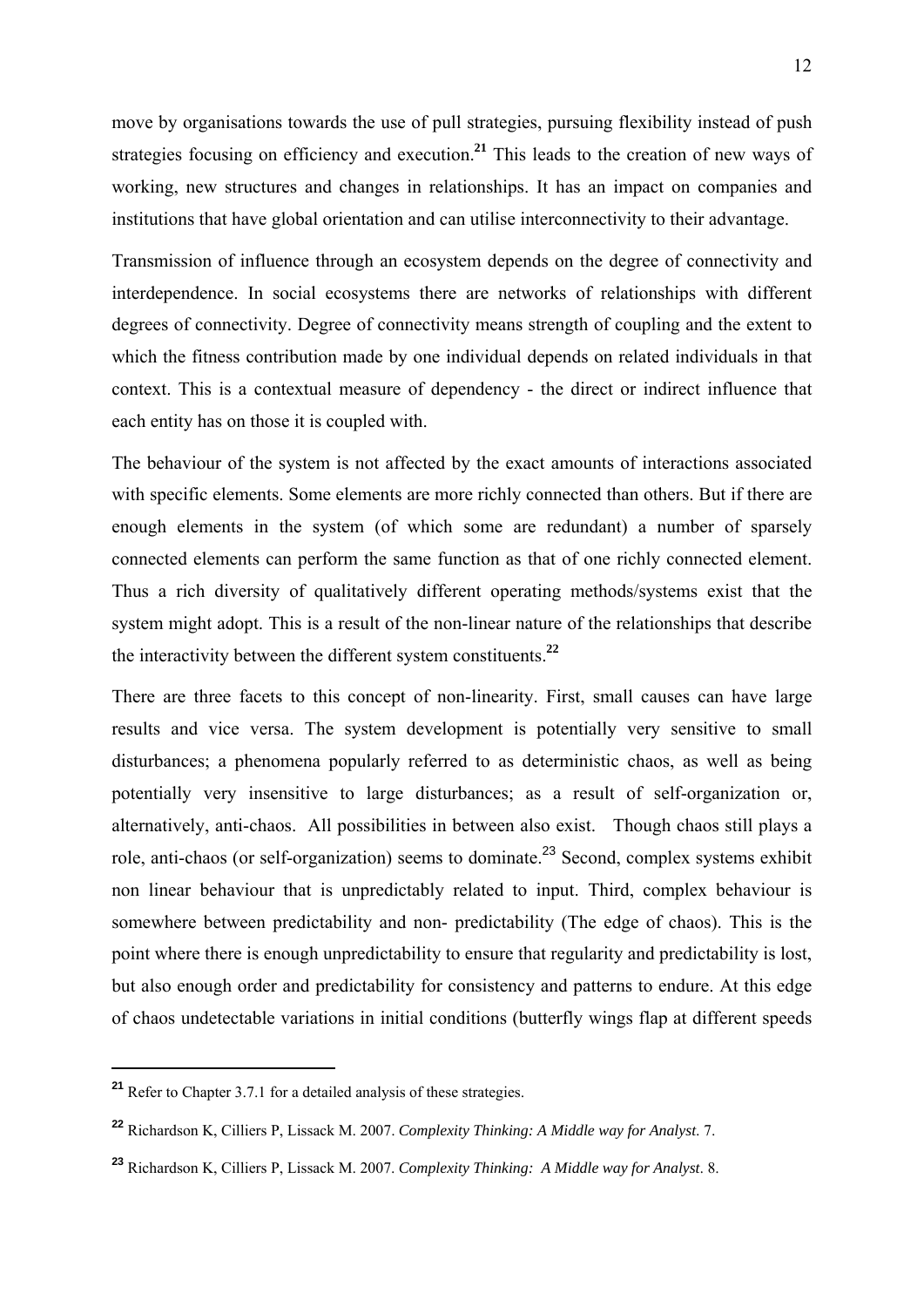or at different altitudes) can lead to the development of behaviour or conditions that may be totally dissimilar. It is here that new and unimagined properties can emerge.

In a social context, each individual belongs to many groups and different contexts. An individual's contribution in each context depends partly on the other individuals within that group and the way they relate to the individual in question. An example is when a new member joins a team. The contribution that individual will be allowed to make will be determined by the skills, knowledge, expertise, etc. brought by the new member. As well as on the other members of the team and on the space they provide for such a contribution.

In economic systems connectivity between agents is not a constant or uniform relationship, but varies over time, and with the diversity, density, intensity, and quality of interactions between human agents. It is the degree of connectivity, which determines the network of relationships and the transfer of information and knowledge.

#### 1.3.2.2. Co-evolution

Connectivity applies not only to elements within a system but also to related systems within an ecosystem. The way each element influences and is in turn influenced by all other related elements in an ecosystem is part of the process of co- evolution. The evolution of one entity is partially dependent on the evolution of other related entities with an emphasis on the interactions and on reciprocity*.* In human systems, interactions take the form of the relationship between the co- evolving entities. Co-evolution takes place within an ecosystem, and cannot happen in isolation. The social ecosystem includes the social, cultural, geographic and economic dimensions and co- evolution may affect both the form of institutions and the relationships and interactions between the co-evolving entities.

 In a an organizational context, each organization is a full participating agent which both influences and is influenced by the social ecosystem made up of all related businesses, consumers and suppliers as well as economic, cultural and legal institutions. Strategies therefore are not simply a response to a changing environment but must be seen as adaptive actions that will affect both the initiator of the action and everyone else influenced by it. In this sense, then no individual or organisation is powerless as each entity's actions influence the social ecosystem. Any action therefore requires a deeper understanding of the possible consequences of an entities action and argues for a deeper understanding of reciprocal change and the way it affects the totality. This has far reaching implications for the investment decision especially as to the use of analytical methods that utilizes the analysis of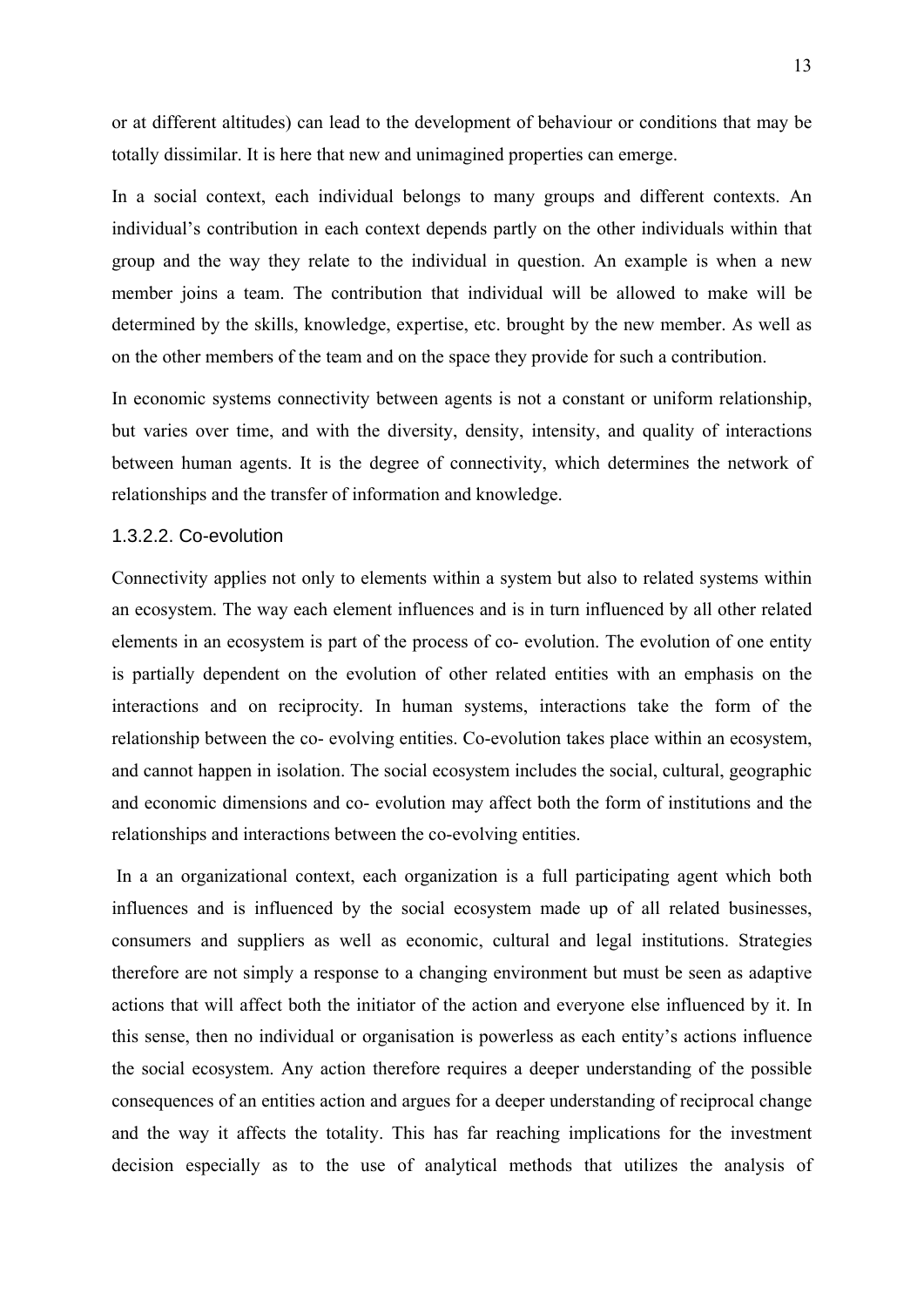independent variables rather than the an awareness of the interdependency and co-evolution of variables that a complex evolving system suggests.

Co-evolution affects both individuals and systems and is operational at different levels, scales, or domains. In such a system there is to be found intricate and multiple intertwined interactions and relationships as well as multi-directional influences and links that are both direct and far removed.

#### 1.3.2.3 Dissipative Structures, Far-from-equilibrium and History

Dissipative structures are the ways in which open systems exchange energy, matter, or information with their environment and which when pushed to a state 'far-from-equilibrium' create new structures and order. The physical sciences have contributed to a great deal of research in this area. The Bénard cell is one such example of a physical-chemical dissipative structure. It is made up of two parallel plates and a horizontal liquid layer of water. The dimensions of the plates are much larger than the width of the layer of water. When the temperature of the liquid is the same as that of the environment, the cell is at equilibrium and the fluid will tend to a homogeneous state in which all its parts are identical. If heat is applied to the bottom plate, and the temperature of the water is greater at the bottom than at the upper surface, at a threshold temperature the fluid becomes unstable. As the system moves further away from equilibrium by increasing the temperature differential, suddenly at a critical temperature the liquid performs a bulk movement which is far from random resulting in the fluid being structured in a series of small convection 'cells' known as Bénard cells.

In the process the following has occurred:**<sup>24</sup>**

1

(a) The water molecules have spontaneously organised themselves into right-handed and lefthanded cells. This kind of spontaneous movement is called self-organisation and is one of the key characteristics of complex systems; (b) from a condition of molecular chaos the system has emerged as a higher-level system with order and structure; (c) the system was pushed farfrom- equilibrium by an external constraint or perturbation; (d) although we know that the cells will appear, "the direction of rotation of the cells is unpredictable and uncontrollable; (e) when a constraint is sufficiently strong, the system can adjust to its environment in several different ways, that is several solutions are possible for the same parameter values; (f) the fact

**<sup>24</sup>** Mitleton- Kelly E. 2003. Ten Principles of Complexity and Enabling Infrastructures. 10-12.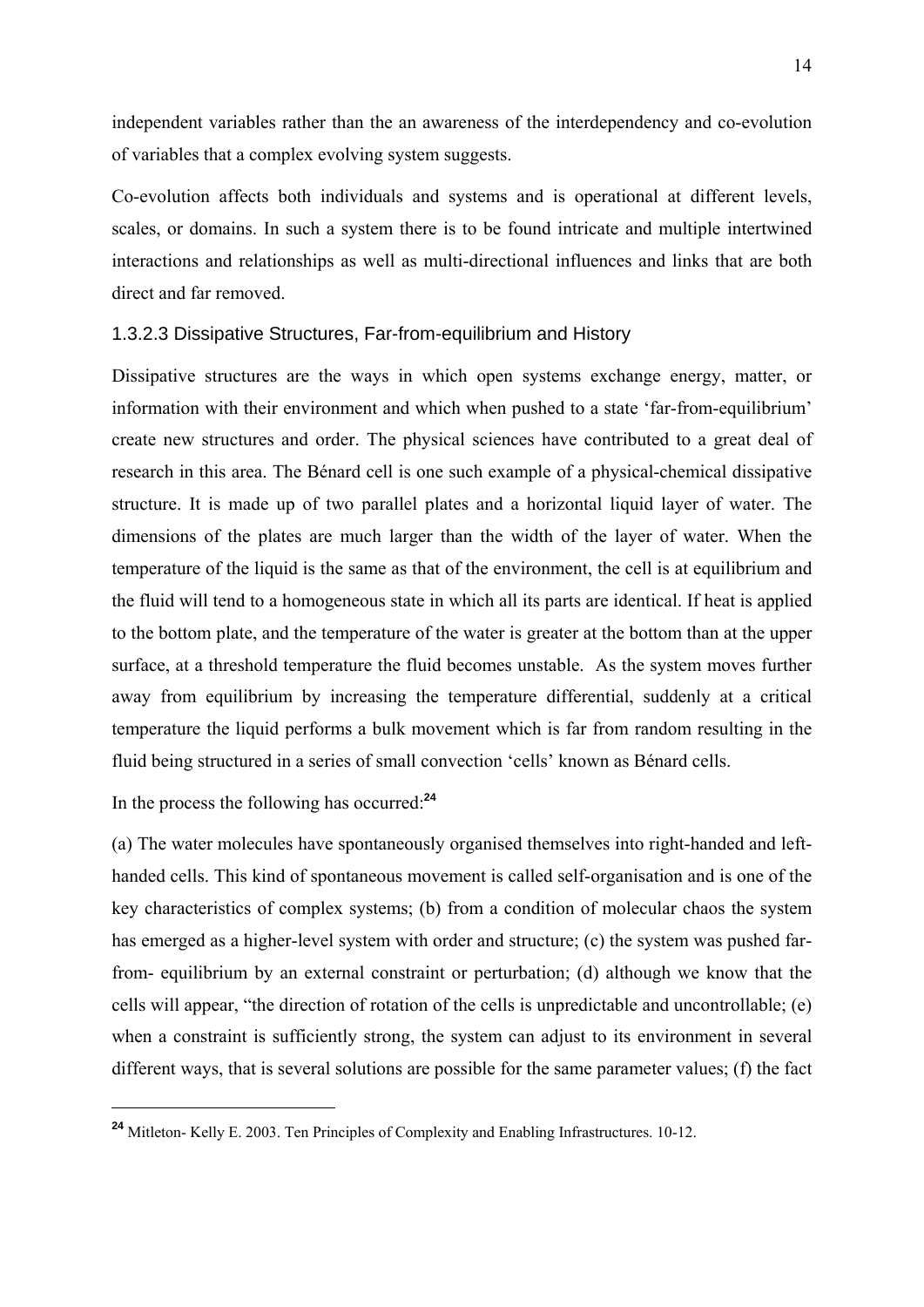that only one among many possibilities occurred gives the system "a historical dimension, some sort of "memory" of a past event that took place at a critical moment and which will affect its further evolution."; (g) the homogeneity of the molecules at equilibrium was disturbed and their symmetry was broken; (h) the particles behaved in a coherent manner, despite the random thermal motion of each of them. This coherence at a macro level characterises emergent behaviour, which arises from micro-level interactions of individual elements.

In the Bénard cell heat transfer has created new order. It is this property of complex systems to create new order and coherence. Symmetry breaking in a complexity context means that the homogeneity of a current order is broken and new patterns emerge. This can be understood as a generator of information, in the sense that when a pattern of homogeneous data is broken by differentiated patterns, the new patterns can be read as 'information'. This can be interpreted at different levels from, homogeneous data to exception reporting, when different or unexpected patterns appear to deviate from the expected norms.

In dissipative structures the tendency to split into alternative solutions is called Bifurcation. There may be several possible solutions. An observer could not predict which state will emerge - this will be decided by chance, through the dynamics of fluctuations. The system makes a few attempts to stabilize. Then a particular fluctuation will take over. By stabilizing it the system becomes a historical object in the sense that any subsequent evolution depends on this critical choice. This in a sense creates a platform from which any future evolutions could occur.

When a social entity (organisation or the economy) is faced with a constraint, it finds new ways of operating, because non equilibrium systems (going against established norms) are forced to experiment and explore their 'space of possibilities', and this exploration helps them discover and create new patterns of relationships and different structures. Bifurcation is seen as a source of innovation as it is at this point the system discards a measure of information in order to build a new order.**<sup>25</sup>**

Increasing competition and slavish following of ever increasing growth objectives has led to increasing outsourcing of production and other services to less developed economies where wages are competitive and flexibility of demand can be met efficiently (pull structures). In

**<sup>25</sup>** Jalonen H. *The Role of Complexity in Preparing for Municipal Decision Making*. Turku University of Applied Sciences. Research reports 21.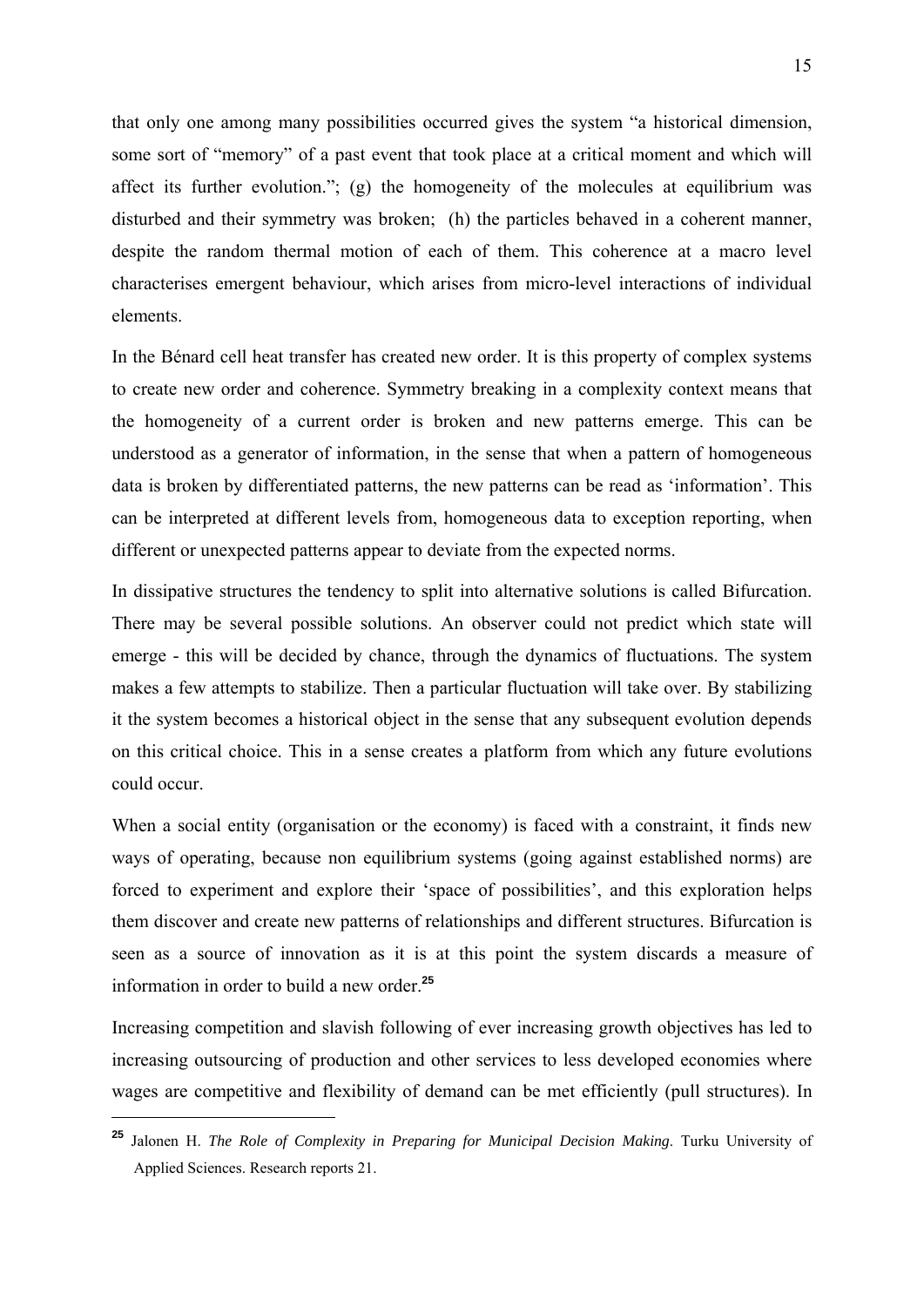the investment arena, money flows to areas of greater return and opportunity which has seen large inflows of finance into emerging economies. In an organizational context, when an organisation moves away from equilibrium (i.e. from established patterns of work and behaviour) new ways of working are created and new forms of organisation may emerge. These may be quite innovative if choice is allowed and the symmetry of established homogeneous patterns is broken. Soros utilizes this knowledge of disequilibrium and disfunctioning systems to find likely areas where homogenous patters may be broken. These conditions are characterised by wide fluctuations in prices that create investment or speculative opportunities.**<sup>26</sup>**

It should be noted that there is a fundamental difference between natural and social human systems. Social systems can deliberately create constraints and perturbations that consciously push a human entity far-from-equilibrium. Humans can also provide help and support for a new order to be established. If excessive details are designed for the new order then the support needed might be greater, because those involved have their self-organising abilities restricted, and may thus become dependent on the designer/planner to provide a new framework to facilitate and support new relationships and connectivity. This has implications for policy makers who attempt to 'control' the economy. It is doubtful that this will be effective and from a complexity viewpoint it would be more effective to concentrate on the provision of enabling infrastructures (the socio-cultural, technical and infrastructure) conditions that facilitate the emergence of the intended objective required. Flexibility must be given for new patterns and relationships and ways of working to emerge. New forms of organisations and entities may arise that would be unique more robust and sustainable in competitive environments.

#### 1.3.2.4 Exploration-of-the-space-of- possibilities

1

A study of complexity suggests the following conclusions: It suggests that to survive and grow an entity needs to explore its space of possibilities and to generate variety. It also suggests that the search for a single 'optimum' strategy may neither be possible nor desirable. Any strategy can only be optimum under certain conditions, and when those conditions change, the strategy may no longer be optimal. Warren Buffet changed his strategy from purchasing 'penny' stocks that were undervalued to purchasing quality, companies with high barriers to entry when conditions changed. With the increase in knowledge and easier

<sup>&</sup>lt;sup>26</sup> See Chapter 3.4 for an example of how Soros exploited distortions in currency regimes.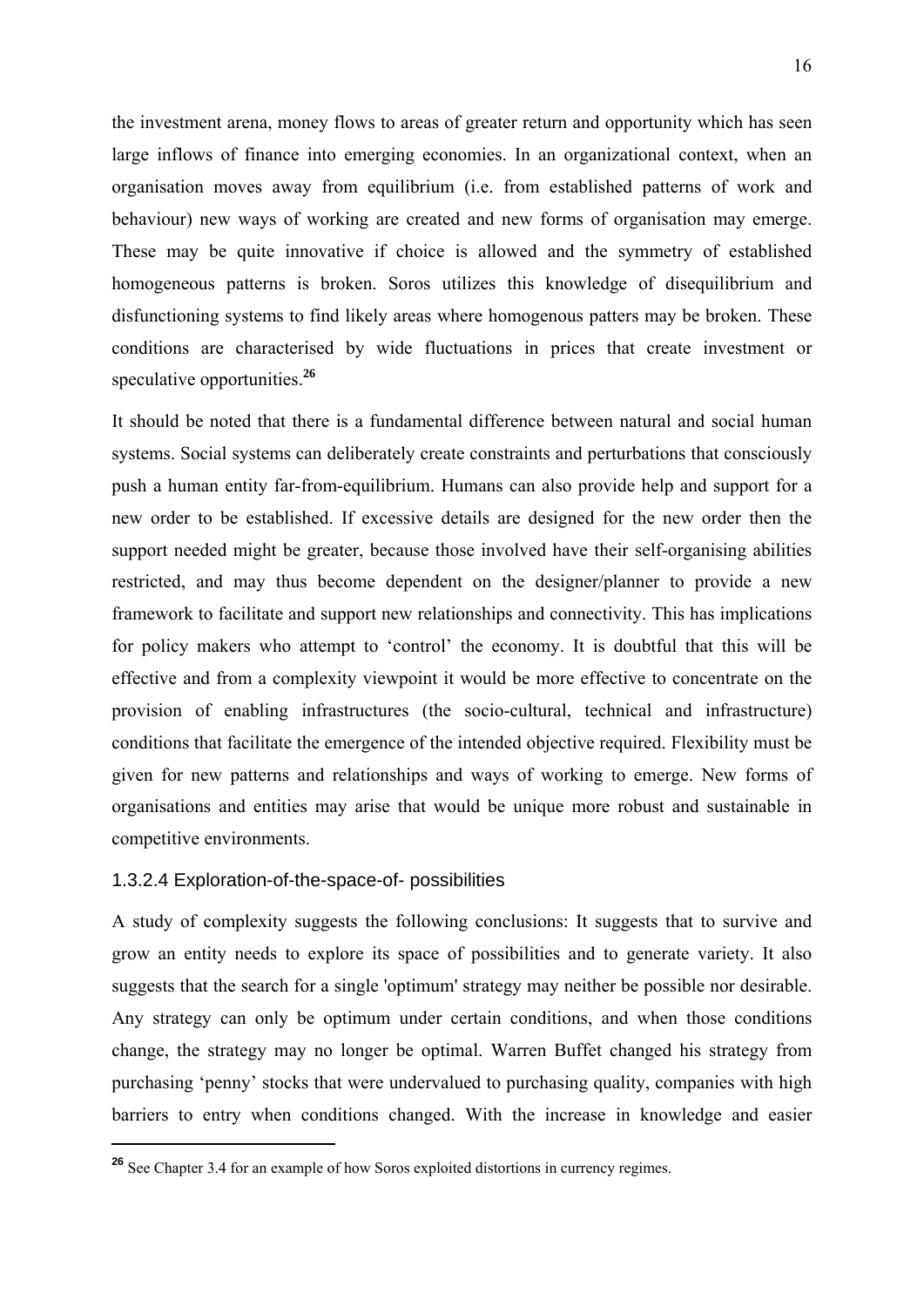information gathering methods, 'penny stocks' now became accessible to many investors nullifying Buffet's advantage. Buffet was forced to look at 'the space of possibilities'. To survive an investor needs to be constantly scanning the landscape and trying different strategies. Unstable environments and rapidly changing markets require flexible approaches based on requisite variety.

Flexible adaptation also requires new connections or new ways of seeing things. Seeing a novel function for a part of an existing entity is called 'exaptation.*' <sup>27</sup>* When searching the space of possibilities, whether for a new product or a different way of doing things, it is not possible to explore all possibilities. It may, however, be possible to consider change one step away from what already exists. In this sense, exaptation may be considered an exploration of what is sometimes called the 'adjacent possible'.<sup>28</sup> That is exploring one step away, using 'building blocks' already available, but put together in a novel way. According to Kauffman both the biosphere and the econosphere seem to have "endogenous mechanisms that gate the exploration of the adjacent possible such that, on average, such explorations do successfully find new ways of making a living."**<sup>29</sup>**

 In the econosphere adaptations are selected by economic success or failure, at a rate that is sustainable. Any attempt to push for unrealistic growth leads to perturbations that bring back the economy to sustainable conditions that can be assimilated by the market. Although the rate at which novelty can be introduced is restricted, the adjacent possible is indefinitely expandable.<sup>30</sup> Once discoveries from the current adjacent possible have been realised then a new set emerges that include the expanded set that has occurred from the newer adjacent possible. The constant opening up of niche markets in areas that only a few years earlier had not even been thought of, is an example of the ever expanding possibilities of the adjacent possible.

#### 1.3.2.5 Feedback

1

Feedback mechanisms are related to an engineering concept that is traditionally seen in terms of positive (reinforcing) and negative (balancing, moderating, or dampening) feedback

**<sup>27</sup>** Mitleton- Kelly E. 2003. Ten Principles of Complexity and Enabling Infrastructures. 14.

**<sup>28</sup>** Kaufman S. 2000. *Investigations,* Oxford University Press. 22.

**<sup>29</sup>** Kaufman S. 2000. *Investigations.* Oxford University Press. 22.

**<sup>30</sup>** Kaufman S. 2000. *Investigations*. Oxford University Press. 42.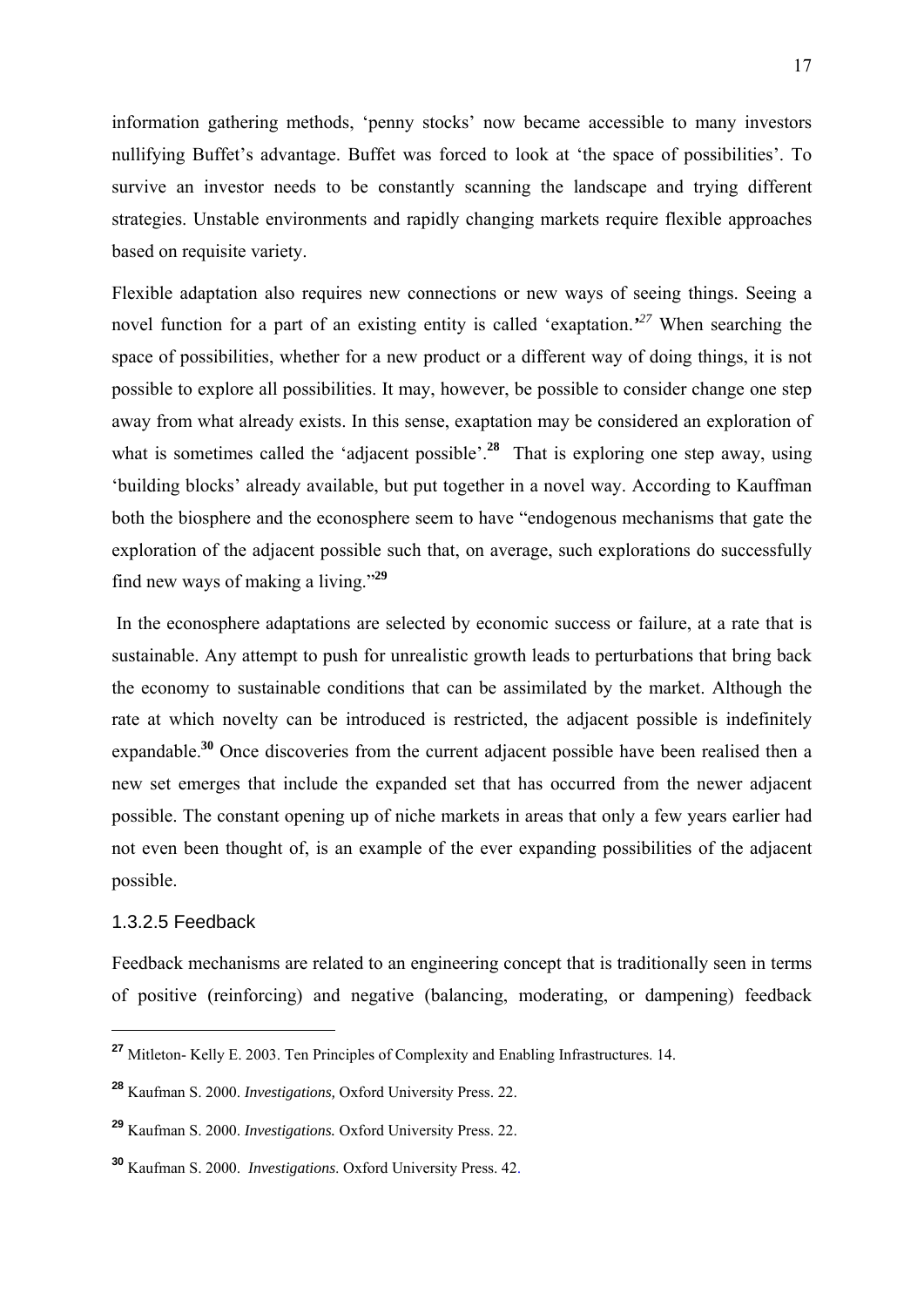mechanisms. Thus positive feedback drives change and negative feedback maintains stability in the system. There is an abundance of non-linear feedback routes: There are loops in the interactions. The effect of any activity can feed back on itself, sometimes directly and at times after a number of intervening stages. This is called recurrence.**<sup>31</sup>**

In far-from-equilibrium conditions, non-linear relationships prevail, and a system becomes inordinately sensitive to external influences where small inputs yield huge, startling effects that cause a whole system to re-organise itself. Part of that process is likely to be the result of positive or reinforcing feedback.

In human systems, far-from-equilibrium conditions operate when a system is perturbed well away from its established norms, or away from its usual ways of working. When an organisation as a system is thus disturbed (due to restructuring, merger, crisis etc.), it may reach a critical point and either degrade into disorder (loss of morale, loss of productivity) or create some new order and organisation. That is it may find new ways of working and relating and thus create a new coherence. Positive or reinforcing feedback processes underlie such transformation and they provide a starting point for understanding the constant movement between change and stability in complex systems.

Soros and Buffet are both well aware of and seem to understand this feedback mechanism. Soros in his use of the theory of reflexivity observes and tries to anticipate likely human reaction to events. Buffet understands that markets will from time to time fall into far from equilibrium state due to investor expectations or some exogenous variable causing a reevaluation of share prices. After a period of time feedback mechanisms lead to changes in sentiment and values rise again.

In social systems, the degree of connectivity (dependency or strength of coupling) often determines the strength of feedback. Feedback when applied to human interactions means influence that changes potential action and behaviour. Feedback is rarely the straightforward engineering concept of linear input –output predictable outcomes. Actions and behaviour may vary according to the degree of connectivity between different individuals, as well as with time and context. Co-evolution may also depend on reciprocal feedback influences between entities.

Kauffman states that he has found evidence that the structure of an ecosystem governs co-

**<sup>31</sup>** Cilliers P.1998. Complexity and Postmodernism: Understanding Complex Systems. 3-5.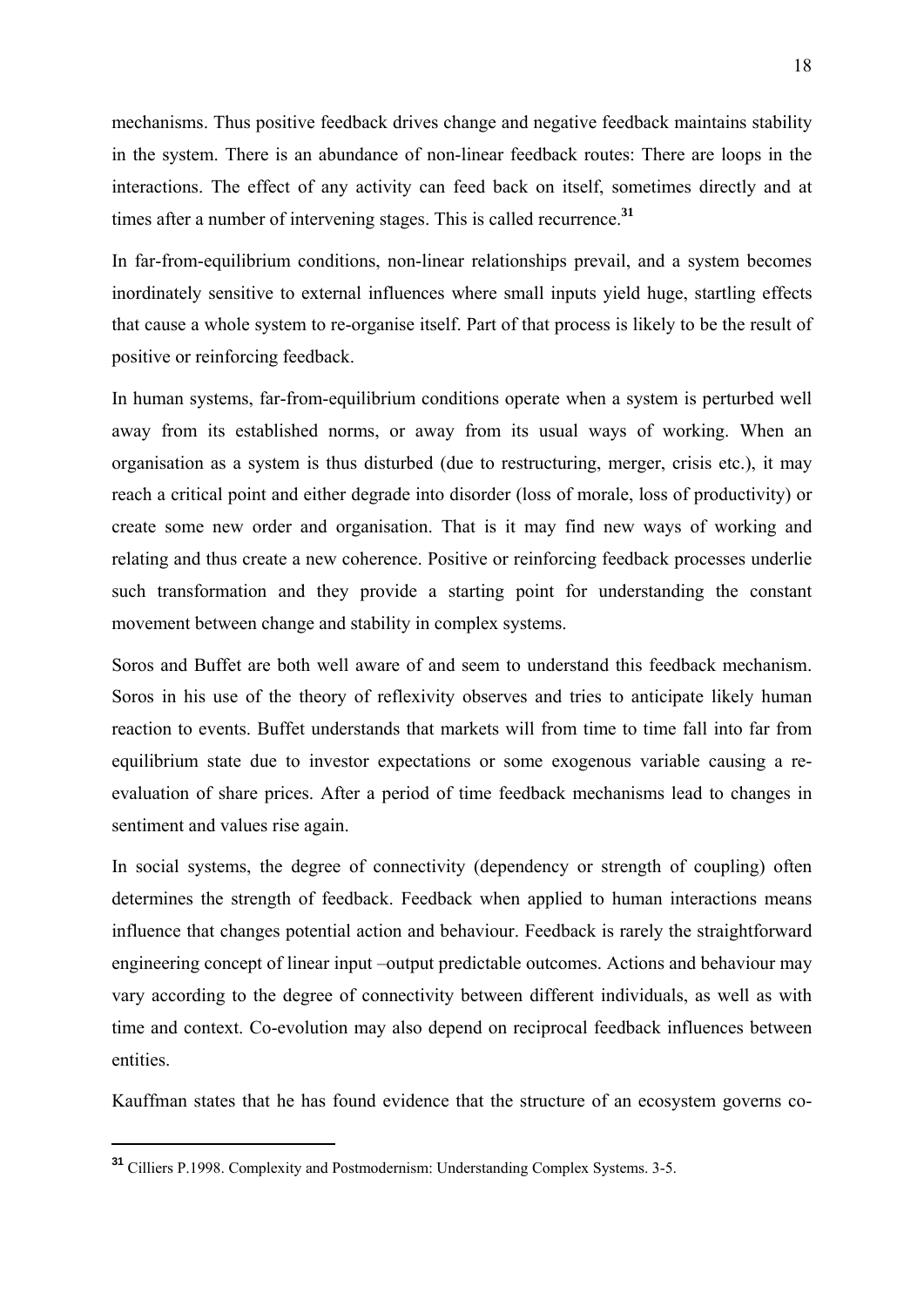evolution.**<sup>32</sup>** We will see this in our analysis of the Beer Game and Farmers Model in Chapter 2.3; where the institutional structure of the system creates dynamics. When this is combined with the behaviour of agents and exogenous inputs leading to perturbations (business cycles) and could lead to the emergence of a new order.

#### 1.3.2.6 Path Dependence & Increasing Returns

Brian Arthur argues that traditional economic theory is based on the implicit assumption of negative feedback loops in the economy, which lead to diminishing returns, which in turn lead to predictable equilibrium outcomes. He cites the example of the oil shocks of the 1970s that encouraged energy conservation and increased oil exploration, leading to an increase in supply and a drop in prices by the early 1980s. Arthur argues that such stabilising forces do not always operate or dominate. Instead positive feedback magnifies the effects of small economic shifts, and increasing returns from positive feedback makes for many possible equilibrium points, depending on the negative feedback loops that may also operate in a system.**<sup>33</sup>**

In our discussion on dissipative structures we have seen that it is possible to have more than one equilibrium point. The specific paths that a system may follow depend on its past history. The behaviour of a complex system is determined by how it evolves over time and its past history. The dimension of time is important when analyzing the system. A complex system has memory/history captured at both the micro level (e.g. personal experiences, personal opinions, worldview) and macro level (e.g. culture, ritual, value system). Therefore system history plays an important role in defining the state of the system as well as affecting system evolution. Past history affects future development, and there may be several possible paths or patterns that a system may follow. This explains why the precise behaviour of a complex system may be very difficult to predict. Examples of increasing returns resulting from a virtuous cycle of reinforcing growth and path dependence include the gauge of railway tracks, VHS recorders and the English language used as a standard language in air navigation.**<sup>34</sup>**

**<sup>32</sup>** Mitleton-Kelly E. 2003. Ten Principles of Complexity and Enabling Infrastructures. 17. Quotes Kaufmann S. 1993. 279. The Origins of Order: Self Organisation and selection in Evolution. Oxford University Press.

**<sup>33</sup>** Mitleton-Kelly E. 2003. 17. Ten Principles of Complexity and Enabling Infrastructures. 17. Quotes Arthur B.W. 1990 Positive Feedbacks in the Economy. Scientific American. Feb.1990.

**<sup>34</sup>** Mitleton- Kelly E. 2003. Ten Principles of Complexity and Enabling Infrastructures.18.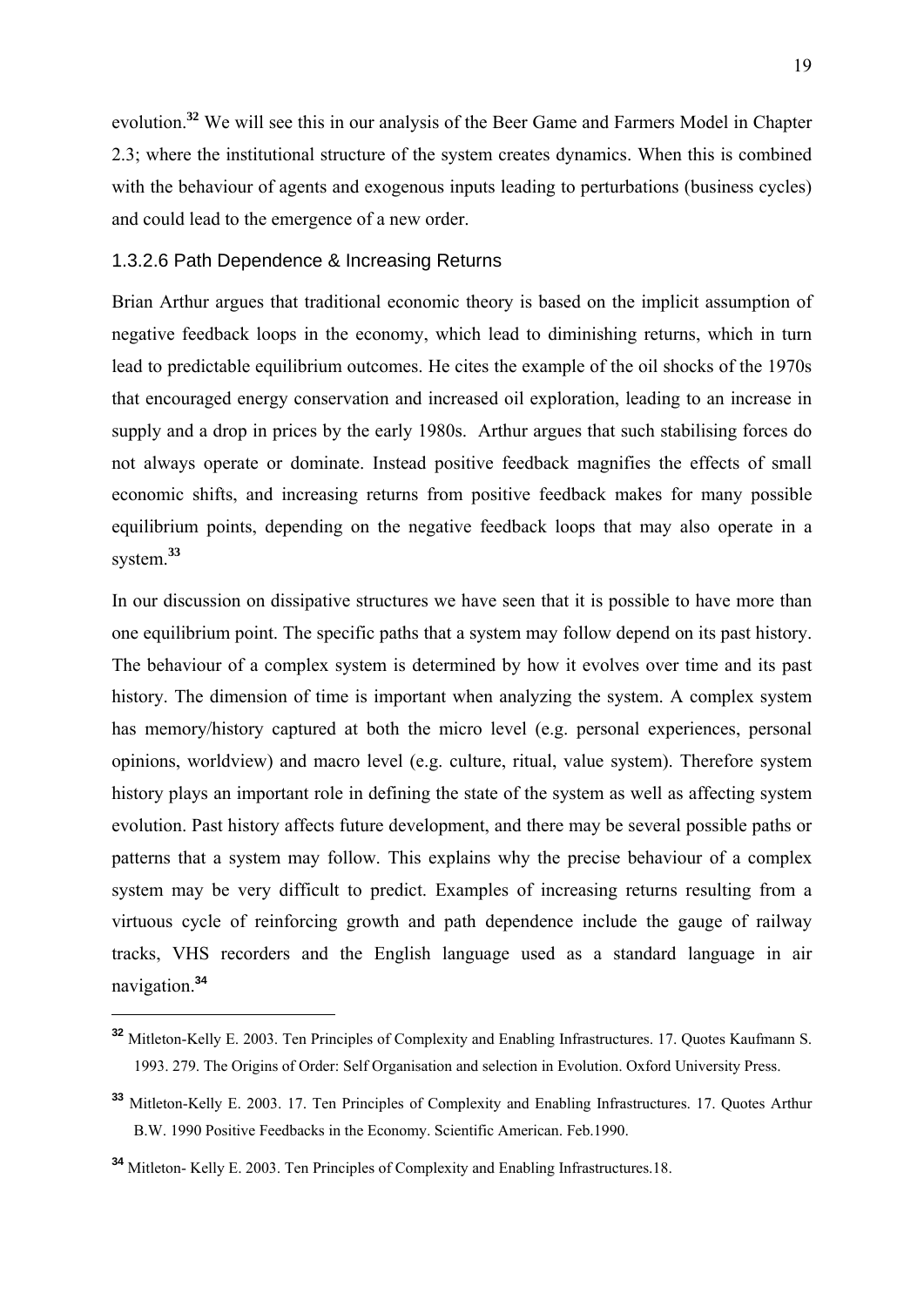Apart from reinforcing feedback loops, there may be negative feedback or stabilising loops in operation as well. The two processes may be present simultaneously or they may follow each other as the market progresses through various economic cycles. Markets and economies are complex systems that co-evolve, are dissipative (in the sense that they are irreversible and have a history), show self-organisation and emergence, and explore their space of possibilities. As all these characteristics play out, the progression of any technology or market is not smooth.

Arthur looks closely at the development of technology clusters for example with cars come production lines, modern assembly methods, 'scientific management' road systems, oil refineries and traffic control.**<sup>35</sup>** He shows how they eventually change the way business is done, and that they may even change the way society is conducted. Thus the constant interplay between positive and negative feedback loops moving the markets between periods of expansion and stability.

#### 1.3.2.7 Self-organisation, Emergence and the Creation of New Order

Self-organisation, emergence and the creation of new order are three of the key characteristics of complex systems. Emergence is the way complex systems and patterns arise out of a multiplicity of relatively simple interactions. Emergence is central to the theories of integrative levels and of complex systems. Goldstein defines emergence as "the arising of novel and coherent structures, patterns and properties during the process of self organisation in complex systems."**<sup>36</sup>** He cites the following six common characteristics of emergence:

- radical novelty (features not previously observed in systems):

Quantitative incremental changes can lead to qualitative changes that are different from and irreducible to their parts. By their very nature such wholes are unpredictable.**<sup>37</sup>** Lloyd Morgan argued that the evolutionary process has an underlying advancement tendency, because emergent phenomenon lead in due course to new levels of reality.**<sup>38</sup>**

**<sup>35</sup>** Arthur B.W. 2002. Is the Information Revolution Over? If History is a guide, it is not. Business 2.0 March; http://www.business2.com/articles/mag/o, 1640,37570,00html

**<sup>36</sup>** Goldstein J. 1999. Emergence as a Construct: History and Issues. 49-72.

**<sup>37</sup>** Corning P. 2002. The Re –Emergence of 'Emergence': a Venerable Concept in Search of a Theory. 4.

**<sup>38</sup>** Corning P. 2002. The Re –Emergence of 'Emergence': a Venerable Concept in Search of a Theory. 4.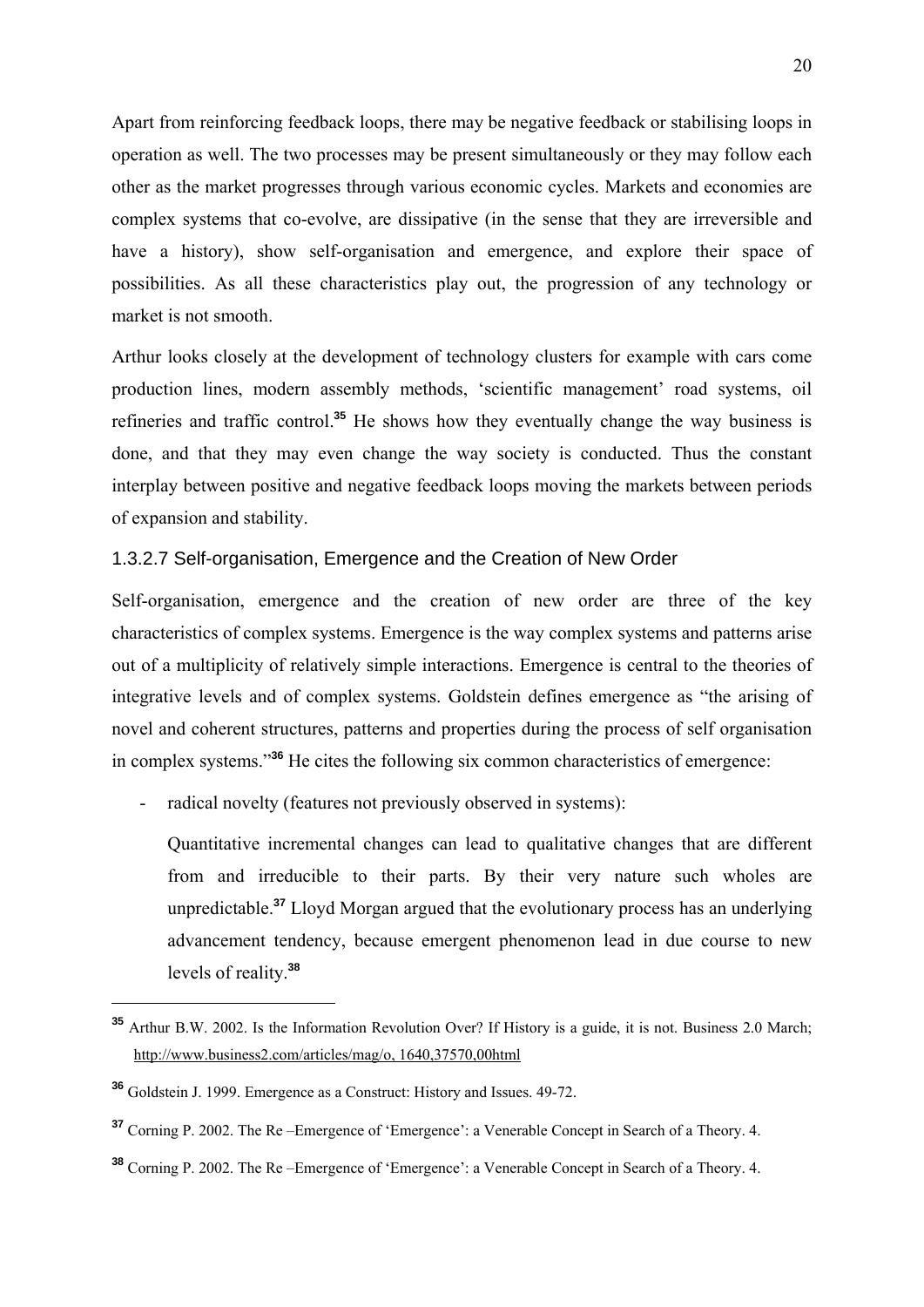- coherence or correlation (meaning integrated wholes that maintain themselves over some period of time) :-

It must be noted that patternmaking itself is not enough to fulfil the requirements of emergence. For example neural networks are patterns that are constructed but are not deemed to be emergent phenomenon. Emergence requires patterns whose stability and reproducibility over time is assured by self organisation.**<sup>39</sup>**

- A global or macro "level" i.e. there is some property of "wholeness":-

The higher level reveals itself as a pattern or a special arrangement of entities of the lower. If you were existing at a lower level that you would be unable to grasp or realise the pattern which is only possible to conceive at a higher level. Most emergent phenomenon show this gestalt property (an organised whole that is more than the sum of its parts) of being a pattern in time and space of elements of a lower level.**<sup>40</sup>** Wholes provide unique combined effects, but many of these effects may be codetermined by the context and the interactions between the wholes and its environments. In fact many of the "properties" of the whole may arise from such interactions. This is the case with living systems. The properties of an emergent phenomenon like water, proteins or people may be codetermined by context.**<sup>41</sup>**

- It is a product of a dynamical process (it evolves):-

**<sup>39</sup>** Emmeche C, Koppe S, Stjernfeldt F.1977. *Explaining Emergence: Towards an Ontology of Levels*. 83-119.

**<sup>40</sup>** Emmeche C, Koppe S, Stjernfeldt F.1977. *Explaining Emergence: Towards an Ontology of Levels*. 83-119.

**<sup>41</sup>** Corning P. 2002. *The Re –Emergence of 'Emergence': a Venerable Concept in Search of a Theory*. 12, gives an example of the properties of water and the implications of context: At a micro level hydrogen and oxygen link together to form a bond. To explain the energetic properties of water requires quantum theory. Principles of chemistry are required to account for the state changes that produce water from gas. Thermodynamic principles are needed to understand the dynamics of temperature changes in water. Hydraulics is required to understand how water reacts to a force exerted on it. Thus the problem of understanding the role of water in world climate patterns presents a great research challenge that requires a multi levelled, multidisciplinary modelling approach. Thus the emergent properties of a phenomenon like water may be codetermined by context.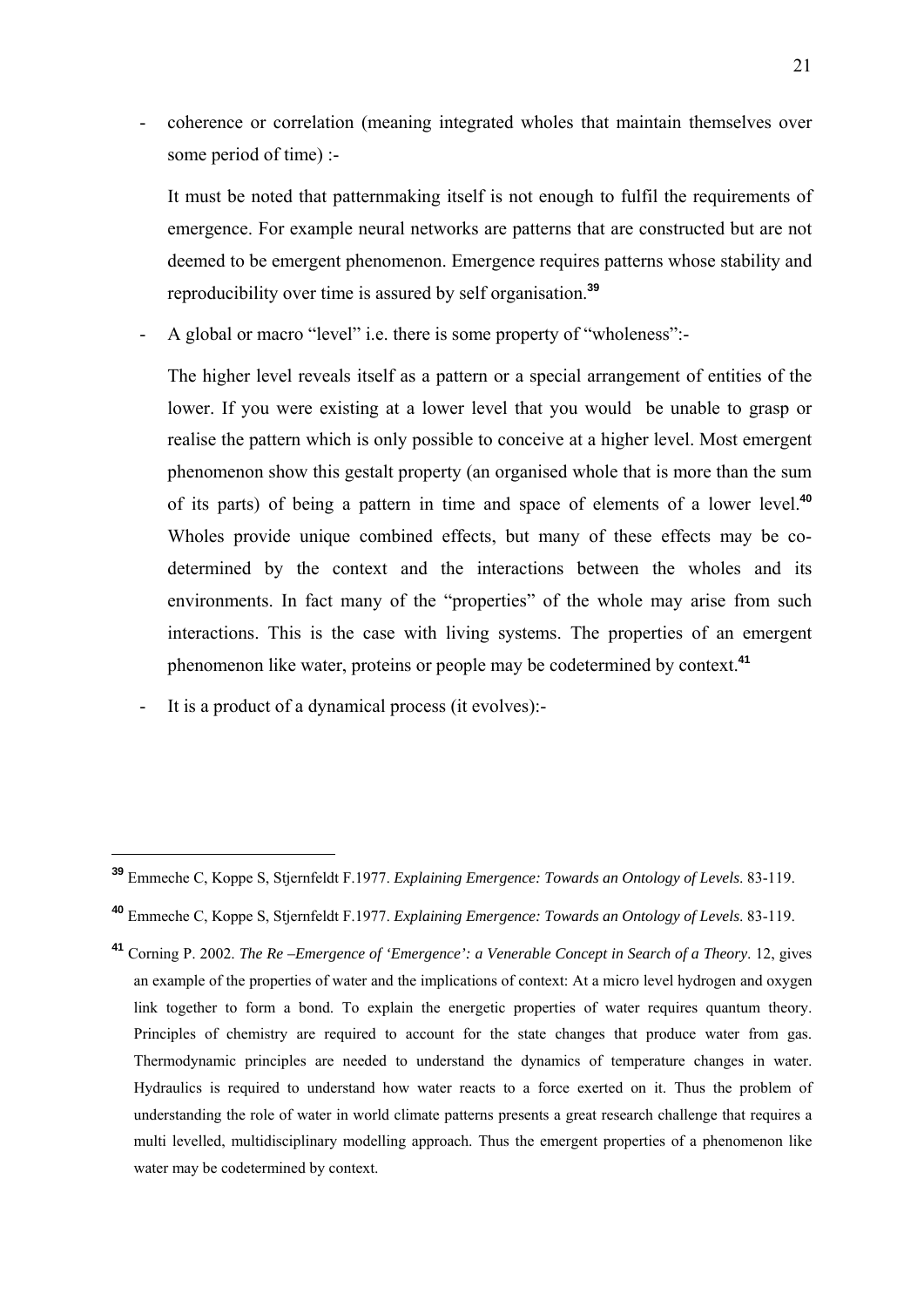The joining together of complex entities will always synthesise into more complex units. At a certain point in the evolutionary process, the dialectical development will cause quantitative elements to synthesise into qualitative elements.**<sup>42</sup>**

- It is "ostensive" emergence can be perceived and functions as a descriptor of the patterns and properties that are exhibited at the macro level. This can commonly be identified by patterns of accumulating change which we call growth.**<sup>43</sup>**
- It shows supervenience a kind of dependency relationship between sets of properties.**<sup>44</sup>** :-

Higher level emergent phenomena occur either from lower level parts and their actions or by downward causation (supervenience). For emergence to occur over different time scales there must exist a causal relationship between different scales – a top down feedback known as interconnectivity. The emergent property or complex behaviour is not a property of any single entity and cannot be predicted from behaviour in lower entities – they are irreducible. By their very nature the levels are inclusive – phenomenon on one level cannot be reduced to a lower level, and cannot change the laws of the lower level.**<sup>45</sup>**

One of the reasons why emergent behaviour is difficult to predict is the fact that the number of interactions between parts of a system increases exponentially with the number of parts thus potentially allowing for subtle and new behaviour to emerge. For example; the interactions between groups of molecules grow enormously as the number of molecules increase to such an extent that it is not possible for a computer to handle the arrangements for a system as small as 20 molecules.**<sup>46</sup>**

44 If the mental supervenes on the physical properties of a person than if two person are indistinguishable in their physical properties than they must be indistinguishable in their mental properties- downward causation.

**<sup>42</sup>** Emmeche C, Koppe S, Stjernfeldt F.1997. *Explaining Emergence: Towards an Ontology of Levels*. 83-119.

**<sup>43</sup>** Refer to Smith T.A. 2004. Complexity theory and change management in sport organizations. E: CO Special Double Issue Vol. 6 Nos. 1-2. 2004. 70-79. This research paper is a good example of how complexity theory maybe helpful in understanding organizational changes. This paper specifically deals with organizational change in sports organisations in Australia. It also illustrates examples in a practical sense of identifying and analysing emergent behaviour.

**<sup>45</sup>** Emmeche C, Koppe S, Stjernfeldt F.1997. *Explaining Emergence: Towards an Ontology of Levels*. 83-119.

**<sup>46</sup>** http://en.wikipedia.org/wiki/Emergence . 2.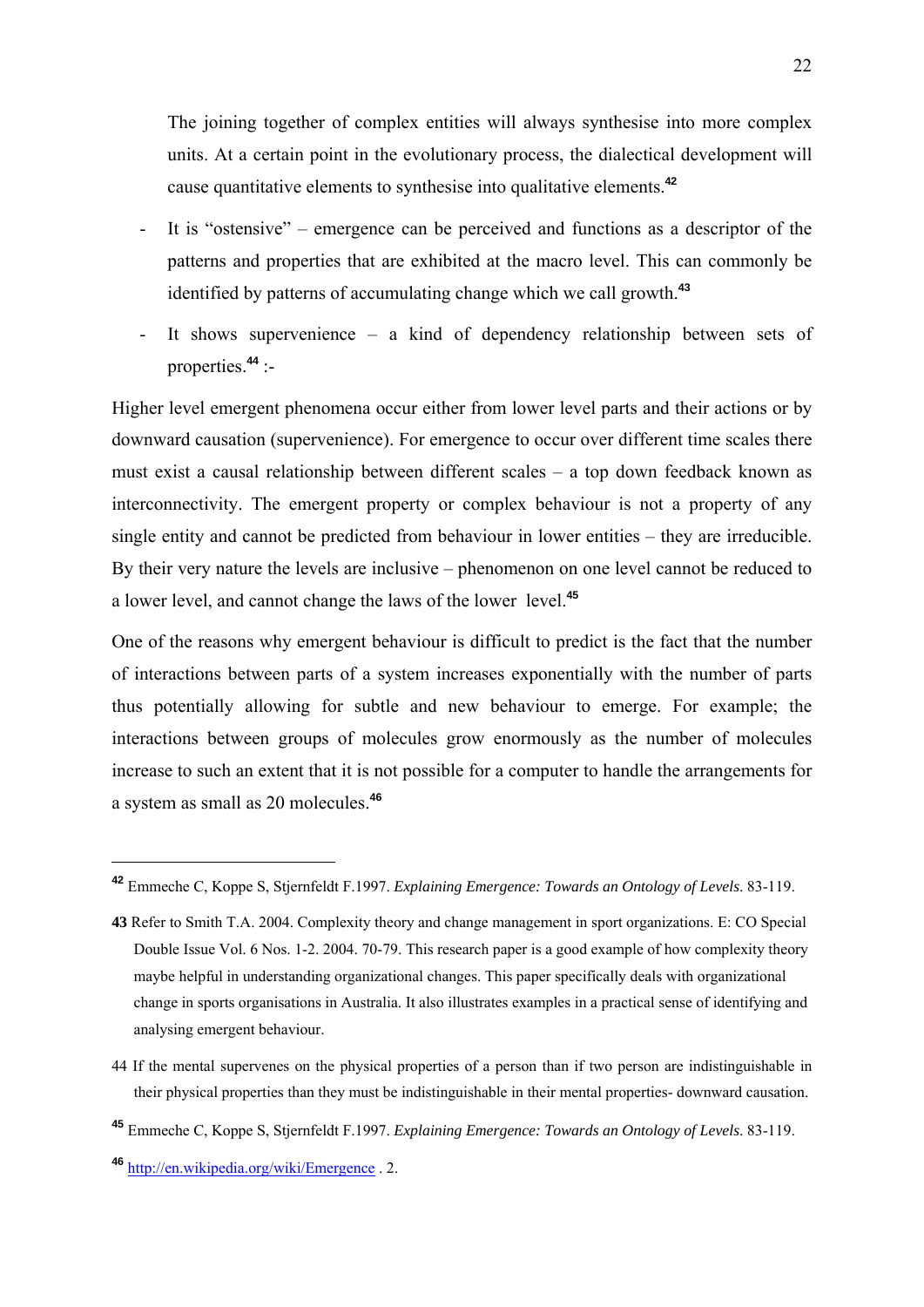At the same time merely having a large number of interactions is no guarantee of emergent behaviour resulting as many of the interactions may be negligible qualitatively, irrelevent or cancel each other out. In certain cases a large number of interactions can work against the emergence of interesting behaviour by creating a lot of "noise" that drowns out an emerging signal. The emerging behaviour may need to be temporarily protected and isolated from other interactions so that it can reach critical mass to be self supporting.**<sup>47</sup>** Thus it is not only the number of connections between parts but also how the connections are organised. There can be more than one way to generate emergent behaviour. It can arise from a hierarchical organisation or from decentralised organisational structures such as a marketplace. In some cases the system has to reach a combined critical mass of diversity, organisation and connectivity before emergent behaviour appears.

Unintended consequences and side effects are closely related to emergent properties. Luc Steels states that; "A component has a particular functionality but this is not recognisable as a subfunction of the global functionality. Instead a component implements a behaviour whose side effect contributes to the global functionality. Each behaviour has a side effect and the sum of the side effects gives the desired functionality". In other words, the global or macroscopic functionality of a system with "emergent functionality" is the sum of all "side effects" of all emergent properties and functionalities.**<sup>48</sup>**

Systems with emergent properties or structures may appear to defy entropic principles and the second law of thermodynamics, because they form and increase order despite the lack of central command and control.**<sup>49</sup>** This is possible because open systems can extract information and order out of the environment.

**<sup>47</sup>** Gladwell M. 2002. *The Tipping Point,* uses the term the tipping point to explain the point of critical mass when emergence occurs. He argues that there are three things that converge to bring about dramatic changes in society. These are the context, the idea and the people involved. His point is that small changes in any or many of the context, the quality of the idea or whether the idea reaches a very small group of key people can trigger a dramatic 'epidemic' of change in society.

**<sup>48</sup>** Steels L.1990. Towards a Theory of Emergent Functionality. 454.

**<sup>49</sup>** The operation of the Second Law of Thermodynamics in very basic terms is the tendency for closed systems to wear down and dissipate energy that can never be retrieved. Equilibrium is the end state of a closed system, the point at which the system has exhausted all its capacity for change and has reached a state of entropy. This law states that entropy, a measure of disorder and randomness in a system, is always increasing. The Classical Economists were not aware of this fact i.e. the link between closed systems, the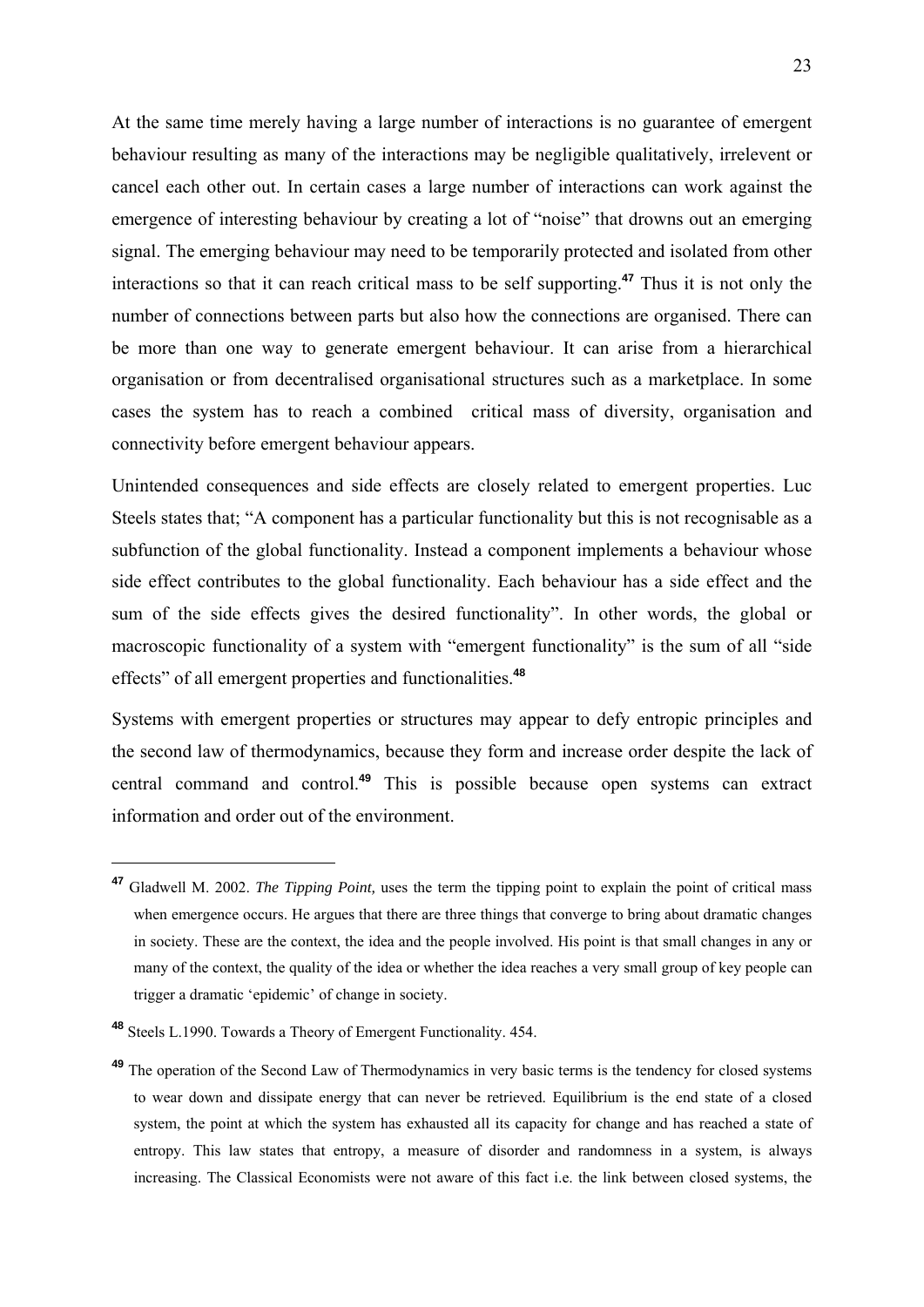In an organisational context, self-organisation may be described as the spontaneous coming together of a group to perform a task with no one outside the group directing the activities. Emergence in a human system tends to create irreversible structures or ideas, relationships and organisational forms, which become part of the history of individuals and institutions and in turn affect the evolution of those entities: e.g. the generation of knowledge and of innovative ideas when a team is working together could be described as an emergent property in the sense that it arises from the interaction of individuals and is not just the sum of existing ideas, but could well be something quite new and possibly unexpected. Once the ideas are articulated they form part of the history of each individual and part of the shared history of the team - the process is not reversible - and these new ideas and new knowledge can be built upon to generate further new ideas and knowledge.

In terms of the econosphere, emerging patterns of boom and bust are the result of the interaction of the behaviours of many consumers and investors in the context of a structure with history.

In conclusion then if one sees the economy and social systems as complexly evolving systems and can understand the characteristics of these systems than one can gain a better understanding of the issues. One needs to understand the inter relationship of elements in a system to gain a maximum benefit of application of theory. One needs to think about creating enabling environments to foster learning and create positive change. One must remember that there are limits to connectivity. Connectivity cannot be increased indefinitely without experiencing a breakdown.

#### **1.3.3 Emergence and Social Innovation**

1

Wheatley inteprets academic speak on emergence in a very interesting and perceptive way.**<sup>50</sup>** Her focus is on emergence in a social innovation context. Change begins as local actions occur simultaneously in many different areas. If these changes remain disconnected nothing happens beyond each locale. However when they become connected local actions can emerge as a powerful system with influence at a more large scale or comprehensive (global) level. If you take an example of the collapse of the Soviet Union it was the result of many local

Second Law of Thermodynamics and equilibrium. They borrowed the concept from early physics not realising its applicability to closed systems such as machines and not to open systems. It is incorrect to apply it to open systems that have the capacity for self-renewal.

**<sup>50</sup>** Wheatley M and Frieze D. 2008. Using Emergence to take social Innovation to Scale.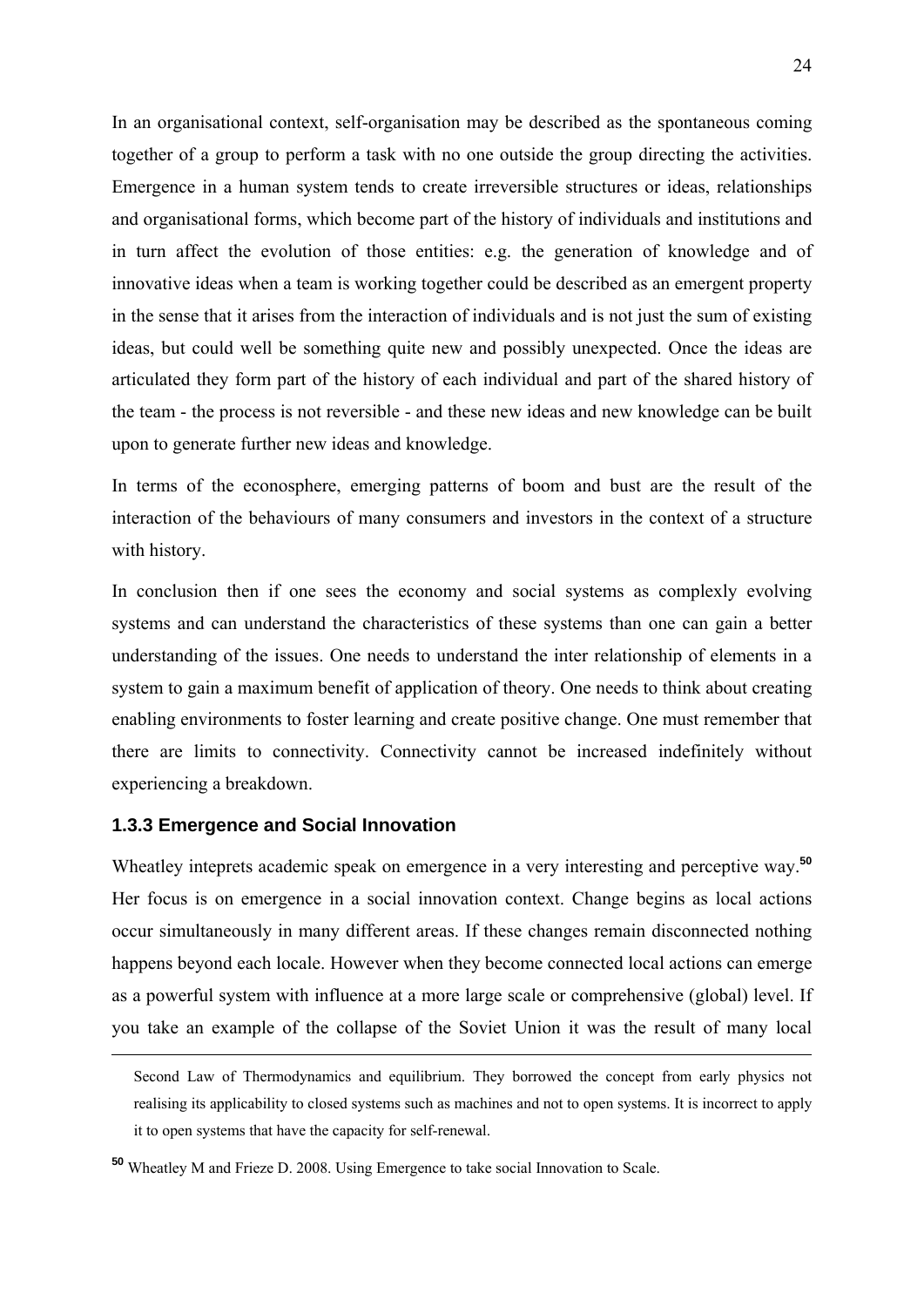actions and decisions, most of which were invisible and unknown to each other and none of which was powerful enough by itself to create change. But when these changes come together new power emerged.

Emergent phenomena have the characteristics of exerting more power than the sum of their parts. They always posses new capacities different from the local actions that engendered them. What will arise cannot be predicted and emergence always results in a more powerful system that has more capacities than could ever be predicted by analysing the individual parts.**<sup>51</sup>**

Wheatley states that there are three stages to Emergence: Networks, Communities of Practise and Systems of Influence.

 Networks are the only form of organisation on this earth used by living systems. These networks result from self organisation where individuals recognise their interdependence and organise in ways that support the diversity and viability of all. They are based on self interest where people usually network together for their own benefit to further their own aspirations. People in networks realise that there are people with similar aspirations out there and they get together to form a community. This leads to a conglomeration of ideas and actions that become 'standard'. Finally the networks and group action coalesce to give rise to a new system at a greater level of scale (Systems of Influence). The System of Influence possesses qualities that were unknown in the individual. They are properties of the system not the individual and the system that emerges is more powerful than planned and incremental change. Emergence is how life creates radical change and takes things to scale.

The stock market is an example of emergence on a large scale. As a whole it precisely regulates the relative share prices of companies around the world, yet it has no leader; there is no one entity which controls the workings of the entire market. Agents or investors, have knowledge of only a limited number of companies within their portfolio, and must follow the regulatory rules of the market and analyse the transaction individually or in large groups. Trends and patterns emerge which are studied intensively by technical analysts.

**<sup>51</sup>** Wheatley and Frieze state that we see this in the behaviour of hive insects such as ants and bees. Individual ants possess none of the intelligence or skills that are in the hive. No matter how intently you study the behaviour of the individual ant you will not be able to see the behaviour of the hive. Yet once the hive forms, each ant acts with the intelligence and the skilfulness of the whole.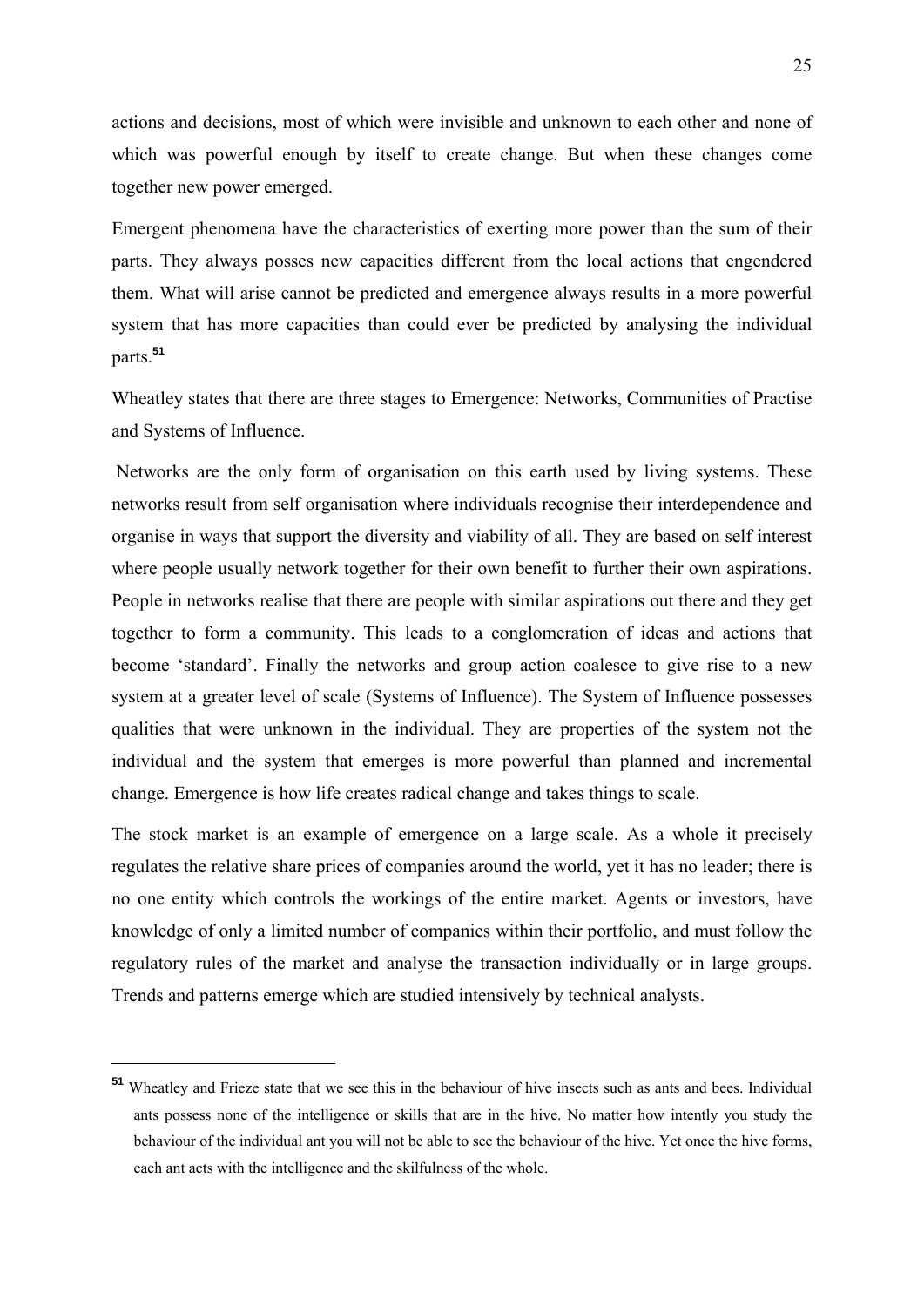#### **1.3.4 Limitations to constructing a model of a complex system**

Richardson puts forward the following argument about the limitations and problems inherent in attempting to construct a model of a complex system:**<sup>52</sup>** If a model of a complex system was constructed that captured all the possible behaviours contained (both current and subsequent) by the system being represented then that model must be as complex as the system of interest. The reason for this is that there will always be something outside of the boundary (that is, the boundary inferred by the model) that would affect the system's behaviour in some way at some time.**<sup>53</sup>** It is very difficult if at all possible to build effective models because complex systems are sensitive to small changes or small errors in our assumptions, i.e. a small error in the placement of the model boundaries, could mean that the model might be wholly inappropriate for the decision that it supposedly supports. To model a complex system accurately, one would have to take into account life, the universe and everything. Acknowledging that there is only one complex system (the universe) is important, however, since it forces the analyst to recognize the narrow scope and the conditional and temporary nature of their representations. Given that no hard enduring boundaries exist in reality the use of the term "system" can be misleading as it suggests the existence of completely autonomous entities. Richardson says that maybe we should rename complexity science as the "science of partial complex systems". This usage would make explicit the fact that when considering any problem we are in fact investigating a part of a complex system. This argument places a large question mark on our financial theories and any systems that investors utilize in making decisions. There are just too many variables and too many things to take into account that is outside the scope of any model or any investor no matter how intelligent and smart he or she might be.**<sup>54</sup>**

**<sup>52</sup>** Richardson K, Cilliers P, Lissack M. 2001. Complexity Science: *A "Grey Science for the Stuff in Between".* 9-12.

**<sup>53</sup>** For more detail on the implications of boundaries refer to : Richardson KA, Lissack M. 2001. *"On the Status of Boundaries, both Natural and Organisational: A Complex Systems Perspective"*. Emergence 3(4) 32-49.

**<sup>54</sup>** This argument highlights the severe limitations of financial models such as CAPM and Portfolio theory that are based on assumptions of perfectly rational and efficient markets. Perfect rationality is perhaps the most unrealistic assumption in Traditional Economics. It is built on two assumptions: First, is that people pursue their self interest in economic matters and second is that they pursue their self interest in very complex and calculating ways. Economists assume that we take into account inflation rates, GDP growth rates etc in our daily decision making. They also assume that we process all this information using equations and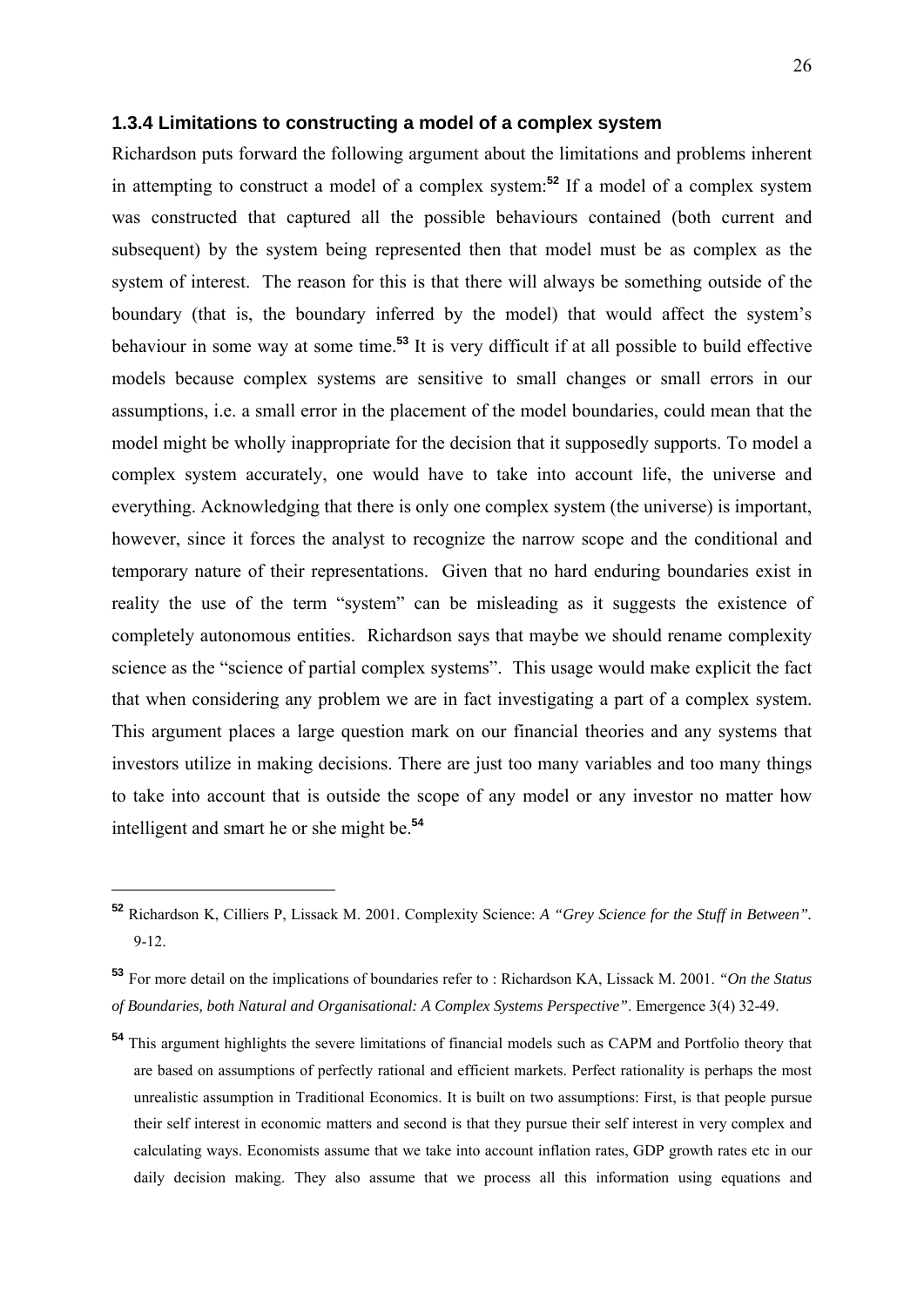Richardson develops this argument further by posing the following question - Assuming the notion of incompressibility to be correct what does this mean for analysis? Incompressibility essentially counteracts the possibility of the existence of a globally and permanently valid perspective or paradigm and following from this the use of a perspective or framework to describe any subsystem within a complex system.**<sup>55</sup>** He says we should note that how we define any 'sub-system' would be dependent upon our perceptions and the use of our description rather than a permanent feature of the real world. This observation begs the question whether sensemaking and modeling is of any use at all. What it means, however, is

calculations. Some of the typical examples of the assumptions that economists make about the world we live in are :

All information needed to make decisions is completely and instantly available for free.

There are no transaction costs i.e. fees, taxes and tolls.

1

- All products are pure commodities sold only on price i.e. there are brands or differences in product quality.
- Companies are always working as efficiently as possible.
- Decision makers only interact with each other through price and usually through an auction mechanism.

 These kind of assumptions have led Axel Leijonhufund a macro economist to comment that Traditional economics models incredibly smart people in unbelievably simple situations while the real world is more accurately described as believably simple people coping with incredibly complex situations. Behavioural biologists have shown that people are intelligent but not in the traditional economic sense. They are poor at complex logical calculations but very good at recognising patterns, interpreting ambiguous information and learning. Beinhocker E. 2007. *The Origin of Wealth*. 51-54.

**<sup>55</sup>** Richardson includes in this argument the perspective of mathematics. A subject that he says by nature trivialises the existence of boundaries. Mathematics cannot wholly describe any subsystem within a complex system. Hayek F. *The Theory of Complex Phenomenon*. 1998. 59. writes that it is often thought that the use of statistical techniques would overcome the problem of working with large numbers of elements in complex structures. Statistics however deals with the problem of large numbers by eliminating complexity and deliberately treating the individual elements as if they were not systematically connected. It avoids the problem of complexity by substituting information on individual elements with information on the frequency with which their different properties occur in classes of such elements and it deliberately disregards the fact that the relative position of the different elements in a structure may matter. In other words it proceeds on the assumption that information on the numerical frequencies of the different elements of a collective is enough to explain the phenomenon and that no information is required on the manner in which the elements are related.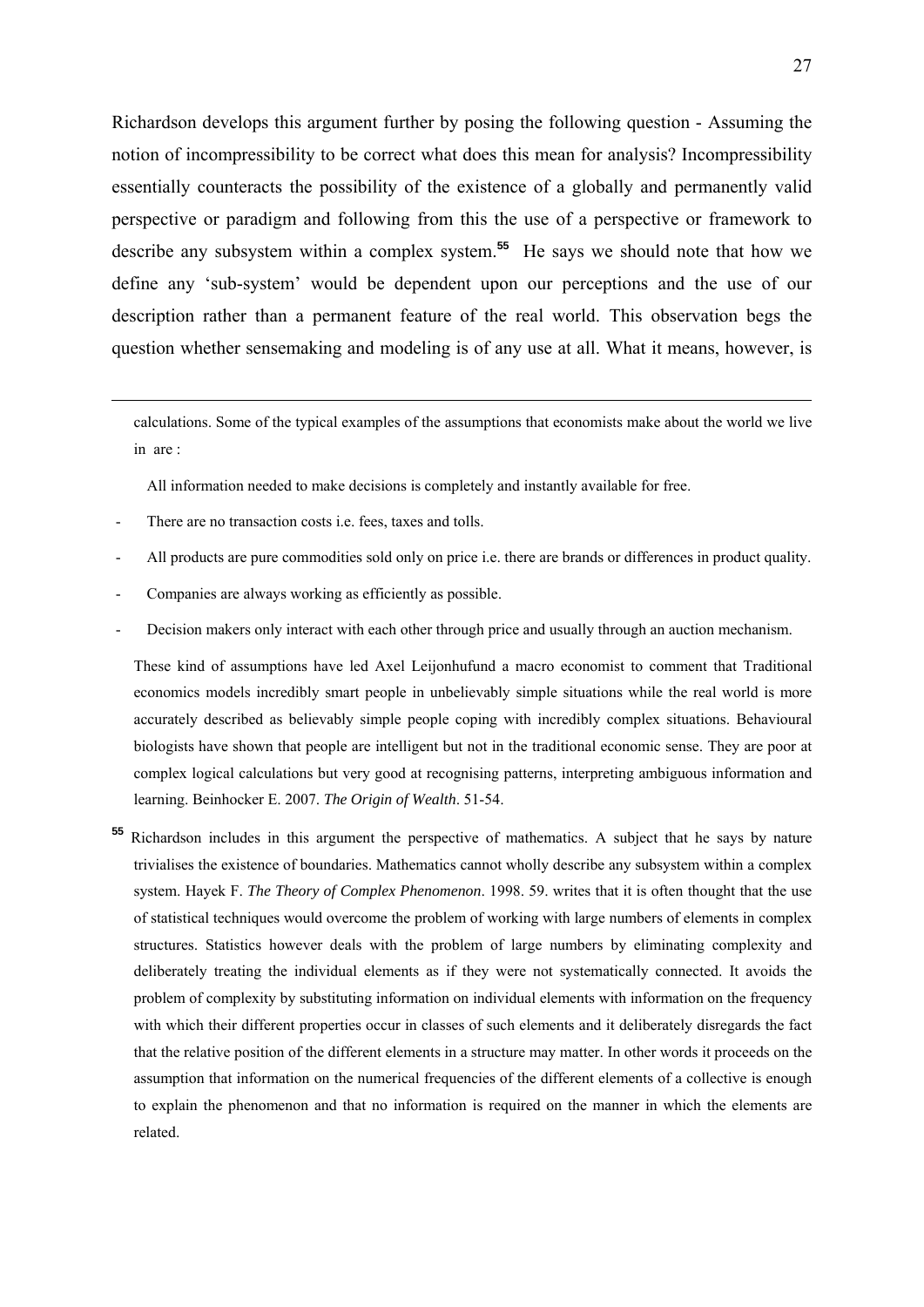not that we should not attempt to make sense, but that we should be strongly aware of the conditional and temporary nature and limitations of any perspective that might be used in supporting an analysis of any problem. We must demonstrate considerable humility or we will continue to believe that our current understanding is true and defines all that is possible. Richardson's solution to the observation that no one perspective can capture the inherent intricacies of complex systems leads us when we analyse complex systems to consider a number of perspectives. The underlying basis for this is that by exploring a number of perspectives a fuller and more intense appreciation of the "state of affairs" or "problematic situation" of interest will be developed. Thus contributing to more informed and sounder decision-making.

I will now take a close look at the economy which forms the arena upon which investment decisions are made. We will argue that it is complex and thus encapsulates the characteristic of emergence and connectivity within it.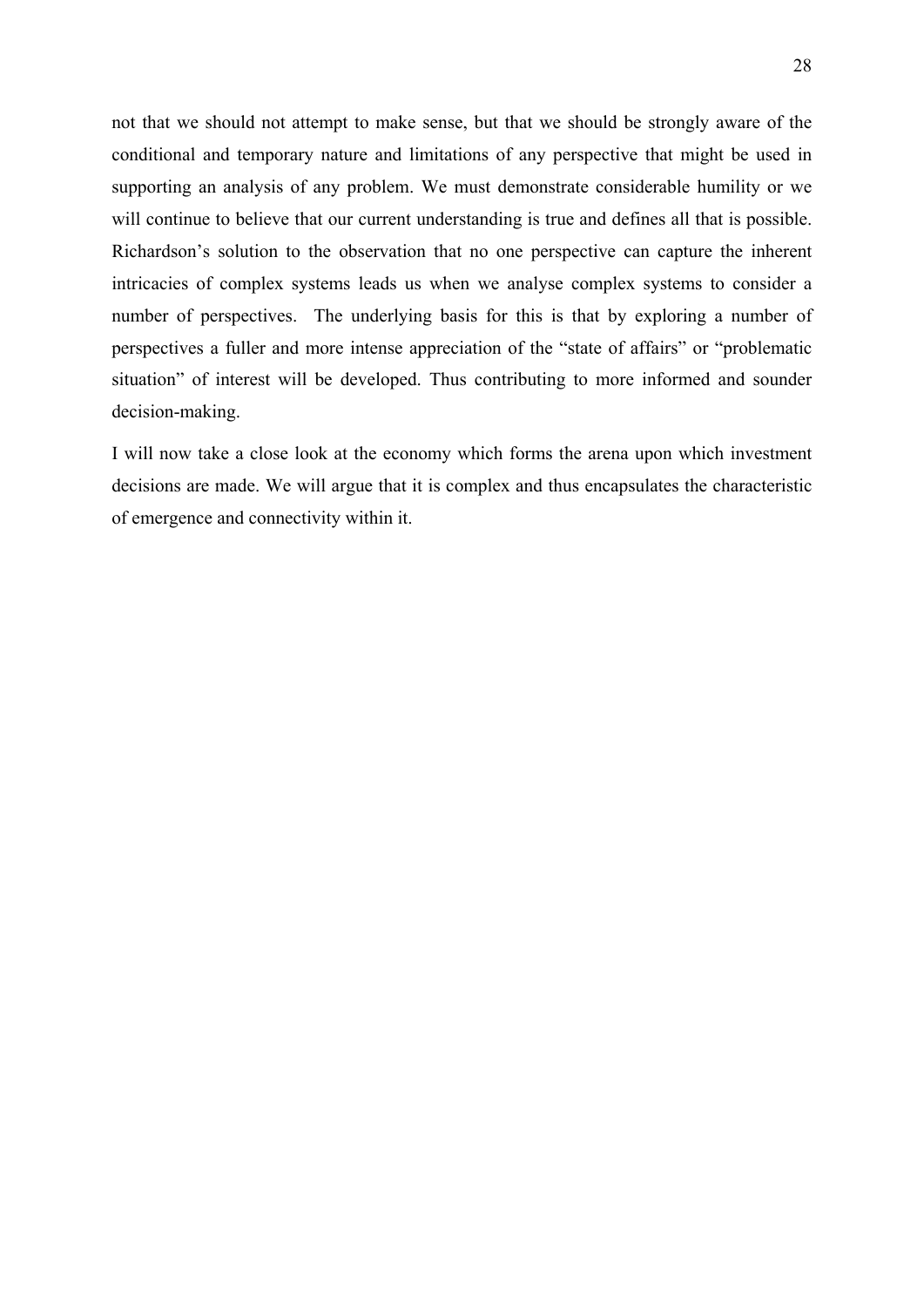# *Chapter Two*

# The Economy as a Complex System Characteristics and Emergent Phenomena

### **2.1 Characteristics of the Economy**

Economic reality is characterised by; nonlinearity, discontinuity, and a variety of phenomena that are not so easily predicted or understood. At the same time the broad coherence of economic systems is more impressive than ever in the face of such phenomena. The order of the economy appears to emerge from the complex interactions that constitute the evolutionary process of the economy.**<sup>56</sup>**

The economy can be deemed a complex system as it exhibits characteristics of complexity. Characteristics such as dynamism, nonlinearity, adapatation, human behaviour and networks (connectivity).

#### **2.1.1 Dynamic Endogenously Driven**

<u>.</u>

Our first observation is that the economy is a dynamic system that is endogenously driven by the structure of the economy itself. Traditional Economics recognised that the economy changes but viewed changes in the economy as generated from exogenous sources such as technology changes, political events and changes in consumer tastes.**<sup>57</sup>** The economy can be

**<sup>56</sup>** *Complexity Economics*. Edited by J. Barkley Rosser, Jr. [book forthcoming, Edward Elgar, 2003] www.cob.jmu.edu/rosserjb/COMPLEXITY%20IN%20ECONOMICS.doc

**<sup>57</sup>** Traditional economics is based is based on the concept of equilibrium and closed systems borrowed from physics, in particular the physics of motion and energy. Just as in physics a rolling ball will come to rest at some point the economy is seen as reaching an equilibrium point. External shocks such as technology changes, politics and consumer demand disturbs equilibrium and then the economy moves to a new equilibrium point. There are two problems with utilising the concept of equilibrium. First equilibrium is the end state in a closed system, the point at which the system has exhausted all its capacity for change and has reached a state of entropy. The economy is an open system and has the capacity for self renewal. Second, the mathematics of equilibrium required early economists to make a set of highly restrictive assumptions that have increasingly detached theoretical economics from the real world. These are assumptions such as perfect rationality and efficient markets. They begin with unrealistic assumptions that lead to unrealistic conclusions.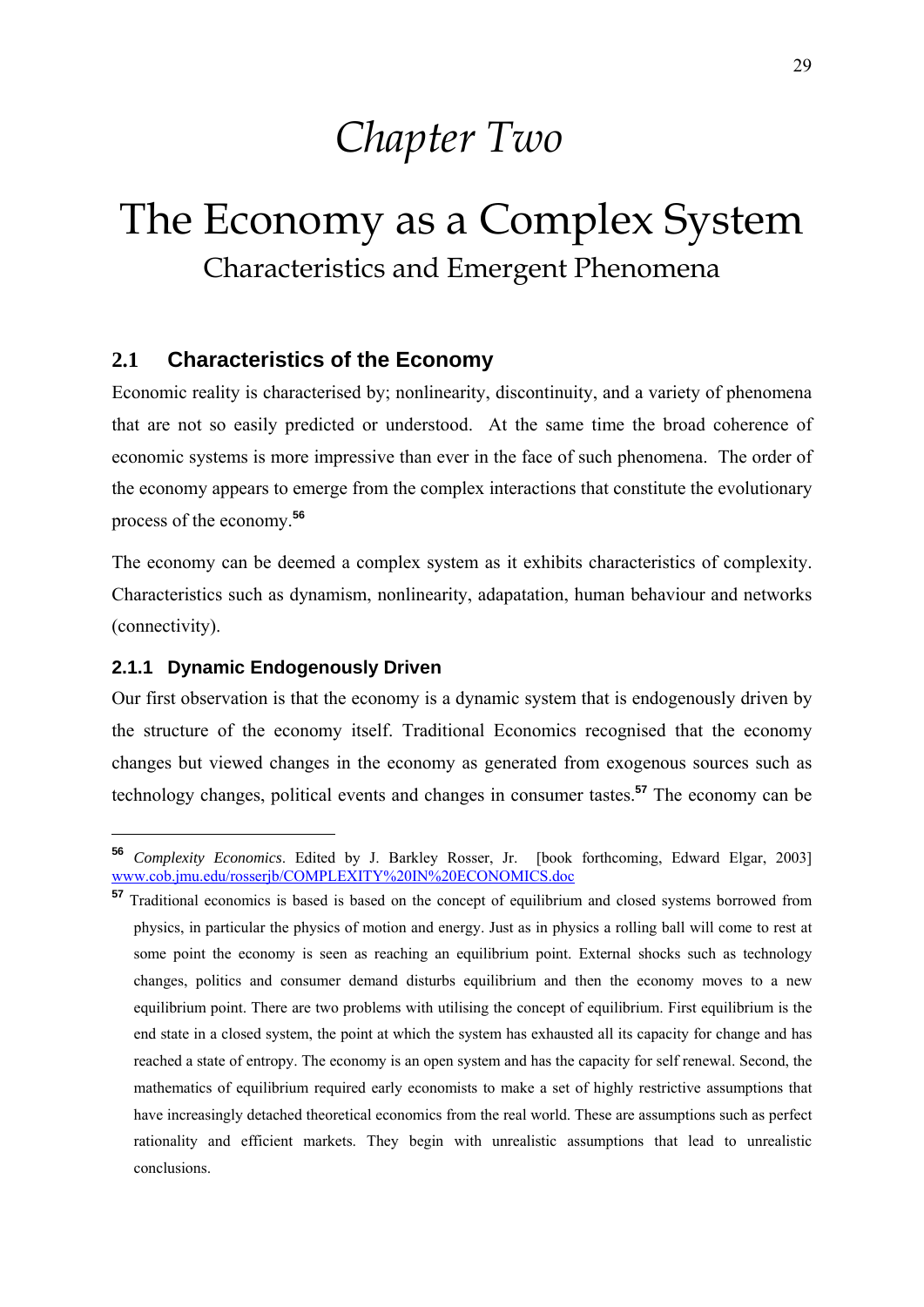thought of as a collection of stocks and their related flows. The stocks can be tangible like money and people and intangible like consumer confidence, and these rise and fall over time.**<sup>58</sup>** The various stocks and flows are connected to each other in complex ways. For example if the stock of employment fell to a low level (high unemployment), then the reserve bank might cut interest rates in order to encourage borrowing, which would expand the stock of money available for investment, which would then be used by businesses to invest in new production capacity, creating more demand for employees, thus raising the stock of employment, which would finally feedback to effect future interest rate policy. Such chains of relationships between stocks and flows in a dynamic system are known as feedback loops. Positive feedback reinforces, accelerates or amplifies whatever is happening be it a virtuous cycle or a downward spiral. Systems with positive feedback can thus exhibit exponential growth, exponential collapse, or oscillations with increasing amplitude. Negative feedback is a dampening cycle – instead of reinforcing it works in the opposite direction. While positive feedback accelerates change, negative feedback dampens change, controls things and brings things back in line. Dynamic systems also have a third ingredient; time delays. Any change in stocks and flows takes time to impact upon the economy- a lagged effect.

Thus it is not difficult to see that dynamic systems can become quite complex if you have multiple stocks and flows interacting via both negative and positive feedback loops. The positive feedbacks drive the system, accelerating it, but at the same time the negative feedback are fighting back to dampen and control it. When time delays are thrown in, the driving and dampening can get out of balance and out of sync causing the system to oscillate in highly elaborate ways.

#### **2.1.2 Nonlinear system**

The second observation is that the economy is a nonlinear system. Nonlinear literally means not in a straight line. An important characteristic of nonlinear systems is that one can get widely varying behaviours simply from tweaking one variable. This is called sensitivity to initial conditions. A related characteristic is that nonlinear dynamic systems are path dependent or in other words history matters. These two characteristics, sensitivity to initial conditions and path dependence make nonlinear dynamic systems very difficult to work with and in many cases impossible to predict.**<sup>59</sup>**

**<sup>58</sup>** Beinhocker E. 2007. *The Origin of Wealth*. 100.

**<sup>59</sup>** Beinhocker E. *The Origin of Wealth*. 106.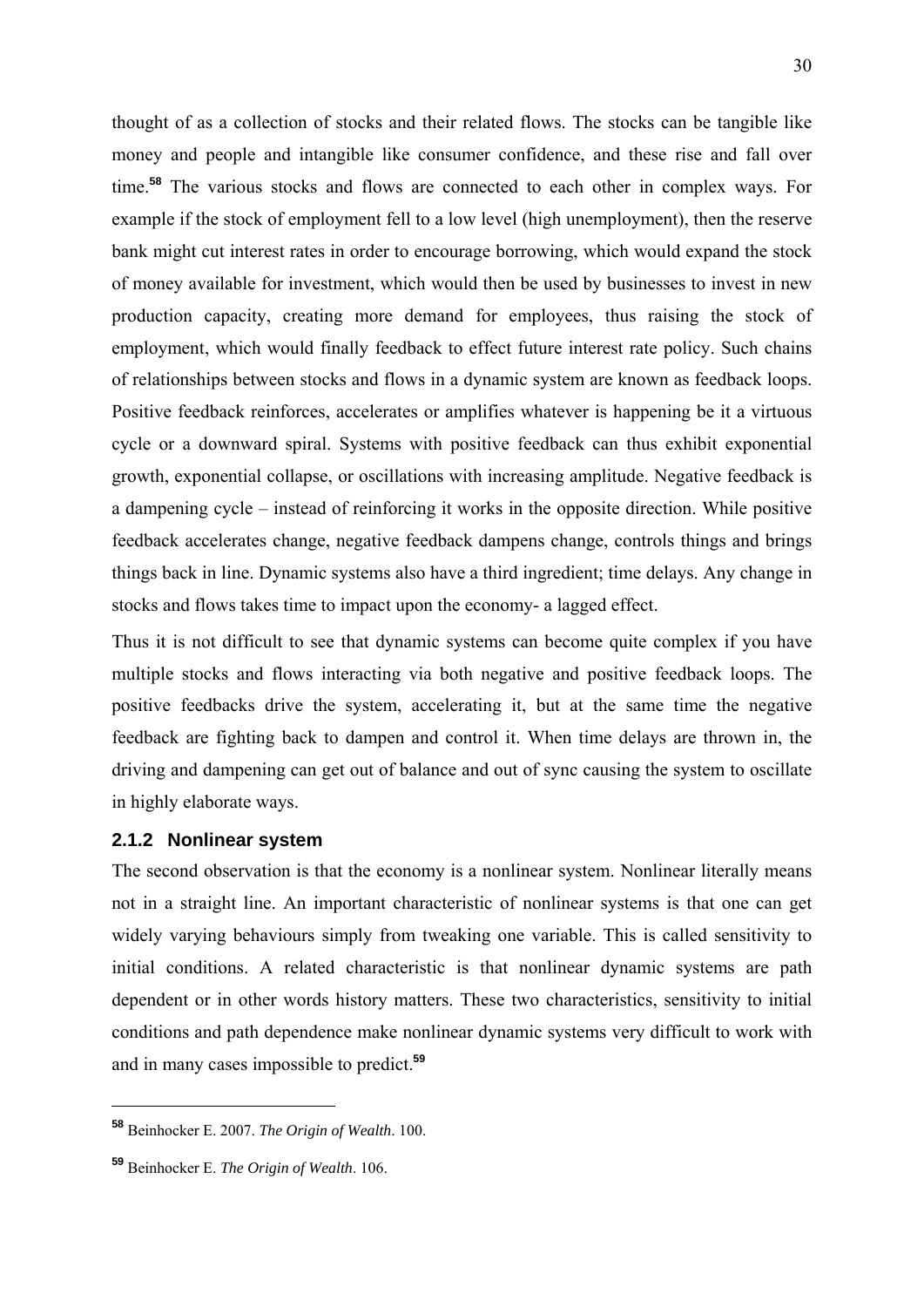John Sterman, a professor at MIT's Sloan School of Management in his studies on nonlinearity and business cycles focussed on why many commodities go through complex boom and bust cycles. Industries as diverse as copper, aircraft, cattle and electricity have one thing in common; their cyclical swings in prices and industry capacity are much more volatile than the swings in underlying demand or in the economy overall. We thus have big effects without any obvious big causes, in other words a nonlinear relationship. Figure 2 below, depicts the commodity cycles of various industries. We can see that the data has a definite periodicity, but the cycles are not exactly regular nor are they quite random. These cycles could be seen as complex.**<sup>60</sup>**

The most important negative feedback loop in traditional economics is the role played by price in supply and demand. If demand goes up, prices will rise, causing supply to increase which then causes prices to fall until supply and demand are back into balance. Traditional economists usually assume all this happens at once, ignoring the role of time delays. Thus, while supply and demand balance in economic textbooks, the real world is full of inventories, excess production capacity and other stocks to buffer disequilibrium. Sterman postulated that the differences in adjustment speeds of these various buffer stocks might ultimately be what lay behind the dynamics of commodity cycles. Sterman decided to test his hypothesis by building a computer model of a simple commodity market to see if he could reproduce the statistical characteristics of the cycles.**<sup>61</sup>**

**<sup>60</sup>** Sterman J. 2000. *Business Dynamics*. 791-798

**<sup>61</sup>** Sterman J. 2000. *Business Dynamics*. 798-841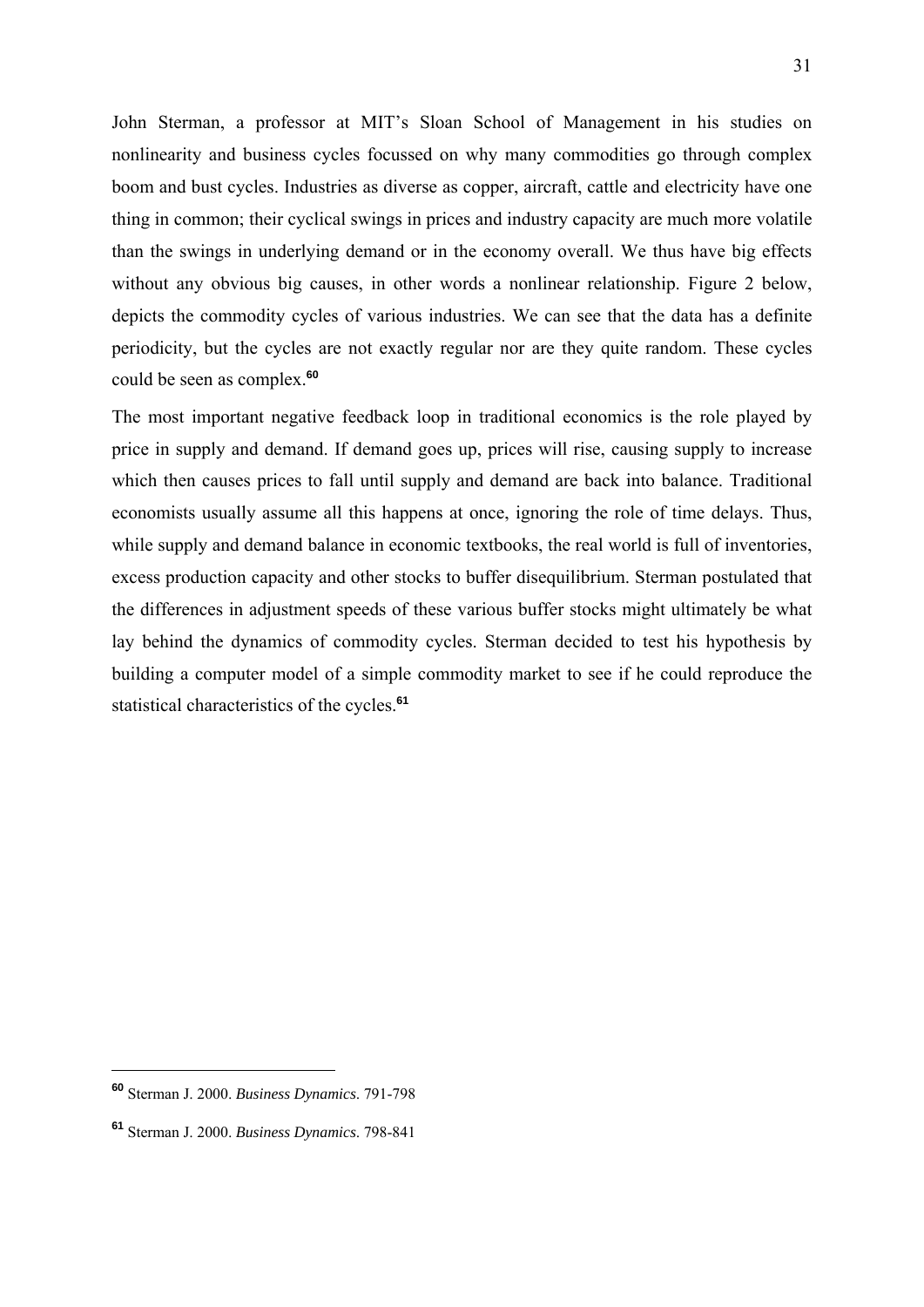

Figure 2: Examples of Cyclical Industries**<sup>62</sup>**

Unlike traditional models, his model (a systems dynamics solution) had explicit stocks for inventory and production capacity, positive and negative feedback loops, time delays and nonlinear relationships. He showed that a factory making a hypothetical product "widget" is faced with three critical buffer stocks against supply and demand mismatches – inventory of widgets, available productive capacity and long term productive capacity. Sterman's model has a structure of these feedback loops all running at different adjustment speeds. His model showed that when demand for widgets increase and the short term production capacity falls short of meeting demand, then customers frustrated at the backlog in orders, order more. The production manager will than increases production until he reaches full production capacity. This takes time due to hiring and training of workers, ordering raw material, getting authorisation for finances and so on. The company increase prices and due to huge demand the market accepts price and company profitability increases. Seeing that the business is

**<sup>62</sup>** Sterman J. 2000. *Business Dynamics*. 793.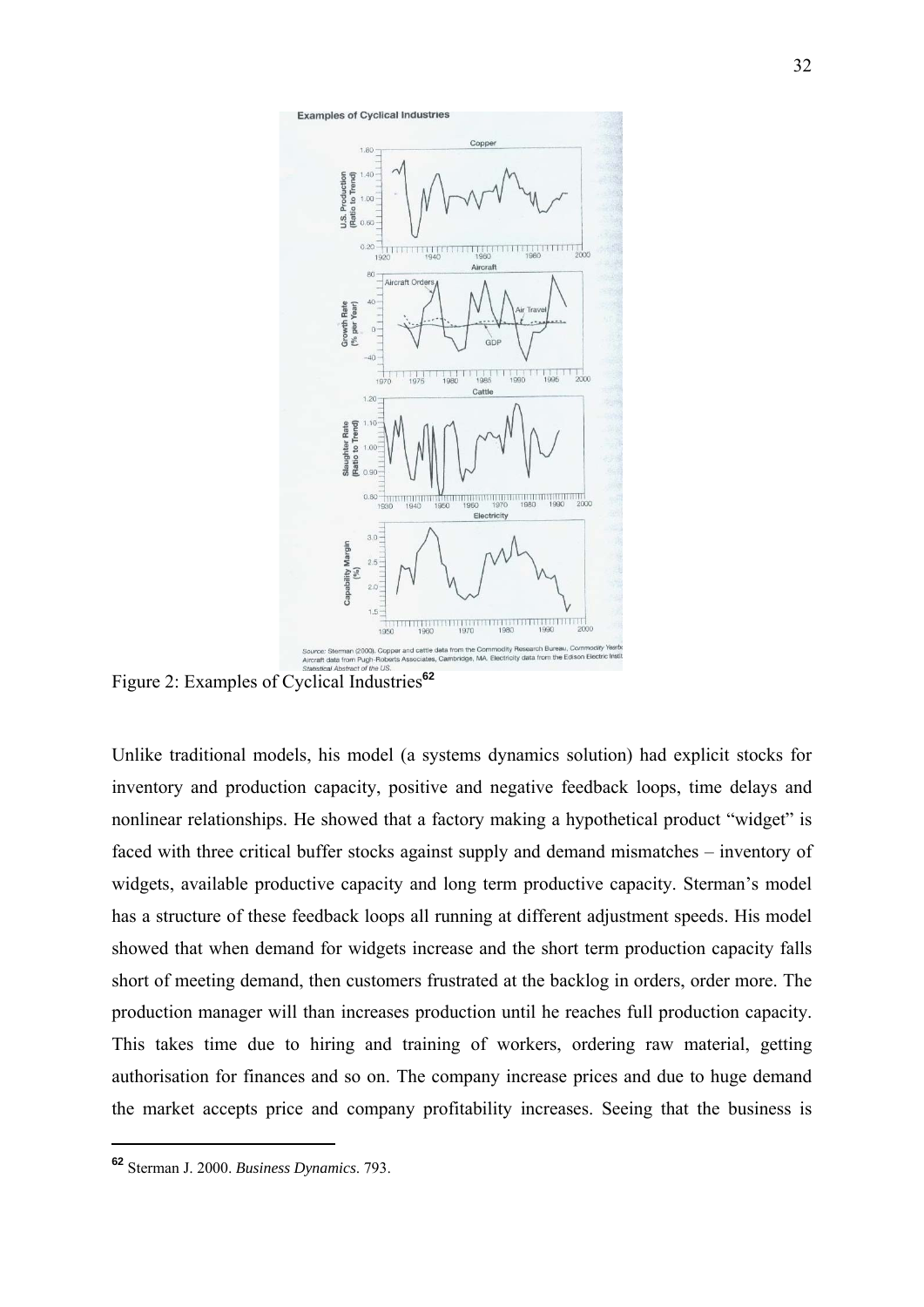hugely profitable, management make plans for building extra capacity by building another factory. Six months later demand tapers of due to increase in supply from competitor production lines, fashion changes or customers finding substitute products. Prices begin to fall, inventory piles up and now there is excess capacity in the industry as competitors had reacted to the initial demand exactly as this company did, by increasing their production capacities.

When Sterman ran this model, he found that it generated commodity cycles that were statistically similar in important ways to real world cycles.**<sup>63</sup>** The model shows that the combination of the different timescales in the feedback loops and human fallibility make such cycles almost inevitable. One of the implications of Sterman's model is that the only way to mitigate the cycle is to change the structure of the system itself. For example one could reduce the time delays in the system such as the time to add new capacity, one could make small investments in capacity such as building mini factories or outsourcing, one could improve information system by having access to customer inventories and sales, or one could increase transparency on how much capacity is actually in the industry and how much is under construction.**<sup>64</sup>**

One of the most interesting aspects of Sterman's work is that it highlights just how difficult it is for our mental models to grasp and develop an intuition for nonlinear dynamic systems. Our brains are just not wired to think this way. The combination of human behaviour and dynamic structure in the economy explain complex phenomena.

### **2.1.3 The adaptive economy**

The economy and markets are open systems and also social systems that are made up of people as well as physical systems such as matter, energy and information. These are all subject to the laws of physics as any other phenomena.<sup>65</sup> The economy being an open system should therefore tap into properties of self organising or self renewing systems, which have the distinguishing feature of system resiliency.**<sup>66</sup>**

**<sup>63</sup>** Sterman J. 2000. *Business Dynamics*. 824-828.

**<sup>64</sup>** Beinhocker E. 2007. *The Origin of Wealth*. 114.

**<sup>65</sup>** Beinhocker E. 2007. *The Origin of Wealth*. 71.

**<sup>66</sup>** Wheatley M. Leadership and The New Science. 88.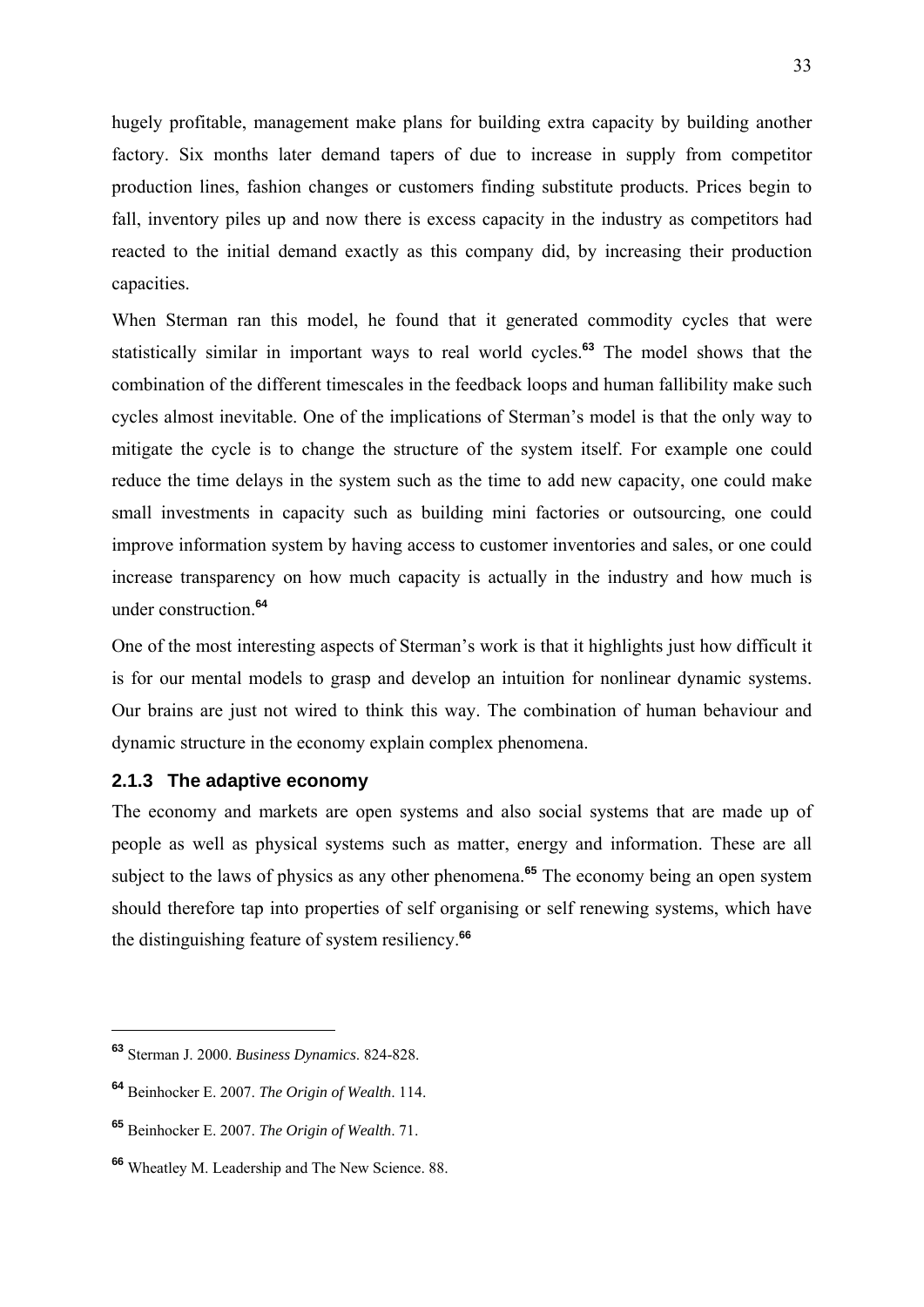In these systems disequilibrium plays a very important role in the process of growth and adaptation. Researchers looking at the dynamics of these systems over time have found that they were capable of exchanging energy- taking in free energy to replace entropy that was produced. Thus deterioration of the system was not inevitable. Prigogine's work on the evolution of these systems led to the concept of dissipative structures, because they dissipate energy in order to recreate themselves into new forms of organisation. Faced with amplifying levels of disturbance, these systems posses innate properties to reconfigure themselves so that they can deal with new information.**<sup>67</sup>**

Another characteristic of self organising systems is their stability over time. Here there is a paradox as there is the presence of many fluctuations and instabilities occurring at a local level while the total system remains stable. This phenomenon is found in the economy as well with frequent and ongoing occurrences of oscillations and punctuated equilibriums while maintaining global stability. The system allows for and tolerates many levels of autonomy and for fluctuations all the while preserving stability and integrity with the environment.**<sup>68</sup>**

Darwins idea of adaptation and evolution in the biosphere has been borrowed to explain the growing order and complexity of the econosphere. Evolution by means of differentiation, selection and amplification or as Dennet puts it through "sorting, winnowing and building things."**<sup>69</sup>** The process of adaptation is through the power of an algorithm which is an all purpose formula for innovation through trial and error that creates new designs and solves difficult problems.**<sup>70</sup>** These new views of economic evolution however differ radically from that of Social Darwinism. For instance cooperation is seen as just as vital an ingredient in economic development as competition and that while both biological and economic systems

**<sup>67</sup>** Wheatley M. Leadership and The New Science. 88.

**<sup>68</sup>** Wheatley M. Leadership and The New Science. 95.

**<sup>69</sup>** Dennet D.1990. *Darwins Dangerous Idea*. 51.

**<sup>70</sup>** Dennet D.C.1996. *Darwins Dangerous Idea*. 50-60. He writes that Darwin offered a theory for creating design out of chaos without the aid of the Mind. He had discovered the power of an algorithm. An algorithm is a certain sort of formal process that can be counted on logically to yield a certain sort of result whenever it is processed. It is composed of simple steps that can be executed with absolute reliability by a simple mechanism. No matter how impressive the product of an algorithm, the underlying process always consist of nothing but a set of individually mindless steps succeeding each other without the help of intelligent supervision.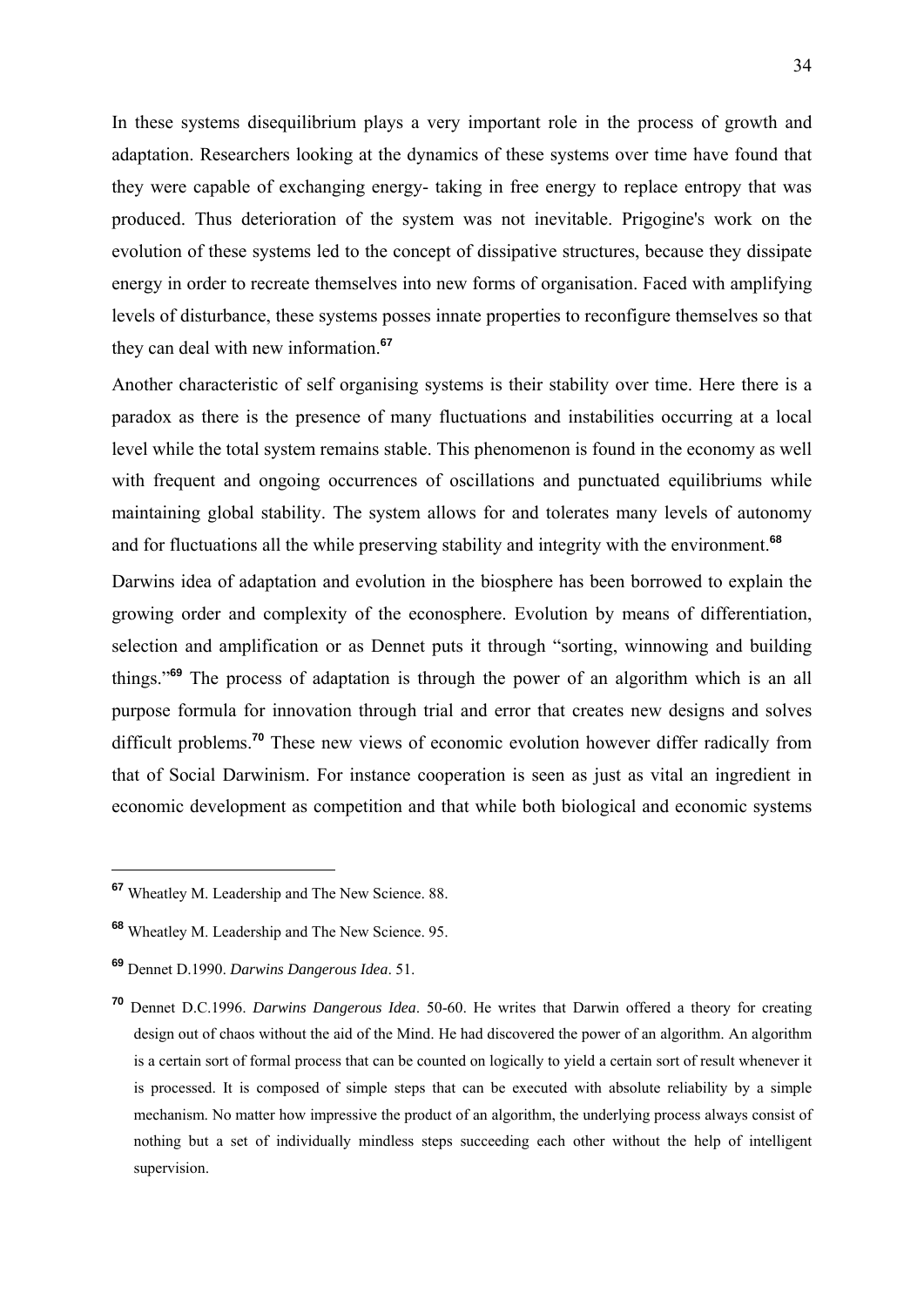share the core algorithm of evolution and thus have some similarities, their realisation of evolution are in fact very different and must be understood in their individual contexts.

Evolution is a method for searching enormous, almost infinitely large spaces of possible designs for the almost infinitesimally small fraction of designs that "fit" according to their particular purpose and environment.**<sup>71</sup>** As Dennet puts it, evolution is a search algorithm that "finds needles of good design in haystacks of possibility"**<sup>72</sup>** We experiment and try things keeping and building on what works and discarding what does not. This is part of the evolutionary process.

Evolution is a result of three interlinked processors, namely Physical Technology, Social Technology and Business Design. **<sup>73</sup>** A critical factor in economic growth is the evolution of technology as was experienced in the Industrial Revolution and more recently in the advances in digital computer phenomena. Technology can be broken down into Physical and Social technology.**<sup>74</sup>** Physical Technology is what we normally associate technology to be things like the steam engine, microchips, the computer network. Social Technology are ways of organising people to do things. Things like settled agriculture, the rule of law, the monetary system, the modern corporation, venture capital and the banking system. Businesses fuse Physical and Social Technologies together and express them into the environment in the form of products and services.

Businesses are themselves a form of design. The design of a business encompasses its strategy, organisational structure, management processes, culture etc. Business designs evolve through a process of differentiation, selection and amplification with the market determining the ability to survive. It is this three-way co evolution of Physical Technology,

**<sup>71</sup>** Beinhocker E. 2007. *The Origin of Wealth*. 14.

**<sup>72</sup>** Dennet D. 1996. *Darwins Dangerous Idea*. 157.

**<sup>73</sup>** Beinhocker E. 2007. *The Origin of Wealth*. 14.

**<sup>74</sup>** Nelson R. 2003. *Physical and Social technologies and their Evolution*. Columbia University working paper. Nelson writes that Physical Technology advances are more easily assimilated than Social technology advances. The major advance in Social technology has been due to substituting Physical technology with social technology such as electronic communication and mass production. He also proposed that technologies that are proving the hardest to advance often have very large elements of social elements rather than physical.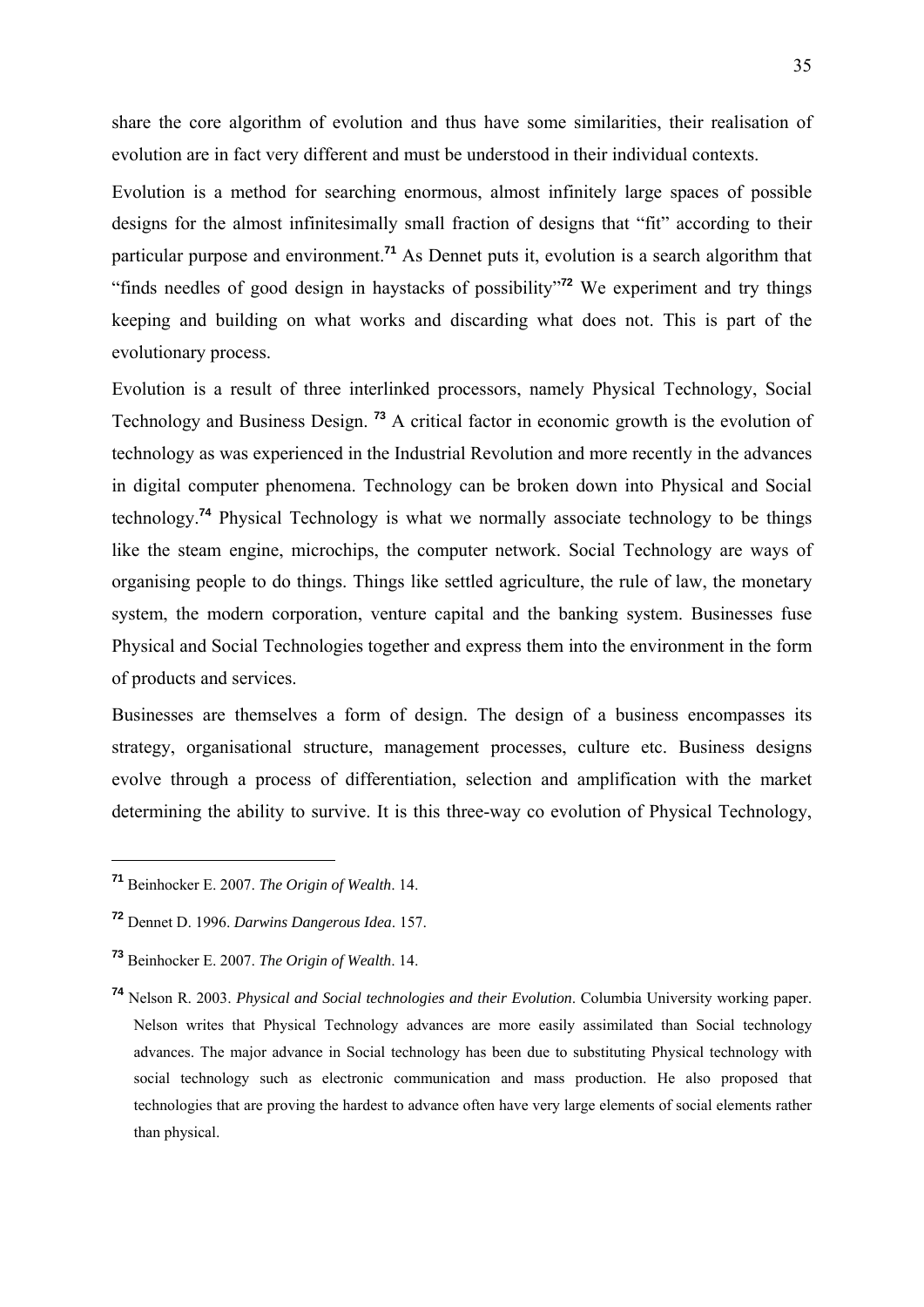Social Technology and Business Design that accounts for the patterns of change and growth which is evident in the economy.

### **2.1.4 Human behaviour – Role of Agents**

A theory of human behaviour has to be at the core of any economic theory as it is the interaction of individuals and their decisions whether they act in their own capacity or collectively within businesses that impact on the economy.

There is a very important distinction that needs to be analysed between assumptions made by traditional economists and those from the complexity school regarding human behaviour and how we make decisions.

The assumption of perfect rationality in Traditional Economics assumes that we are one hundred percent deductive, that we always work on unambiguous, well defined problems. It also assumes that we don't learn; after all there is no need to learn if we are already have full information. Deduction only works on very well defined problems. There must be no information missing or ambiguity. It is a powerful method of reasoning but inherently fragile and inflexible. While induction is more error prone, it is also more flexible and better suited for the incomplete and ambiguous information that the world throws at us.

The cognitive view of science is the exact inverse. It portrays human minds as being information processing organs. The human mind is capable of incredible feats of information processing and learning that is very different from the picture portrayed by perfect rationality. We are good pattern recognisers and story tellers rather that maths calculators. Stories are vital to us because the primary way we process information is through induction. Induction is essential reasoning by pattern recognition. It is drawing conclusions from a preponderance of evidence.

John Holland a computer scientist and Brian Arthur an academic teamed up with other researchers at Santa Fe and built a computer model depicting the behaviour of the market using inductive based reasoning.**<sup>75</sup>** They found that running the model with one single rule – perfect rationality and a learning rate of zero led to results that were very much like that predicted by Traditional economics. The model quickly settled down to a price that was close to the theoretical equilibrium price, which corresponded to the fundamental value of the stock. There was relatively little trading volume or volatility and no one earned particularly higher returns then anybody else.

**<sup>75</sup>** Arthur W. 1995. Complexity in Economic and Financial Markets. 9.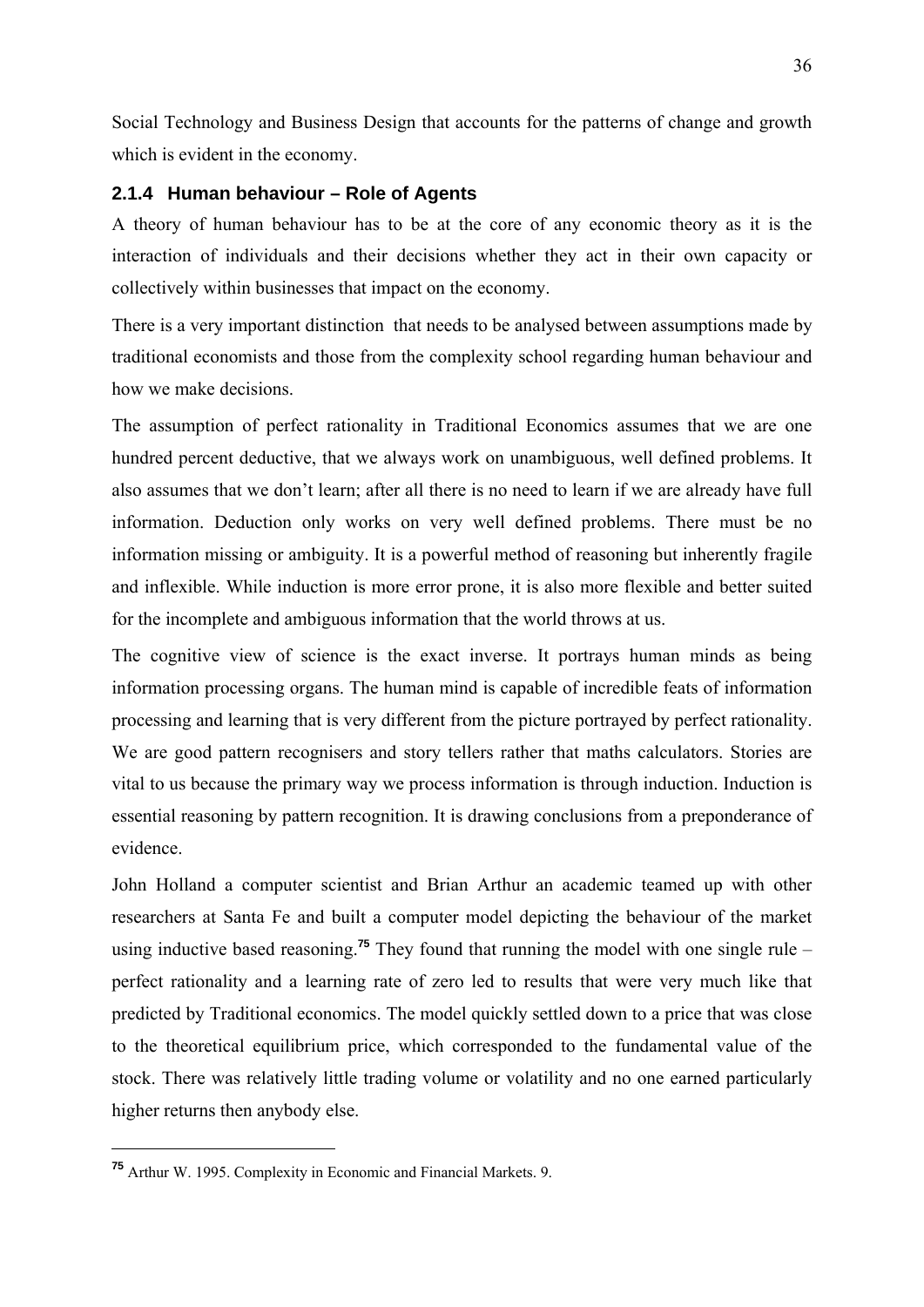They then ran the inductive based computer model, with one hundred artificial investors each with sixty expectational models (competing rules in each agent's head), initialised the rules with a random scattering of strategies and raised the learning rate above zero.<sup>76</sup> Trading volume went up, volatility climbed and the stock price had a far more complex dynamic including bubbles and crashes. The market also developed patterns of quiet and calm periods interspersed with stormy intense periods. There were also large differences in the relative performance of agents.

What caused this change to a more dynamic and realistic market is as follows; if everyone starts with the same perfect rationality rules with little learning than the market moves along in a herd like manner with price roughly at equilibrium. As soon as heterogeneity and learning are introduced, things get much richer and more complex. Let's say for some reason, the price of a stock moves upward. Some agents have active rules that look for growth in the stock price and then buy. As the price rises more and more agents will buy which causes prices to rise higher and higher. Other players however might focus on fundamental value and at some point begin to sell because they think the stock are overvalued. If enough of them come in at once they could tip the stock back down triggering the entry of players who have rules to sell declining stocks, sending the share price plunging as the growth players sell their stock. There might also evolve new rules that specifically look for this up - down patterns and then try and exploit it. All this price movement is driven by the dynamic interaction of various rules in the population and has little or nothing to do with changes in the underlying value of stock. Nor are the complex patterns due merely to random noise. Instead, there is a complex battle of beliefs going on within the heads of agents and among the agents, which leads to volatility and complex patterns in the market.

In the complex adaptive system of the economy, understanding the micro - level behaviour of individuals is essential to understanding how the system as a whole behaves. The Traditional economic model of human behaviour is overly simplistic and fundamentally at odds with an enormous body of evidence, simply for the sake of mathematical compliance. Today the model has inputs from psychologists, computer scientists and cognitive scientists that portray

<sup>&</sup>lt;sup>76</sup> For a criticism on the use of the computational models used by Arthur and Holland see Gerald Silverbergs review in www.santafe.edu/~wbarthur/Papers/Pdf\_files/Silverberg\_web.pdf. He argues that the conclusions about expectations and non stationarity (in terms of market moods, herd effects, technical trading) in their studies are still only amenable to anecdotal verification. Serious thought has to be given as to how such models can be tied to reality and what statistical data have to be gathered to make their conclusions possible.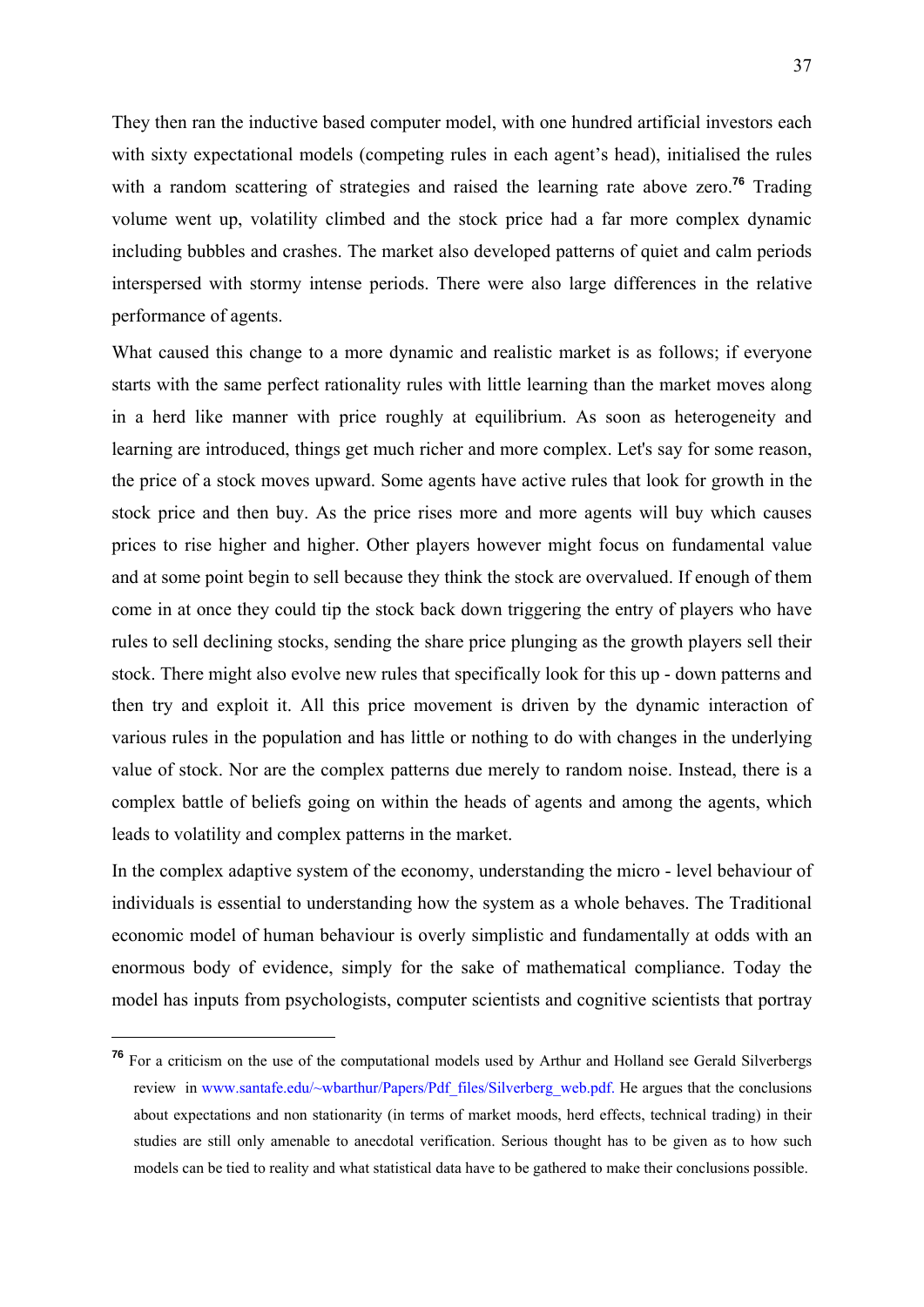humans as inductively rational pattern recognisers who are able to make decisions in ambiguous and fast changing environments and to learn from them.

The Traditional model implicitly assumes that people only care about the outcome of economic decisions and not the process that people go through in making them. Things like bargaining, fairness and coercion do not enter the picture. In addition the model assumes that people only care about what they personal gain or lose and do not look at the effect on other people.**<sup>77</sup>** Experiments have shown that humans have strongly ingrained rules about fairness and reciprocity that override calculated "rationality". Herbert Gintis, the behavioural researcher and his colleagues observe that humans are "conditional co-operators" who will behave generously as long as others are doing so, and "altruistic punishers" who will strike back at those perceived to behave unfairly, even at the expense of their own immediate interests.**<sup>78</sup>**

In the traditional model people share no common errors or biases. Some of the common errors and biases that researchers have uncovered in normal people include; Framing biases, representativeness, availability biases, difficulty judging risk, superstitious reasoning, mental accounting.

To summarise the complexity view on economic agents and behaviour: Economic agents make choices based on current beliefs and hypotheses (predictions) about future prices, interest rates, competitors strategies and the state of the economy. These choices when aggregated in turn shape share prices, interest rates, market strategies and the state of the economy. Thus at one level the economy is a vast collection of beliefs and hypotheses, constantly being formulated, acted upon, changed and discarded, all interacting and competing and evolving and coevolving, forming an ocean of ever changing and predictive models of the world. At times these expectations and beliefs simplify into a simple homogenous equilibrium set but more often they produce complex ever changing patterns. This inductive ecology of expectation model is by definition an adaptive non linear

**<sup>77</sup>** Beinhocker E. 2007. *The Origin of Wealth*. 120.

**<sup>78</sup>** Gintis H, Bowles S, Boyd R and Fehr R. 2005. *Moral Sentiments and Material Interest*. 10.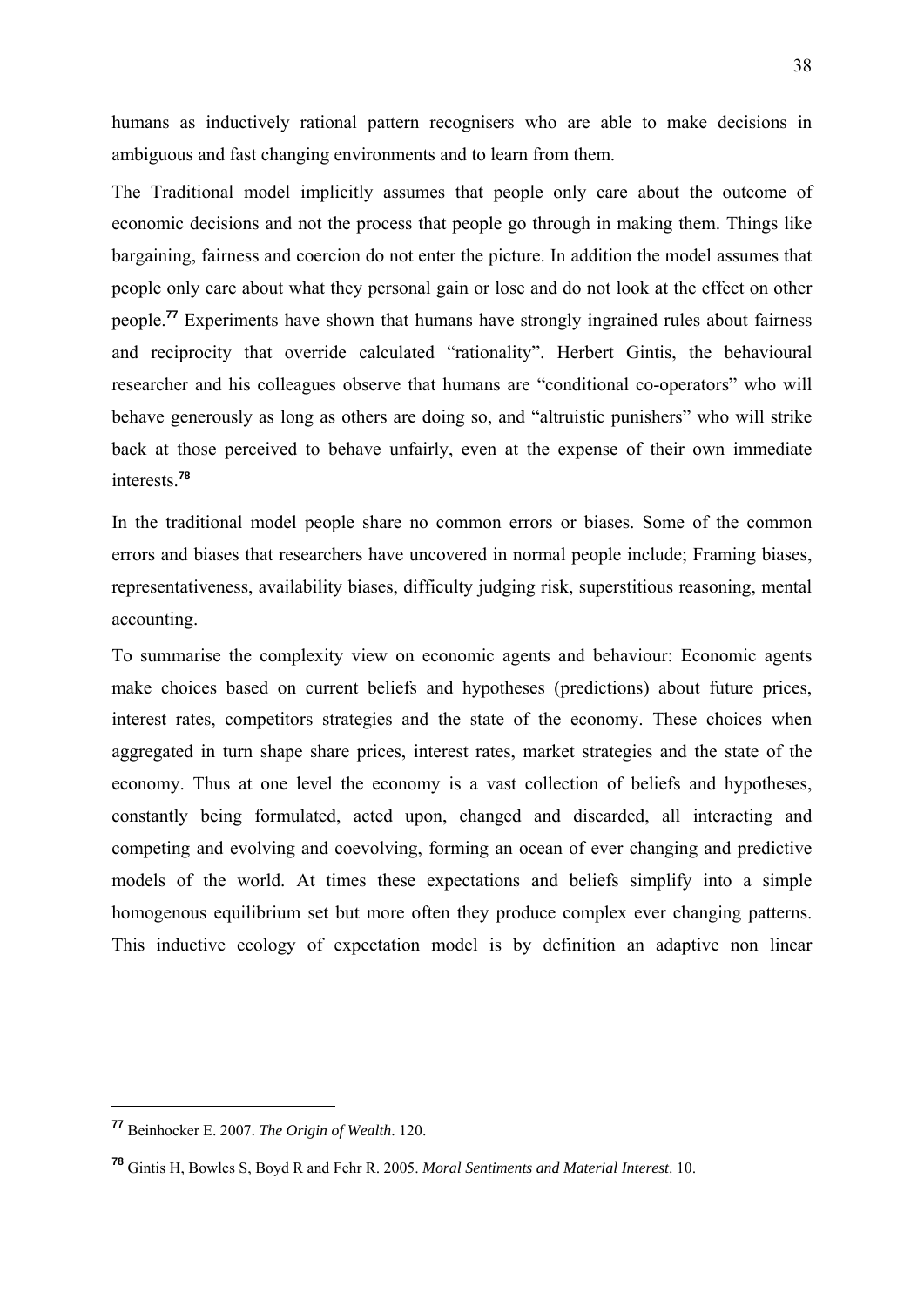network.**<sup>79</sup>** It displays complex, pattern forming, non stationery behaviour. One can conjecture that actual financial markets live within the complexity regime.**<sup>80</sup>**

### **2.1.5 Networks**

1

Networks are essential in any complex adaptive system.**<sup>81</sup>** Without interactions between agents, there can be no complexity. To understand the power of networks and its role in the economy a quick examination of a Boolean network reveals its dynamism. A Boolean network is a network of nodes that can be in a state of 0 and 1. It seems very simple but it is the basis by which the World Wide Web has been built. There are three variables that guide the behaviour of such networks.**<sup>82</sup>** These are; the number of nodes in the network, the measure of how much everything is connected to everything else and the measure of "bias" in the rules guiding the behaviour of the nodes.

The first important fact about Boolean networks is that the number of states a network can in scales exponentially with the number of nodes. A network of 2 nodes can be in 4 states; a network of 3 can be in 8 states and so on. It would probably be impossible to visit all the possible states of a human brain for instance. The positive side of all this is that as the network grows in size, the amount of information it can capture or the things it can do also grows exponentially. This exponential growth in possible states creates a very powerful kind of economy of scale in any network of information processing entities. Traditional economists have usually thought of economies of scale as a function relating cost and volume. For example an increase in production of widgets will result in a decrease in cost of widget. The laws of Boolean networks force one to think of another kind of economy of

**<sup>79</sup>** Holland J. 1988. The Global Economy as an Adaptive Process. 117-124

**<sup>80</sup>** Arthur W.B. 1995. Complexity in Economic and Financial Markets. 1.

<sup>81</sup> Traditional economics tend to ignore networks, as they do not fit neatly into the equilibrium paradigm. These traditional models assume that agents only interact through auctions, or in some other price setting mechanism or in one on one negotiation. This assumption probably comes about because auctions and two person games can be portrayed as equilibrium systems, while larger groups of people involved in complex interactions are much more difficult to model mathematically. In a complex paradigm, researchers have shown that networks have a number of very general properties that are universally applicable- Beinhocker E. 2007. The Origin of Wealth. 141.

**<sup>82</sup>** Beinhocker E. 2007. *The Origin of Wealth*. 148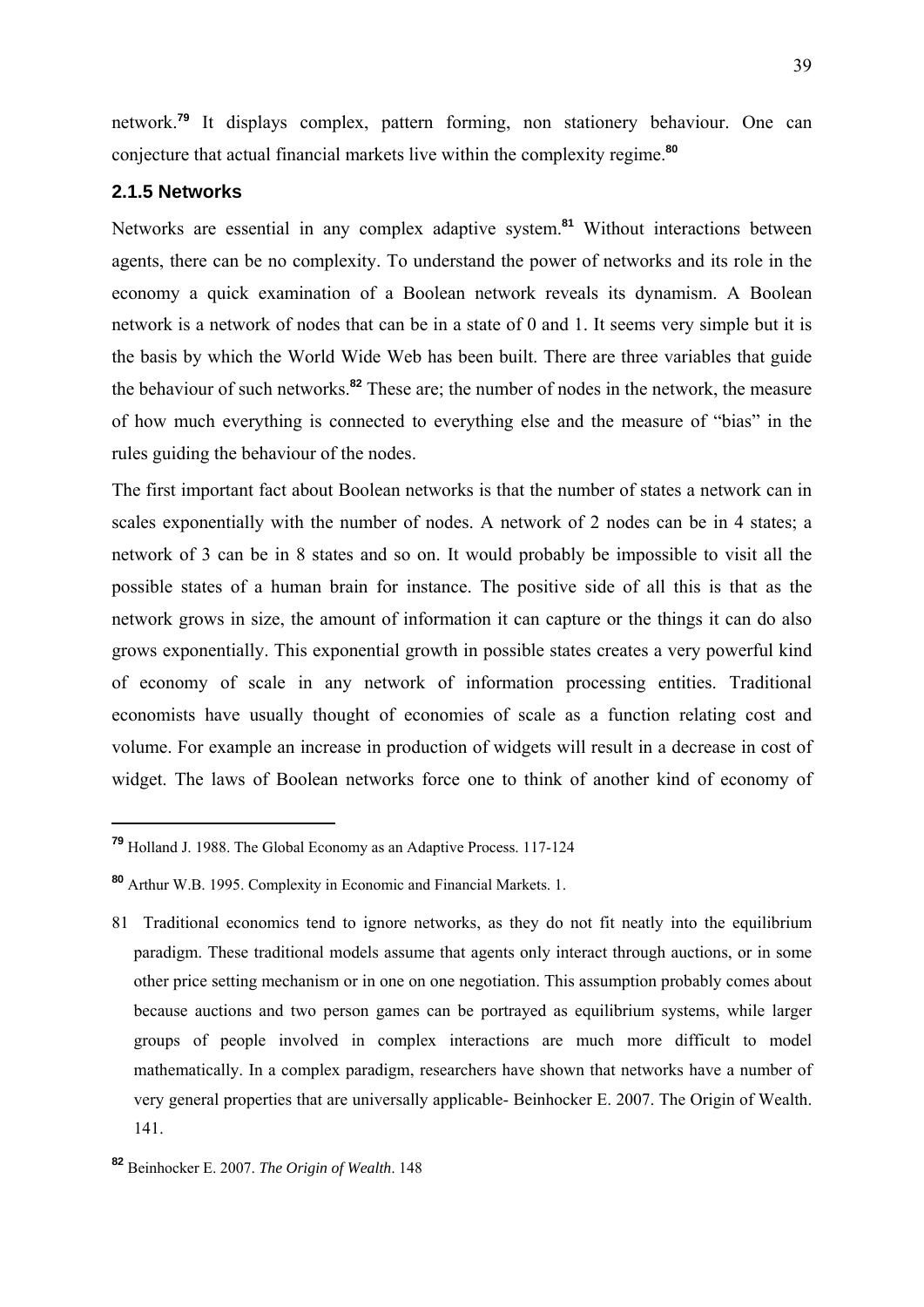scale. As the size of the Boolean network grows, the potential for novelty increases exponentially. Thus a Boolean network with ten nodes can be in  $2^{10}$  possible states and for one hundred nodes would be  $2^{100}$  states. Thus if we think of human organisations like corporations as a kind of Boolean network then we can see that as an organisation grows in size, the space of innovations unfold exponentially.

There is however a constraint to this innovation and that is the diseconomies of scale driven by the second variable of Boolean Networks, which is the degree of connectedness. As the numbers of nodes grow the number of connections will scale exponentially and the number of interdependencies in the network grows faster than the network itself. Thus changes in one part of the network will impact on other parts and increases the probability exponentially with the number of nodes that a positive change in one part of the network will have a negative impact somewhere else. Stuart Kaufman, the mathematical biologist calls this interdependency "complexity catastrophe."**<sup>83</sup>** This means that densely connected networks become less adaptable as they grow as in large corporations that are slowed down by bureaucracy. We thus have two opposing forces at work here as an organisation grows the degrees of possibility grow exponentially while its degrees of freedom collapse exponentially. Network theory shows that organisations can take two actions. One is to reduce the density of connections, by use of hierarchies or spinning of companies into autonomous operating divisions and the other is to increase the predictability of decision making by instituting rules. Thus there are benefits of scale but diseconomies of complexity that increases the dynamism and complexity of the economy.

# **2.2 Complexity and Emergent Phenomena**

Having seen the nature of the economy that is deemed to be dynamic and complex one needs to now examine what are some of the emergent phenomena that arise out of complex systems. Before this is done let's have a look at what Traditional Economics have to say about this:

Traditional economics offer two competing hypothesis to explain the oscillating patterns we see in the economy.**<sup>84</sup>** On the one side we have the microeconomics based real business cycle theory, which holds onto the rational equilibrium view and sees the economy as merely propagating external shocks. Under this theory the key causes of economic oscillations are

**<sup>83</sup>** Beinhocker E. 2009. *Strategy at the Edge of Chaos*. 118. Quotes Kaufmann.

**<sup>84</sup>** Beinhocker E. 2007. *The Origin of Wealth*. 166.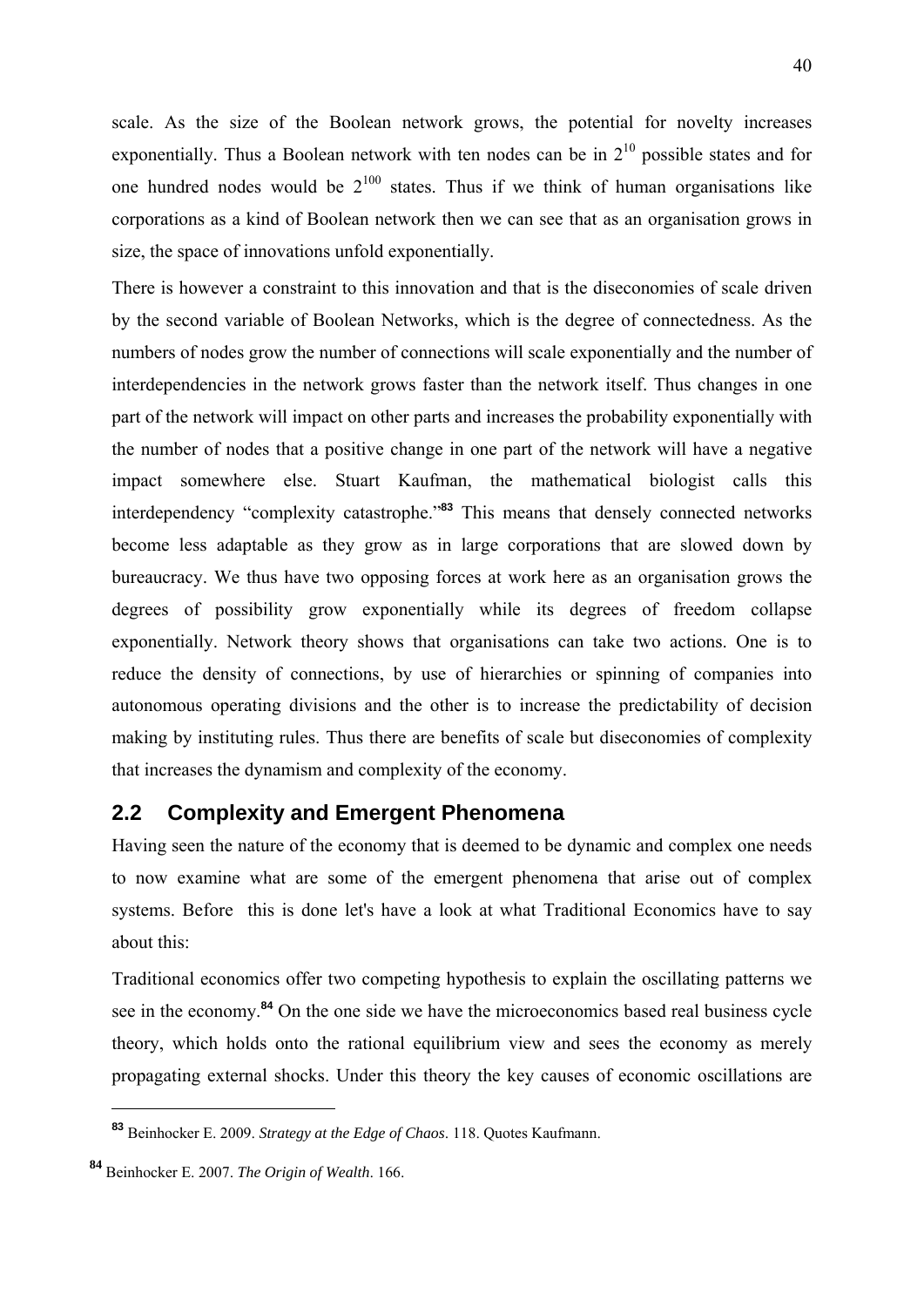exogenous political events, changes in technology and other factors. But such models cannot tell us why the cycles have been so persistent throughout history, despite enormous changes in the exogenous factors that are thought to be the causes. On the other side we have the macroeconomics based new Keynesian view. This body of work has been less orthodox and has incorporated less than perfect rationality, dynamics and time delays in order to find endogenous explanations. In many ways the New Keynesianism is a step in the Complexity Economics direction, but the new Keynesians have not abandon the concept of equilibrium and as a result, the empirical success of the theory has thus far been limited.**<sup>85</sup>**

Complexity economics views economic patterns such as business cycles, growth and inflation as emergent phenomena arising endogenously out of the interactions in the system. Complex adaptive systems tend to have signature emergent patterns that are common across many types of systems. We will look at three such signature patterns: oscillations, punctuated equilibrium and power laws.

### **2.2.1 Oscillations**

Oscillations are a common feature in complex adaptive systems. In most cases the ups and downs emerge from the structure of the system itself rather than from any outside source. So how might the structure of an economic system generate endogenous oscillations? In the 1950s Jay Forrester of MIT invented a game called the Beer Distribution Game - a game simulating the manufacture and distribution of a commodity, which demonstrates how a combination of human behaviour and dynamic structure can interact and produce oscillations in a simple economic system.**<sup>86</sup>**

In this game there are four agents; the brewer, the distributor, the wholesaler and the retailer. Orders flow up the supply chain from consumer to brewer and beer flows down in reverse. There is a time delay between ordering and receiving the beer and there is no communication allowed between players other than through orders. The orders start at four cases and then move to eight orders in the second round where it stays till the end of the game. This once of step up in orders sends a perturbation down the supply chain. According to Traditional economics, this exogenous shock in demand should simply cause the players to move to a new equilibrium after a few turns of adjustment, with everyone ordering eight cases and everyone's inventories staying constant once the new equilibrium has been reached.

**<sup>85</sup>** Beinhocker E. 2007. *The Origin of Wealth*. 167.

**<sup>86</sup>** Senge P. The Fifth Discipline. 28-40.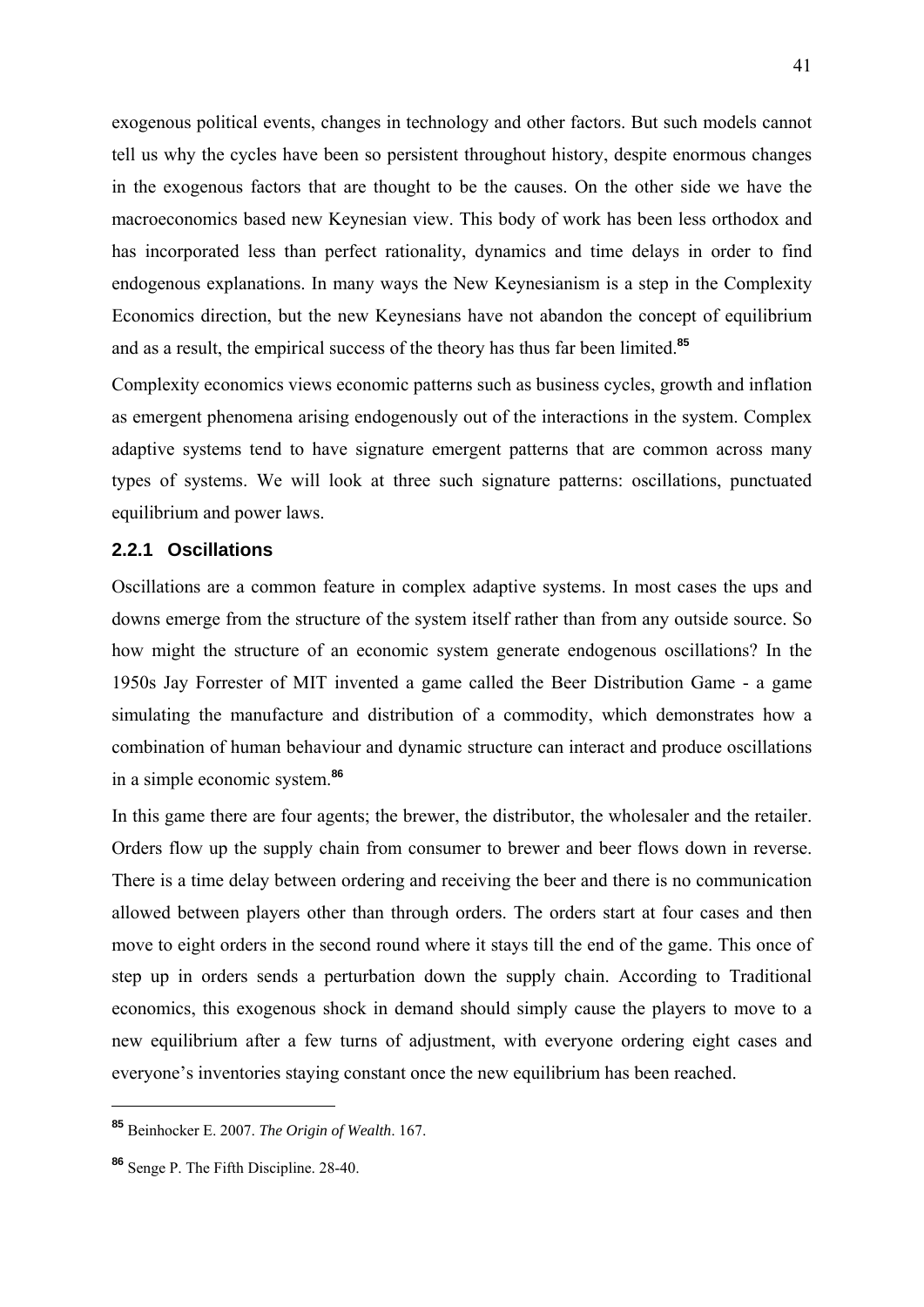In experiments with real people however the players inevitably over react to the jump in demand by over ordering as the inventory falls. As this wave of over ordering travels up the supply chain, it is amplified. The inevitable consequence of this is that large amounts of beer eventually start flowing back down the supply chain and everyone gets swamped with inventory. The overreaction cycle swings the other way and players drastically cut their orders some even to zero. This oscillating waves of over ordering and under ordering wash up and down the cycle chain and the industry incurs very costly cycles of boom and bust. See Figure 3 below.

Traditional economics say that if the players were perfectly rational and in the game they have information to be perfectly rational, the wild oscillations should not occur. The game should just step neatly from one equilibrium to another. If one calculates the cost generated in the experiment versus those in the perfectly rational case, the cost generated by real humans are on average ten times the perfectly rational costs.

Figure 3: Cycles of Boom and Bust**<sup>87</sup>**



Just what kind of behaviour leads to such wild oscillations in a relatively simple environment? Sterman has been able to statistically derive the decision rule used by the participants.**<sup>88</sup>** The rule is based on a behaviour known in psychology literature as anchor and adjust. Rather than deductively calculate their future beer needs by looking at all the inventory on the board (which they can see) and incorporating the effects of time delays, the

**<sup>87</sup>** Sterman J. 2000. *Business Dynamics*. 687.

**<sup>88</sup>** Sterman J. 2000. *Business Dynamics*. 684-698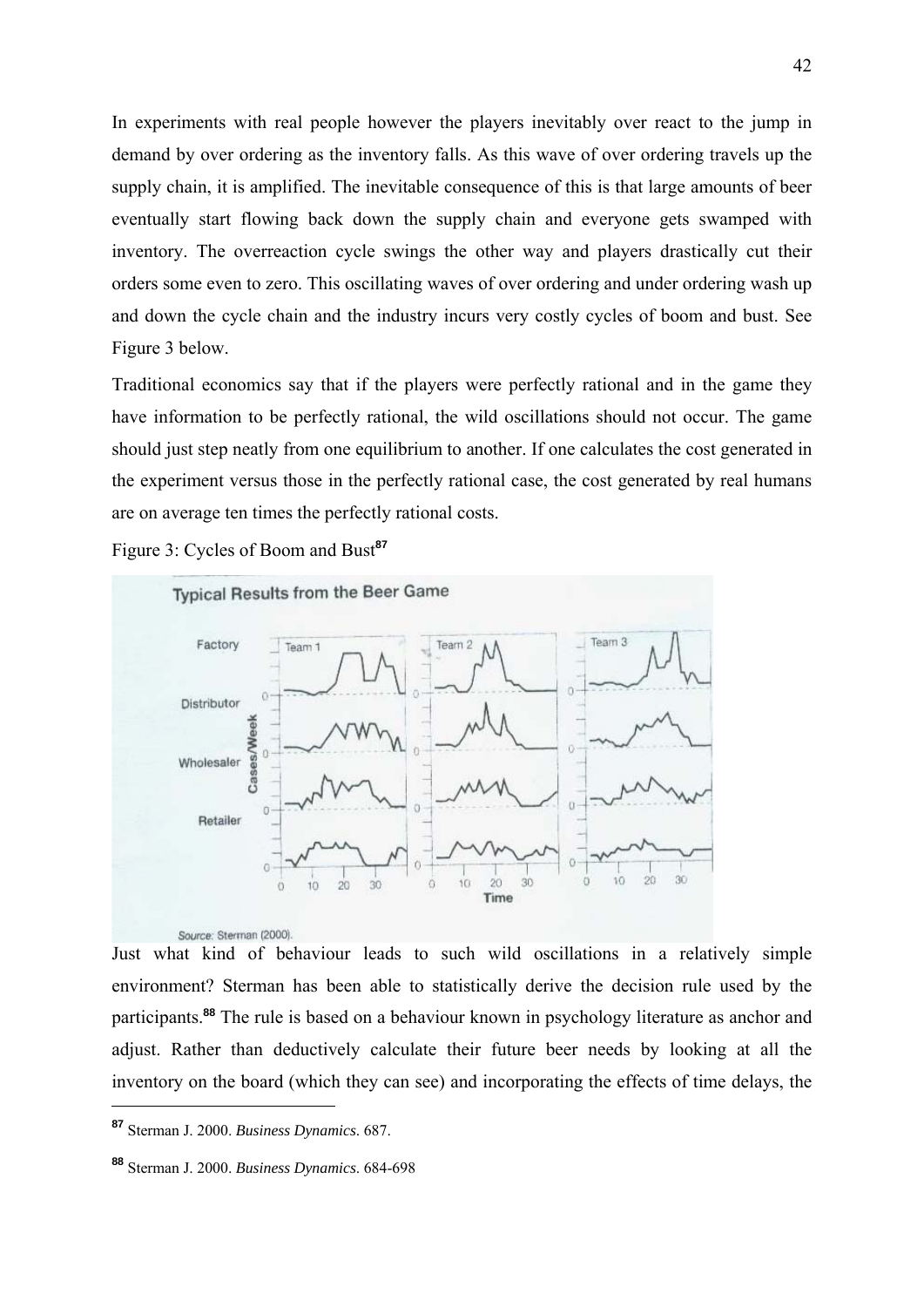participants simply looked at the past pattern of orders and inventory levels and inductively anchor on a pattern that seems normal. Their, IF THEN rule consequently try to steer them to maintain that normal pattern. Thus a player might anchor on four cases as the normal pattern of orders and then struggle to adjust when things are not normal, for example "My inventory is dropping order more!" In an environment with time delays, the anchor and adjust rule causes individuals to overshoot and undershoot which in turn leads to the emergent pattern of cyclical behaviour.

The game receives a single shock- the increase in orders from four to eight, and the system never returns to equilibrium. This is because the ultimate source of the oscillations is not the exogenous shock itself (it just gets things started), but the behaviour of the participants and the feedback structure of the system. The system is not propagating exogenous dynamics; it is endogenously creating them.

The lesson one can learn from the real economy is that the causes of cycles may ultimately lie in the way the inductive rules people use in their decision making interact with the dynamic structure of the economic system. One implication is that standard solutions of interest rate cuts and increase government spending do not address the root causes of the cycle; they merely address the symptoms. If government wants to influence cycles they would need to look at the structure of the economic system itself.

There is evidence that the dynamic structure of the economy is changing, even without explicit government intervention. There are two ways to dampen the cycle in the Beer Game; one is to reduce the time delays and the other is to give the participants more information. The information technology revolution has directly affected both factors. Data shows that the volatility of the US business cycle has experienced a sharp reduction in the 1980s with the widespread adoption of computers. Computers have enabled companies to speed order processing, adopt Just in Time (JIT) practices and electronically link produces and retailers with their supply chains. There is some debate about how much of volatility is attributable to these changes in technology and business practices versus other factors.**<sup>89</sup>**

#### **2.2.2 Punctuated equilibrium**

<u>.</u>

Stephen Jay Gould coined the term "punctuated equilibrium" to describe a pattern of alternating calm and storm.**<sup>90</sup>** He challenged Darwin's assumption that random mutation and

**<sup>89</sup>** Beinhocker E. 2007. *The Origin of Wealth*. 172.

**<sup>90</sup>** Beinhocker E. 2007. *The Origin of Wealth*. 173.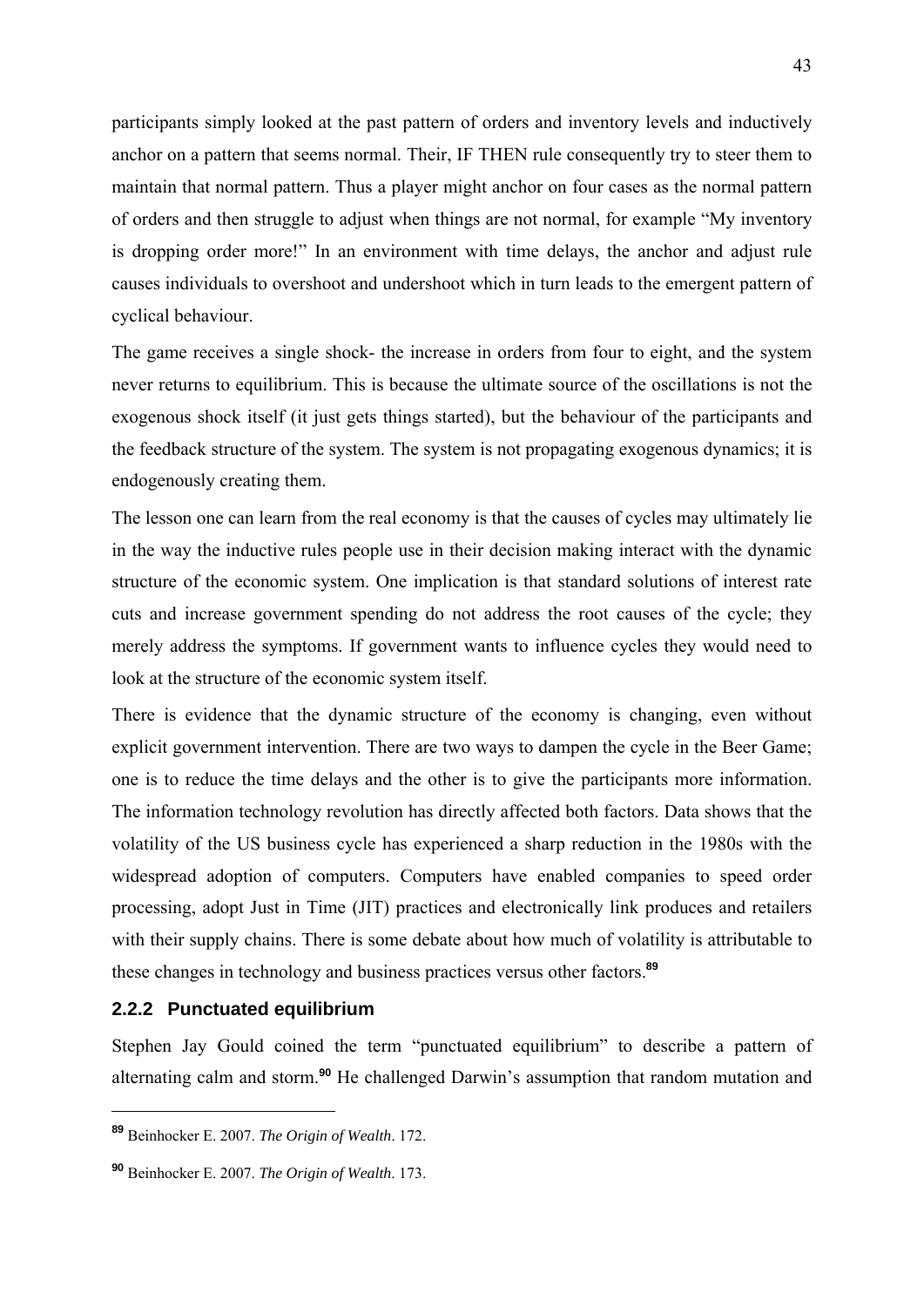natural selection lead to gradual evolution. He argued instead that fossil evidence showed evolution was discontinuous. This natural endogenous feature of the evolutionary process occurs when times of relative calm and stability are interrupted by stormy restructuring periods or punctuation points.**<sup>91</sup>** Patterns of punctuated equilibrium show up in the crashes of stock markets. One of the conclusions reached by researchers is that an important contributor to this behaviour is the network structure of the interactions in the system. Many types of networks self organise in a structure that has a mixture of very dense connections and very sparse connections.**<sup>92</sup>** Karl Marx and Joseph Schumpeter have noted that technological innovation proceed in similar patterns of calm and storm. Two key observations can be made.**<sup>93</sup>** The first is that no technology is developed in isolation. These interrelationships are not just technological but economic. The economic web has grown around the car for example it includes industries ranging from steel making to oil, hotels and fast food. The second observation is that technologies are inherently modular. Modules are the assembled into architectures. Innovations in modules can enable new architectures, but it is innovation in architecture that tends to have the big catalysing ripple effects on innovation.

Traditionally fluctuations were seen as disturbing equilibrium. But order based on equilibrium is vulnerable to destruction (owing to the stagnation and absence of adaptation), whereas order based on disequilibrium has a higher probability of being maintained. When disruption occurs, our managerial or investor response is to impose order as quickly as possible as our mindset is programmed on the virtues of stability.**<sup>94</sup>** Organisations and institutions are structured to reduce ambiguity and other mechanisms are used to provide focus and coherence. The question must be asked – do organisations benefit from these measures? Analogies to the natural sciences cause us to consider that the most beneficial course of action to ensure long term survival might be to foster disequilibrium. Punctuated equilibrium suggests the utilisation of a different framework; that of a resilience view, with an emphasis on keeping ones options open. In an uncertain world for an entity to survive it must have a good fit with the environment and it must be ever vigilant (mindfulness) and adaptive.

**<sup>91</sup>** Beinhocker E. 1997. Strategy at the Edge of Chaos. 114.

**<sup>92</sup>** Newman M. 2003. The Structure and Function of Complex Networks. 192.

**<sup>93</sup>** Beinhocker E. 2007. *The Origin of Wealth*. 175.

**<sup>94</sup>** Pascale R.1990. *Managing on The Edge*. 108-109.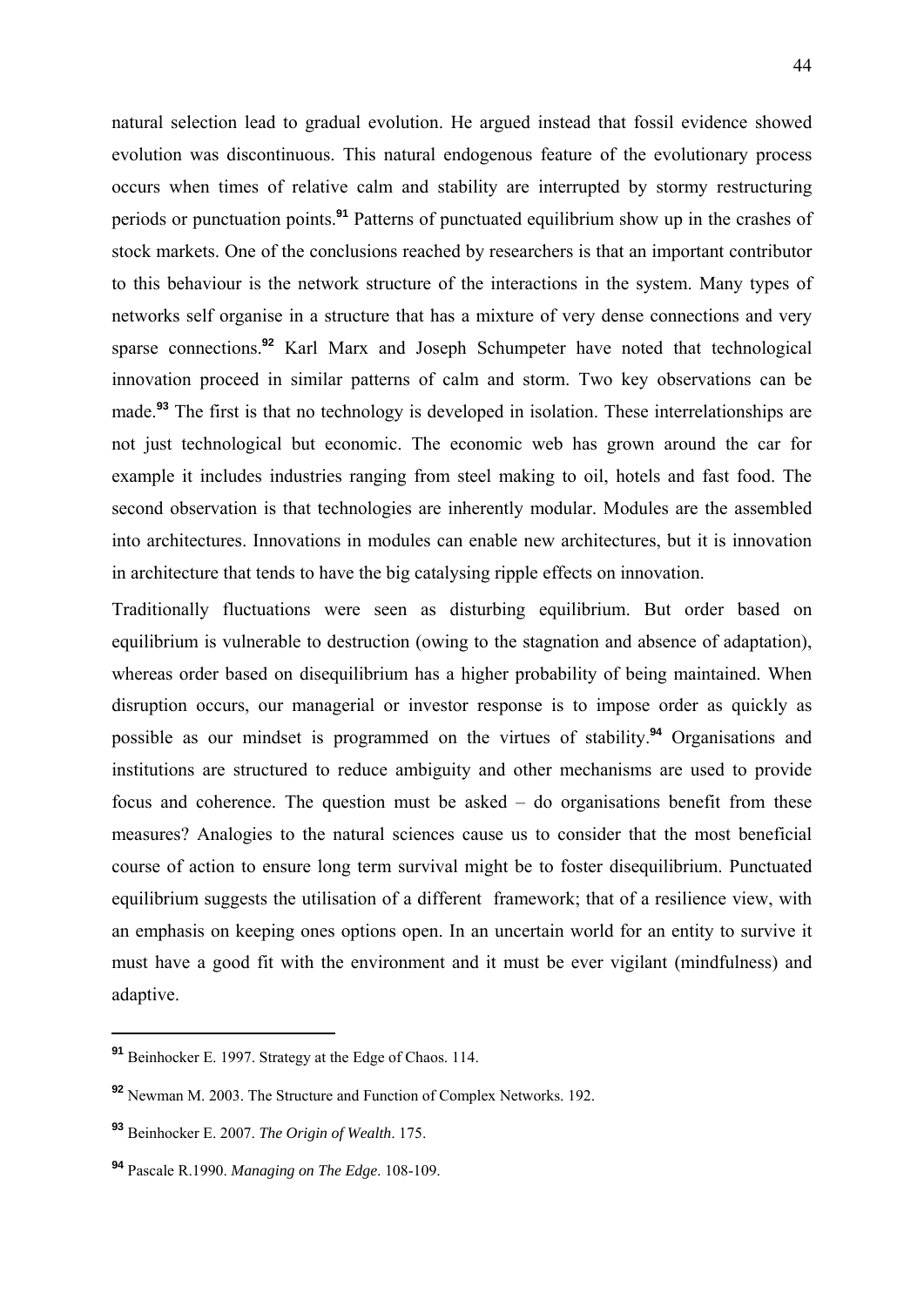### **2.2.3 Power laws**

Power laws along with oscillations and punctuated equilibrium are another significant characteristic of complex adaptive systems. One prediction of Traditional Economics is that stock prices should follow a random walk. They tell us that stock prices will move when a piece of news hit the markets and that big price movements should correspond with big, unexpected news. Cutler, Porteba and Summers have tested this prediction by studying stock movements from 1941 to 1987 with corresponding news events. They found no correlation between news events and crashes.**<sup>95</sup>**

In the 1950s, two geophysicists Gutenberg and Richter studied earthquakes.**<sup>96</sup>** They plotted power of earthquakes (magnitude) with the number and were surprised to find that the graph did not look like the Gaussian distribution (bell curve). They graphed the data with logarithmic scale on both axis and found an almost dead straight line.

They found that for Earthquakes there is no typical size in the middle of the distribution, rather earthquakes occur across all size scales, but the bigger the earthquake the rarer it is - See Figure 4. Specifically with each doubling in magnitude, the probability of a quake of that size occurring drops by a factor of four. It is thus a slippery slope down the distribution from the smallest to the largest quakes. Physicists call this kind of relationship a power law because the distribution is described by an equation with an exponent or power.**<sup>97</sup>**

Figure 4: An Example of Power Law Distribution: Earthquake Magnitudes.**<sup>98</sup>**

**<sup>95</sup>** Cutler D, Poterba J and Summers L. 1989. *What Moves Stock Prices?*. 7.

**<sup>96</sup>** Buchanan M. 2003. The Physics of the Trading Floor. 10.

**<sup>97</sup>** Buchanan M. 2003. The Physics of the Trading Floor. 11.

**<sup>98</sup>** Beinhocker E. 2007. *The Origin of Wealth*.179.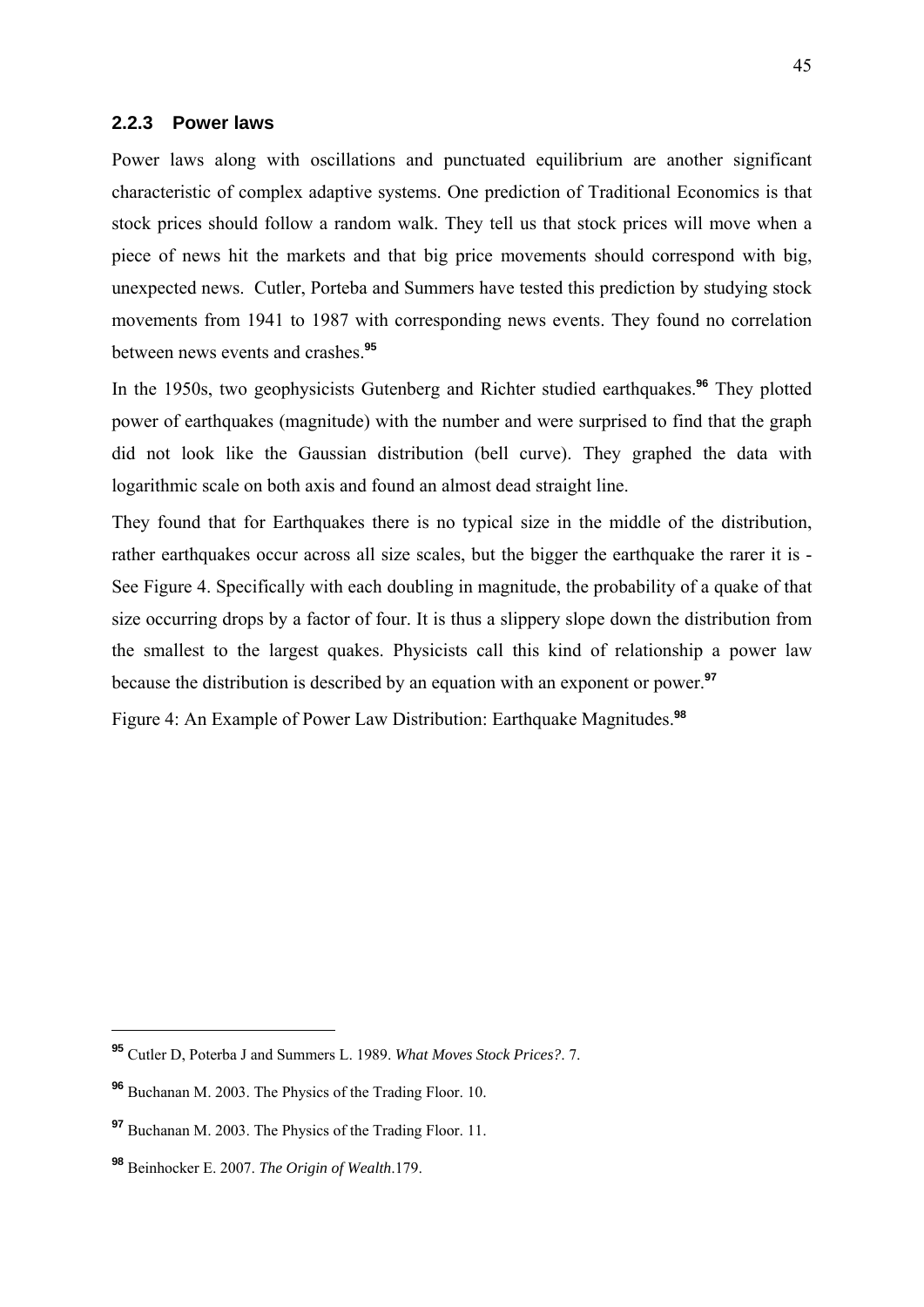

Benoit Mandlebrot found the same power law when he studied cotton, gold and wheat prices. An econophysicist, Gene Stanley calculated that if stocks followed a random walk as Traditional Economics states than the probability of the 1987 Black Monday crash occurring was 10<sup>-148</sup> percent.<sup>99</sup> Thus it is highly unlikely that the market could have just randomly walked its way into a crash of that magnitude. Gaussian random walks (Bell Curve) almost never have fluctuations greater than five standard deviations, yet in real economic data such as stock market crashes, five standard deviations and larger do occur.

Stanley then took thirty million records for six thousand US stocks over a thirty year period from 1962 to 1996 and found power laws. One of the consequences of this result is that financial markets are far more volatile than Traditional Economics would lead us to believe. If the markets follow a power law, than the probability of a Black Monday event is more like  $10^{-5}$ , which means there is a good chance one will happen in any 100 year period. This clearly has major implications for how investors think about and manage risk.

Why are stock markets so much more volatile than Traditional theory predicts? And why does the volatility follow a power law? Doyne Farmer and his team believe that they have

**<sup>99</sup>** Beinhocker E. *The Origin of Wealth*. 180.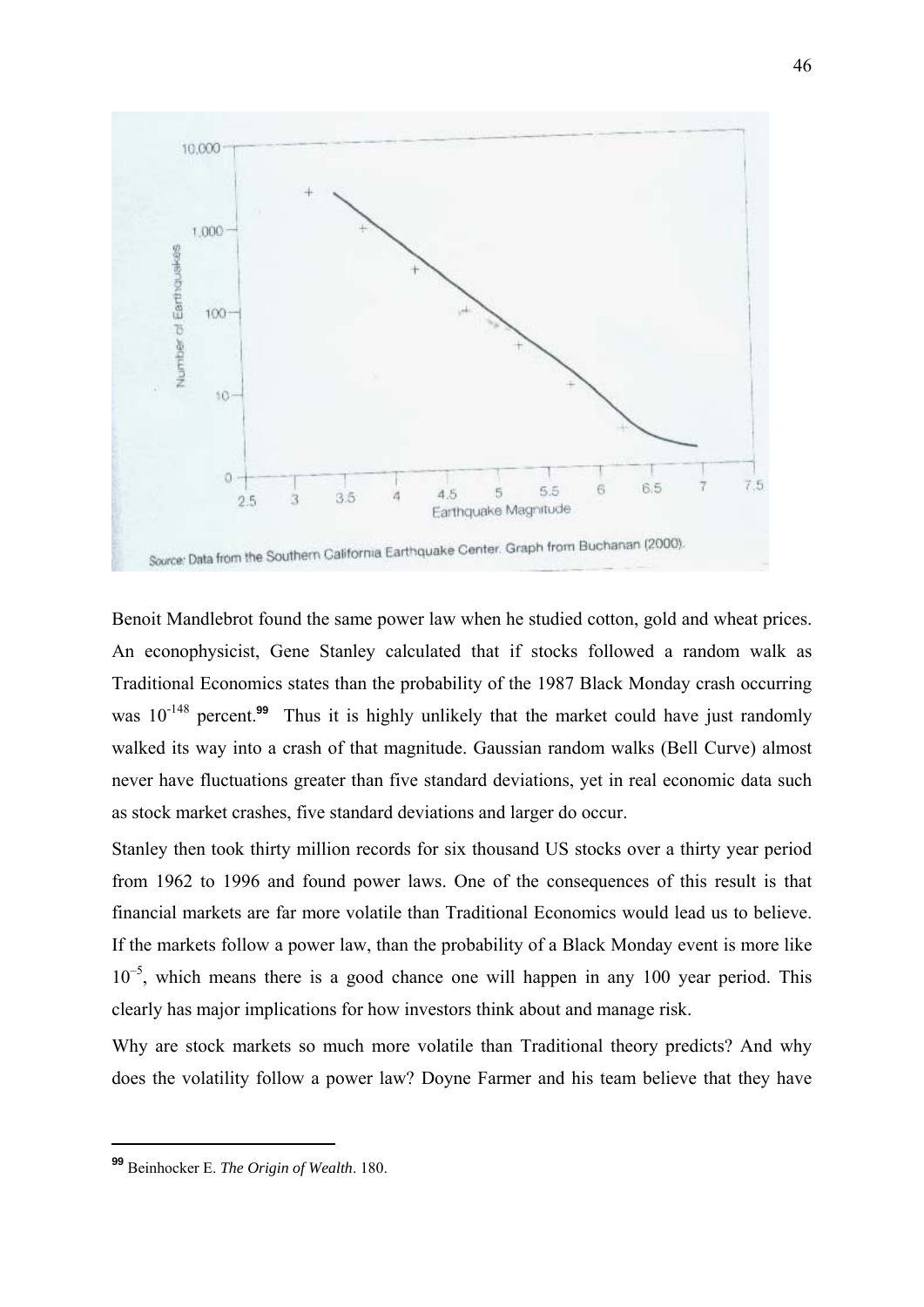found the answer.**<sup>100</sup>** There are two types of trade one can make. The first is market order; in which a trader gives the order to buy or sell stock X right now for the best available price. The second is a limit order in which a trader gives the order to buy stock X if the price falls to R100 (or sells if the price rises to R100). For every stock in the market there is an electronic order book that keeps track of the limit orders. In effect the limit order book is an inventory for unfilled orders.

Let's see what happens when a new market order hits the book. Most stock exchanges have two rules to fulfil orders; these are price priority and time priority. Price priority means that we start with the best price in the book, fill the order as much as we can, then move to the next price. Time priority means that if there are two limit orders in the book at the same price, the earlier order gets filled first.

To illustrate let's take an example: You call your broker with a market order to buy 1000 shares of stock X at the best available price. The current best sell offer in the book is a limit order for R102 and there are 200 shares available at this price. The system fills 200 shares of your order at that price, leaving 800 shares to be filled. The system than looks further up the limit order book for the next best price which is say a limit sell order for 300 shares at R105. You buy those shares leaving 500 unfilled on your order. Marching further up the limit order book there is a limit sell order for 600 shares at R107. You take 500 of the 600 and your order is fulfilled. Average price you pay is R105.40 per share. The impact of your 1000 share order was to drive the asking price from R102 to R107. Thus we can see how a market order hits the order book and zaps out a bunch of limit orders, moving the price up or down.

Farmer and his team also wanted to know how this process of order fulfilment and the structure of the limit order book affect prices. In his study from data from the London Stock Exchange he found that the cause of large price fluctuations was the structure of the order book itself – large fluctuations occurred when there were large gaps between price levels in the book. They found that limit order books tend to be quite chunky and sparsely populated. Even the biggest most liquid stocks have thirty or so price levels populated with limit orders and lots of unpopulated prices and therefore gaps. Thus the patchiness of order books contributed to stock volatility and the smaller more thinly traded stocks were more volatile

**<sup>100</sup>** Farmer J.D, Gillemot L, Lillo F, Sczabolcs M and Sen A. 2004*. What Really Causes Large Price Changes?* 383-397.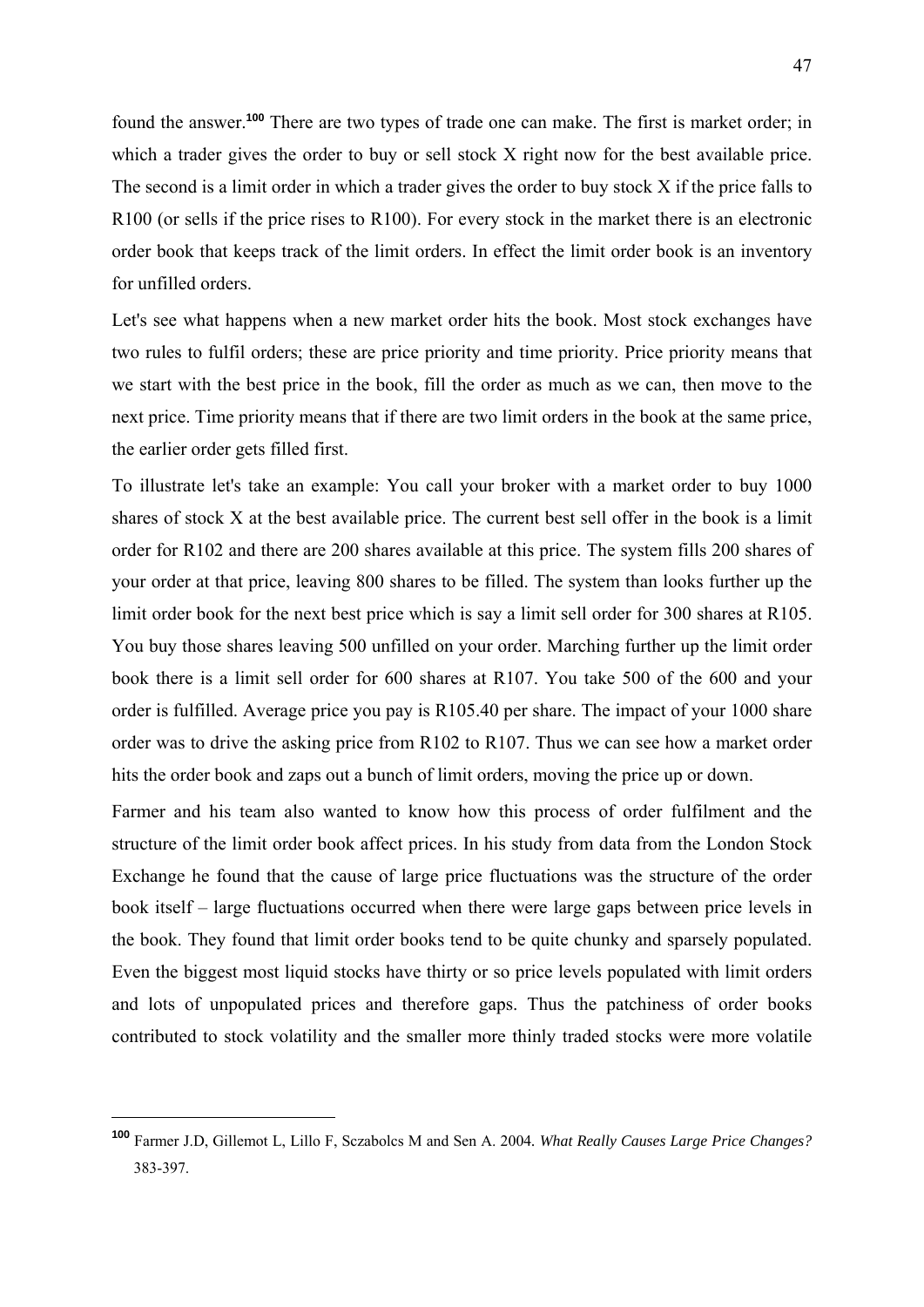than large more liquid stock.**<sup>101</sup>** The power law pattern of price movements emerges from the structure itself.

Thus the lessons learnt from the Beer Game and Farmers model are the same: Complex emergent phenomena such as business cycles and stock price movements are likely to have three root causes:**<sup>102</sup>** The first is the behaviour of participants in the system. Human beings have real behavioural regularities such as anchor and adjust rules. Second the institutional structure of the system creates dynamics, which when combined with participant behaviour, led to oscillations in the Beer Game and power law volatility in Farmers stock market model. Third, we have exogenous inputs into the system that initiate and help drive the dynamics of the system. This was the increase in order in the Beer game and news in the case of the stock market. While exogenous factors play a role, traditional economics have over emphasised this variable at the expense of the others.

Complexity Economics does not have all the answers to the puzzle of economic patterns but it provides us with new tools to begin to understand how these various factors combine to result in the behaviours we observe. The ultimate accomplishment of Complexity Economics would be to develop a theory that takes us from theories of agents, networks and evolution all the way up to the macro patterns we see in real world economies. Such a comprehensive theory does not as yet exist but such a theory would view macro patterns as emergent phenomena; that is, characteristics of a system as a whole that arise endogenously out of interactions of agents and their environment.**<sup>103</sup>**

# **2.3 Complexity and Investment (Financial) Theory**

### **2.3.1 Random Walk Theory**

1

Finance is one of the few areas of economics in which theories and equations are applied in the real world. Finance theory is also unique in that it is the most empirically tested area of economics. Financial economists have at hand minute-by-minute data on the trading of tens of thousands of assets.**<sup>104</sup>**

**<sup>101</sup>** Farmer J.D, Patelli P and Zovko I. 2005. The Predictive Power of Zero Intelligence In Financial Markets. 2254-2259.

**<sup>102</sup>** Beinhocker E. 2007. *The Origin of Wealth*. 185.

**<sup>103</sup>** Beinhocker E. 2007. *The Origin of Wealth*. 167.

**<sup>104</sup>** Beinhocker E. 2007. *The Origin of Wealth*. 382.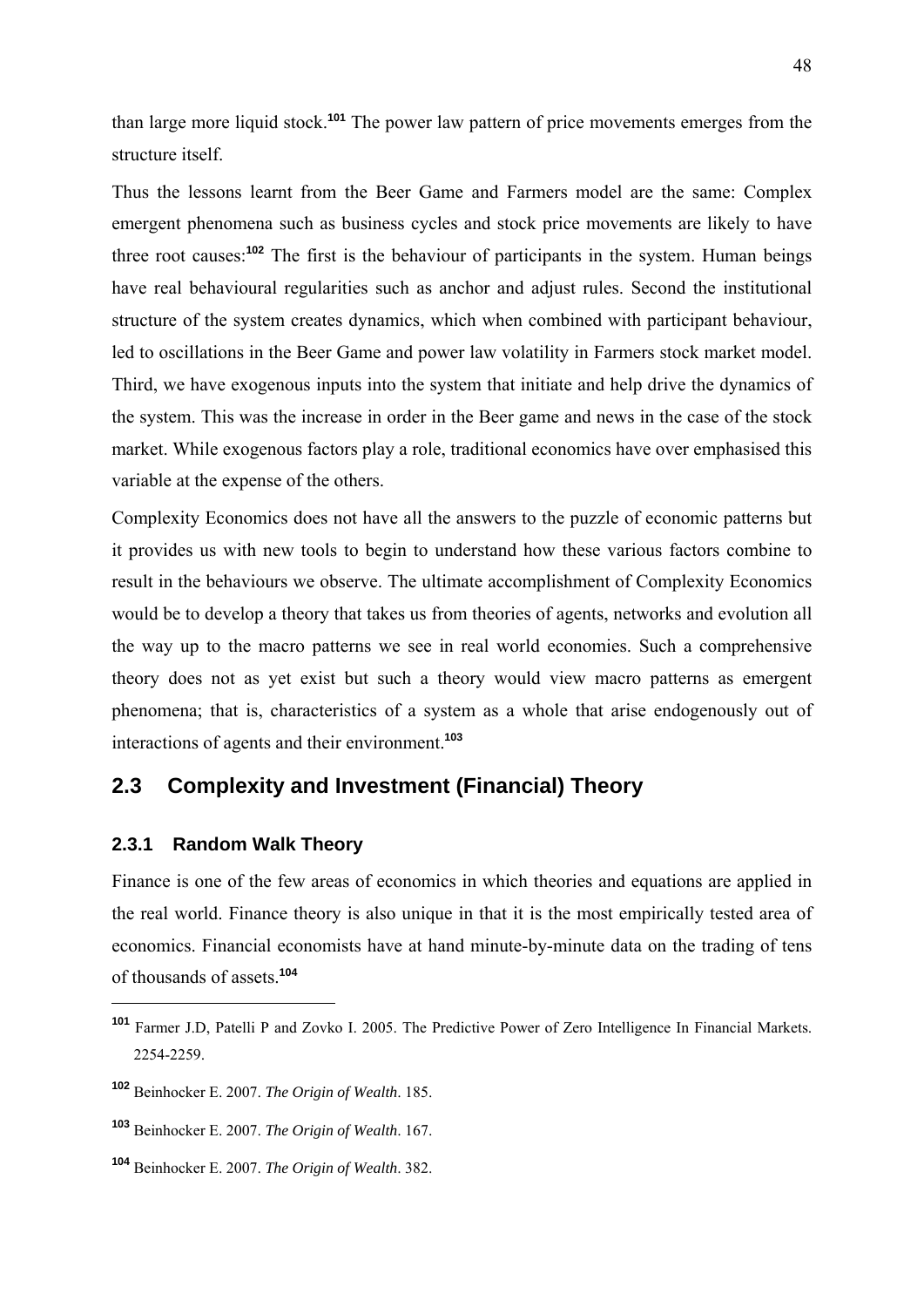In 1990 Louis Bechelier, a young French graduate completed a dissertation called "The Theory of Speculation". In it he made the remarkable claim that stock prices moved according to a random walk. The radical implication of this claim was that there was no more useful information in the path of a stock price over time than there was in the wanderings of a drunk down the streets of Paris. Sixty years later this theory was used by the economist Paul Samuelson who made the random walk theory the corner stone for traditional finance theory. An extraordinary group of economists then developed upon this theory; economists such as Paul Cootner, Harry Markowitz, Jabes Tobin, Franco Modigliani, Merton Miller, Fisher Black, Myron Scholes, Eugene Fama, William Sharpe and Robert Merton.**<sup>105</sup>**

According to traditional financial theory, the way we should value a stock or any other financial instrument is to look at the future cash flows we will get from the stock over time.**<sup>106</sup>** In traditional finance, all investors are rational and they search out all available information on a particular stock, form a set of expectations of future cash flows from holding the investment, asses the risks to come up with a discount rate and then calculate what the stock is worth today. Thus at any given moment, the price of a stock reflects all the information available on the stock and everyone's expectation based on that information. So a stock that investors expect to grow in the future will have those expectations already built into the price today. Likewise any expectation that future dividends will decline would cause your valuation to drop. Similarly your perception of the investment risk will cause your discount rate to change, also changing the valuation of the stock.

Once you have digested all the available information and calculate the price you are willing to pay, in theory, the only reason you could change the price is if a new piece of information comes along that changes your future expectations. This is how individual investors make their decision, now consider what happens when we have a number of investors trading with each other. Not everyone interprets information the same way. Some are positive about the stock and some negative. Thus you have many people in the market and they have a spectrum of expectations and a spectrum of holdings in the market. The market acts as a system of auction whereby the pessimists will sell to the optimists. At some point all the investors will hold as much stock as they want and there is no incentive to trade anymore. We have reached

**<sup>105</sup>** Beinhocker E. 2007. *The Origin of Wealth.* 382-383.

**<sup>106</sup>** Beinhocker E. 2007. *The Origin of Wealth.* 383.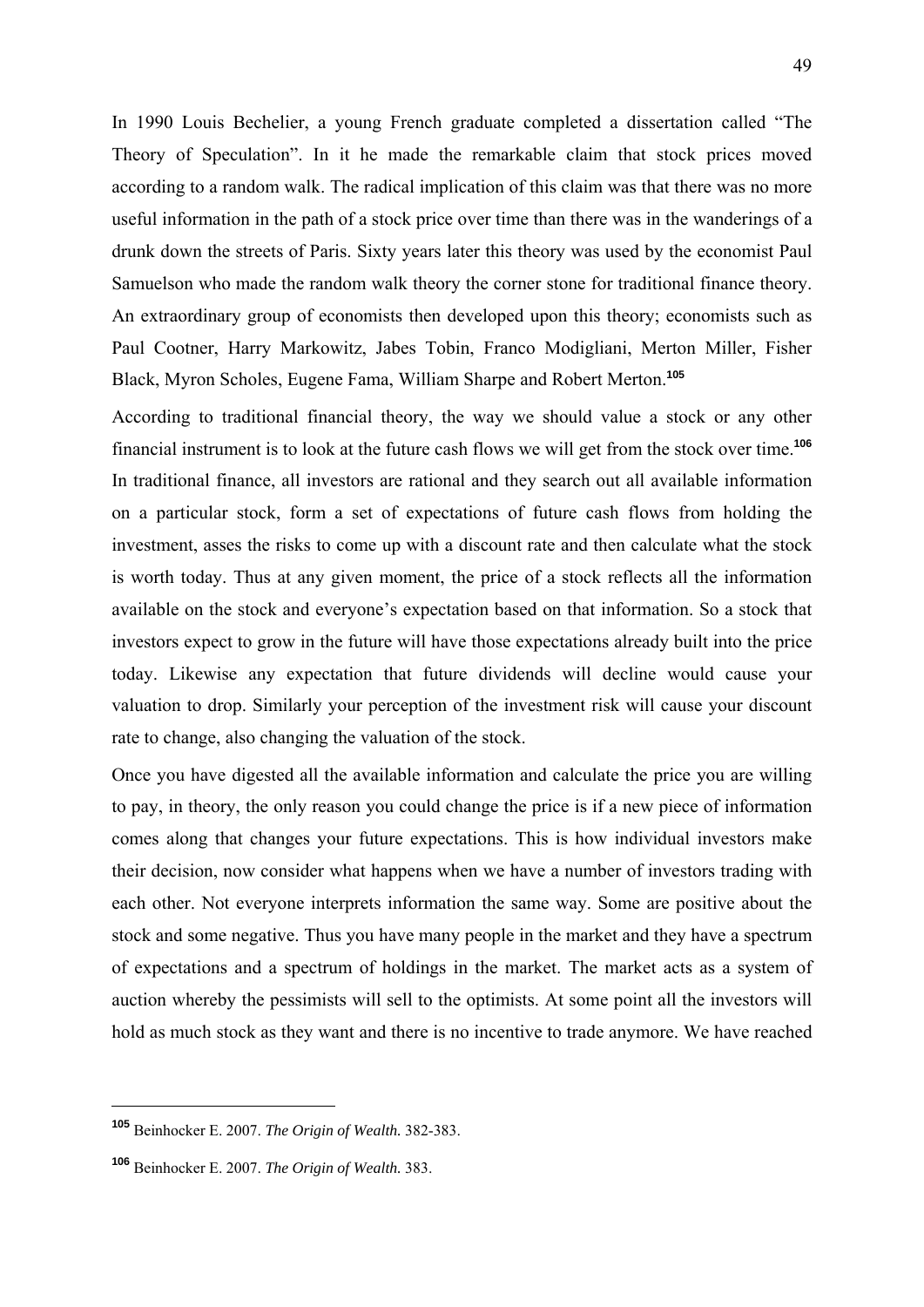equilibrium and the price set at this point is the market price. In effect the market price represents a consensus view of all the expectations and information in the market.

It is the efficiency of the market in digesting information that causes prices to move in a random walk. Thus, if everyone is absorbing the available information and doing the calculations correctly the only thing that will make the price move is a new piece of information. Since Traditional Economics assumes that the arrival of news is random, and no one knows if this news is good or bad, prices move randomly as they are influenced by the wind of news.

An important implication of the random walk model is that there is no useful information in past stock price movements. Whether a stock went up or down yesterday has no bearing on whether it will go up or down tomorrow – the only thing that is driving prices is news that is random. If there were any pattern in past prices, rational investors would spot them and use this information in their valuation. Their trading would then arbitrage the pattern out of the market, making it random again.

### **2.3.2 The Efficient Market Hypothesis**

The combination of rational investors and arbitrage means that it is impossible to beat the market and generate higher returns than the market as a whole. This is known as the Efficient Market Hypothesis. The idea is that if everyone is using the same formula to calculate prices (perfect rationality) and has access to the same information than prices will reflect this. Since you cannot be smarter than perfect rationality, the only way to come up with price that better reflects the "true" value of the stock is to have information that other people do not have. And you cannot gain his advantage due to insider trading laws and the supposedly dissemination of information to everyone all at once via 24 hour, 7 day coverage of the news networks and the internet.

At this point one might say how do you explain successful investors such as Warren Buffet and George Soros? Aren't there smart investors and dumb investors? A traditional finance theorist would say yes, but it is the smart investors who would set the market price. If you had only two types of investors the smart ones and the dumb ones than the smart ones will take advantage of the dumb ones ignorance and buy and sell until the market price equals the smart guys price. The smart investors will make money and over time their capital and share of the market will grow. In real world markets, the majority of the capital is under the control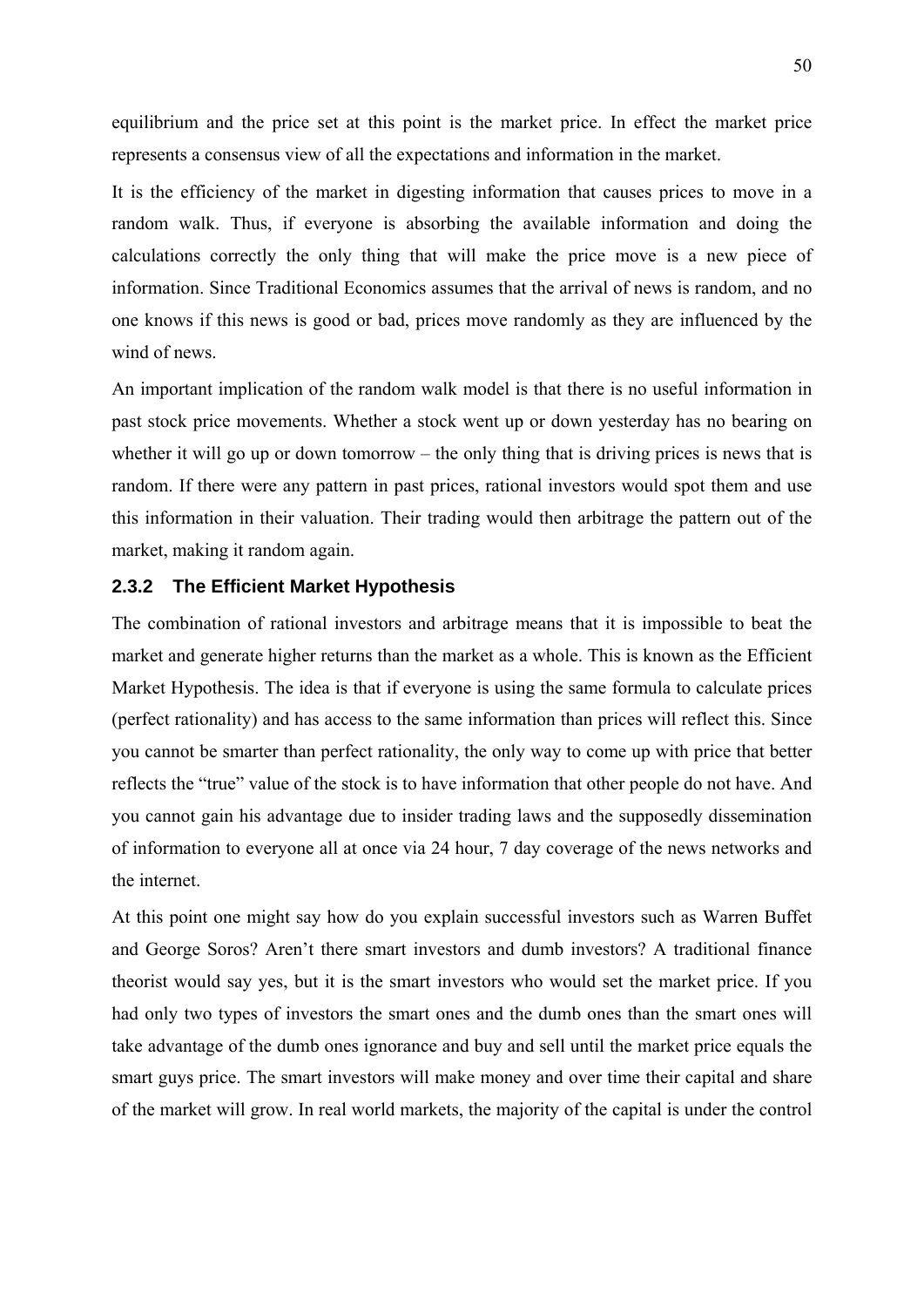of pension funds, mutual funds and other professional investors and it is these investors trading that generally set the price.**<sup>107</sup>**

What explanation would you have for mutual fund advertisements in the media showing a fund beating the market averages and its competitors over time? According the Traditional Financial economist there are two possible explanations: One is that the fund is taking on more risk than average. In an efficient market one can generate higher returns than the market average but there is no free lunch. The price one pays is higher risk and so on a risk adjusted basis one is still not beating the market. The second explanation is luck.

Traditional finance theory has developed into a rigorous and coherent theory that encompasses behaviour of individual investors up to the movements of global markets. Reality has however not been kind to the theory. Events such as the 1987 crash and the technology bubbles of the 1990s have presented challenges to traditional finance. More importantly a new generation of empirical work using highly advanced statistical tools has called into question the theories core tenets. Beikenhocker says, " at best the theory is a rough approximation that works under certain circumstances, at worst one can say it is plain and simply wrong"<sup>108</sup>

To conclude then, the following should be noted.**<sup>109</sup>**

- First, a substantial body of empirical and experimental evidence shows that real world investors look nothing like their theoretically perfect rational counterparts. Investors do not discount in the way Traditional theory assumes; they have various biases regarding risk, are subject to framing errors in processing information and use heuristics to make decisions. This does not mean that investors are irrational or make decisions purely on emotion. Rather they are 'boundedly' and inductively rational, instead of perfectly and deductively rational. Perfect rationality is a poor approximation of economic reality.
- Second, Bechelier was wrong. Markets do not follow a random walk. There is evidence that market data has considerable structure, which has the signature characteristics of an adaptive system.

**<sup>107</sup>** Beinhocker E. 2007. *The Origin of Wealth*. 386.

**<sup>108</sup>** Beinhocker E. 2007. *The Origin of Wealth.* 387.

**<sup>109</sup>** Beinhocker E. 2007. *The Origin of Wealth.* 387.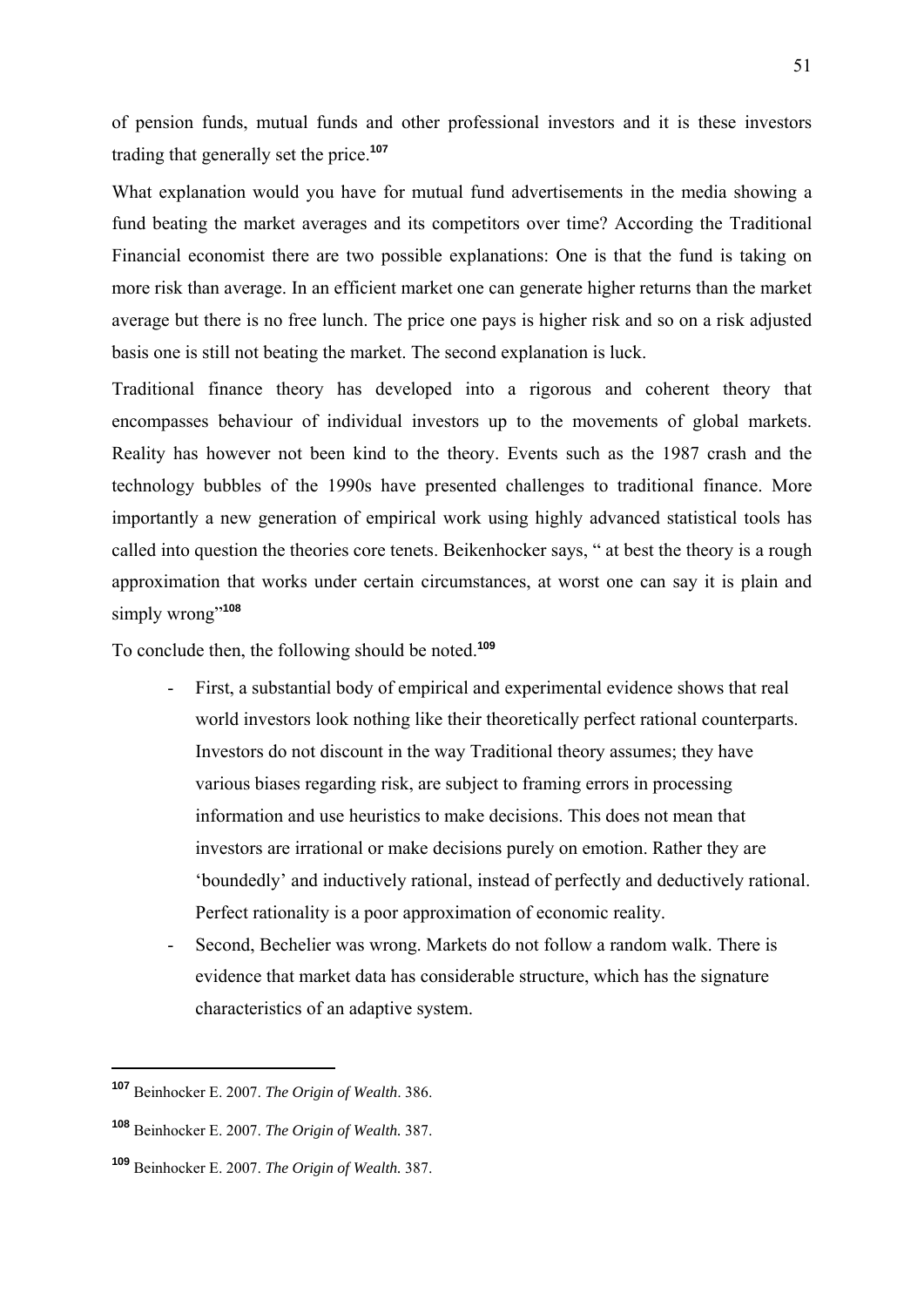- Third, financial markets are not efficient in the Traditional economics sense of the word, but they are highly effective in an evolutionary sense.

### **2.3.3 Mandlebrot and Power Laws**

Benoit Mandlebrot an eccentric Polish born mathematician published in 1963 a paper titled "The variation of Certain Speculative Prices". In four arguments he disproved the Random Walk hypothesis.**<sup>110</sup>**

- The distribution of the data had much fatter tails than a bell shaped curve had. In other words there were extreme price swings than a random walk would predict.
- Those extreme events were in fact quite extreme; just a few price movements explained a large proportion of the total variance.
- There appeared to be some clustering of price movements in time; in other words, a pattern of punctuated equilibrium, and
- The statistics describing the data were not stationery as the Random walk predicted but changed over time.

Not only did Mandlebrot shoot down the Random Walk hypothesis but he also proposed and alternative. He suggested that the tails of the cotton price distribution followed a power law.**<sup>111</sup>** Mandlebrot's proposal neatly explained the fat tails and extreme volatility of the data – all features that the random walk hypothesis could not explain. In later work Mandlebrot would describe financial markets as having fractal geometry- not only was there structure to be found in financial data, but the structures appeared over multiple time scales from minutes to months. Mandlebrot confirmed his results with additional data from wheat prices, railroad stock, interest rates and exchange rates.

Andy Lo and Craig McKinley presented a paper that proved that the stock market does not follow a random walk. They took a slightly different tack. Instead of following tests that focused on the question of whether future stock prices could be predicted from past stock prices. The answer was no, but as Lo and McKinley pointed out, while the answer is consistent with Random Walk theory, it does not prove it. They asked a slightly different question – Do any patterns or regularities that exist in the data depart from a purely random pattern in a statistically significant way.**<sup>112</sup>** They found two patterns that provided powerful

**<sup>110</sup>** Mandlebrot B. 1963. The Variation of Certain Speculative Prices. 394-419.

**<sup>111</sup>** Mandlebrot B and Hudson R. 2004. *The(Mis)behaviour of Markets*. 152-159.

**<sup>112</sup>** Lo A and Mackinley A. 1999. *A Non Random Walk Down Wall Street*. 4.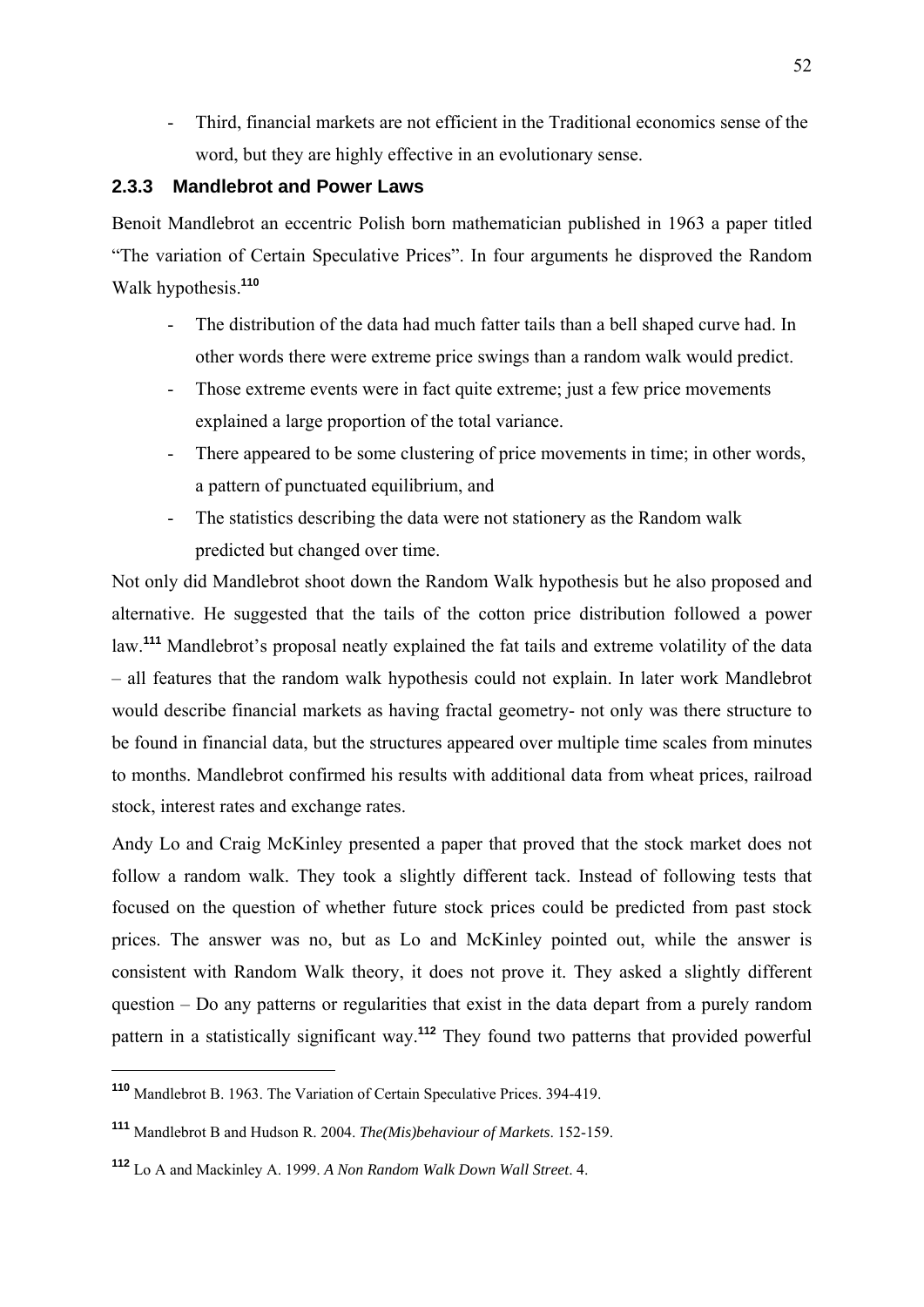evidence against the Random Walk, both of which were consistent with Mandlebrot's findings. First, they found there was a correlation between prices and time, and second they discovered that the variance of the market prices did not behave as the Random Walk hypothesis said it should.**<sup>113</sup>**

In order to understand the importance of these power laws (Paretian) we need to compare them with Gaussian distributions. They differ radically. The main feature of the Gaussian distribution can be characterized by its mean and variance whereas a Paretian distribution does not show a well-behaved mean or variance. A power law, therefore, has no average that can be assumed to represent the typical features of the distribution and no finite standard deviations upon which to base confidence intervals.**<sup>114</sup>** Gaussian distributions tend to exist when events are completely independent of each other. When you introduce the assumption of interdependence across events, Paretian distributions tend to be relevant because positive feedback loops tend to amplify small initial events. For example, the fact that a website has a lot of links increases the likelihood that others will also link to this website.

McKelvey and Andriani suggest that Gaussian distributions can change into Paretian distributions under two conditions – when tension increases and when the cost of connections decreases.**<sup>115</sup>** In a competitive rapidly globalising economy, tension rises as competitive intensity increases and as business landscapes evolve faster than the capacity of most organisations to adapt. Simultaneously, costs of connections are rapidly decreasing as the world economy shifts towards freer movement of goods, money and ideas and the rapid improvements in the price-performance of information technology infrastructure. The effect of this is that Paretian distributions become even more prevalent.

In a world of Pareto distributions, extreme events become much more noticeable. Extreme events can take many forms. They can be sudden and severe disturbances like earthquakes or financial stock market collapses. These extreme events that are ignored in a Gaussian world are not only more common than expected but also of a vastly larger magnitude and more consequential.

**<sup>113</sup>** Lo A and Mackinley A. 1999. *A Non Random Walk Down Wall Street*. 14.

**<sup>114</sup>** Hagel J. *The Power of Power Laws*. Edge Perspective

**<sup>115</sup>** McKelvey B and Andriani P. 2005. Why Gaussian Statistics are mostly wrong for Strategic Organisation. 219-228.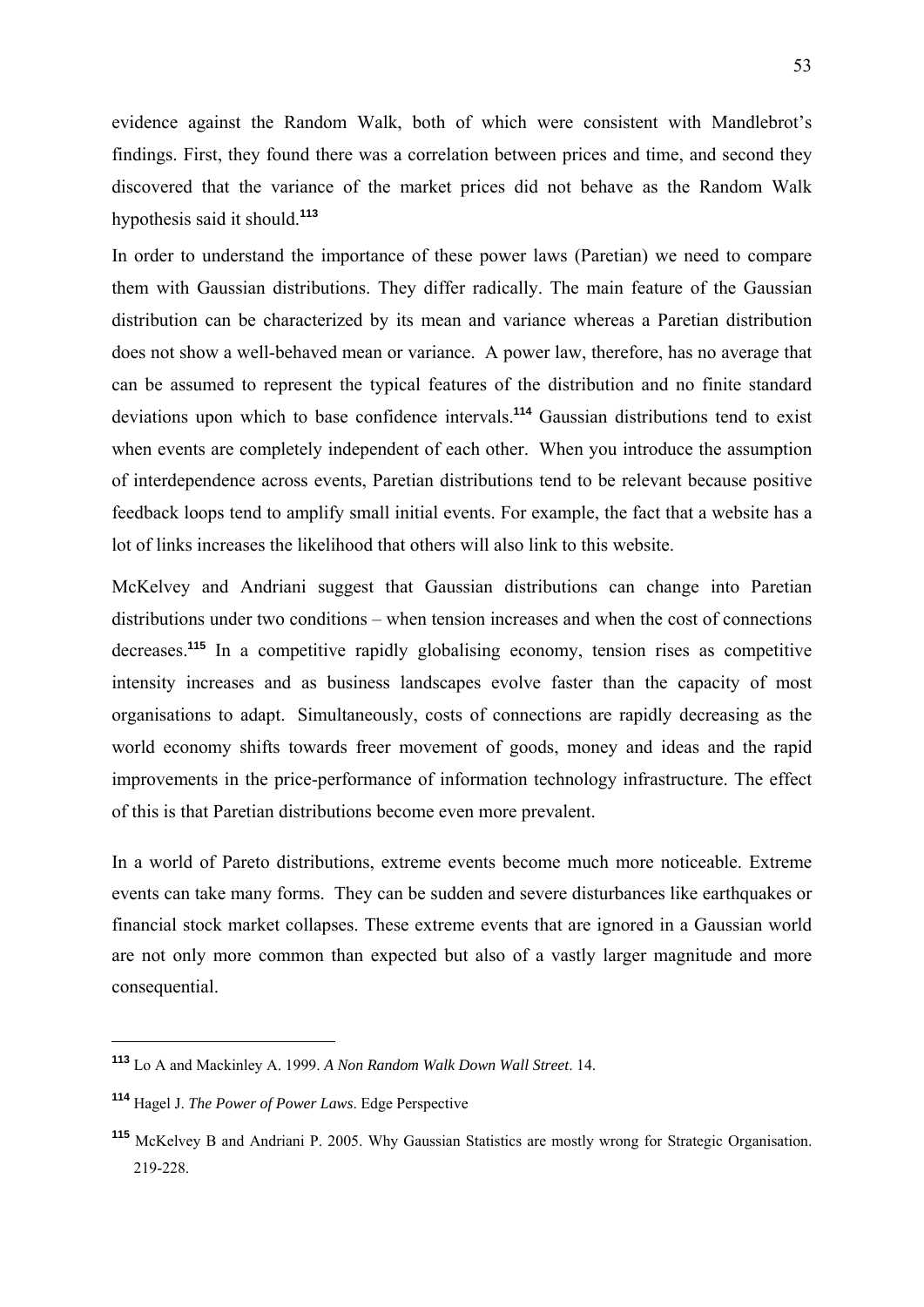Our institutions are largely designed for a Gaussian world where averages and forecasts are meaningful. As a result, we have created a number of push programs that have delivered significant efficiency. In a world of sudden, severe and difficult to anticipate shifts, push programs become much less viable and one needs to become a lot more creative in terms of designing pull platforms.**<sup>116</sup>**

There are some extreme events that have a more positive outcome that the examples of earthquakes and financial collapses. These events play out on a longer time span than sudden dramatic events. Companies like Google and Microsoft have achieved enormous concentration of economic value creation that is not possible with the averages of the Gaussian world. These extreme events emerge first in the "fat tail", on the fringe of conventional business activity, driven by a different view of business opportunity, and then gather impetus until they eventually break into the head of the distribution and change the game for everyone else. The challenge for business managers is to differentiate the signal from the noise in the fat tail and to spot early on the emergent extreme events that could reshape the business landscape. The Gaussian focus on averages overlooks these events, treating them as meaningless "outliers".

 Another form of extreme event that is found in a Paretian world is the tendency for extreme forms of clustering in social networks. This takes the form of clustering in mega-cities in physical space or clustering of traffic on web sites in virtual space. Economic value inevitably follows these social clusters. This has powerful implications for business, ranging from where to locate operations in physical space to how to redesign institutional architectures to accommodate thousands of business partners.**<sup>117</sup>**

In a Pareto world focus is shifted to processing patterns rather than processing dots as we do in a Gaussian world. Processing dots means processing data, a low-level cognitive activity. By contrast, processing patterns (pattern recognition) is a high-level cognitive activity, one that involves selecting relevant patterns from among many possibilities. In a Paretian world, analysing events on face value can distract you from seeing the deep structures influencing these surface events. Surface events are extremely complex and rapidly evolving while the deep structures display more simplicity and stability. These deep structures are intensely

**<sup>116</sup>** For more details on push and pull platforms see section 3.7.1

**<sup>117</sup>** See section 3.4 for examples of these business partners in the example of the company Li Fung.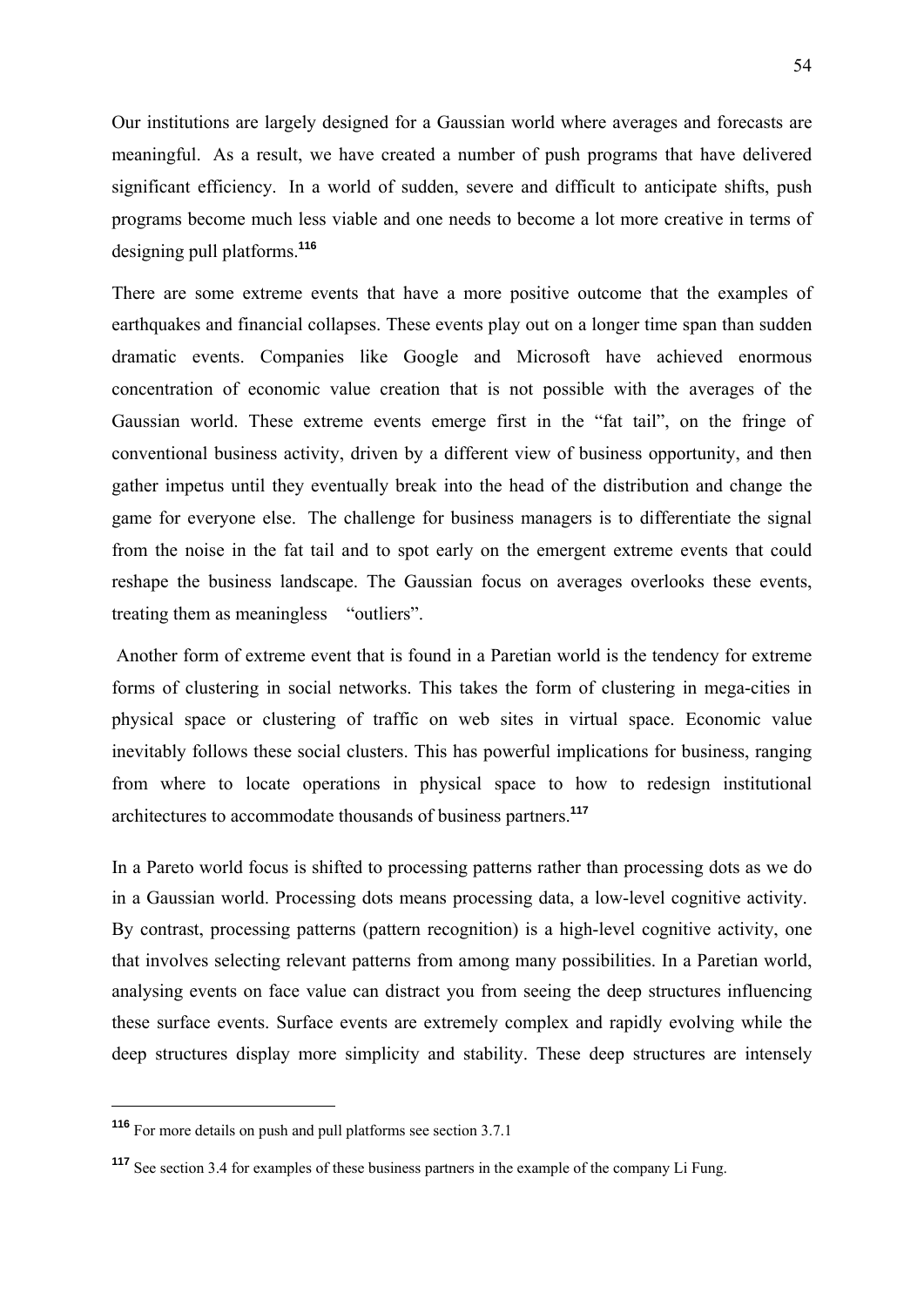historical in nature having evolved through positive feedback loops and path dependence. Quick deductions become misleading and understanding requires a dynamic view of the landscape.

The rewards for achieving a better understanding of the Paretian world are enormous in terms of investment. "Small moves, smartly made, can lead to exponential improvements in wealth creation provided they leverage the deep structures that define Paretian distributions. In contrast to the scaling strategies in the Gaussian world, different and even more powerful scaling strategies become feasible in the Paretian world, converting instability from a liability into an advantage."**<sup>118</sup>**

McKelvey describes the Gaussian perspective of the world as one favouring "stability over instability, structure over process, objects over fields, and being over becoming."**<sup>119</sup>** There is a natural and very human tendency to seek out the typical or the average and to search for more predictability. By implication, "a Paretian world requires a much more dynamic view of the world, one that looks for patterns in evolving relationships, rooted deeply in context, and that understands how these changing patterns reshape who we are as well as our opportunities for growth."**<sup>120</sup>**

### **2.3.4 Doyne Farmer's Model**

In 1989 the Berlin Wall fell and that had great implications for financial theory. Physicists from the Eastern Bloc as well as from the US found themselves out of a job in the defence industry at the end of the Cold War. These mathematicians were hired by Wall Street to create computer models to help make money. They found huge anomalies between theory and reality. These physicists therefore turn to chaos theory, nonlinear dynamics and complexity theory for answers. This was the meeting point of financial theory and complexity theory. One such physicist was Doyne Farmer. He found that the equilibrium frameworks of Traditional finance made economist forget about time and that markets are dynamic systems. Farmer and his colleagues found they could detect statistically significant signals in market data. See Figure 5 below. These signals consisted of complex patterns and relationships

**<sup>118</sup>** Hagel J. *The Power of Power Laws*. Edge Perspective

**<sup>119</sup>** McKelvey B and Andriani P. 2005. Why Gaussian Statistics are mostly wrong for Strategic Organisation. 219-228.

**<sup>120</sup>** Hagel J. *The Power of Power Laws*. Edge Perspective.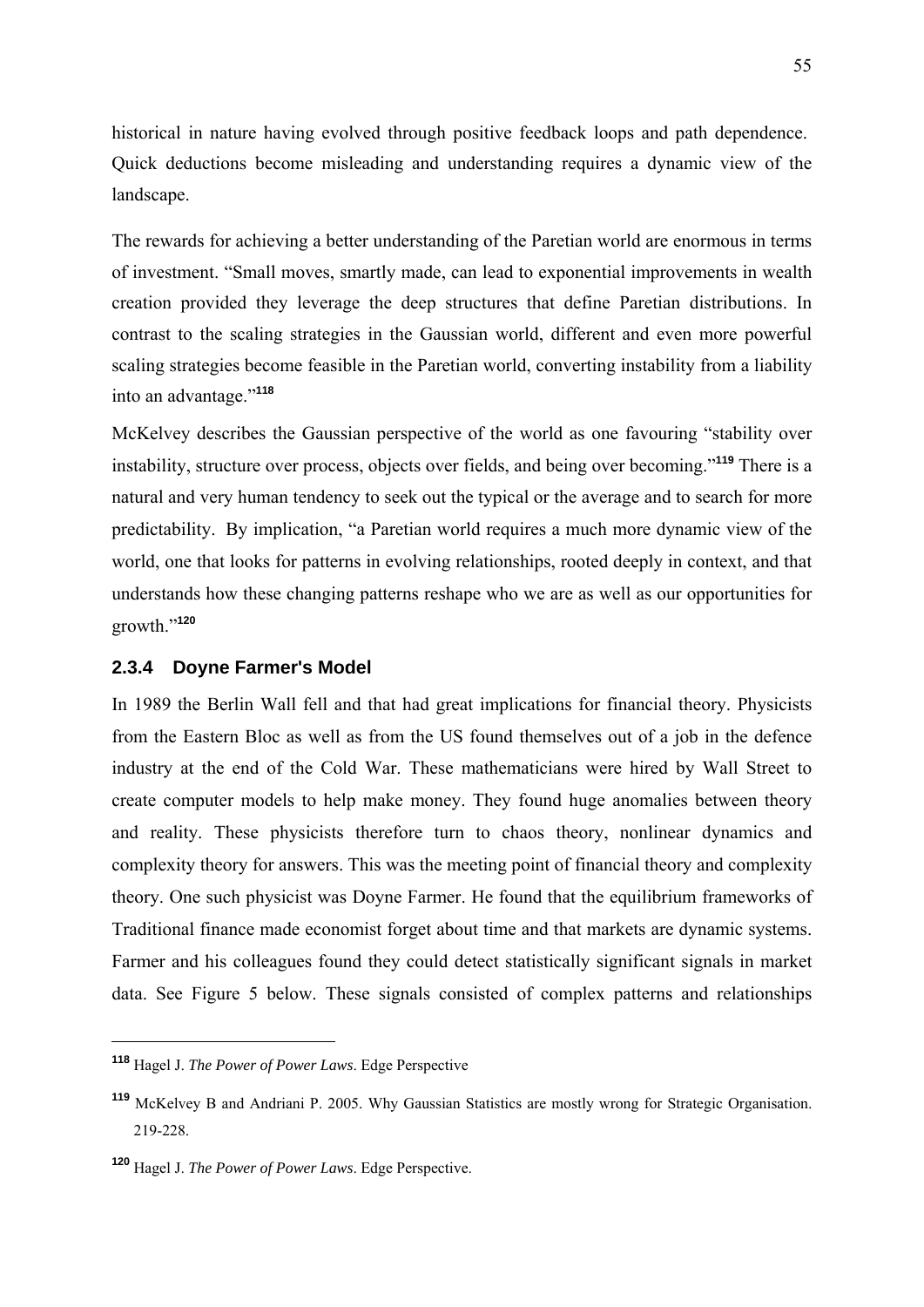between various factors that predicted future share prices for example, interest rates, trading volumes etc. As these signals were proprietary information they did not disclose exactly what they consisted of. Traditional theory says that any such signals, once discovered, could be arbitraged away immediately. But Farmer and his team found that signals would persist over time, often for days, months or even sometimes for as long as a decade. See Figure 5- Signal 1. Often they could see the signals weaken over time, as traders discovered and exploited them. But they also found that complex, nonlinear dynamics of the markets meant that new signals were constantly being created even as old signals faded due to arbitrage. See Figure 5- Signal 2.

Figure 5**<sup>121</sup>**



In fact Farmer found that the market formed a kind of evolving ecosystem. Heterogeneous traders and investors with a variety of mental models and strategies populate the markets. As those agents interact with each other over time, they constantly learn and adapt their strategies. They deductively experiment. The complex interactions of these agents, their changing strategies and new information from the environment cause patterns and trading opportunities to constantly appear and disappear over time. The Santa Fe Institute's Brian

**<sup>121</sup>** Beinhocker E. 2007. *The Origin of Wealth*. 392.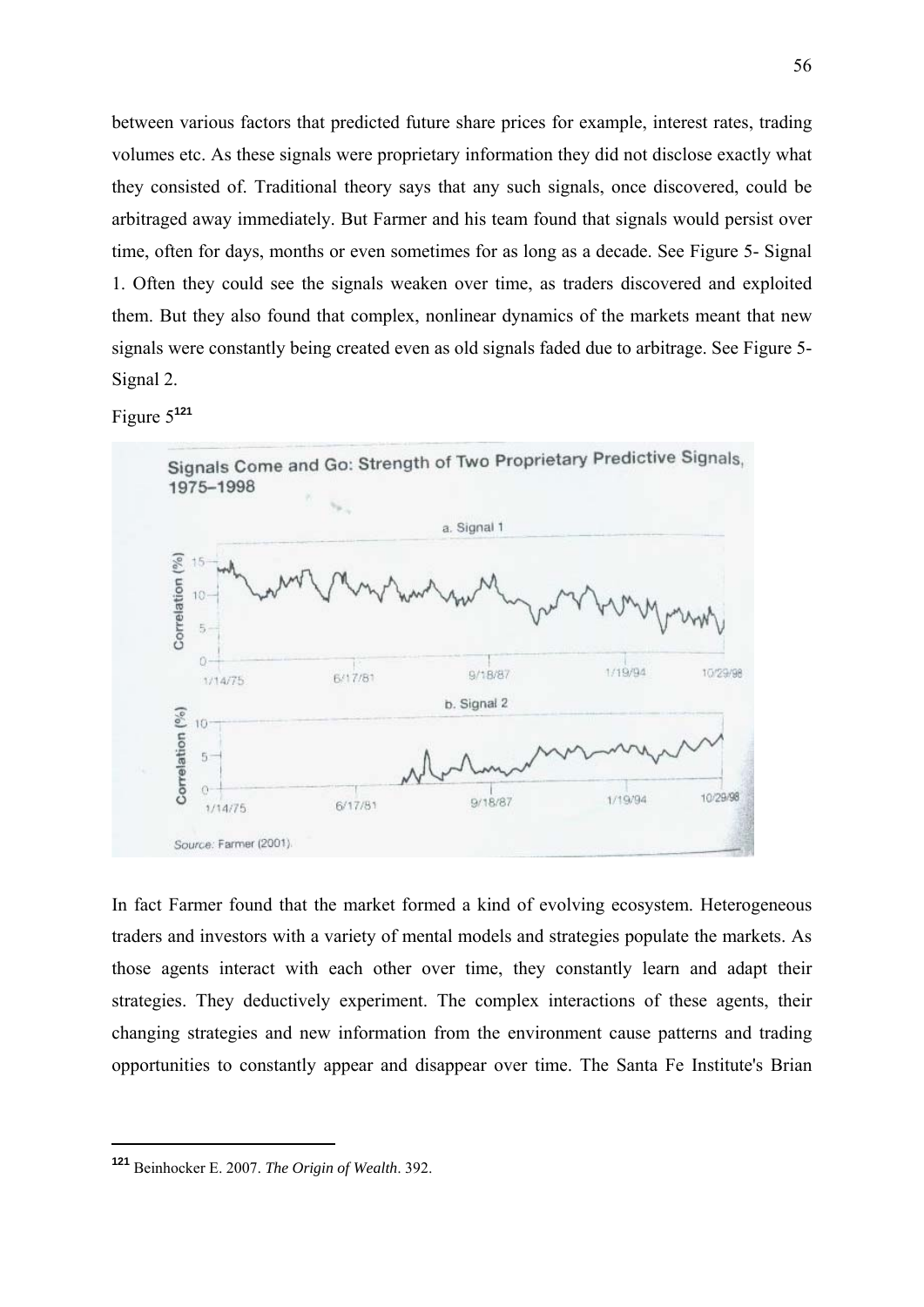Arthur poetically once called markets "ecosystems of expectations"**<sup>122</sup>** to describe the interplay between agents and their strategies.

In the Santa Fe Model agents engaged in an evolutionary search for profitable strategies.**<sup>123</sup>** Which strategies were successful at a particular time depended on the strategies the other agents in the market were using. Agents could be grouped into the type of strategies they followed – value investors, technical traders, and liquidity traders. Thus a dynamic was created whereby particular combinations of strategies would create patterns or structures in the market, which in turn would change the behaviour of other agents, as they sought to exploit those strategies, which create further patterns causing other agents to react and so on. The results of the model did a good job of replicating the coming and going of patterns that Farmer had observed.**<sup>124</sup>**

As regards the relationship between price and value is was found that they roughly track each other, but not perfectly – time delay between action of trader and response of market. This market dynamic not taken into account in Traditional model that assumes everything happens at once. In Traditional finance, price and value can be different, but the difference is merely random short term noise as prices bounce around the true value and thus an average price equals value. As the departure from fundamental value are random and short term, no one can make money from them and thus the only sensible strategy is to be a fundamental investor.

Not only was Farmer's model consistent with his personal experience, it was also consistent with a large body of empirical evidence. First, he replicated the key qualitative statistical characteristics of real world data including the fat tails that Mandlebrot discovered. Second, despite the claims of Traditional theory, a number of studies show that some forms of technical trading can be profitable. Finally, several studies have shown that fundamental value can only explain a small proportion of overall stock price movements.**<sup>125</sup>**

**<sup>122</sup>** Arthur W. 1995. Complexity in Economic and Financial Markets.

**<sup>123</sup>** The Santa Fe Model formulated by Arthur, Holland and others was described in section 2.1.4.

**<sup>124</sup>** Le Baron et al. 1999. Time Series Properties of an Artificial Stock Market. 1487-1516.

**<sup>125</sup>**See for discussion and references: Campbell J, Lo A and MacKinlay A. 1997. *The Econometrics of Financial Markets.* 253-287.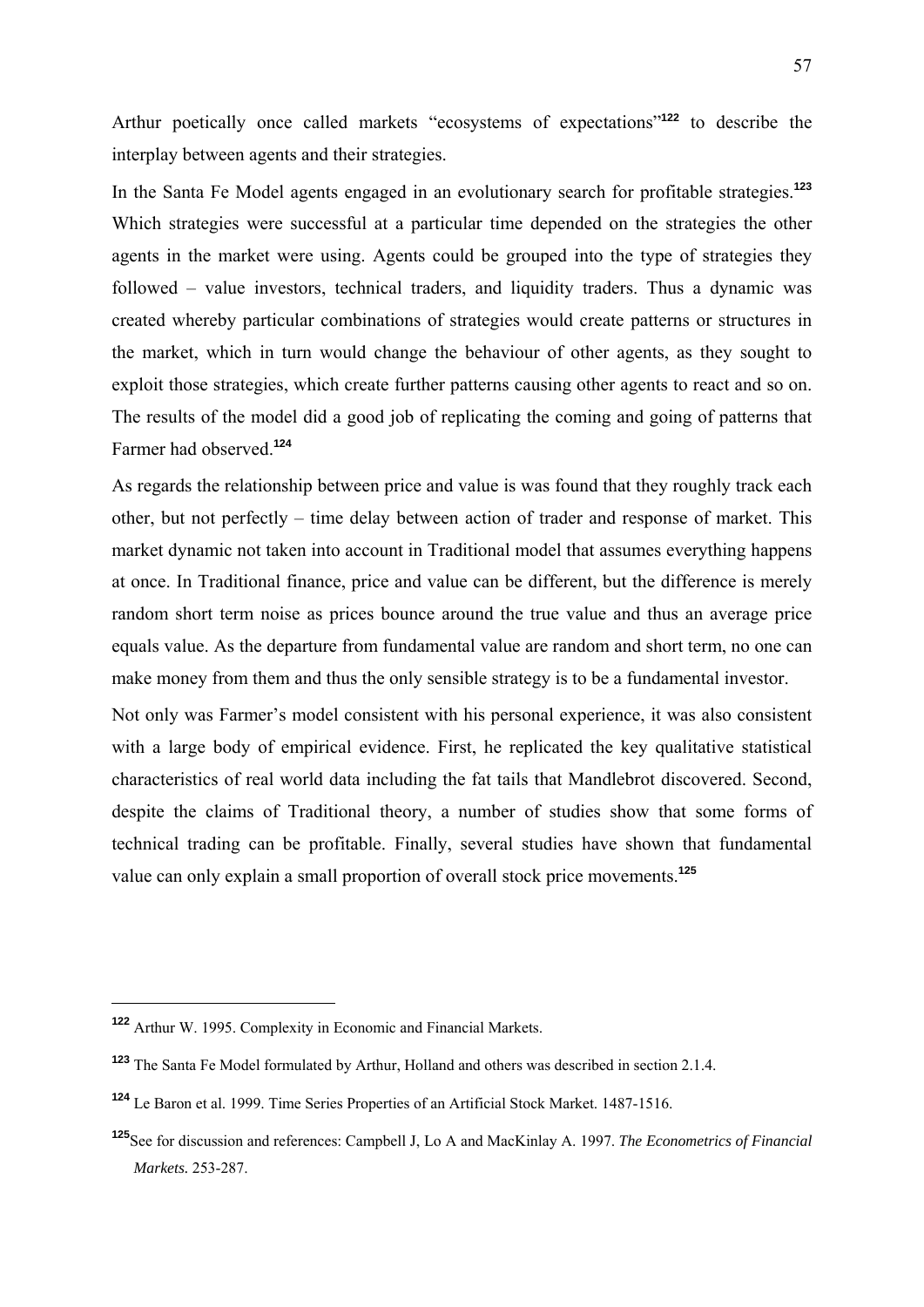# 2.3.5 A new definition of market efficiency<sup>126</sup>

For Complexity economists, financial markets are evolving ecosystems of competing trading strategies. Markets react very quickly to new information and markets have been getting faster at processing information over time with developments in news channels such as Bloomberg and CNN, the internet and increasing computing power. Traditional theory predicts that with better information, prices should become less volatile relative to value, when in reality the opposite has been happening. As the power of information and technology has been increasing, it appears to have made markets more volatile, not less so. The evolutionary explanation is that as information technology improves, it opens up the design space of possible investment strategies and increases arbitrage and technical trading opportunities rather than decreasing them and thus we have seen a dramatic rise in the number of hedge funds.**<sup>127</sup>**

Markets are efficient at processing information. This informational efficiency is a cornerstone of the efficient market hypothesis. However the theory assumes that markets only use their great forecasting power on information related to a stocks fundamentals, while in the real world, traders also make bets on what other traders are doing and thinking. This more dynamic outlook puts the market in an infinite loop of forming expectations on the expectations of people forming expectations and so on. John Mayanard Keynes recognised this and said "we devote out intelligence to anticipate what average opinion expects average opinion to be"**<sup>128</sup>** These expectations of expectations feed the evolutionary dynamics of the markets, which means that while markets are powerful information processors, they are not efficient in the Traditional economic sense of the word. Markets are highly effective evolutionary systems. Markets are the best social technology yet devised for integrating the views of large numbers of people, to put prices on complex assets, and to allocate capital. Furthermore the competitive intensity of markets ensures that they are fast at processing information and that there is pressure on the participants to continuously innovate. Andrew Lo of MIT calls this evolutionary effectiveness of markets the 'Adaptive Market Hypothesis"

**<sup>126</sup>** Beinhocker E. 2007. *The Origin of Wealth*. 399.

**<sup>127</sup>** Beinhocker E. 2007. *The Origin of Wealth*. 399.

**<sup>128</sup>** Keynes J.M. 1964. The General Theory of Employment Interest and Money. 156.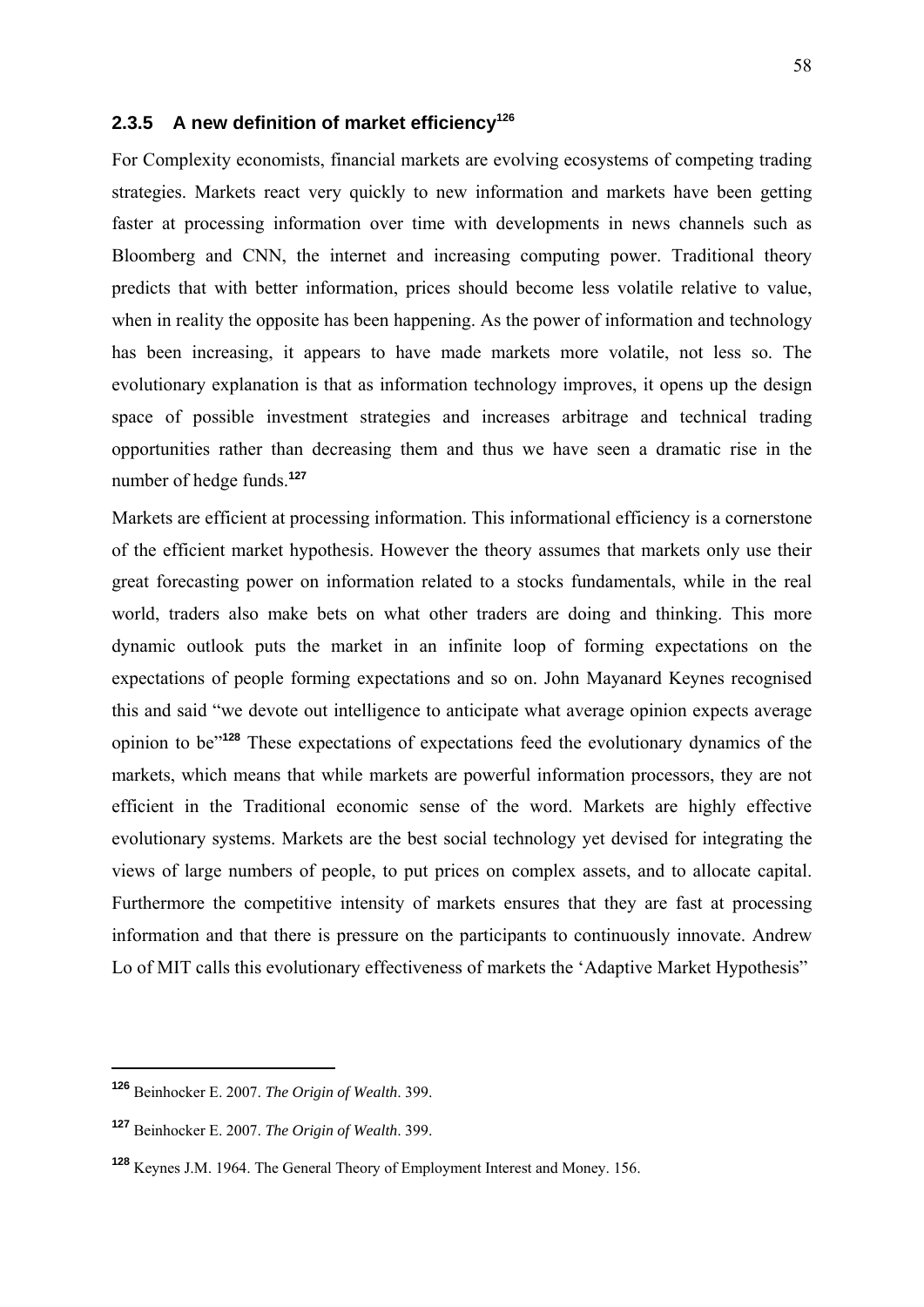### **2.3.6 Summary**

The complexity economics view of finance is still forming and many questions remain unanswered. For Wall Street, the City of London and other financial markets the implications of Complexity finance are only just beginning to be felt. A number of firms, both major banks and hedge funds, are employing the statistical and modelling techniques of Complexity economists in devising their investment strategies- and many of these firms either employ or are advised by various econophysicists and behavioural economists.**<sup>129</sup>**

The impact on individual investors is likely to be long term. Complexity economics does not change any of the broad guidelines given to individual investors such as the importance of diversifying ones portfolio or investing for the long term.**<sup>130</sup>**

**<sup>129</sup>** Beinhocker E. *The Origin of Wealth*. 403.

**<sup>130</sup>** Beinhocker E.2007. *The Origin of Wealth*. 403.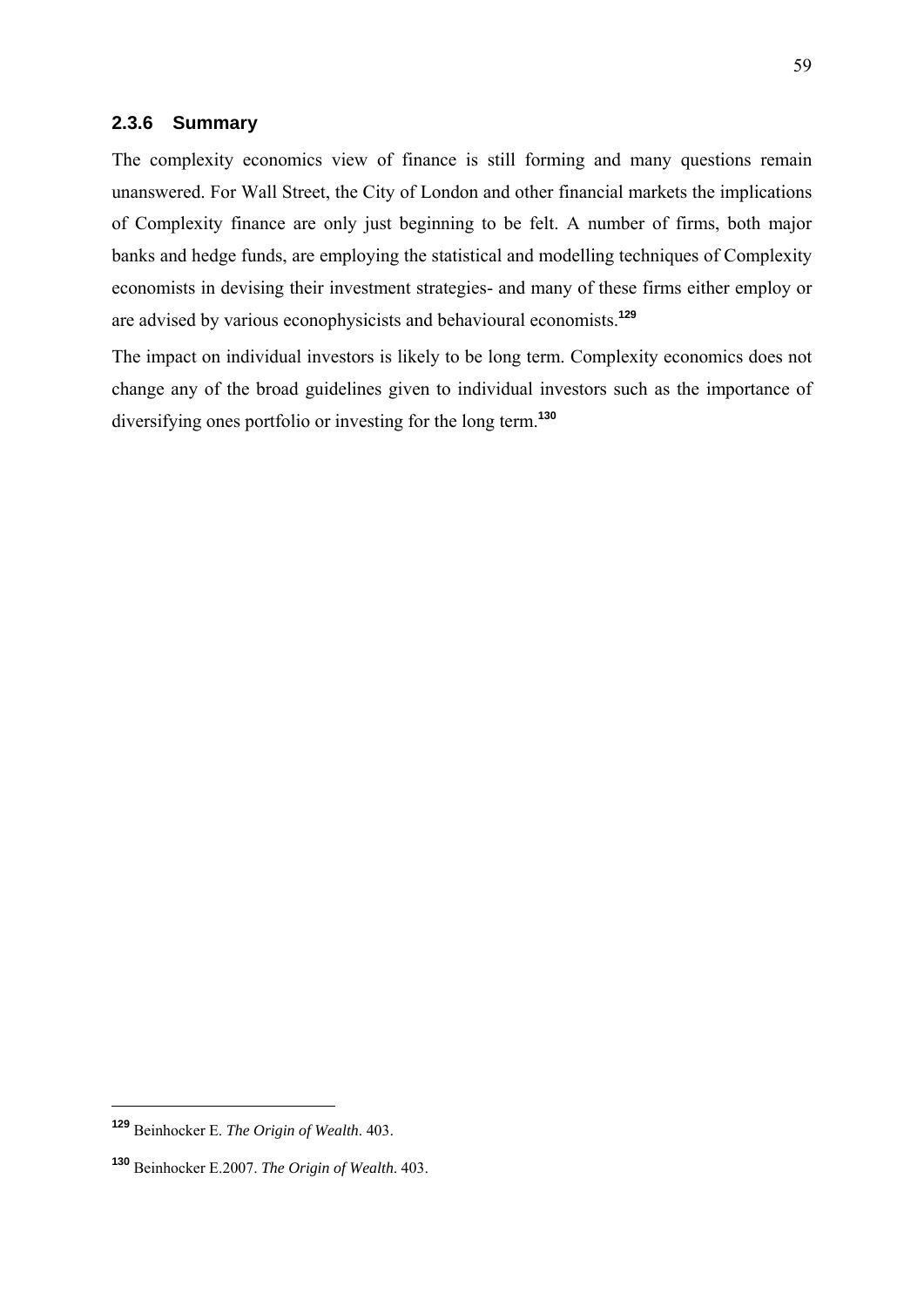# *Chapter Three*

# The Implications of Viewing the Economy as Complex on Investment Decisions

# **3.1 Introduction**

In Chapter Two an analysis of academic research on the nature and behaviour of the market was put forward. How does this compare with the viewpoint and actions of investors? These individuals who are actively trading and interacting with the markets on a daily basis can give us an insight that goes beyond the theory. We are fortunate to have the insights of Warren Buffet and George Soros both legendary investors who are very articulate and have very distinctive and strong viewpoints on the nature of the economy and the behaviour of stock markets. Buffet is unique in that he has practical experience of successful investments for over forty years and has developed a logical explanation for his success. Buffet disagrees with the assumptions of Efficient Markets as in the EMH sense and the assumption of perfect rationality. He sees the economy as being complex and he has utilised strategies that have been reactive rather than proactive to the market.**<sup>131</sup>** He understands that markets are changing continuously and he adapts to the nature of the investment problem as it really is.**<sup>132</sup>** An understanding of his viewpoints are crucial in understanding the implications of investing in complex adaptive systems.

## **3.2 Warren Buffet's Model**

1

A simple summary of Warren Buffets model would be: Given the complex nature of the financial universe, predictions are impossible, thus it is better to invest on the notion of common sense. If a company is doing well and has a long history of superior performance, has long term competitive advantages, is managed by smart and stable people and the price is reasonable then you buy. Your cognitive makeup, mental models and your understanding of

**<sup>131</sup>** Hagstrom R. 1999. *The Warren Buffet Portfolio*. 85/83.

**<sup>132</sup>** Hagstrom R. 1999. The Warren Buffet Portfolio. 85.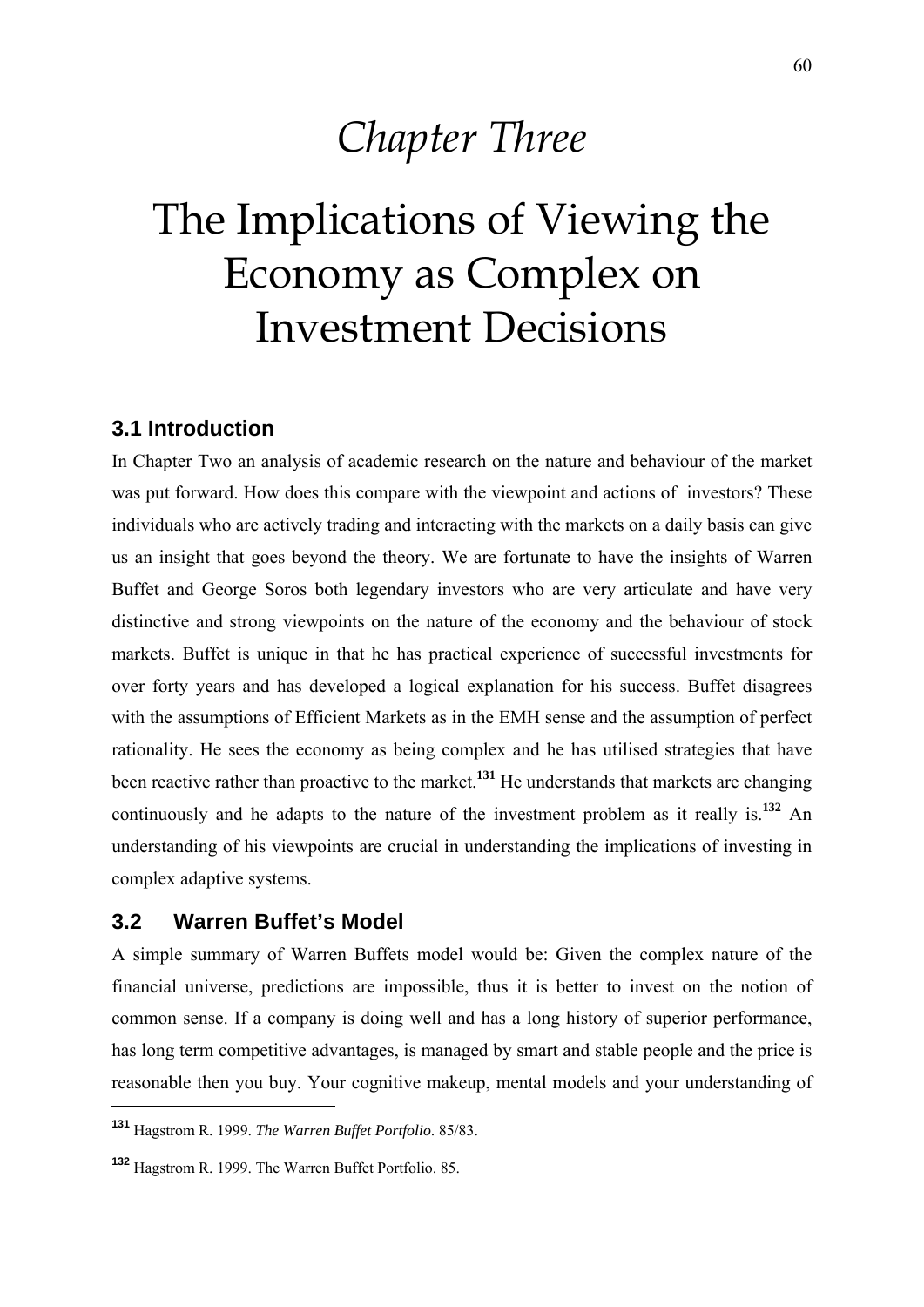human psychology influence the purchase decision. Each of these elements will be explored in the next section:

### **3.2.1 Cognitive**

Buffet says that the way you actually view something, the way you are "wired" is important in making good investment decisions. The cognitive function in combination with mental models or a world view allows you to screen information. One of his mental models is not to work according to a strategic plan but to adapt decisions as opportunities arise. This is a very adaptable method that takes into account the dynamic and complex nature of the market as well the distinctive and unique features of each situation. According to Stephen Pinker we humans are wired to loath uncertainty and strive to eradicate it. Instinct moves us to map out areas, find the lay of the land, and familiarise ourselves with the surroundings in order to "remove the terror of a landscape lacking a frame of reference"**<sup>133</sup>** Buffet utilises this by staying within his circle of competence and once he understands the issues he favours a non intervention approach by not dictating how managers should reach their goals. He sidesteps the issue by hiring managers that are self motivated, capable and honest.

Buffet is reactive to the environment rather than proactive. He does not attempt to solve business problems but seeks to avoid them. As he says you do not charge through a herd of elephants but you go around them. He has no view of the future that dictates what business or industries he will enter. He prefers to focus on the economic characteristics of the business he wishes to own and the personal characteristics of managers with whom he wishes to associate with. He functions only to screen investment opportunities and to allocate capital. His scope is not limited by history, structure or concept. This hands of management style and an open mind gives him flexibility to make investments where he deems to get the best return. He has built very effective mental models that are continuously being refined by learning through action and reflection.

### **3.2.2 Mental Models**

1

Mental Models are the second factor that will influence an investment decision.

Charlie Munger, Buffets colleague says that the first rule to learn is to carry multiple models in your mind. These need to be embraced from various disciplines, to create a multidisciplinary approach to thinking. This will include an understanding of behaviour models that come from psychology, mathematical models from probabilities to optimise your

**<sup>133</sup>** O'Loughlin James. 2004. *The Real Warren Buffet*. 52.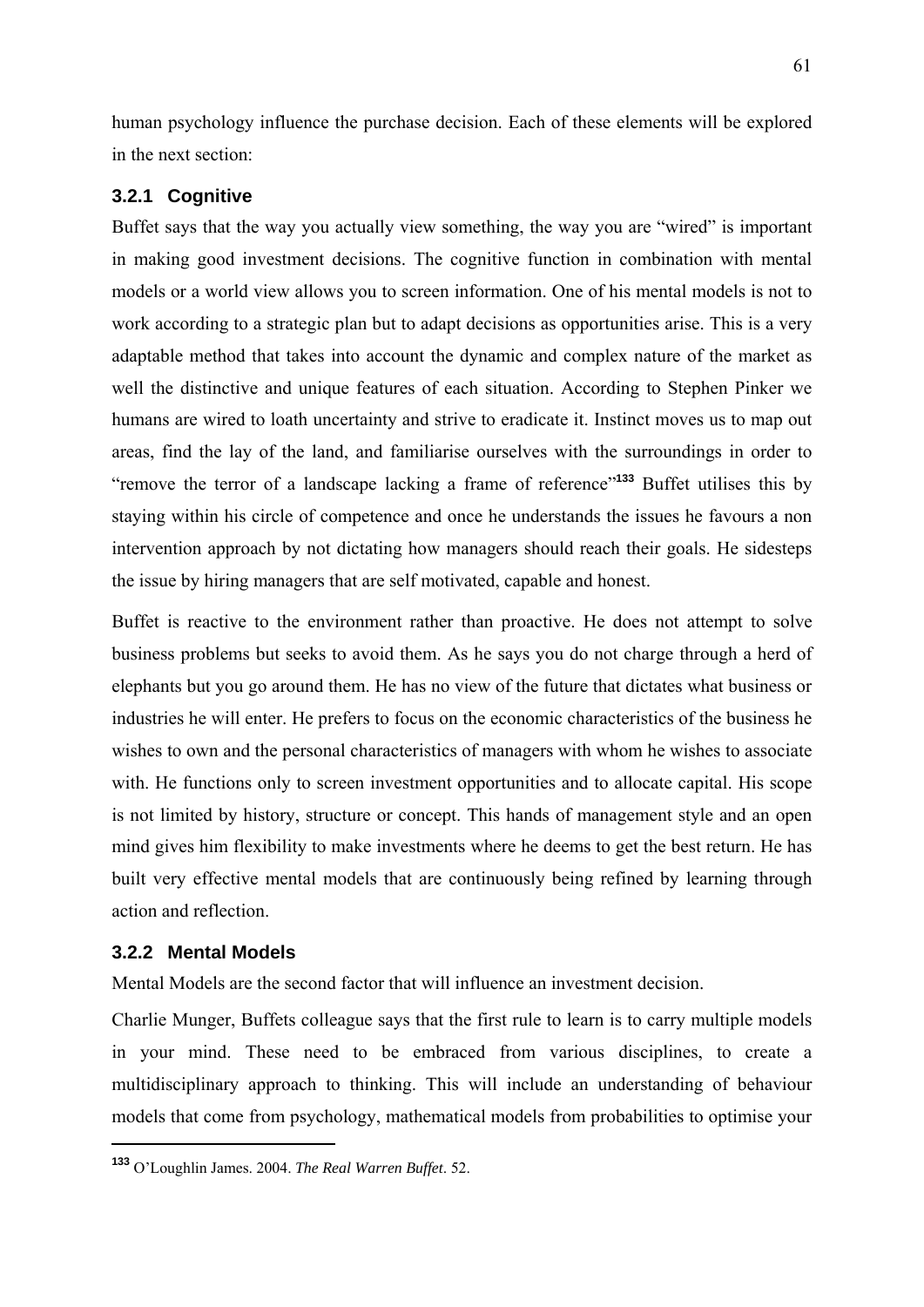portfolio, and an understanding of the model of complex adaptive systems to appreciate the folly of predicting markets.**<sup>134</sup>** Being an expert in these fields is not required but just an understanding of some of the important ideas and the combination of several of these models to give you an insight.**<sup>135</sup>**

In the following section some of these insights that have been derived from a multidiscipline approach are discussed.

### 3.2.2.1 Model of Risk

Buffet utilises a number of ways to reduce risk. They are taking a long term view on investment, incorporating a margin of safety and portfolio concentration when purchasing shares and finally working within your circle of competence. Below we analyse each of these:

### 3.2.2.1.1 Risk and long term investing.

Buffet places great emphasis in finding what the intrinsic, inherent value of the company is and understands that in time the inherent value will be reflected in the stock price. As Ben Graham said " in the short term the market is a voting machine, but in the long run it is a weighing machine."**<sup>136</sup>** The market is a voting machine as it represents the perceptions and expectations of investors and a weighing machine in that in the long term it represents the value of the share. He buys with a long term view, as he believes that risk is linked to an investors time horizon. If you buy a share today, to sell tomorrow than you have entered into a risky transaction. However if you extend this time horizon out to several years, the probability of it being a risky transaction declines meaningfully assuming of course that you have made a sensible purchase. This is due to three things: First, the fact that if the company is good, earnings will probably be good and value would have been added to the company during the intervening years. Second if you had purchased at a discount to inherent value than the market will eventually recognise value in the future and rerate the price of the share. Finally, a long term view will mean low transaction costs as you are not buying and selling frequently and you are not paying capital gains on the sale of these shares. The profit gain lie within the business in its retained income and is only actualised in the future when the market rerates the share.

**<sup>134</sup>** Hagstrom R. The Warren Buffet Portfolio. 17

**<sup>135</sup>** Hagstrom R. The Warren Buffet Portfolio. 18.

**<sup>136</sup>** Graham B. 2003. The Intelligent Investor. 212.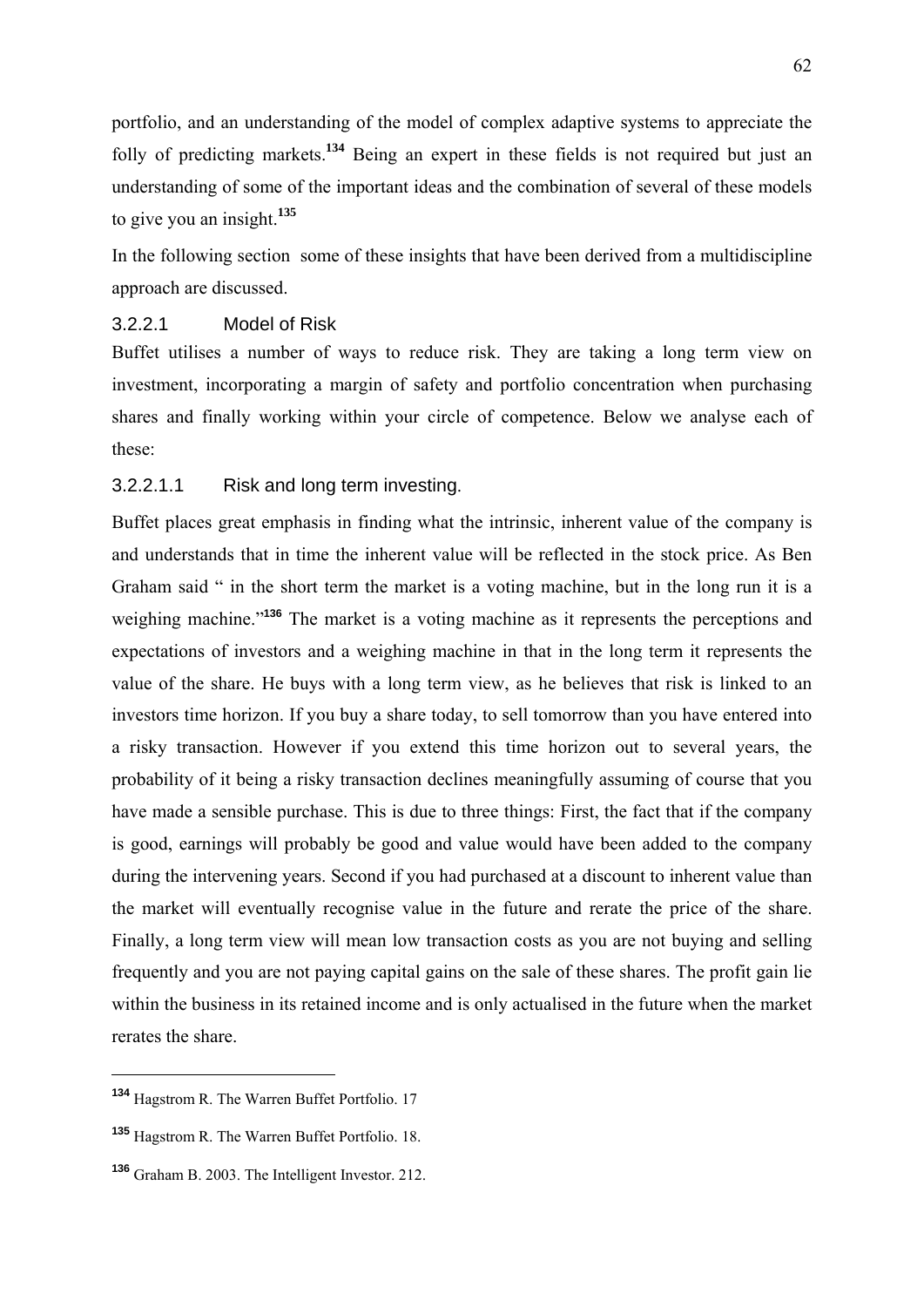Buffet cautions that the translation of earnings into share price is both "uneven" and "unpredictable". Although the relationship between earnings and price strengthens over time, it is not always predictable. "While market values track business values quite well over long periods, in any given year the relationship can gyrate capriciously"**<sup>137</sup>** He says that "the speed at which a business's success is recognised, furthermore, is not that important as long as the company's intrinsic value is increasing at a satisfactory rate." He says "In fact, delayed recognition, can be an advantage: It may give us the chance to buy more of a good thing at a bargain price"**<sup>138</sup>**

Just as an example of the kind of down to earth commonsense thinking and logic he utilises lets look at the saving on capital gains when holding a share for a long time. Buffet asks us to imagine what happens if you buy a \$1 investment that doubles in price each year. If you sell the investment as the end of the first year. you would have a net gain of \$0.66 assuming you are in the 34 percent tax bracket. In the second year you invest \$1.66 and it doubles in value at year end. If the investment continues to double each year, and you continue to sell and pay the tax and reinvest the proceeds at the end of twenty years you would have a net gain of \$25,200 after paying taxes of \$13,000. If on the other hand, you purchased a \$1 investment that doubled each year and was not sold until the end of twenty years, you would gain \$692,000, after paying taxes of approximately \$356,000. There is a vast difference in your return.

Investing for the long term therefore has a value connotation. If one purchases with the long term in mind these investments tend to be well thought out investments ensuring good management and solid business fundamentals are in place. Then one is purchasing a business rather than some short term speculation where profits for profits sake are the driver of ones decision.

### 3.2.2.1.2 Risk and portfolio concentration

Buffet follows a strategy of portfolio concentration rather than diversification going against the grain of modern financial theory of diversifying risks by increasing the number of shares in a portfolio. His argument is that buying fewer shares will mean that you are placing more money on these and you will increase your intensity of thinking about the business and you will only purchase once you are comfortable with the economic characteristics of the

*<sup>137</sup>* Berkshire Hathaway Annual Report. 1981. 39.

**<sup>138</sup>** Berkshire Hathaway Annual Report. 1987. 15.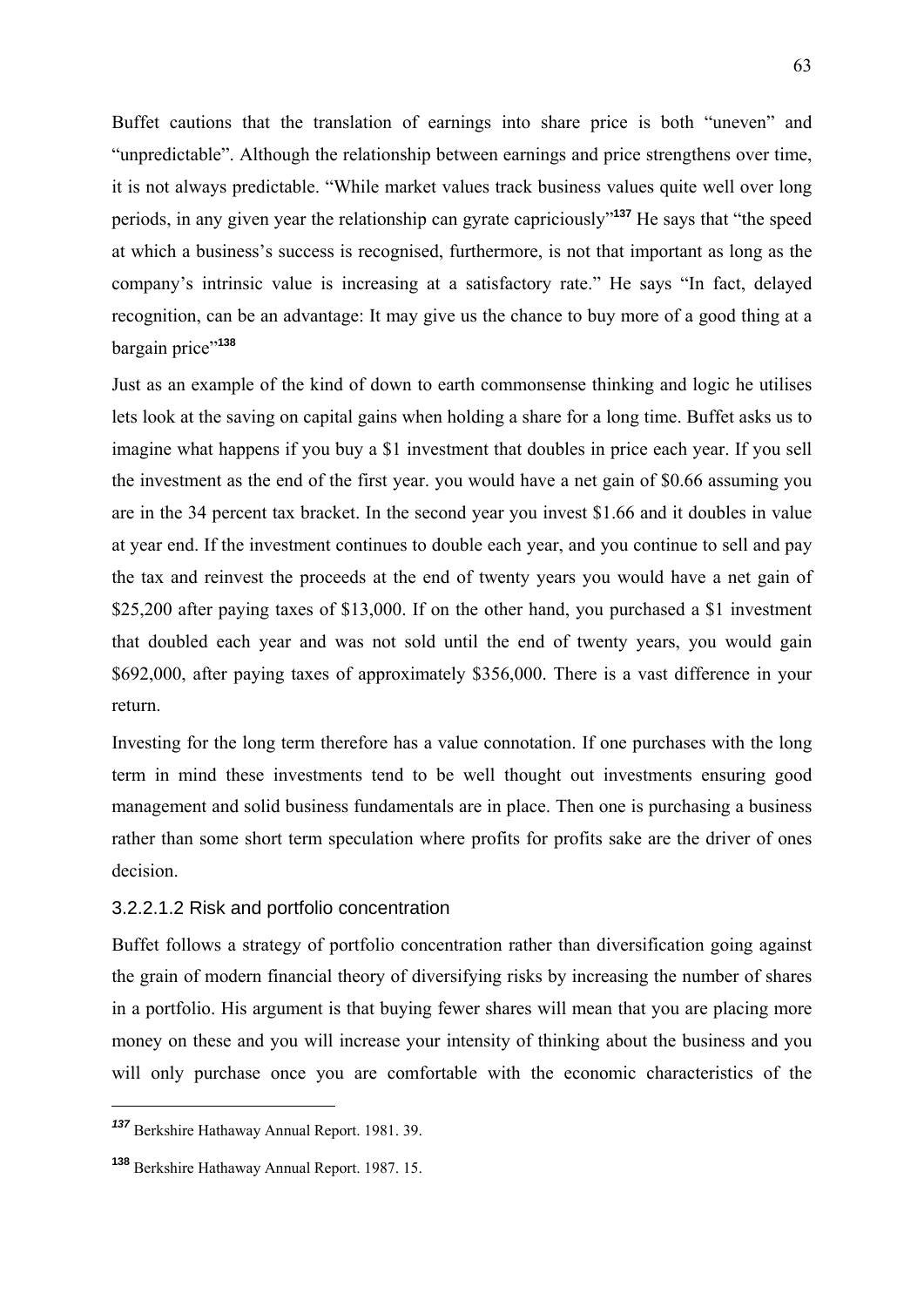business. "Diversification serves as a protection against ignorance. It is poor decision making to think that to ensure nothing bad happens to you relative to the market that you should own everything."**<sup>139</sup>** Buffet says that this is probably a good approach for someone who does not know how to analyse business. This protection comes at a price which is that you will earn average returns. Keynes had this to say about concentrating a portfolio; " It is a mistake to think one limits one's risk by spreading too much between enterprises about which one knows little and has no reason for special confidence. One's knowledge and experience are definitely limited and there are seldom more than two or three enterprises at any given time in which I personally feel myself to put full confidence.<sup>"140</sup>Thus the optimal portfolio is a focus portfolio that stresses big bets on high probability events, as opposed to equally weighted bets on a mixed bag of probabilities.**<sup>141</sup>**

This is a keen psychological insight that humans are scared to commit and lazy to focus and study. Under conditions of complexity as far as risk is concerned 'less is more' as fewer investments reduces risk and increases return assuming you know what you are doing, that is you have the right cognitive, mental and behavioural models.

It should be noted that following a strategy of portfolio concentration rather then diversification seems to be contrary to the strategy followed by complex adaptive systems. Complex systems require requisite variety in order to enhance chances of survival thus favouring a diversification strategy. Buffet does not adjust the discount rate for uncertainty rather he adjusts the price he will offer for the investment. This gives him a margin of safety should there be a downturn in the market. Buffet offsets risk by investing over the long term where value is recognised, within his circle of competence, and with a built in margin of safety in the price he pays.

### 3.2.2.1.3 Risk and Margin of safety

One can reduce risk by purchasing shares where the margin of safety (the discrepancy between intrinsic value and market price is high). Concentrating profits around a limited number of high probability events reduces risk and generates higher market returns. Buffet does not adjust the discount rate for uncertainty. If one investment looks riskier than another, he keeps the discount rate constant and instead adjusts the purchase price. He would in other

**<sup>139</sup>** O Louglin James. 2004. *The Real Warren Buffet.* 65.

**<sup>140</sup>** Berkshire Hathaway Annual Report. 1991. 17.

**<sup>141</sup>** Hagstrom R. 1999. The Warren Buffet Portfolio. 34.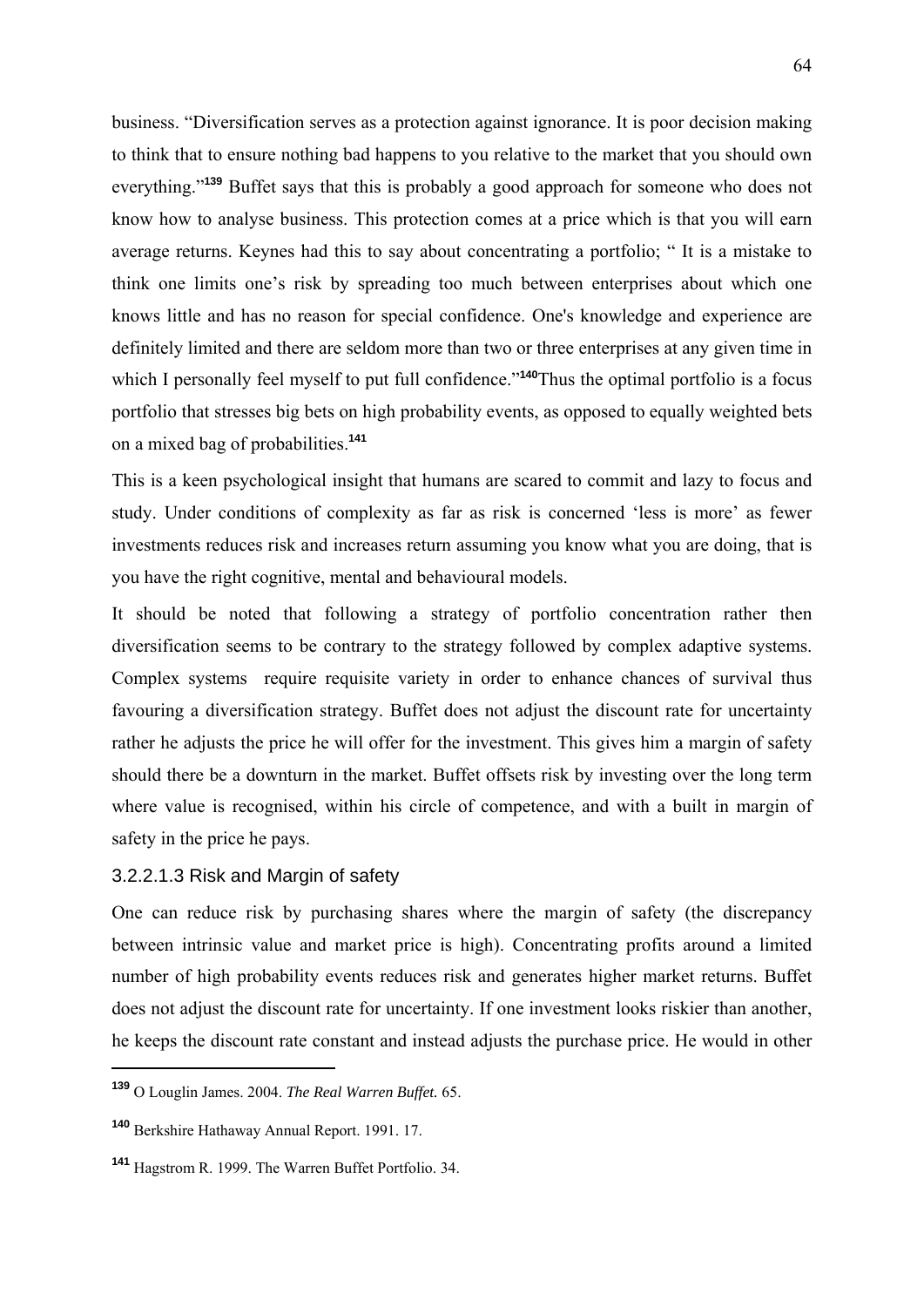words obtain his margin of safety not by including a premium for equity risk as the CAPM requires, but by buying at a lower purchase price to begin with. "If you understand a business and if you can see its future perfectly, than you obviously need very little in the way of margin of safety."**<sup>142</sup>** Buffet thus focuses on value. If one purchases at a low price, one already have a margin of safety built in. This compensates for oscillations in the market.

### 3.2.2.1.4 Risk and knowledge (circle of competence)

Buffet's mental model limits decisions to investments he understands. He will not undertake investments in the h-technology industry as he feels he does not sufficiently understand the industry and therefore cannot calculate the stream of income. Charlie Munger says "The reason why we are not in high-tech businesses is that we have a special lack of aptitude in this area. The advantage of low-tech stuff is that we understand it fairly well. The other stuff we don't and we'd rather deal with what we understand. Why should we play a competitive game in a field where we have no advantage – maybe a disadvantage- instead of playing in a field where we have a clear advantage"**<sup>143</sup>** Buffet says that "there are people who can analyse technology but I can't"**<sup>144</sup>** As you can see from the above Buffet keeps focused on the knowable and the important. They work only within their circle of competence and thus reduce risk. Buffet maintains that risk comes from not knowing what you are doing. They only deal with investments that they know a great deal about and have identified the economic and behavioural "laws" that apply in this area. Buffet understands that it is important to recognise what you don't know. You cannot fool yourself. Understands his limitations. In order to invest in this industry one will require shifting ones mental model. A person will have to adopt new terminology, new definitions, a new way of looking at accounting systems and the nature of innovation. One will have to spend time to understand it. It's about focus and adapting and building and fortifying the mental models necessary to become successful.**<sup>145</sup>** Buffet understands that the human mind works efficiently when it is focussed on a few things. He focuses on investments in 'Franchise' businesses. These companies have strong financial resources, brand names, efficient and extensive distribution

**<sup>142</sup>** Hagstrom R. 1999. The Warren Buffet Portfolio. 89.

**<sup>143</sup>** Hagstrom R. 1999. The Warren Buffet Portfolio. 105.

**<sup>144</sup>** Hagstrom R. 1999. The Warren Buffet Portfolio. 105.

**<sup>145</sup>** Hagstrom R. 1999. The Warren Buffet Portfolio. 108.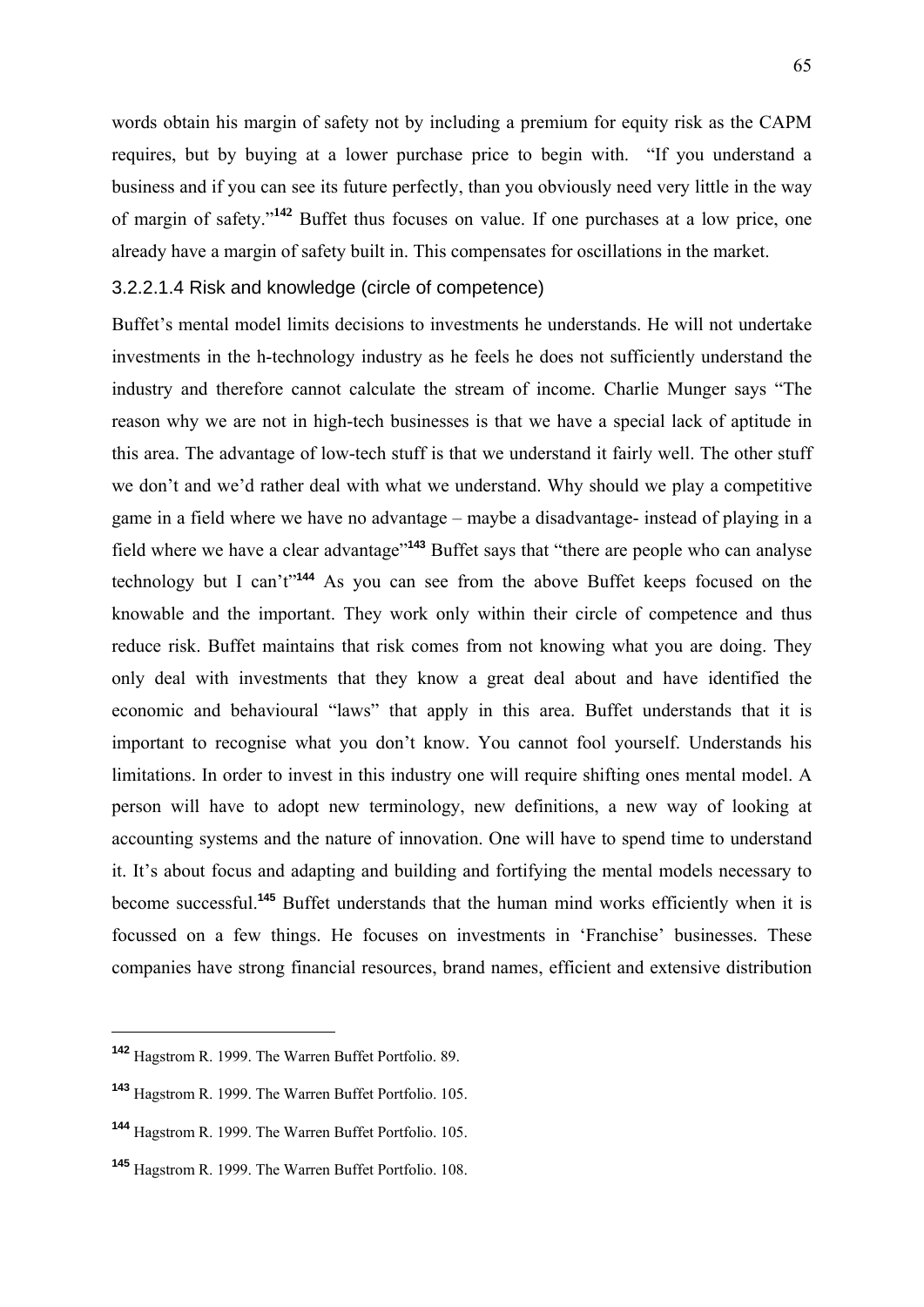and logical networks that cannot be imitated easily. One such business is Coca Cola. These companies have a higher probability of survival in a complex adaptive world.

### 3.2.2.2 Model of prediction

Although the economy and the markets as a whole are too large and too complex to be predictable, there are patterns at the company level that one can recognise. "Inside each company, there are company patterns, management patterns, and financial patterns. If one studies these patterns, in most cases one can make a reasonable prediction about the future of that company. These are the patterns that Buffet focuses on, not the unpredictable behaviour patterns of millions of investors.**<sup>146</sup>** "I have always found it easier to evaluate weights dictated by fundamentals than votes dictated by psychology" he said.**<sup>147</sup>** We will continue to ignore political and economic forecasts, which are an expansive distraction for many investors and businessman. Once you understand that the market is a complex adaptive system, you freely put to rest any notion of predictability.**<sup>148</sup>** You also understand that the market will reach critical points of boom and bust. Buffet understands this and says that none of the blockbuster events such as Vietnam war, oil shocks, drop in the Dow made the slightest dent in Ben Grahams**<sup>149</sup>** principles, nor did they render unsound the negotiated purchase of fine businesses at a sensible price.**<sup>150</sup>**

# 3.2.2.3 Model of markets

1

The market is not always efficient and therefore investors willing to study and learn are given opportunities to beat the market. Buffett's problem with the efficient market theory rests on one central point: It makes no provision for investors who analyse all the available information and gain a competitive advantage by doing so. "Observing correctly that the

**<sup>146</sup>** Hagstrom R. 1999. *The Warren Buffet Portfolio.* 183-184.

**<sup>147</sup>** Kilpatrick A. 1998. Of Permanent Value: The Story Of Warren Buffet. 794.

**<sup>148</sup>** Hagstrom R. 1999. The Warren Buffet Portfolio. 184.

**<sup>149</sup>** Ben Graham is an American investor and economist who is considered to be the first proponent of Value investing and investment approach he began teaching at Columbia Business school in 1928. He is the author of two very influential books on the subject; Security Analysis and The Intelligent Investor. Buffet credits Graham for providing him with a sound intellectual investment framework.

*<sup>150</sup>* Berkshire Hathaway Annual Report. 1994. 1.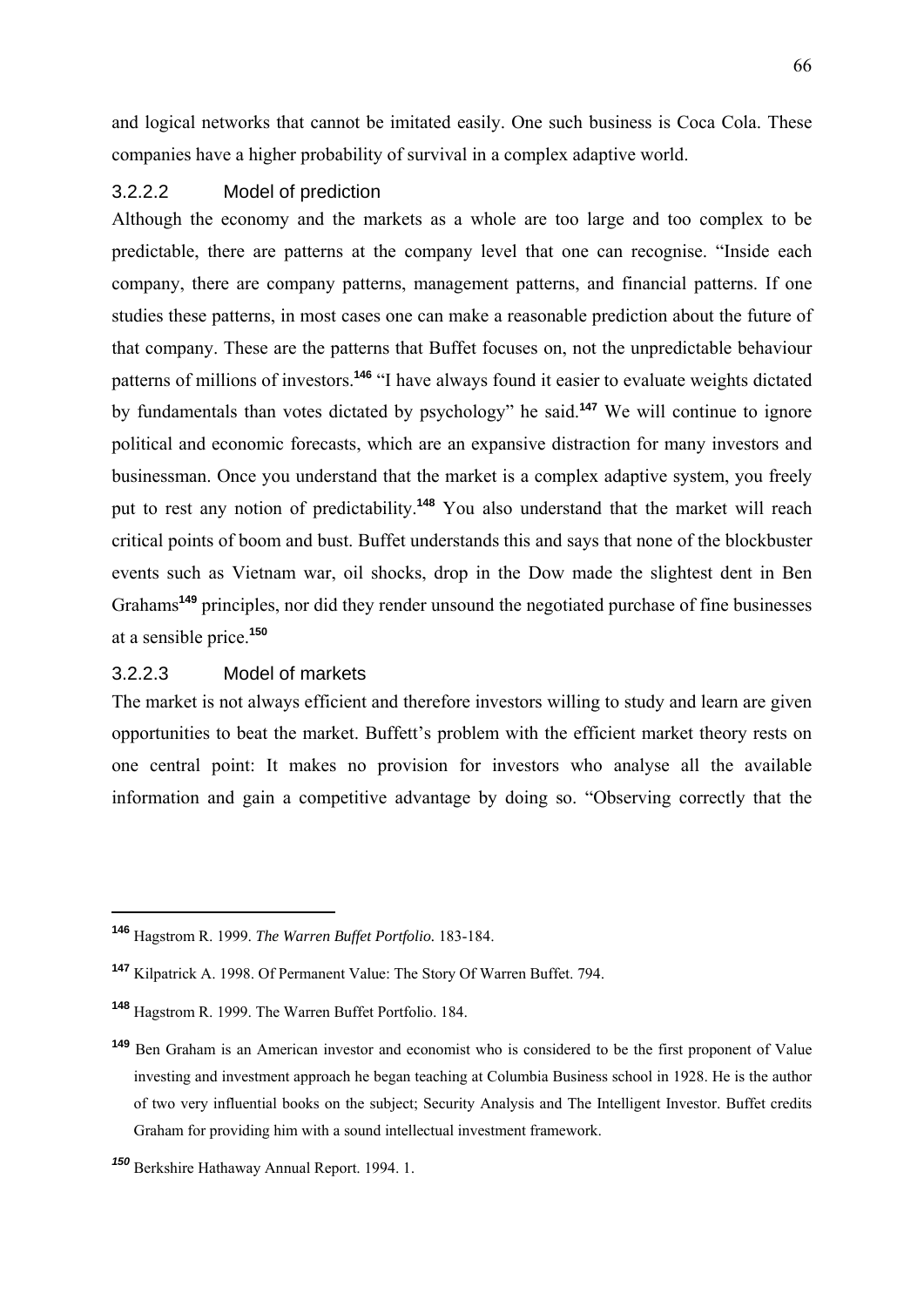market was frequently efficient, they went on to conclude incorrectly that it was always efficient. The difference between these propositions is night and day" **<sup>151</sup>**

### 3.2.2.4 Model of management behaviour

Buffet has built a mental model on the role of management behaviour. He says that in order for a business to be really successful the manager has to act as the owner of the enterprise. Many professional managers do not act as owners but in serving their own interests. Adam Smith said " The directors of companies, however being the managers rather of other people's money than of their own, it cannot be well expected, that they would watch over it with the same anxious vigilance... Negligence and profusion therefore, must always prevail, more or less, in the management of the affairs of such a company."**<sup>152</sup>**

For example management would like to retain profits and reinvest in the business they are running even though the return on investments are lower. This is because they want to increase the resources under their management thereby increasing their power base. Buffet calls this the institutional imperative and he describes the working as:**<sup>153</sup>**

- As if governed by Newton's First Law of Motion, an institution will resist any change in its current direction;
- Just as work expands to fill the available time, corporate projects or acquisitions will materialise to soak up additional funds;
- Any business craving of the leader, however foolish, will be quickly supported by detailed return and strategic studies prepared by his troops; and
- The behaviour of peer companies, whether they are expanding, acquiring, setting executive compensation or whatever, will be mindlessly imitated.

As you can see Buffet has welded together two cognitive and management behaviour conclusive realisations to make up a mental model. He realises that systemic factors greatly influence behaviour and the outcome of things re the Beer Game.**<sup>154</sup>** There are many companies structured with no commitment of ownership and the existence of cognitive dysfunction. The cognitive dysfunction takes the form of human beings adhering to inherent need to ensure self survival and self interest to the exclusion of allocating capital

**<sup>151</sup>** Berkshire Hathaway Annual Report. 1988. 18.

**<sup>152</sup>** O'Loughlin James. 2004. *The Real Warren Buffet*. 27.

**<sup>153</sup>** Cunningham L. 2002. *The Essays of Warren Buffet*. 105.

**<sup>154</sup>** We have across this in our discussion on the nature of the economy and complex systems in section 2.1.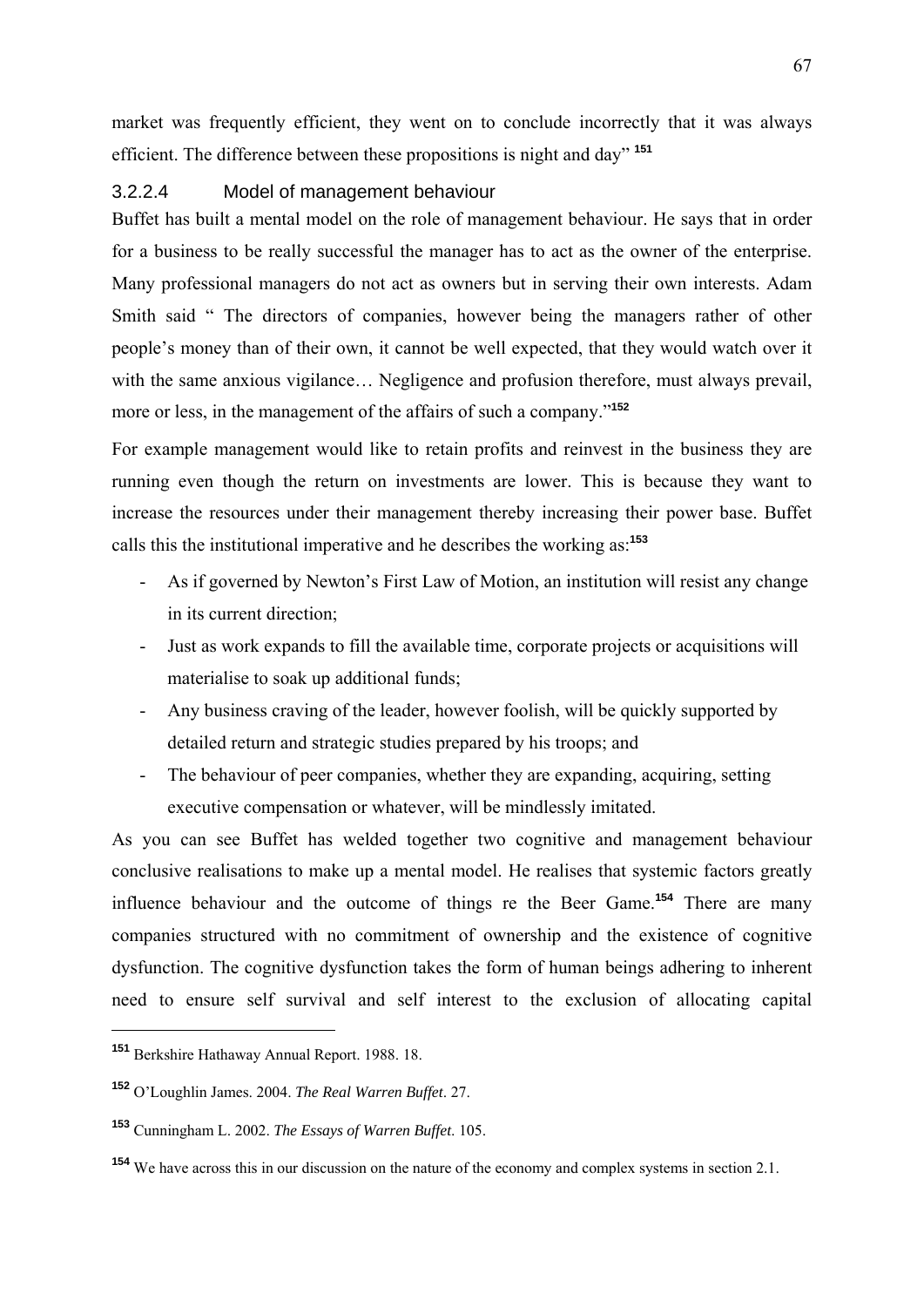efficiently.**<sup>155</sup>** Within this "ancient logic" is contained the fear of being inconsistent with a prior commitment, the fear of departing from a prior definition of self and the fear of failure (heuristics). In this struggle to survive, behaving in this fashion of creating power bases kept you in the game with a chance for ultimate success via replication of your genes. This might be advantageous to the manager but hugely disadvantageous to an external investor.

Thus we have experienced, decent intelligent managers who are expected to make rational business decisions under conditions where the institutional imperative comes into play. Buffet to negate this 'weakness' will in his purchase decision choose very carefully the business he wishes to buy and prefers the owners of existing businesses to run the business with him. Any cash flow surpluses are channelled through to Buffet who will allocate capital. In instances where he cannot do this he chooses managers with a certain profile to run them. The characteristics are integrity, honesty, focus and dedication.

#### **3.2.3 The Role of Psychology in the investment process**

The third element that influences the investment decision is the role of human psychology and your understanding of it. Psychology, the twists and turns of human behaviour has no place in Efficient Market Theory or Modern Portfolio Theory. In an efficient market investors with the benefit of full information, instantly and rationally set prices. Hagstrom says that the more abstract the environment (and shares are an abstract concept to most people) the more forceful the intangible psychological factors become.**<sup>156</sup>**Much of what drives decisions in the stock market is explained by principles of human behaviour. We have seen this earlier in Keynes's comment on basing decisions on expectations of someone else who make decisions on the expectations of others and so on.

Benjamin Graham states that having an investors attitude is a matter of being prepared both financially and psychologically for the markets fluctuations – not merely knowing intellectually that a downturn will happen, but having the emotional ballast needed to react appropriately when it does.**<sup>157</sup>** In other words an investor must be able to handle psychologically the "bumps" in the market. Most investors are using price as a yardstick and are gripped by fear when they see prices falling. Their instinctive reaction is to sell. Buffet asks the question - if you go to a supermarket and prices have fallen do you buy more of the

**<sup>155</sup>** O'Lauglin J. 2004. *The Real Warren Buffet.* 48.

**<sup>156</sup>** Hagstrom R. 1999. The Warren Buffet Portfolio. 142.

**<sup>157</sup>** Hagstrom R. 1999. The Warren Buffet Portfolio. 143.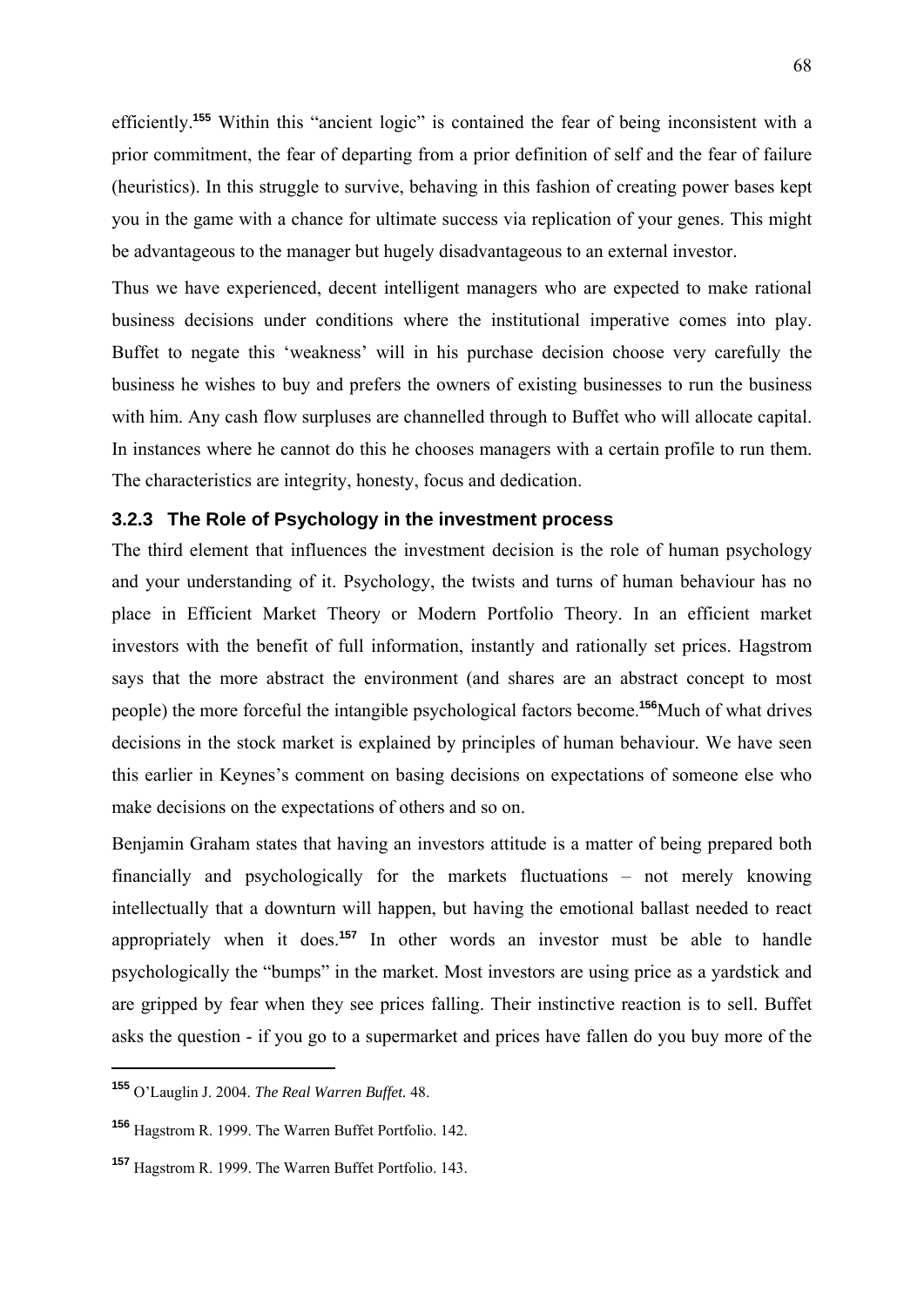item or less? You will tend to buy more, so it stands to reason that when prices of companies with good fundamentals fall there is more value to be gained by purchasing. Buffet has a keen insight into these kind of subtle anomalies which he uses to great effect in decision making.

In Graham's view an appropriate reaction to a downturn would be the same as a business owners response when offered an unattractive price; that is to ignore it. The true investor, says Graham scarcely is ever forced to sell his shares and at all other times is free to disregard the current price quotation His famous Mr Market story explains this well:**<sup>158</sup>** Graham created an allegorical figure called "Mr Market". Imagine you and Mr Market are partners in a private business. Each day without fail, Mr Market quotes a price that he is willing to pay for your share of the business or for you to sell your share to him. The business has stable economic characteristics but Mr Market's quotes are erratic, because he is emotionally unstable. Some days he is cheerful and optimistic and will quote a high price and some days he is pessimistic and quotes a low price. If Mr Market is in a foolish mood, you are free to ignore him or to take advantage of him, but it will be disastrous if you fall under his influence. This is the lesson that he preached: Do not be stampeded by other people's misjudgement and you need to protect yourself from the emotional whirlwind that the market unleashes. Investors will act irrationally. Fear and greed will permeate the marketplace leading to the occurrence of "foolish markets."

According to Munger, this psychology of misjudgement is due to our brain taking a short cut in analysis. We jump to easily to conclusions; we are easily misled and are prone to manipulation. He says he does a two track analysis.**<sup>159</sup>** First, what are the factors that really govern the interests involved, rationally considered? And second, what are the subconscious influences where the brain at a subconscious level is automatically doing these things – which by and large are useful, but which often malfunction. He uses this two step analysis in making investment decisions; first, consider rational expectations and probabilities, then carefully evaluate the psychological factors. Munger says that he and Buffet "entered the business world to find huge predictable patterns of extreme irrationality" when irrationality occurs it leads to predictable patterns of subsequent behaviour.**<sup>160</sup>**

**<sup>158</sup>** Graham B. 2003. *The Intelligent Investor.* 204-205.

**<sup>159</sup>** Hagstrom R. 1999. The Warren Buffet Portfolio. 146.

**<sup>160</sup>** Kilpatrick A. 1998. Of Permanent Value: The Story of Warren Buffet. 683.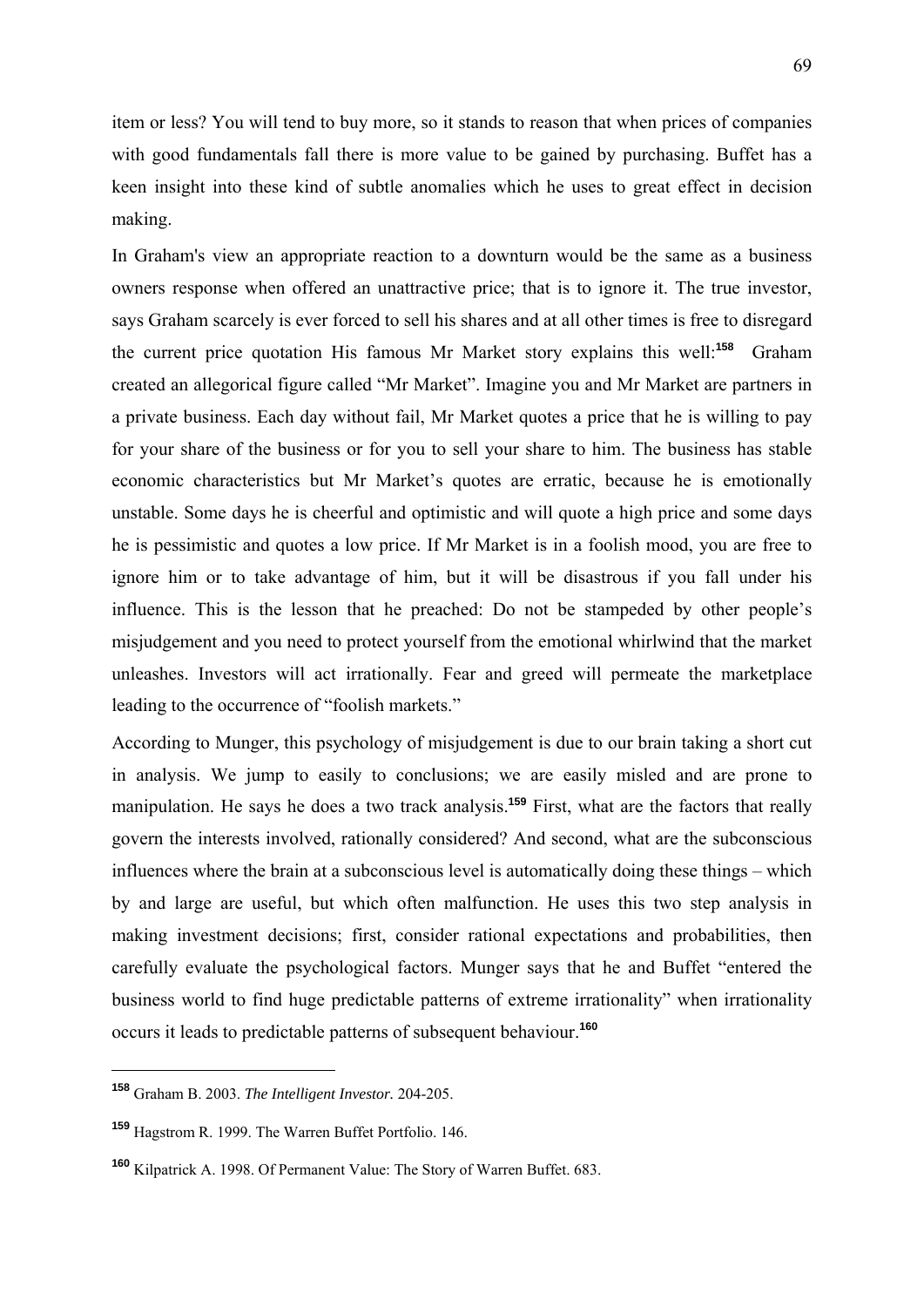Investing is a social activity and human psychology plays an important role in the process. Pinker's statement that our brains are made for fitness, not for truth, summarises his ideas very well.**<sup>161</sup>** Thus Pinkers ideas of the role of emotion in decision making, and Tversrky's work on heuristics will have extreme relevance to investing. Warren Buffet says " When the price of a stock can be influenced by a "herd" on Wall Street with prices set at the margin by the most emotional person, or the greediest person, or the most depressed person, it is hard to argue that the market always prices rationally. In fact, market prices are frequently nonsensical"**<sup>162</sup>**

## **3.3 Conclusion- Buffet**

The important point is that once one understands that the market is a complex system, one realises the baselessness of trying to predict. Thus Buffet focuses on what he calls the knowable and the important. The knowable is the fundamental evaluation of a company or what Buffet calls its franchise. That is choosing a financially strong company with sound management, a long track record and a good branded product. If this share is purchased at a reasonable price, you have reduced your risk if you hold over the long term. Markets will fluctuate wildly but over the long term acts as a weighing machine by recognising value. In effect you are ignoring the "noise" of the market - the emergent phenomenon of punctuated equilibriums that we have discussed earlier that is driven by the "irrational behaviour" of people in the market.

If we subscribe to a world view that sees the economy as a ever changing, dynamic and complex than our mental models have to be very different from any other paradigm be it the simple, linear, rationalistic thinking or any other. Professor Mauboussin of Columbia University says that ' the fundamental concepts haven't changed; it is still crucial to buy good financial businesses that are run by able managers and are available at sensible prices. But the economy and the world of business have evolved into quite different forms, and this has required investors to evolve their mental models to keep pace with the changing world"**<sup>163</sup>**

**<sup>161</sup>** Taleb N. 2004. *Fooled By Randomness*. 182.

**<sup>162</sup>** Tier M. 2004. The Winning Investment Habits of Warren Buffet and George Soros. 78

**<sup>163</sup>** Hagstrom R. 1999. *The Warren Buffet Portfolio*. 109-110.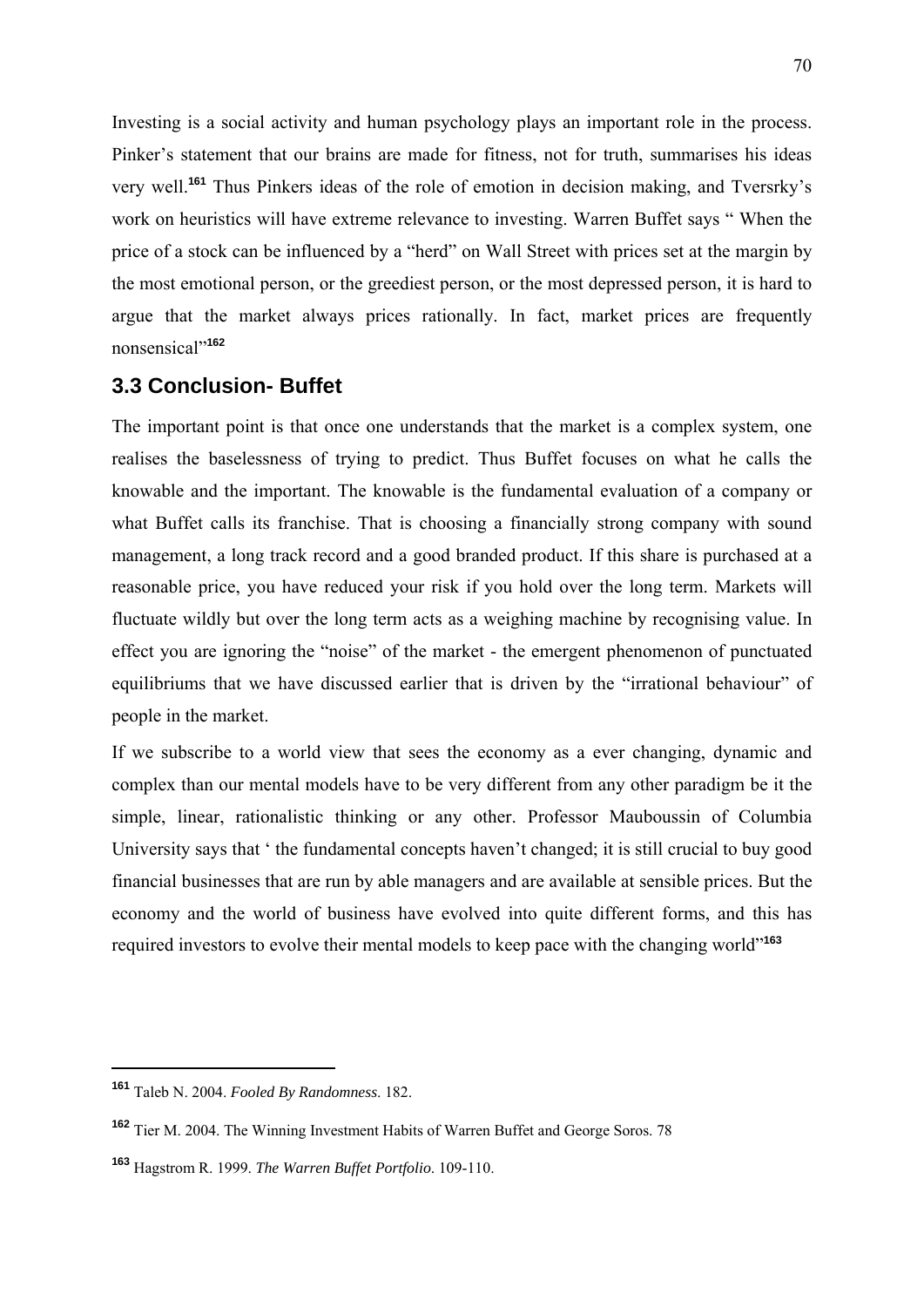A successful investment system needs to be built on the foundation of an investment philosophy that's consonant with reality. An investment philosophy is a set of beliefs about:**<sup>164</sup>**

- The nature of investment reality: how markets work, why prices move;
- A theory of value, including how value can be identified, and what causes profit or losses; and
- The nature of a good investment.

## **3.4 George Soros' Model**

1

George Soros was born in Hungary and had to make his escape when the Nazis took over Hungary. He enrolled at the London School of Economics where he met and was influenced by the philosopher Karl Popper. Popper provided Soros with the intellectual framework that, later, evolved into both Soros's investment philosophy and his investment method.**<sup>165</sup>** At the core of Poppers analysis lay his concept of falsification or 'fallibilism'. Ralf Dahrendorf wrote that Popper like other great men stood for one simple but infinitely powerful idea that in a world of uncertainty, we cannot know the truth, but can only guess. No amount of evidence can prove our guesses right, but often one fact suffices to prove them wrong.**<sup>166</sup>** This formed the basis for Soros's development of his model of fallibility. He came to the conclusion that all our views of the world are flawed or distorted and he concentrated on this distortion in shaping events.**<sup>167</sup>** He felt that every system was fallible and with critical thinking you could find the flaws in any system. He tested his theory by searching for developing market trends or sudden changes about to happen that nobody else had noticed or had noticed and underestimated the implications. For example he found one such trend in the banking industry.**<sup>168</sup>** Banks were highly regulated and were seen as serious, conservative and boring enterprises. Soros observed that the old style managers were retiring and being replaced with aggressive, young men with MBA's. This new management he felt would

**<sup>164</sup>** Tier M. 2004. The Winning Investments of Warren Buffet and George Soros. 189.

**<sup>165</sup>** Tier M. 2004. The Winning Investments of Warren Buffet and George Soros. 56.

**<sup>166</sup>** Kaufman M. 2003. Soros-The Life and Times of a Messianic Billionaire. 70.

**<sup>167</sup>** Tier M. 2004. The Winning Investments of Warren Buffet and George Soros. 56.

**<sup>168</sup>** Tier M. 2004. The Winning Investments of Warren Buffet and George Soros. 57.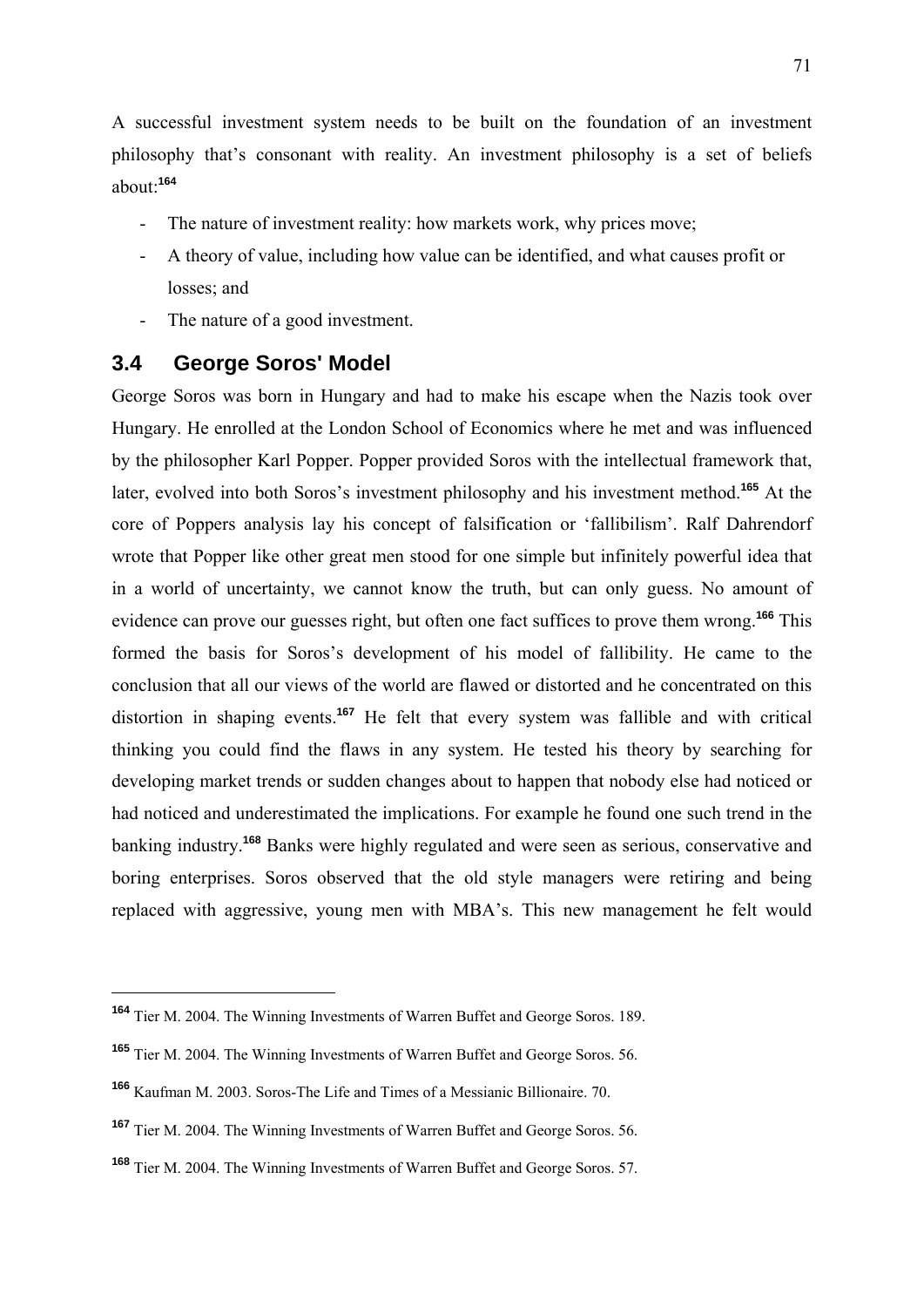focus on the bottom line and shake up the industry. He advised to buy these shares and he was correct. In time the shares were rerated and he made a profit.

To Soros our distorted perceptions are a factor in shaping events. As he puts it, "what beliefs do is alter facts" in a process he calls reflexivity, which he outlines in his book "The Alchemy of Finance". In simple terms it is that people always act on the basis of imperfect knowledge or understanding, and that while they may seek the truth they never quite reach it because the very act of looking distorts the picture.**<sup>169</sup>** To give an example, as share prices rise, investors feel wealthier and spend more money. Company sales and profits rise as a result. Investors sensing better profits demand shares, which cause share prices to rise even further. Which then causes investors to spend more and so on. Economists call this the wealth effect. This is what he called a reflexive process- a feedback loop, where perceptions change the facts and facts then change perceptions.**<sup>170</sup>**

For Soros reflexivity is integral to understanding cycles of boom and bust and his explanation of Ben Graham's "Mr Markets" manic-depressive mood swings.

 Soros watches very carefully for a disequilibrium situation in the market caused by some exogenous factor. This coupled with a study of the structural characteristics of the system that the disequilibrium is occurring in will lead to Soros developing a hypothesis as to what sort of trend this would cause. His hypothesis attempts to explain why the distortion between perception and reality exists. He calls this the "prevailing bias" and then uses his theory of reflexivity, to make investments. These perception changes are the psychology and the mood of investors, which finally plays out in the market. He is proactive in his thinking and might even test the market with small investments to test his hypothesis. He then measures the quality of his hypothesis and the progress of events.**<sup>171</sup>**The risk for him is in calling the timing of the investment right in the market.

Bill Rodgers, Soros's colleague has utilised this theory very successfully in commodity markets having spotted the change to freer more capitalistic markets by the Chinese governments. He built a hypothesis that China with its highly skilled, hardworking and cheap labour would become a very competitive producer to world markets. This would require huge increases in investment to build infrastructure to catch up with the developed nations and to

**<sup>169</sup>** Kaufman M. 2003. Soros-The Life and Times of a Messianic Billionaire. 107.

**<sup>170</sup>** Tier M. The Winning Investments of Warren Buffet and George Soros. 58.

**<sup>171</sup>** Tier M.2004. The Winning Investments of Warren Buffet and George Soros. 66.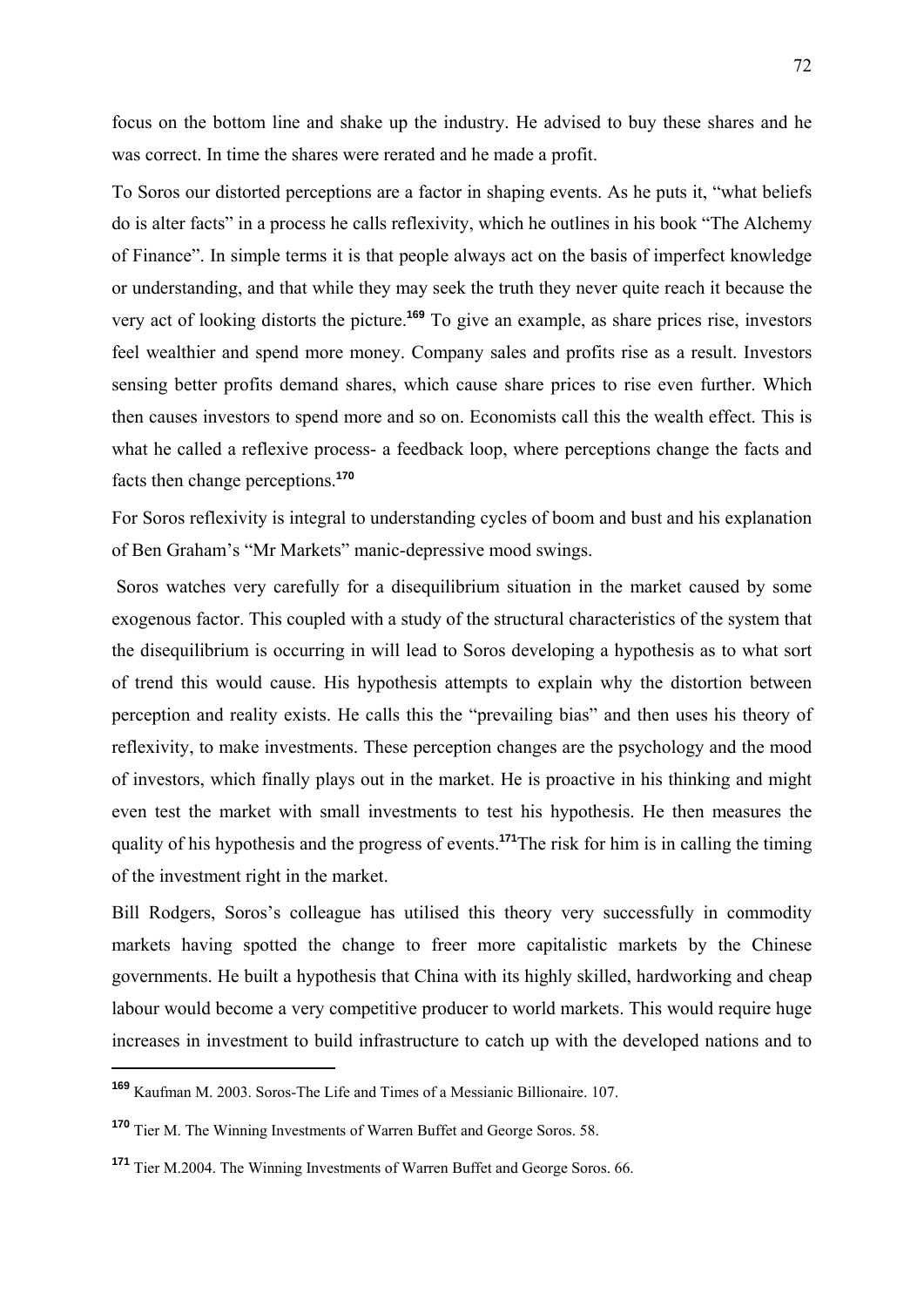supply them with goods would lead to a huge demand for raw materials thereby driving the commodity boom. He was so ahead of the trend (1998) that he created an index- the Rogers International Commodities Index that quoted various commodities that were not quoted by any other fund.**<sup>172</sup>**

## **3.5 Warren Buffet and George Soros**

Buffet's trademark is to buy good businesses with substantial franchises at good value and owning them for a long time. Soros is famous for making high leveraged trades in the currency and futures markets. Both have been among the most successful investors of the past three decades. They have some things in common:**<sup>173</sup>**

- Buffet and Soros share the same beliefs about the nature of the markets.
- Both have a phobia of losing money and are risk averse. Buffet because of experiences with the Great Depression and Soros because of the invasion of Nazis into Poland. As Soros says " If I had to sum up my practical skills, I would use one word: survival<sup>"174</sup> They would then invest in high probability events so that risk is small. They do not try and predict markets as they are complex and preservation of capital is very important to them and built into their investment models.
- Both do not favour diversification in their investments. They concentrate their financial resources on as few investments as possible.

Both Buffet and Soros are seeking to exploit gaps or distortions in people's perception and reality in markets. The both take advantage of perturberances, oscillations and punctuated equilibriums in the market to realise value. Buffet does this over the very long term, riding waves of fluctuations out until value can be recognised by the market. Soros uses this emerging phenomenon arising out of complex markets as the arena for his attention. Soros says, "I am fascinated by chaos. That's really how I make my money: understanding the revolutionary process in financial markets" In his view calm and order in the financial world can never be more than a temporary condition due to our incomplete view of the world. So there will be a never ending opportunity for the creation and testing of hypotheses to profit from chaos.**<sup>175</sup>**

**<sup>172</sup>** Rodgers J. 2004. *Hot Commodities.* (xii) and (xvii).

**<sup>173</sup>** Tier M. 2004. The Winning Investments of Warren Buffet and George Soros. 4.

**<sup>174</sup>** Soros G. 2003. The Alchemy of Finance.12.

**<sup>175</sup>** Tier M. 2004. The Winning Investments of Warren Buffet and George Soros. 169.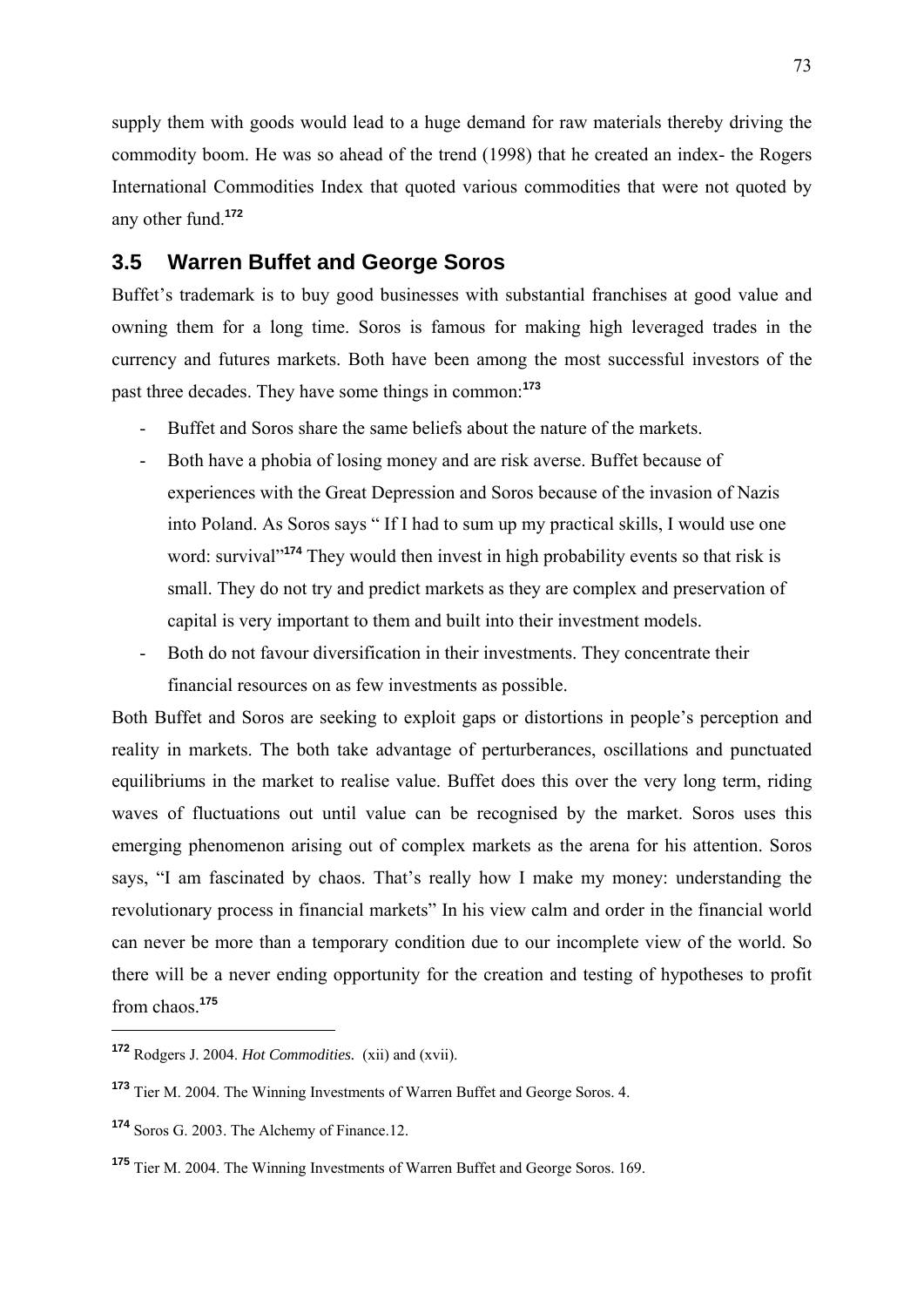Exploiting these anomalies in the market would not be possible in an efficient market with full information, rational behaviour and equilibrium. It can only occur in a complex world. Two examples to illustrate this:

First, Buffet In 1973 started buying shares in the Washington post at \$27 a share. For Buffet this was a \$400 million business that was as on sale for \$80 million.**<sup>176</sup>** The market was in a recession and inflation was rising and the markets were disturbed by this anomaly of a downturn in the economy and rising inflation and were not in the mood for buying. Buffet was not looking at the market or the economy he saw a company that he understood, going at an 80% discount to its value that was well managed. He was able to purchase at a discount because of the irrationality of investors who panicked when the share price fell down misinterpreting, according to Buffet, the price of the share to be the value of the share.

The second example is of Soros who scans the environment for flaws in a system and for a situation of disequilibrium. These states of disequilibrium as we have discussed are set of normally by an exogenous factor. He finds this in exchange rate markets, which he says, are all fundamentally flawed. This is what happened to the British currency the sterling. In 1987 Britain became a member of the European Exchange Rate Mechanism (ERM) that was made up of a group of Common Market currencies that was anchored by the Deutschmark. Because of the link in sterling and Deutchmark, money poured into the sterling, as interest rates were higher in England. Then the Berlin Wall fell, the Soviet Union collapsed, Germany was reunified and the system says Soros "was thrown into a state of dynamic disequilibrium"**<sup>177</sup>**

The Deutchemark became the currency of both East and West Germany at an exchange rate that was bitterly contested by Chancellor Helmut Kohl the German premier who wanted to win an election and the Bundesbank who wanted to exchange the West German currency at a stronger rate that the East German one. Kohl won the dispute and the East German currency was exchanged at the overvalued rate of 1:1 for he first 4000 and 2:1 thereafter. This created a drag on the German economy for years and set the scene for the collapse of the ERM. The German economy beset by high inflationary pressures caused by capital injections into the East Germany led the Bundesbank to raise interest rates, at a time when Europe and Britain in particular was in recession. We now had a link to the ERM and specifically to the Mark that was constant and economic policies that were out of sync. Soros knew that it was just a

**<sup>176</sup>** Tier M. 2004. The Winning Investments of Warren Buffet and George Soros. 35.

<sup>&</sup>lt;sup>177</sup> Tier M. 2004. The Winning Investments of Warren Buffet and George Soros. 68.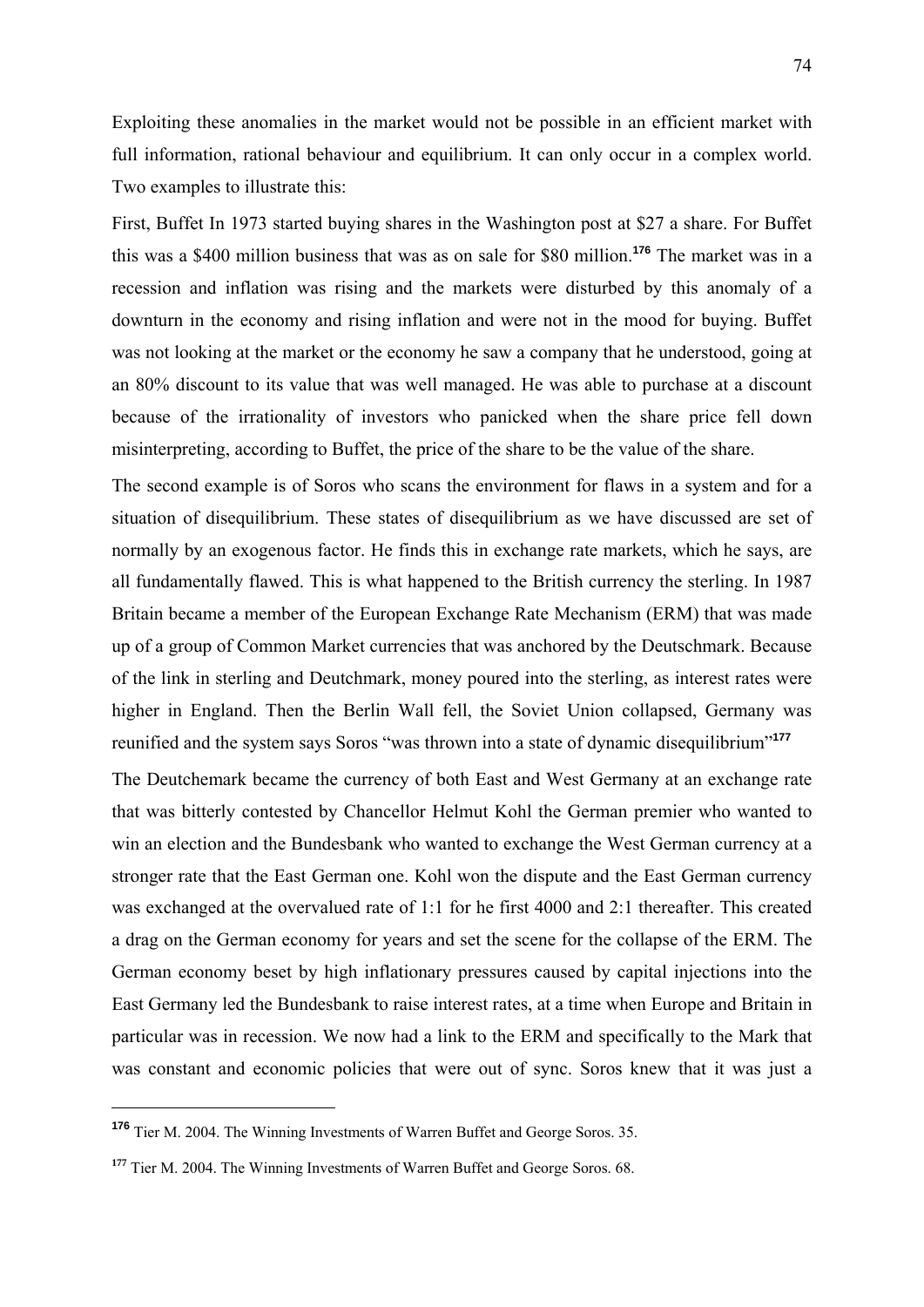matter of time before the system broke down and the weaker currencies would be thrown out of the ERM. He therefore sold the pound short. On September 16, 1992 the Sterling collapsed from 2.95 to the mark to 2.5 to the mark and Soros made a fortune. He was able to do so due to the combination of three things: exogenous driven disequilibrium in conjunction with the structure of the ERM system that was flawed and the behaviour of investors. A similar scenario played out again when Thailand decided to allow the Baht to float freely. The exogenous factor was in place leading to disequilibrium, panic from investors and the greed of speculators allowing Soros to short the Baht and make a fortune.

As you can see from the above two examples Soros's method is to look for situations where Mr Market's perceptions diverge widely from the underlying reality. On those occasions when Soros can see a reflexive process taking hold of the market, he can be confident that the developing trend will continue longer, and prices will move far higher (or lower) that most people using a standard analytical framework expect. He applies his philosophy to a market trend in its early stages and positions himself before the rest of investors and speculators catch on. He realises that he could be wrong and is critical of his own thought processors, but takes a position on a trend occurring and critically evaluates his thinking and can reverse his position if he realises he is wrong.

They both have highly developed mental models or beliefs about:**<sup>178</sup>**

- The nature of investment reality, that is, how markets work, why prices move;
- A theory of value, including how value can be identified, and what causes profit or losses; and
- The nature of a good investment.

1

This philosophy as Von Tharp, a prominent investment Psychologist says is important because you don't trade the market, you trade the beliefs about the market.**<sup>179</sup>** Buffet and Soros have consciously thought through each investment belief they hold. They are fully aware of the "why" behind every investment they undertake. Buffet's investment philosophy is centred around the theory of value and when he talks about the nature of investment reality, he frames his remarks in terms of business value and how managers and investors often act on some erroneous concept of value.**<sup>180</sup>** He believes that an investment has a measurable

**<sup>178</sup>** Tier M. 2004. The Winning Investments of Warren Buffet and George Soros. 45.

**<sup>179</sup>** Tier M. 2004. The Winning Investments of Warren Buffet and George Soros. 45.

**<sup>180</sup>** Tier M. 2004. The Winning Investments of Warren Buffet and George Soros. 46.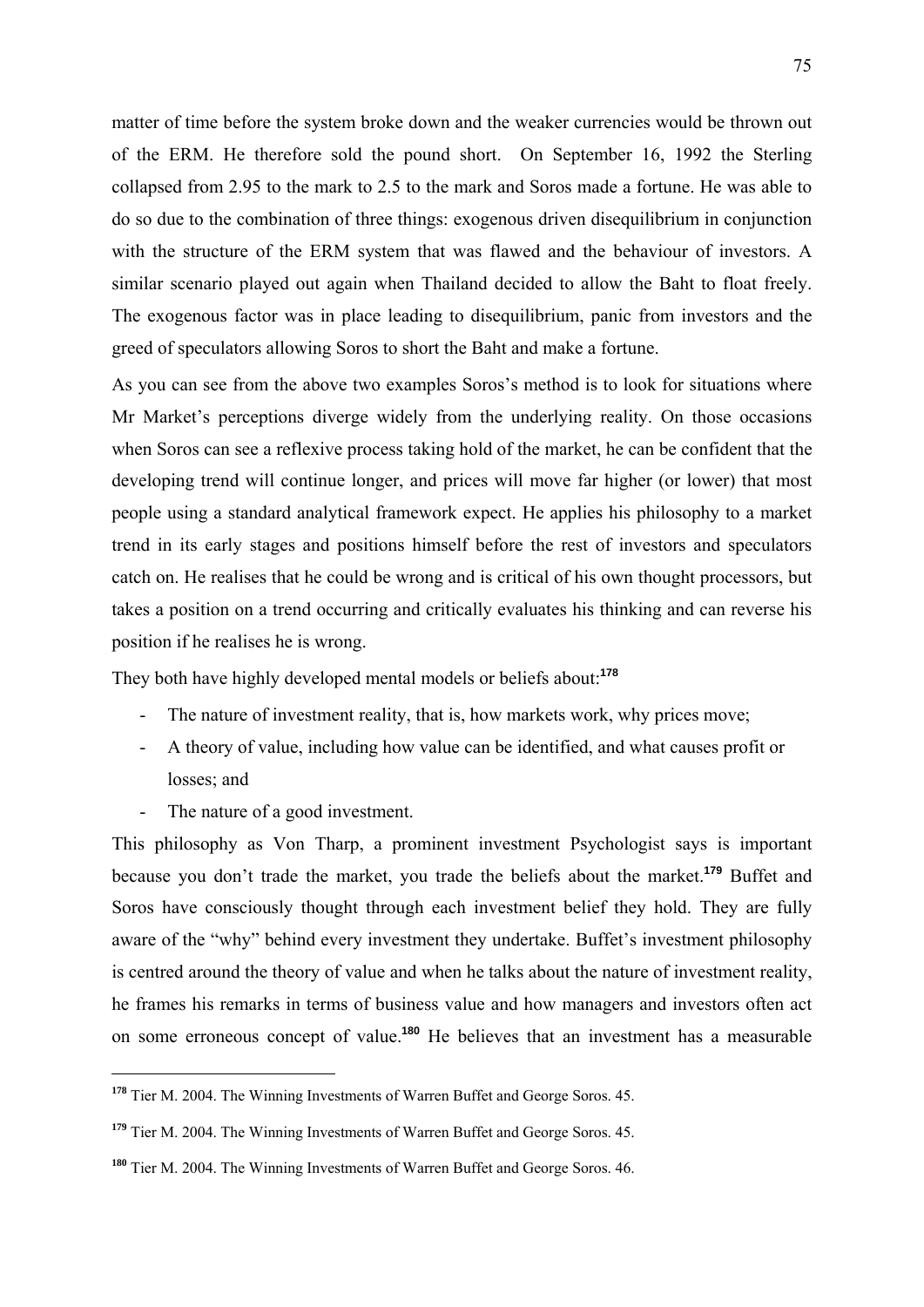"intrinsic" worth. Soros investment philosophy is also on determining value in the sense that market prices are determined more by perceptions and misperceptions than by the facts.**<sup>181</sup>** Thus value is a continually moving target determined by the changing perceptions and actions of actors in the market place.**<sup>182</sup>**

They both view the same investment reality but draw totally different conclusions about how to deal with it. Buffet does not delve deeply into why the market is wrong, he observes what it is and takes advantage of it. Soros on the other hand has developed a theory of why the market is wrong which is central to his way of profiting from it. Both reject the Efficient Market Hypotheses and the Random walk theory and between them you have a good explanation how investment markets work.

Their mental models are more in tune with the nature and characteristics of markets namely complex systems that are moved by:

- Exogenous factors that cause disequilibrium
- Systemic structural factors within markets that inherently cause fluctuations, and
- Behavioural factors of emotions and ignorance.

Thus paradigms are crucial in decision making and the more closely tied and relevant the paradigm is to reality the better your understanding and insights of the nature of markets. This should improve your decision making, assuming you are wired correctly and have the correct mental models. At times not really being absolutely correct (in your models) is not really crucial, but just the fact that you have a framework of some sort in which to screen information, evaluate against rules and come to sort of conclusion can be enough. Weick states that having an accurate environmental map may be less important than having some map that brings order to the world and prompts action.**<sup>183</sup>** Weick relates the incident of a Hungarian military detachment that was lost in the Alps and found their way back to camp with the aid of a map that they thought was of the Alps but which happen to be of the Pyrenees. These frameworks have the effect of animating and orienting people; "once people begin to act (enactment), they generate tangible outcomes (cues) in some context (social), and

**<sup>181</sup>** Tier M. 2004. The Winning Investments of Warren Buffet and George Soros. 53.

**<sup>182</sup>** Tier M. 2004. The Winning Investments of Warren Buffet and George Soros.189.

**<sup>183</sup>** Weick K. 1995. Sensemaking in Organizations. 57.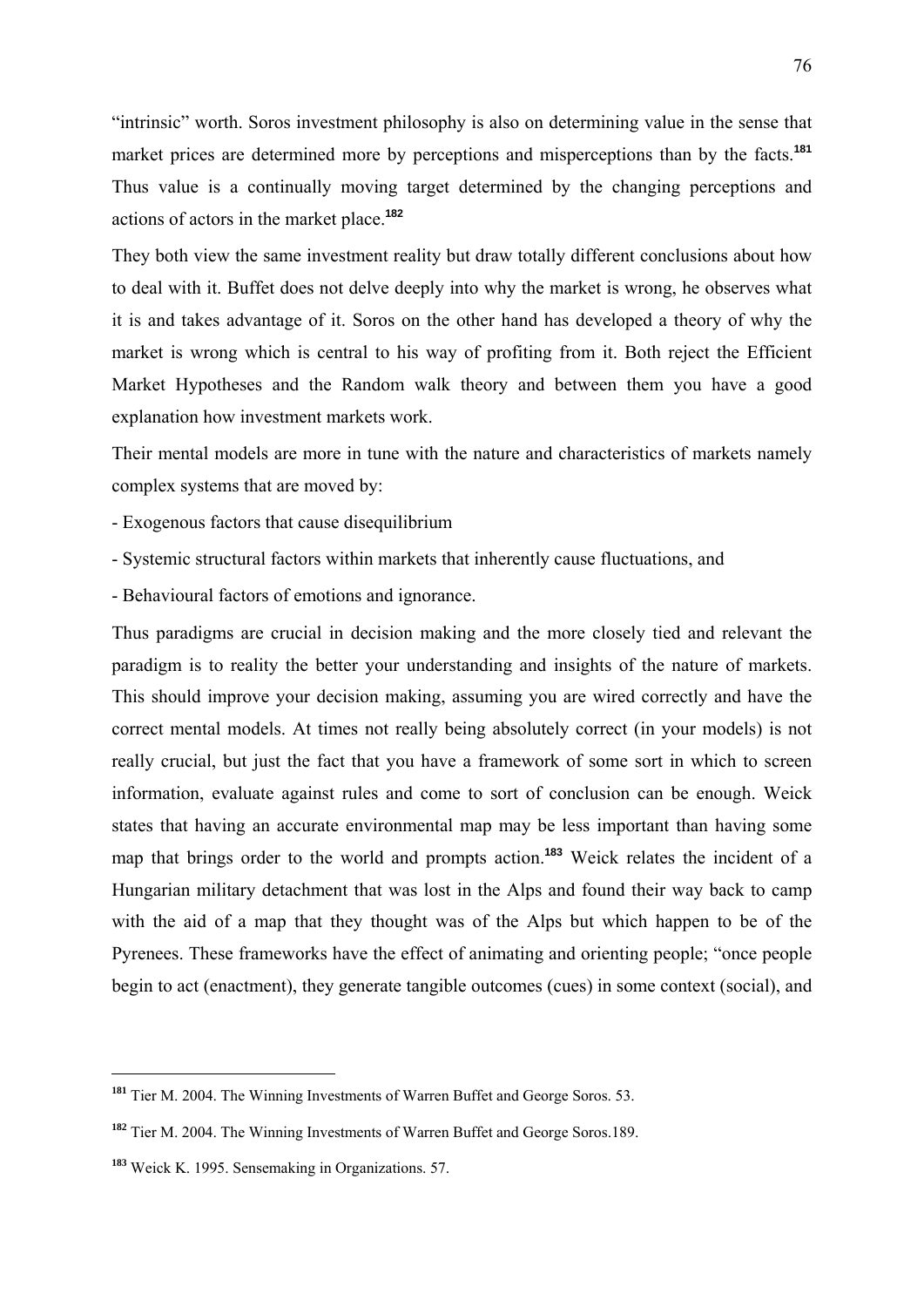this helps them discover (retrospect) what is occurring (ongoing), what needs to be explained (plausibility), and what should be done next (identity enhancement).**<sup>184</sup>**

## **3.6 Soros, Buffet and Complex Systems**

At this point in the thesis an analysis of the characteristics of complex systems as well as the investment models of Soros and Buffet has been completed. When one looks at the economy as being a complexly evolving system and analyse the investment decision making models of Soros and Buffet one can come to the following conclusions:

a)The economy can be deemed a social system and therefore a complex evolving system; the characteristics of complex evolving systems are self-organisation, emergence, connectivity, feedback, interdependence, far from equilibrium states etc.

b) The interconnectivity of elements in the system supported by feedback loops (both positive and negative), driven by human expectations and perceptions, within the context of an economic system far from equilibrium leads to emergence of cycles that create opportunities (enhance the space of possibilities).

c) Soros and Buffet within this context exhibit differing strategies.

Soros's theory is that all structures and regimes are flawed because they are created by fallible humans and do not spontaneously occur through emergence. These man made structures require high maintenance in order to maintain stability. Ever increasing connectivity implies a high degree of interdependence. The greater the interdependence between related systems the wider the impact of a perturbation on other elated entities. Many of the swings in prices of exchange rates, commodities and goods are due to interdependence in world markets. Countries specialize in certain goods, achieve economies of scale and build a comparative advantage to other countries. All it requires is an exogenous external variable to cause a disequilibrium leading to instability and then to chaos. Opportunities can be found in conditions such as this that could be exploited by the alert investor. In the Currency example cited in 3.5, the flaw is the creation of the European Exchange Rate Mechanism that is anchored by the Deutschmark. European countries with differing economic and social conditions are expected to maintain standard consistent exchange rates with regards to the Deutschmark. All it required was the exogenous input of the fall of the Berlin Wall and human perception to create a new

**<sup>184</sup>** Weick K. 1995. Sensemaking in Organisations. 55.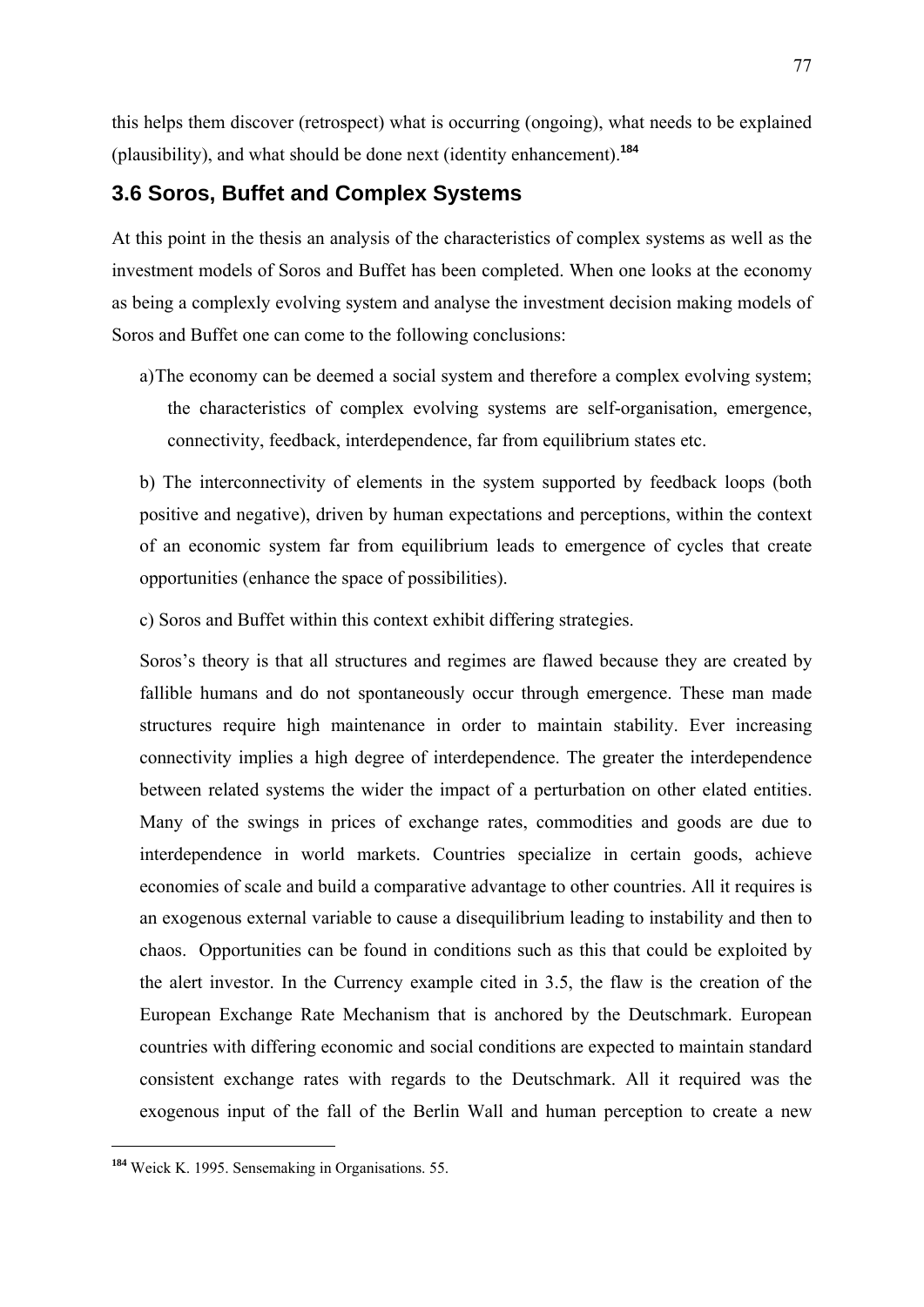order. This can be explained in terms of complexity; when an entity is faced with a constraint it finds new ways of operating. In this case the decoupling from the Mark is the new way of operating.

Buffet in contrast has a different perspective. Buffet understands that markets are not always efficient and predictable, his views more in keeping with the complexity viewpoint. He is of the opinion that the majorities of investors are stuck in the linear paradigm and therefore make poor decisions. If one understands connectivity and feedback mechanisms driven by expectations and perceptions than economic cycles are very real and frequent and are no cause for panic. They are like the patterns that Edward Lorenz found in his plotting of weather. The points stay within certain bounds, never repeating themselves and revealing a new kind of order; that is disorder within a large order. It is the overreaction of the majority of investors that create extreme price distortions (the greed of the herd driving prices up at times and the extreme despondency and depression of the herd driving prices unrealistically below intrinsic value). He understands the futility of predicting specific events and would rather be reactive and act after the event. Buffet tends to steer away from emergence driven through technology, as he does not understand which pathway new technologies would follow. Buffet is not interested in volatile, hi-tech, innovative and break the mold type companies. He focuses on companies that are very efficient in distributing real products and services and that are required daily by consumers for example American Express and Coca Cola. American express for their credit card that is required daily by consumers to purchase goods and services and Coca Cola that is consumed by consumers on a daily basis and has a strong brand loyalty that would be hard to replicate. These companies are financially and managerially very strong and have the resources to explore the space of possibilities and to adapt and thrive.

d) Below are two examples of interpreting Soros and Buffets strategy in terms of complexity language. This is interesting as it highlights how a framework can be created from which we can evaluate and make sense of concepts:

*(i)The distinguishing characteristic of a complex adaptive system is that it is able to adapt and evolve and thus create new order and coherence. The fittest survive and replicate and any other objective leads to extinction.*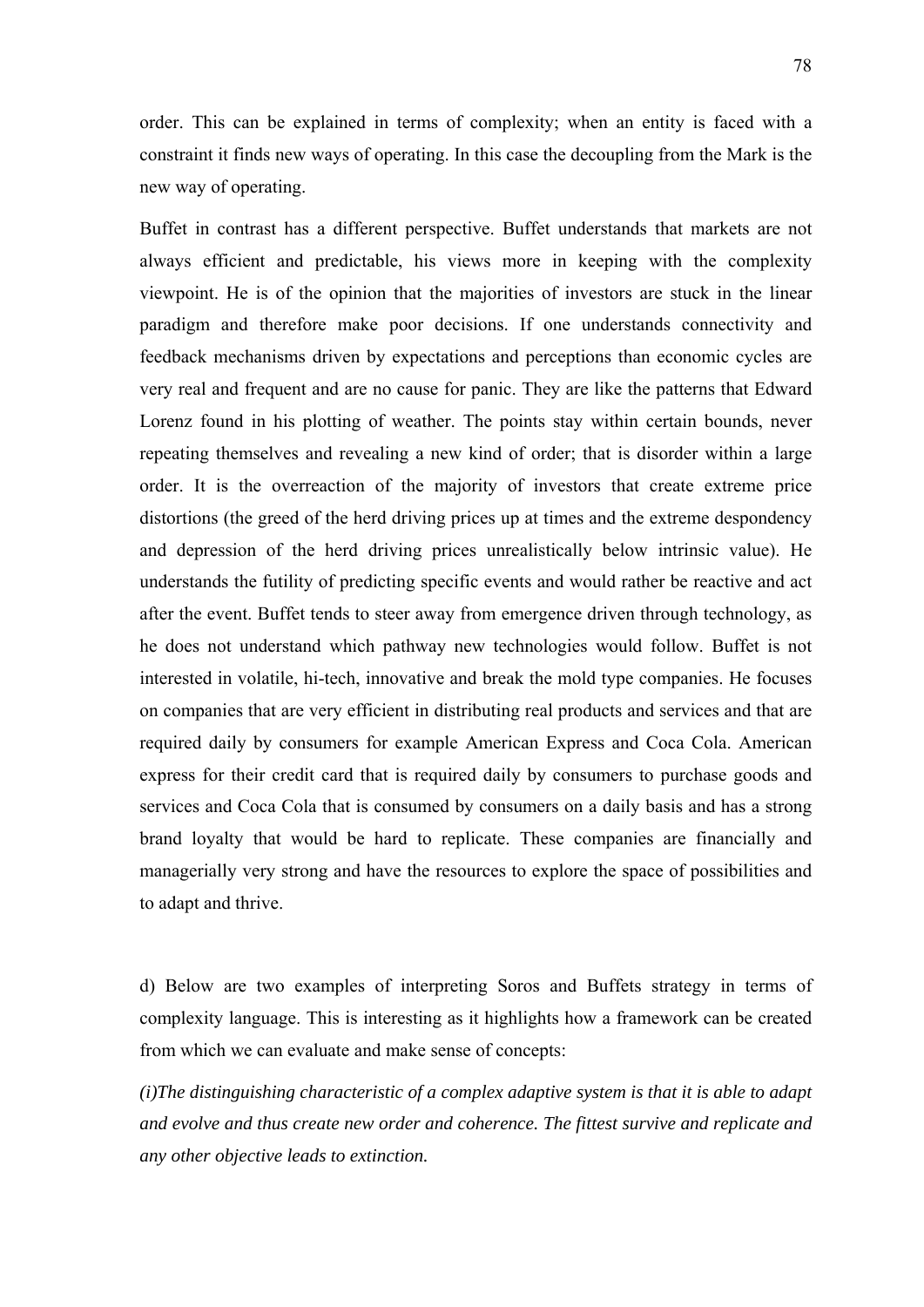-Buffet has survived the vagaries of the investment landscape and has accumulated substantial resources to make very large investments that are within reach of only a very few selected people. Buffet has the ability to purchase large companies (for example a 34 billion dollar railroad company) and increase his staggering resources. Buffet is fit in an evolutionary sense in that he has the necessary mental, psychological and financial capacity to accumulate and grow resources and he does this by investing in companies that are fit in an evolutionary sense.

-Buffet invests in companies that have shown the ability to survive in a complex adaptive system. He looks at the economic characteristics (finance, product, brand, logistics, management etc.) of the business and its history of earnings. These companies with substantial resources and an embedded history of success with high barriers to entry are able to leverage their competitive advantage to adapt and evolve faster that the competition and to emerge at the top of the order in the particular industry or market.

In evolutionary terms, profitability is not an objective in itself, rather it is a fundamental constraint that must be met if a business is to achieve the objective of survival and replication (or enduring and growing) Regarding the notion of profitability we find another set of constraints. To successfully execute a business plan, a management team must create an ecosystem of cooperation in an around an organisation. First, capital must be attracted to the enterprise and the providers of capital must see a potential return that is better than the alternative investment opportunities. Second, employees must be attracted and given incentives to work productively. Third, suppliers must see a profitable relationship with the business and fourth, the business must provide goods and services that people want. Management must also ensure that the business meets its legal obligations, pays its taxes, licenses etc. profitability is in fact a multi dimensional problem in pleasing lots of people. In evolutionary terms, this is the economic fitness function; fit companies do a better job in meeting this multidimensional constraint than unfit ones do.

A company in the traditional economic sense has maximization of shareholder value as the objective and complexity has survival and growth as an objective. In order to survive and grow the company has to be profitable, because unprofitable companies do not endure, and it has to give its capital providers a competitive return, as growth requires capital.

The critical difference lies in how management applies these concepts. The objective of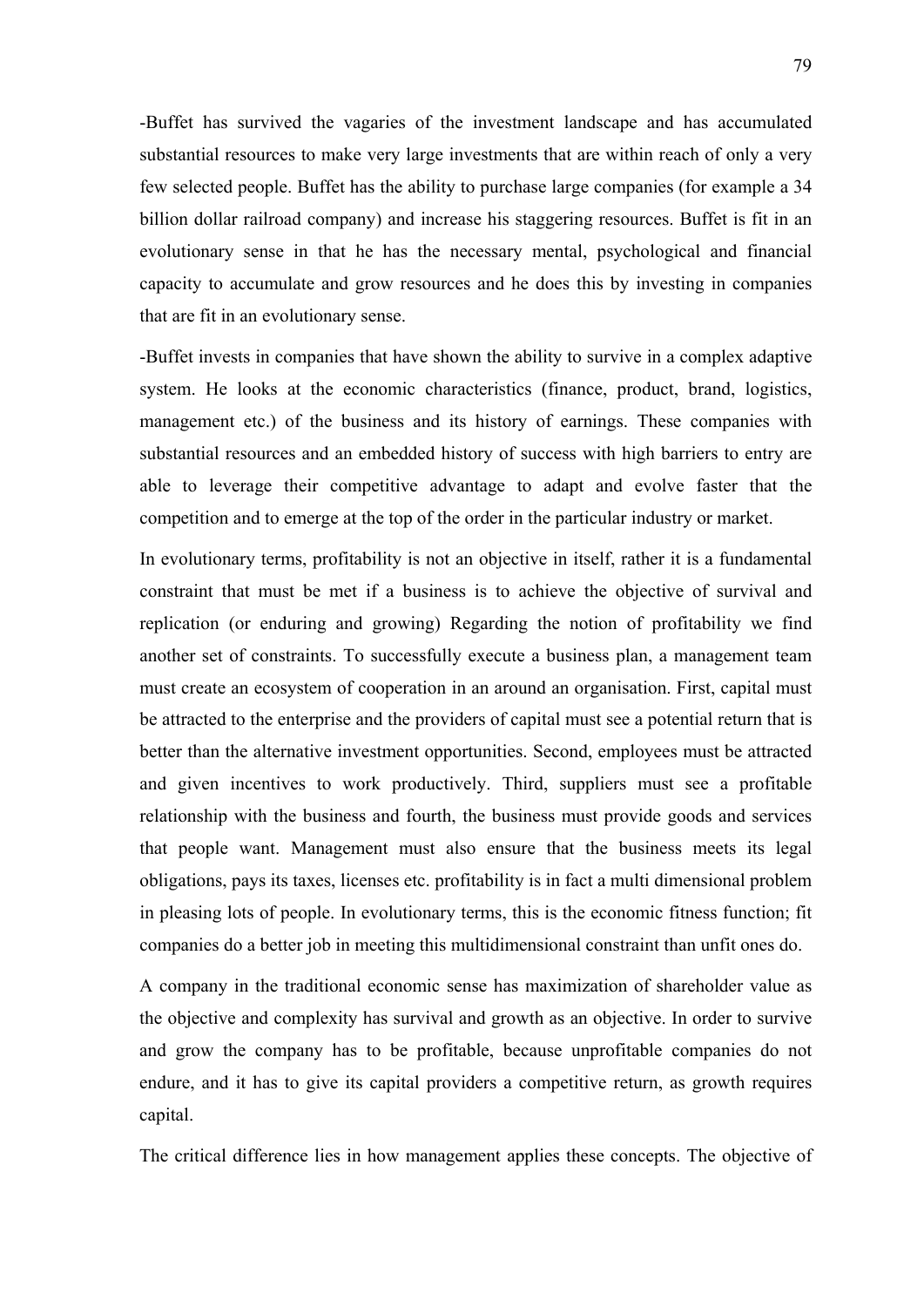maximizing shareholder wealth has led to an obsession with managing the short-term stock price. A survey of four hundred chief financial officers found that they would forgo value creating long term investments if it meant missing analyst earnings estimates and more than three quarters said they would sacrifice economic value for a smooth earnings record.**<sup>185</sup>** A management team focused on enduring and growing would likely take a more balanced view. They would focus on the levers of value creation rather than the share price, and allocate resources to achieve a healthy relationship with stakeholders. The focus on endurance would encourage a long term perspective on investment and greater attention to building the foundations of longevity through factors such as strong organisational culture. Meanwhile a focus on growth would keep the pressure on performance high providing a source of challenge and spur innovation. It also leads to better relationships with other constituencies via corporate social responsibility and public relations initiatives.

The objective of enduring and growing echo the imperatives of executing and adapting where management's job is to devise and execute plans. Both stem from the same evolutionary logic. The fact that companies are typically better at executing than adapting reflects its short-term focus on earnings. Following the dual objectives of endurance and growth forces management to fully confront the inherent tension in executing and adapting and creates pressure to strike a balance between the two. In a competitive evolutionary environment 'endure and grow' is the what and 'adapt and execute is the how. Enduring and growing are the fundamental pressures placed on designs in an evolutionary system.

*(ii)According to laws of dissipative structures, it is possible to have more than one equilibrium point. The specific paths that a system may follow depend on its past history. Past history affects future development and there are several possible paths/patterns that a system may follow. This explains why the precise behaviour of a complex system may be very difficult to predict.* 

Soros utilized Poppers intellectual framework that in a world of uncertainty we cannot know the truth, but can only guess. No amount of evidence can prove our guesses right, but often one fact suffices to prove them wrong. Soros came to the conclusion that every system was fallible and with critical thinking one could find flaws in the system. He

**<sup>185</sup>** Beinhocker E. *The Origin of Wealth*. 412.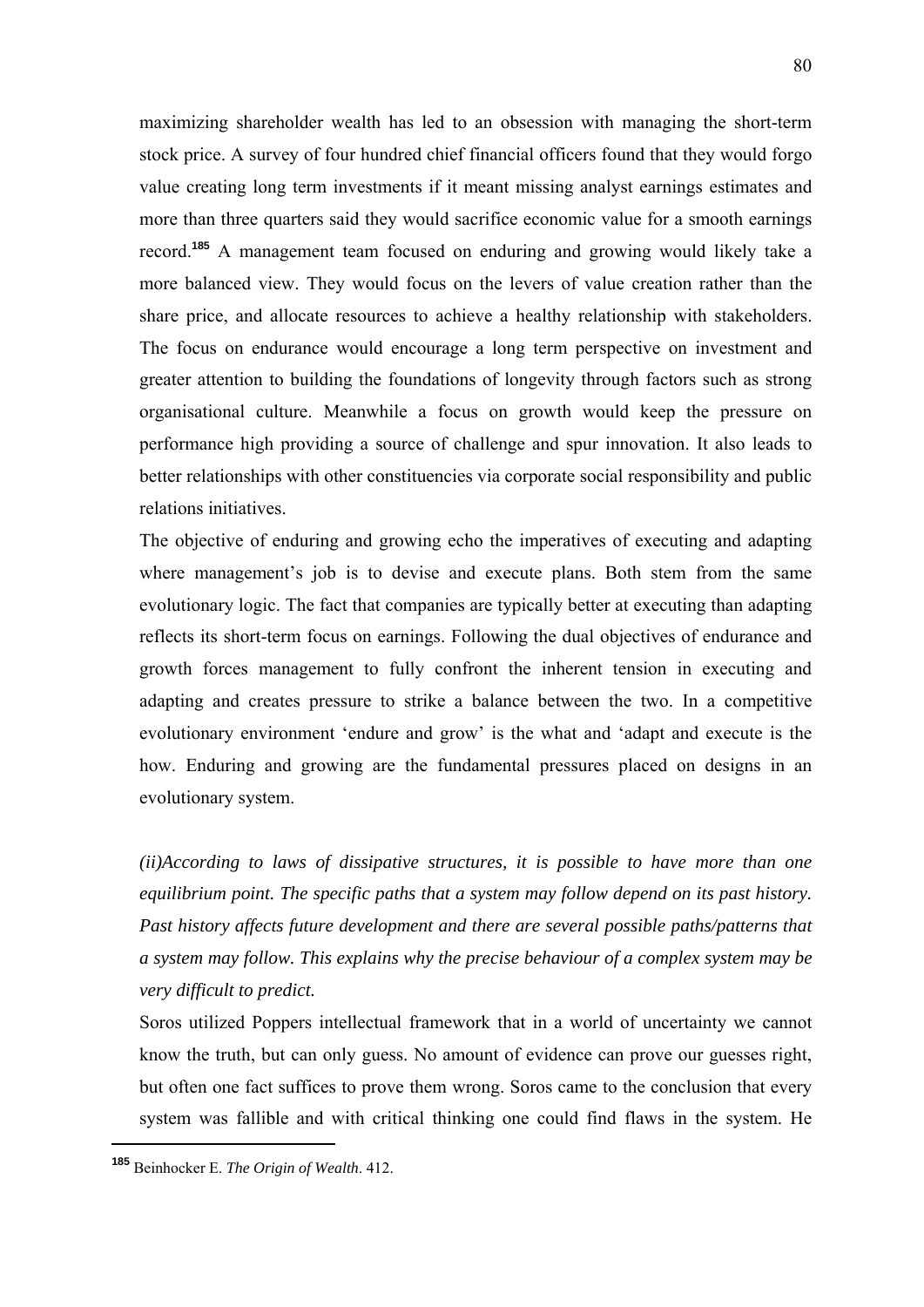therefore searches for these inherent flaws where there are gaps in reality and the truth. Soros is not sure what specific paths a likely scenario would take, as having a large number of interactions is no guarantee of emerging behaviour resulting. Many of the interactions may be negligible or irrelevant and may cancel each other out. In a large number of cases a large number of interactions can work against the emergence of interesting behaviour by creating a lot of "noise" that drowns out an emerging signal. The emerging behaviour may need to be temporarily protected and isolated from other interactions so that it can reach critical mass to be self-supporting. Soros cannot predict which path an interaction might take, but he formulates hypothesis as to the likely outcome. Soros is aware of the "Bifurcation point"; the zone between determinism and free choice where the system has various options. He then conducts experiments, testing these hypothesis by investing limited funds and watches the reaction of the markets. Soros has been known to change direction completely from his initial hypothesis if the market signals prove otherwise. There are many occasions where emergence is cancelled out, as there are too few connections or the way these connections are organised and configured. Soros's strategy is in tune with the strategy that is likely to be followed by complex adaptive systems where the proactive strategy of requisite variety and keeping options open can lead to successful choices being made. Rather than thinking of strategy as a single plan built on predictions of the future, strategy should be thought of as a portfolio of experiments, a population of competing business plans that evolve over time and that mirrors the evolutionary competition going on outside the marketplace.**<sup>186</sup>** Strategy as a portfolio of competing experiments requires one to:**<sup>187</sup>**

-Think of strategy analysis as having a different purpose- not to get an answer but to create prepared minds.

-An evolutionary approach to strategy emphasizes creating choices, keeping options open and keeping as many a number of possibilities alive as possible at any point in time. The objective is to make lots of small bets and to make big bets on the successful experiments where uncertainty is lower.

- Emphasise learning and adapting over a predicting and planning mindset.

**<sup>186</sup>** Beinhocker E. *The Origin of Wealth*. 334.

**<sup>187</sup>** Beinhocker E. *The Origin of Wealth*. 337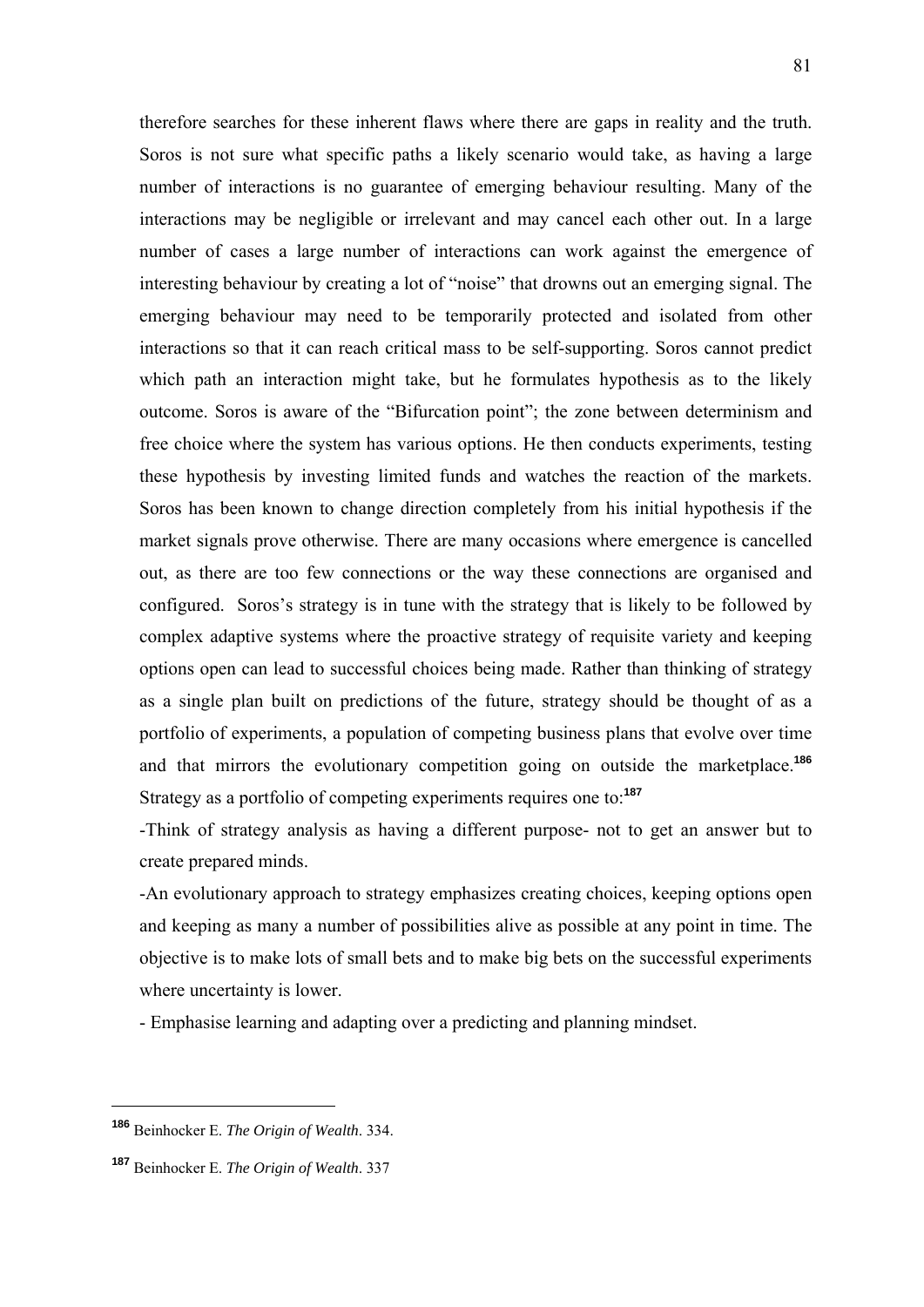## **3.7 Strategies to Cope within a Complex Adaptive Economy**

Thinking in terms of complexity suggests that companies and investors need to be prepared to survive the upheavals, shakeouts and technology shifts that punctuate the markets. To prosper over the long run a company must adapt as easily and quickly as the market does or even faster. More specifically it must be a strong competitor in the current regime and a smart evolver, able to innovate ahead of the market or to adapt with it.**<sup>188</sup>** An examination of strategies suggested by academics to cope with complexity in various fields follows :

## 3.7.1 Push versus Pull models**<sup>189</sup>**

Seely and Hagel examine the way companies fulfil the needs of the consumer and define them as either utilising push or pull models. Traditional business in general pursue a push strategy i.e. they pursue efficiency- executing operations better than the competition does. Highly automated factories or service platforms supported by rigid and standardised processors deliver resources to the right places at the right time. This is the push system and the core assumption is that demand can be anticipated and resources mobilised in the most efficient and reliable way to meet it. This is a rigid system as it requires top-down control where you have to specify, monitor and enforce detailed activities and tasks. This rigidity restricts the number and the diversity of the participants thus limiting the innovation and learning that can take place in them. The highly specified, centralised and restrictive nature of push systems prevents companies from experimenting, improvising and learning as quickly as they should. They not only inhibit product innovators but make it much harder to implement incremental process innovation rapidly. They hinder companies form participating in the distributed resource networks that lead to competitive advantage. In a dynamically complex globalised environment with tightly coupled connections companies run the risk of inaccurately forecasting leading to excess inventories and costly restructuring efforts to keep up with market shifts. Managers try and compensate for uncertainty by using options, derivatives and other forms of hedging. But these are patches on a more fundamental problem and that of forecasting demand.

 Pull models are emerging as a response to growing uncertainty. Instead of dealing with uncertainty through tighter control, pull models do the opposite. The next frontier of

**<sup>188</sup>** Seely F and Hagel III J. 2005. *The Next Frontier of Innovation.*

**<sup>189</sup>** Seely F and Hagel III J. 2005. *The Next Frontier of Innovation.*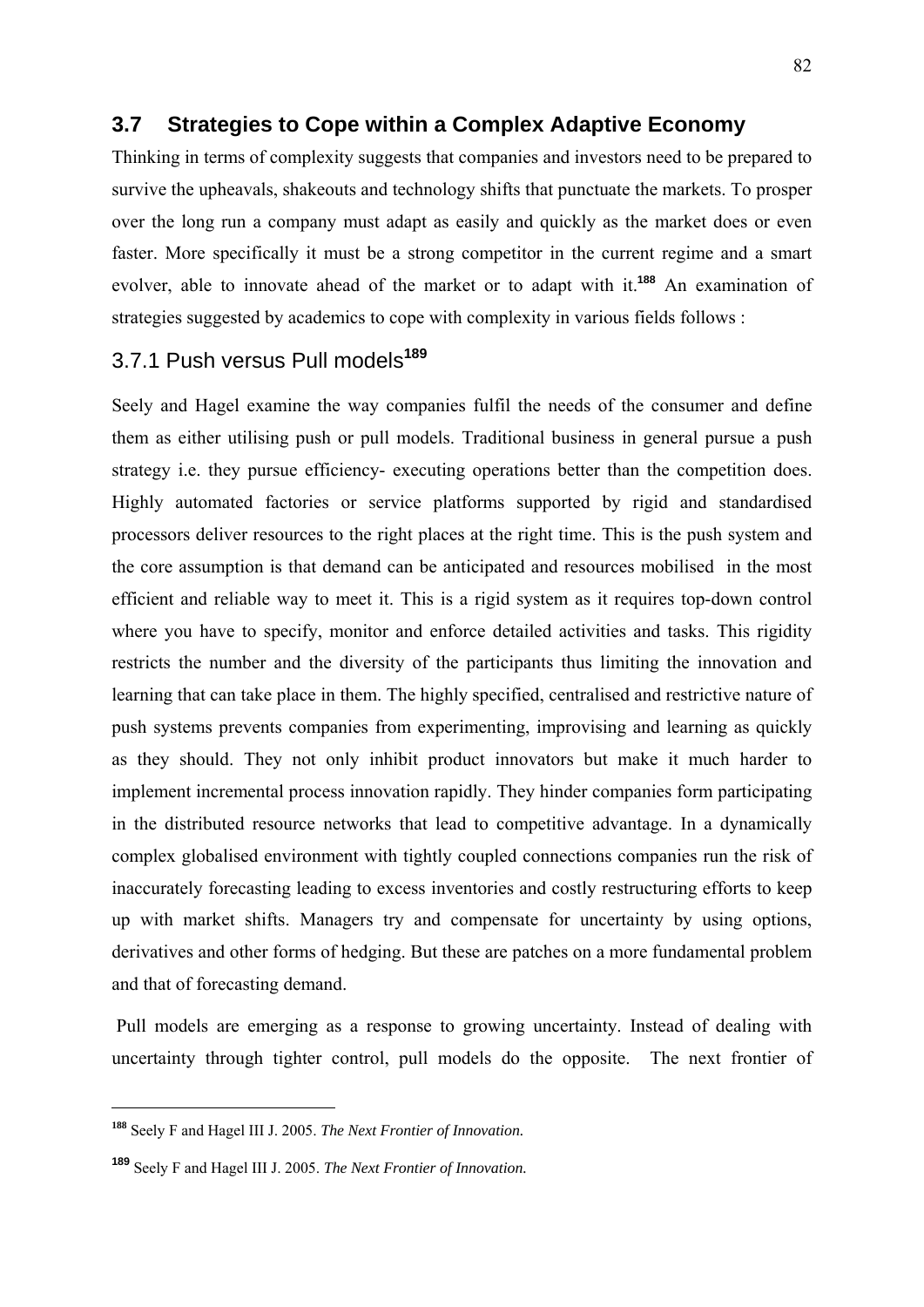innovation will require adoption of pull capabilities as well as reliance on traditional push systems. Pull systems have theoretical beginnings in lean manufacturing where Toyota utilised outsourcing to pull inventory as required. The same has happen to media via the internet where customers pull what they require when they require it. The difference between push and pull systems are:

| <b>Push Systems</b>       | <b>Pull Systems</b>        |
|---------------------------|----------------------------|
| Demand can be anticipated | Demand is highly uncertain |
| 1) Top down Design        | <b>Emergent Design</b>     |
| Centralised control       | Decentralised Control      |
| Procedural                | Modular                    |
| Tightly coupled           | Loosely coupled            |
| Resource Centric          | People centric             |
| Participation restricted  | Participation open         |
| Few Participants          | Many diverse participants  |
| <b>Efficiency Focus</b>   | Innovation Focus           |

Figure 6: Push vs Pull Models**<sup>190</sup>**

1

An example of a company utilising the pull model is Li Fung the clothing apparel company that supplies clothing to the major clothing chains in the world. Li Fung has 7500 business partners in 37 countries. They own no factories of their own and have developed a network of trust based relationships that they can tap into. The advantage of this is flexibility; they can move orders to specialised units anywhere in the world that can provide the skills and the competitive advantage and at the instance of political instability in one region orders can be moved quickly to other areas. Pull platforms are enhanced much more frequently than push programs and enhancements can occur at multiple levels. Modules can be recombined in innovative ways to serve new needs.

We see from this example how via pull strategies we can overcome structural constraints within a system. Just as we saw in the simplified model of the Beer Game how structure combined with human behviour can lead to over or under forcasting of demand. Here we

**<sup>190</sup>** Seely F and Hagel III J. 2005. *The Next Frontier of Innovation*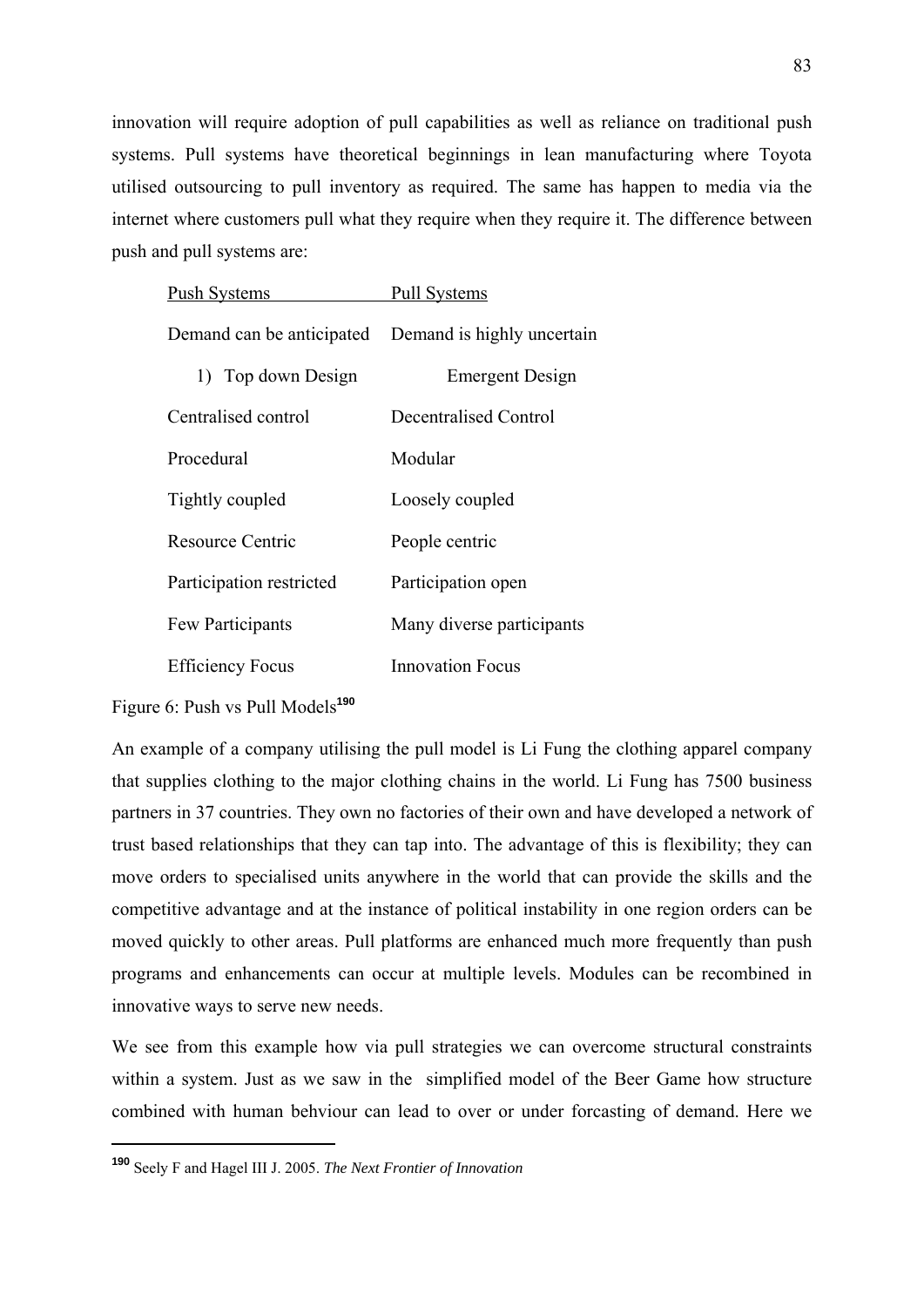have an innovative example of how structural constraints can be overcome leading to efficient utilising of resources to create value. We can see form the table above showing the differences between the push and pull model that the pull model more closely tracks the characteristics of complexity; demand is uncertain, emergent design, diversity and innovation. The language is the same as that of complexity. We must note that in terms of resilience, we need to build more resilience into our systems through decoupling – striking a balance between self sufficiency and interdependence. Too much interdependence leads to too close coupling that can have devastating impacts should one part of the system fail. There is a tight rope that needs to be walked here that finely balances self sufficiency and interdependence.

## 3.7.2 Resilience - Ecosystems

In 1973, C.S Holling introduced the word resilience into the ecological literature as a way of helping to understand the non- linear dynamics observed in ecosystems. Ecological resilience was defined as the amount of disturbance that an ecosystem could withstand without changing self organised processors and strategies.**<sup>191</sup>** This is defined as alternative stable states. Other authors consider resilience as a return time to a stable state following a perturbation. The term adaptive capacity is used to describe the processors that modify ecological resilience or system robustness to changes in resilience.

In socio ecological systems diversity leads to resilience. Biodiversity plays a crucial role by providing functional redundancy. For example, in a grassland ecosystem, several different species will commonly perform nitrogen fixation, but each species may respond differently to climatic events, thus ensuring that even though some species may be lost, the process of nitrogen fixation within the grassland ecosystem will continue. Similarly, when the management of a resource is shared by a diverse group of stakeholders (e.g., local resource users, research scientists, community members with traditional knowledge, government representatives, etc.), decision-making is better informed and more options exist for testing policies. Active adaptive management whereby management actions are designed as experiments encourages learning and novelty, thus increasing resilience in social-ecological systems.**<sup>192</sup>**

**<sup>191</sup>** Gunderson L. 2000. Ecological Resilience – In Theory and Application. 425-439.

**<sup>192</sup>** Walker B, Carpenter S et al. 2002. Resilience Management in Socio-ecological Systems.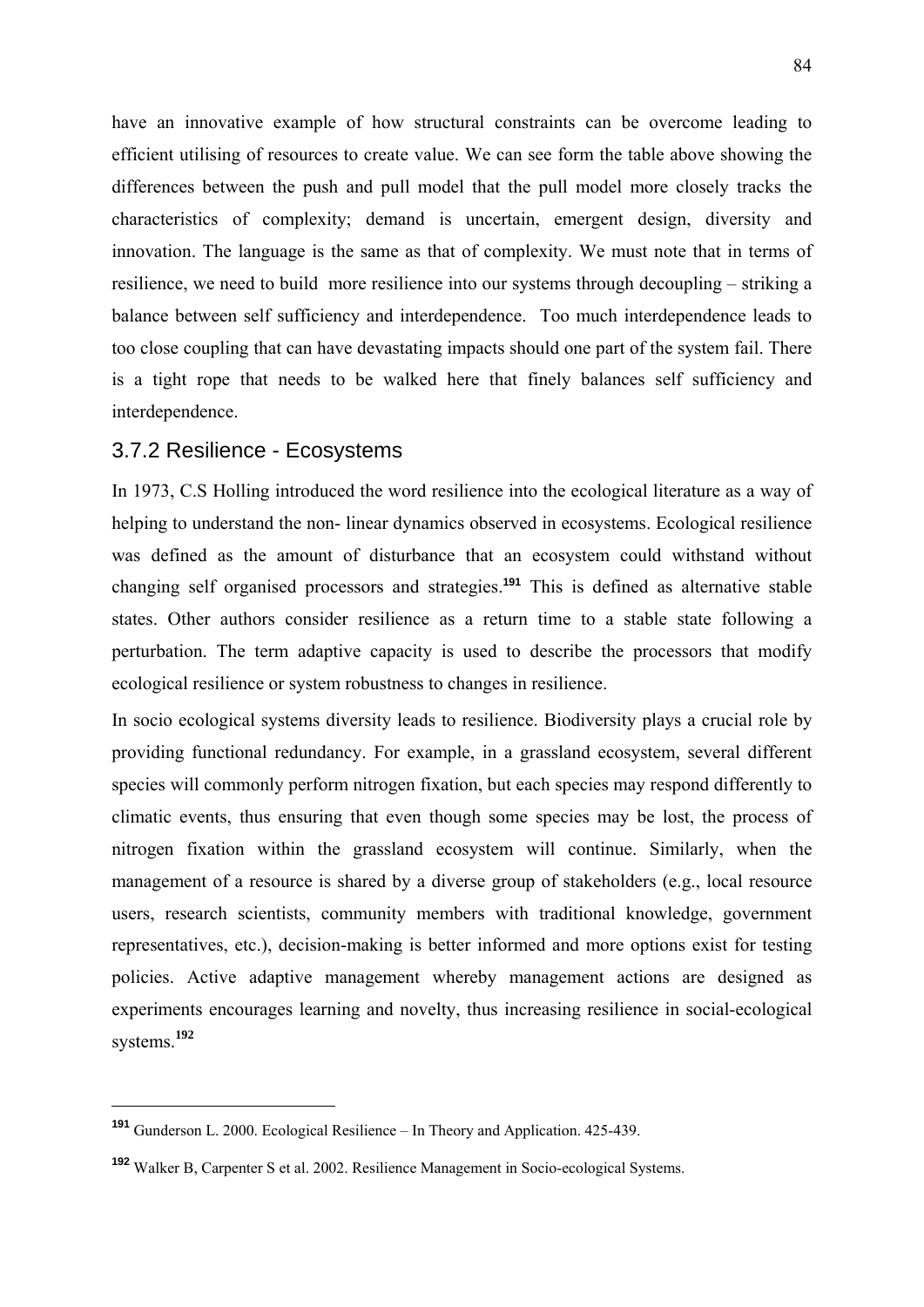The role of diversity is just as important in ecosystems as in economic systems. The market is made up of a diverse number of investors following various strategies that differ with respect to time horizons, levels of risk and categories of investment. The interactions of this diversity lead to maintenance of structure and function. Such diversity provides robustness to system functionality and resilience to the systems behaviour. The solution to maintaining ecosystems is Adaptive Management. The word adaptive is used so to acknowledge that natural resources being managed will always change, so humans must adjust and conform as situation changes. Active learning is required and adaptive management view policies as hypotheses – policies are questions masquerading as answers. When you view policies as hypothesis or questions than management actions become experiments. (Soros investment style uses this to great effect making small bets or experiments to test the state of the market). The process of Active management includes highlighting uncertainties, developing and evaluating hypothesis around a set of desired outcomes and structuring actions to evaluate or test. Adaptive Management is structured to make learning more efficient. Trial and error is the default model of learning that leads to experience. Both Soros and Buffet utilise a similar model of Adaptive Management in their models. Soros formulated hypothesis based around some flaw in the structure of the system or in human behaviour. He then tests the market to see if his hypothesis is valid. He learns as he goes and is flexible enough to adjust his strategy correcting his hypothesis. Buffet is more reactive and spends his time locating companies that are resilient - that have the managerial, financial and innovative capacity to withstand emerging economic phenomenon be it economic cycles or competition. He constantly analyses these companies to find the ones that can adapt and innovate.

## 3.7.3 Managing the Unexpected- The Role of Expectations

Karl Weick and Kathleen Sutcliff have written a book that examines the issue of how organisations deal with unexpected events or crisis.**<sup>193</sup>** This is linked to complexity and the issue of emergence and how to respond to it. The ability to deal with a crisis situation is largely dependent on the structures that have been developed before chaos arrives. The event can in some ways be considered a "brutal audit" where every weakness shows itself and anything left unprepared becomes a complex problem.**<sup>194</sup>** An audit also uncovers weakness in

**<sup>193</sup>** Weick K and Sutcliffe K. 2007. *Managing the Unexpected*.

**<sup>194</sup>** Weick K and Sutcliffe K. 2007. Managing the Unexpected. 3, quotes Legadec P. Preventing Chaos in a crisis: Strategies for Prevention, Control and Damage Limitation. 54.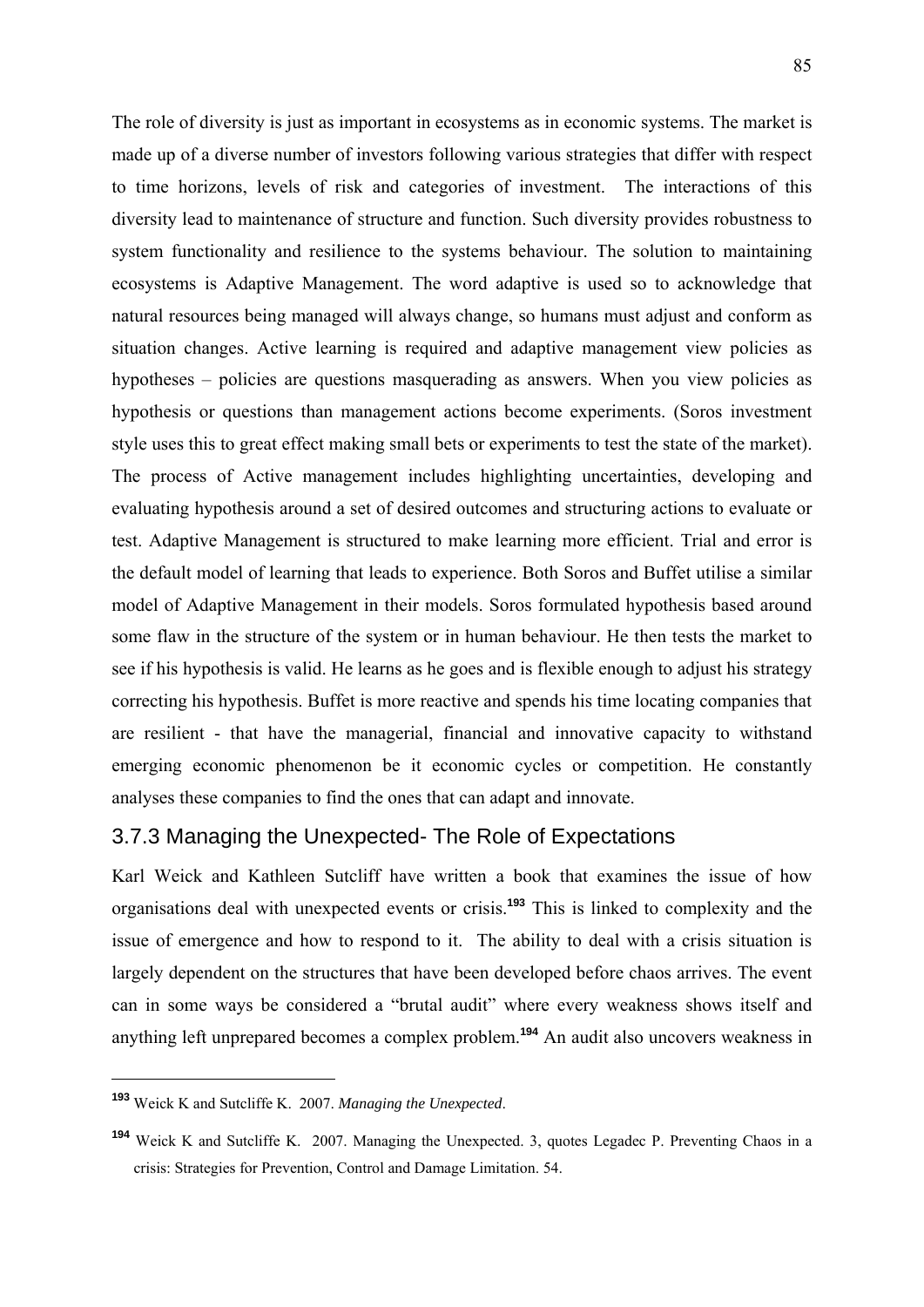resilience that is defined as the capability to recover. Resilient action that enables recovery from a setback is built out of a broad repertoire of action and experience, the ability to recombine fragments of past experience into novel responses, emotional control, skill at respectful interaction and knowledge of how the system functions.**<sup>195</sup>** Weick talks about high reliability organisations. They know that they have not experienced all of the ways that a system can fail. They know that they have not deduced all possible failure modes and they have a deep appreciation of overconfidence. This appreciation takes the form of ongoing mindfulness embedded in practices that enact alertness, broaden attention, reduce distractions and forestall misleading simplifications.

Buffet and Soros represent these mindful characteristics that Weick and Sutcliffe mention above.**<sup>196</sup>** Buffet is highly focused and only acts within his circle of competence. He refused to invest in technology and missed the boom as he felt he was not competent in this field. He and Soros continue to make sense of their mental models and continually test them for validity. They both learn from past mistakes and are humble in their attitude. They make mistakes but the mistakes do not cause a complete collapse of their financial structure. Buffet counteracts such an event occurring by limiting risk by investing for the long term, setting a margin of safety, working within his circle of competence and narrowing his investment focus to a few large investments. Buffet sets a margin of safety by purchasing when prices show value covering himself from exposures of uncertainty and collapse. Soros utilizes

**<sup>195</sup>** Weick K. 1993. The Collapse of Sensemaking in Organisations: The Mann Gulch Disaster. 628-652.

**<sup>196</sup>** Weick K and Sutcliffe K. 2007. *Managing the Unexpected.* 32-35, define mindfulness as "rich awareness of discriminatory detail". By that they mean that when people act, they are aware of context, of ways in which details differ and of deviations from their expectations. Mindful people have the big picture of the moment, a kind of situational awareness but more than this in the sense that it involves the ongoing scrutiny of existing expectations, continuous refinement and differentiation of expectations based on newer experiences, willingness and capability to invent new expectations that makes sense of unprecedented events, a more nuanced appreciation of context and ways to deal with it, and identification of new dimensions of context that improves foresight and current functioning. Mindfulness is focused on clear and detailed comprehension of emerging threats and on factors that interfere with such comprehension. Small failures have to be noticed (the preoccupation with failure), and their distinctiveness must be retained rather than lost in a category (reluctance to simplify). People need to remain aware of ongoing operations if they want to notice nuances that could be symptoms of failure (sensitivity to operations). Attention is also crucial for locating pathways to recovery (commitment to resilience) and the knowledge of how to implement these pathways (deference to expertise).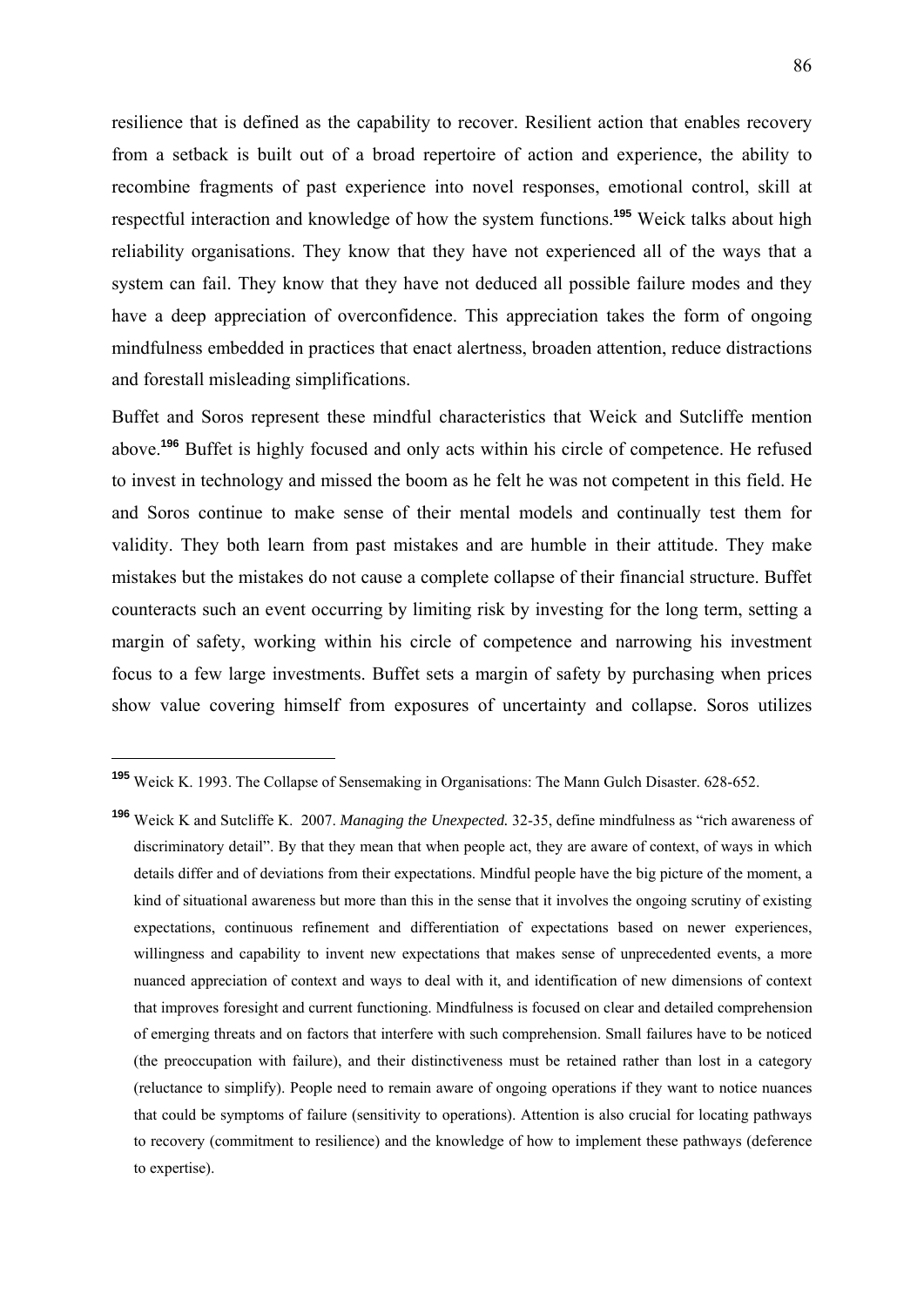hedging to counteract his risk. Both have been wired to expect the worst reflecting their experiences in the Great depression and German occupation of Hungary and are preoccupied by the thought of failure. They have both been very resilient over a long investment lifespan and this because they have kept errors small and improvised when crisis has occurred allowing their investment system to keep functioning. This resilience demand deep knowledge of the system and oneself. They understand the way their mental models are setup and the biases that make up human decision making. What matters is their practices or actions. These practices produce reliable, mindful, flexible functioning because they convert concerns about failure, simplicity, operations, resilience and expertise into routines that reduce and mitigate misspecification, misestimation and misunderstanding.**<sup>197</sup>**

Weick states that if you want to manage the unexpected you have to understand how expectations work and how to engage them mindfully. Expectations are built into organisational roles, routines and strategies. These expectations create the orderliness and predictability that we rely on when organising. Expectation can create blind spots which take the form of belated recognition of unexpected threatening events. These blind spots sometimes get larger because we do a biased search for evidence that confirms our intial expectations and avoid evidence that disconfirms them. To counteract these blind spots, organisations and individuals try to develop a greater awareness of discriminatory detail. This mindfulness uncovers early that expectations are inadequate, that unexpected events are unfolding and that recovery needs to be implemented. The unexpected can take three different forms; sometimes expected events do not materialise, sometimes expected events materialise and sometimes the shockingly unimaginable occurs. In each of these three cases the surprise starts with an expectation. If you hold an expectation you look for evidence that confirms them rather than evidence that disconfirms them. If you find confirming evidence that "proves" that your instincts about the world are correct and that you are in control. The continuing search for confirming evidence pospones your realisation that your model has limits. If you are slow to realise that things are not the way you expected, the problem worsens and becomes harder to solve and gets complicated with other problems. When it finally becomes clear that your expectation is wrong, there may be few options left to resolve the problem. In the meantime efficiency and effectiveness has declined, the system is vulnerable to further collapse and profitability is in jeopardy.

**<sup>197</sup>** Weick K and Sutcliffe K. 2007. *Managing the Unexpected. 19.*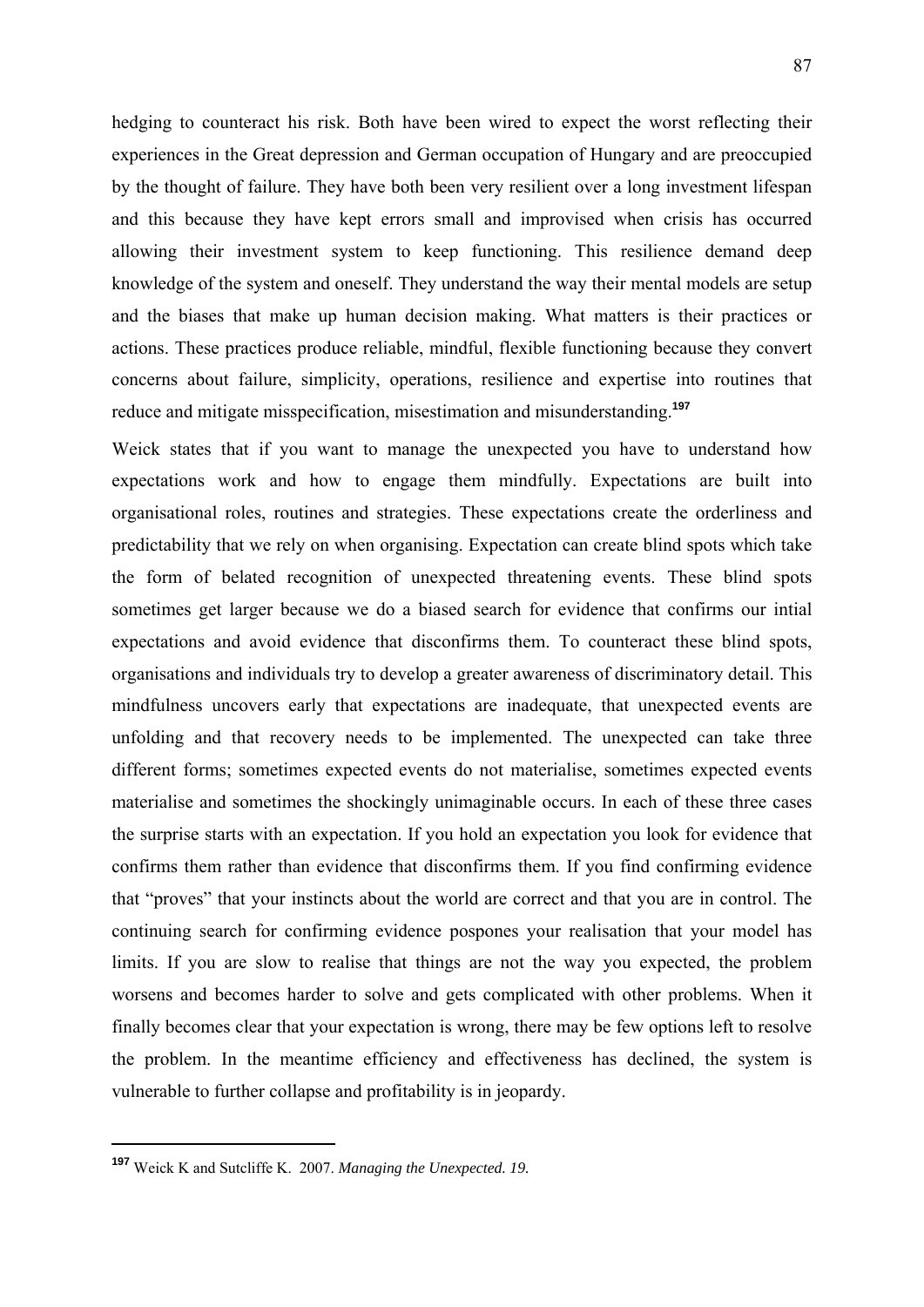In the case of the unimagined expectation occurring. High reliability organisations steer people to mindful practises that encourage imagination. Practices that encourage imagination, foster enriched expectations, raise doubts about all expectations, increase the ability to make novel sense of small interruptions in expectations, and facilitate learning that intensifies and deepens alertness.**<sup>198</sup>**

## 3.7.4 Summary

There are many lessons to be learnt from other fields of study especially in the way they deal with a complex adaptive world. Three very different fields of study have been examined; organisational push and pull, ecosystem resilience and high reliability organisations management of crisis.

- Pull strategies move away from the problem of predicting demand and distribute risk through the use of networks. This creative use of tweaking leverage points in the structure of the system and a change in mindset leads to creation of value.
- Ecosystem resilience shows us the power of diversity in promoting resilience in an ecosystem. It confirms the strategy of pull systems in which diversity is used in distributed networks; eg. Li Fung. Ecosystem Resilience also promotes the use of Adaptive management and active learning models where everything is treated as hypotheses to be critically assessed as to their validity. This is very similar to Soros's method of evaluating flaws in a system and developing a hypotheses as to what pattern would emerge that he could take advantage of.
- In managing the unexpected Weik and Sutcliffe highlight the role of expectations and the use of mindfulness to manage unexpected situations. Soros and Buffet both share this mindset of mindfullness and this can be seen in their extreme awareness of situations, their checking and rechecking of expectations and the critical evaluation of the validity of their hypotheses and worldviews. This is driven by their fear of failure. As Munger said "it's the way you are wired" that determines your success.

<sup>88</sup>

**<sup>198</sup>** Weick K and Sutcliffe K. 2007. *Managing the Unexpected. 29.*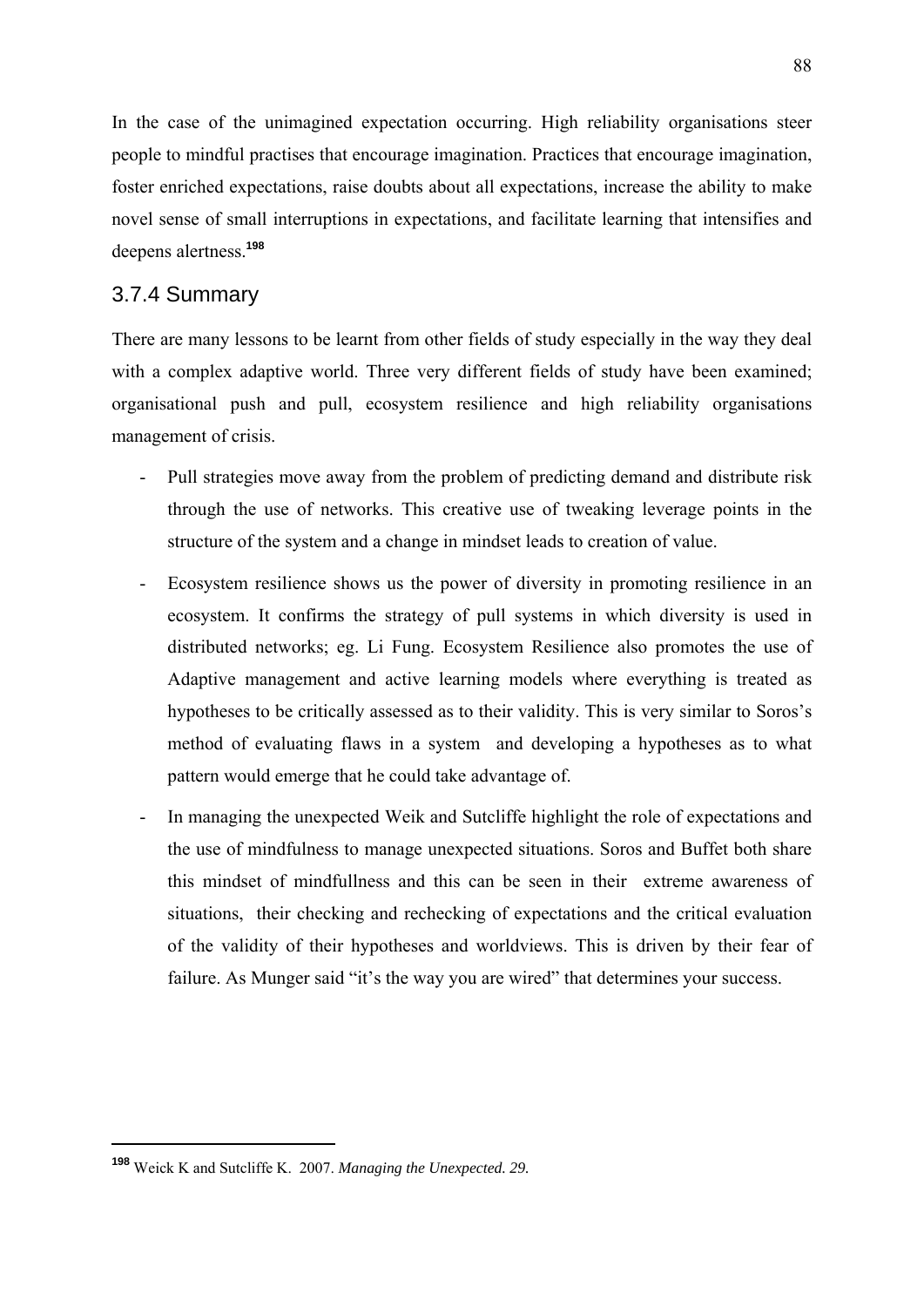# Conclusion

The focus of this dissertation has been to explore and make sense of the economy and to evaluate the complexity worldview and its implications for investment and management decision making. We did this by examining the characteristics of the economy and found circumstantial evidence and some support from economists such as Kenneth Arrow and Brian Arthur that the economy exhibits characteristics of a complex adaptive system. Such a system shares the following characteristics: First, the economy is an open dynamic system as energy and mass constantly flow keeping it in dynamic disequilibrium. Second , these systems are made up of interacting agents. What each one does affects the other creating complexity and making outcomes difficult to predict. The interaction of agents in a complex system are guided by rules: laws of physics, codes of conduct or economic imperatives such as 'cut margins to maintain market share'. If the collection of rules is fixed, the result is a complex system. If the rules are evolving such as strategies pursued by investors in the market, the result is a complex adaptive system. Third, complex adaptive systems exhibit emergence and self organisation. The effect of decisions of a few investors has marginal impact but aggregate the decisions of many and a dynamic market emerges. What emerges is the result of bottom-up dynamic interactions of investors rather than a top down master plan. When this happens the market is said to be self organised. The emergent structure is independent of specific agents and will persist despite individual investors entering and leaving the market.

Scientists have found that complex adaptive systems are governed by deep common laws. For example one characteristic of complex systems is punctuated equilibrium. This natural endogenous feature of the evolutionary process occurs when times of relative calm and stability are interrupted by turbulent retraction periods or punctuation points. Punctuated equilibrium makes it difficult for participants to survive as their strategy and skills tend to be optimised for the stable periods and then suddenly become obsolete when the inevitable restructuring takes place. Buffet seems to have an intuitive understanding of this law. He quotes Benjamin Grahams story of Mr Market that fluctuates up and down depending upon the collective mood of investors in the market. When they are positive than companies are valued highly and the shares are sought after and when negativity sets in markets lose value. He purchases shares at the appropriate punctuation points. Furthermore Buffet sticks to basic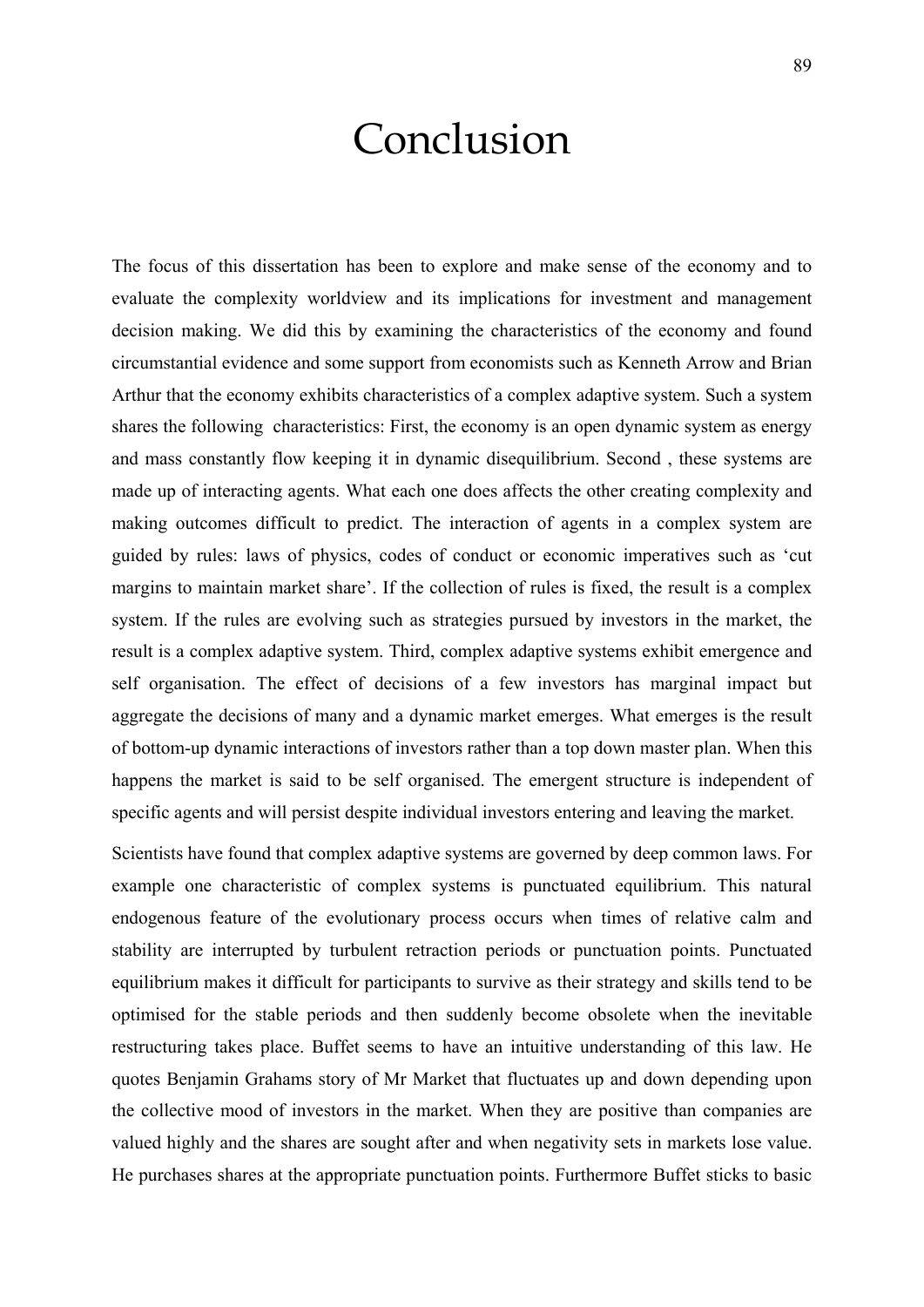industries and companies with an entrenched market position and large barriers to entry. These companies can withstand punctuation shocks due to their financial and competitive positioning muscle. An example of this is Coca Cola that have brand and widespread distribution advantages that cannot be replicated by competitors easily.

Soros believes that our systems and our thinking is flawed. The problems inherent in our flawed approach to investment extends to many of the problems we face today especially that of the self reinforcing nature of our economic systems, that is oriented to achieving unending material growth. The implications of this are gross unequal incomes disparity and ecological exploitation. We need to change our ways of seeing and acting that acknowledge that the world is a chaotic and deeply interdependent place that will not yield to to attempts to over power it. We must come to understand the nature of complexity, chaos and interconnectedness and to train ourselves in ways of acting that embrace this unmistakable reality. It must meet three criteria.**<sup>199</sup>** It must simultaneously be systematic, participative and emergent.

We have to change how we view the world and that will cause us to change how we act. We need to reorient ourselves to a systemic method of viewing things. This is difficult as we still focus on the parts rather than the whole system. We still believe that what holds a system together are point to point connections that we must painstakingly weave together. Complexity only adds to our task by adding more connections, increasing our information load and as things increase in quantity and in detail, we find the span of control widens until we are unable to manage anymore. Increasing complexity requires increasing level of energy to manage and high maintenance. The way out of this complexity is to step back and refocus our attention to the whole. The use of appropriate mental models allows us to observe the movement of the total system and develop new approaches and responses to manage a complex system. Peter Senge in his work on systems theory developed nonlinear models that portray the dynamics of organisations. This approach requires very different expectations and analytic processors. Rather than creating a model to predict the future of the system, we are encouraged to experiment with different variables to see what happens to the systems critical points. It is not about controlling anymore but to learn and to increase your intuitions about how the system works so that you can interact with it more harmoniously. This is about thoughtful understanding and a humble deep respect for the web of activity and relationships

**<sup>199</sup>** Homer-Dixon T. 2002. The Upside of Down: Catastrophe, Creativity and The Renewal of Civilisation.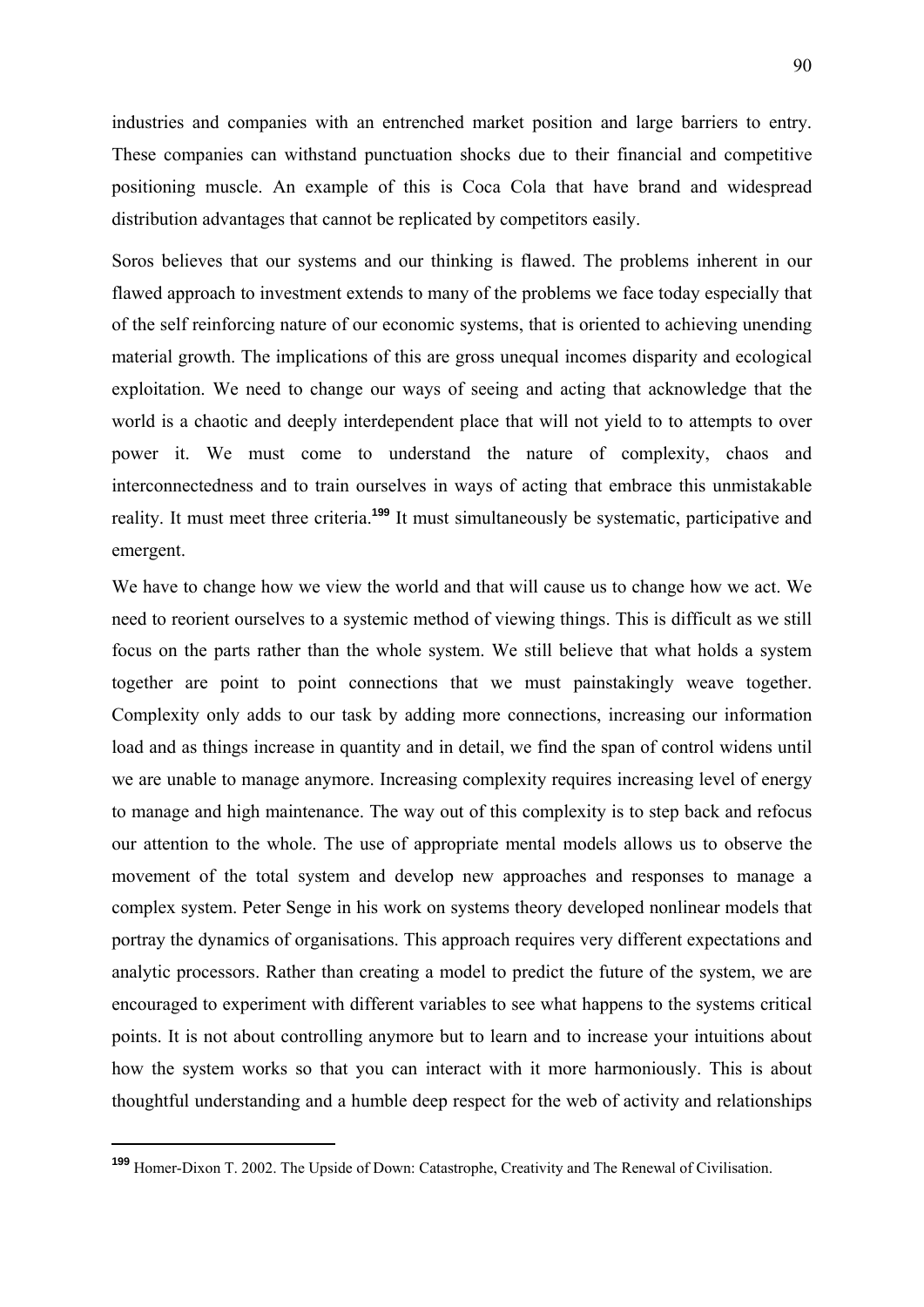that comprise the system. The idea is not to intervene and try and change the system but to work around it and give form to what is unfolding. Buffet cleverly sidesteps this problem by being reactive and not charging through the herd of elephants but finding subtle ways around them. You can only do this once you understand the dynamics of the system.

The economy and markets are sensitive systems but very resilient as well. Peter Schwartz says that if we went back to 1987 and looked at what the problems or threats to financial markets were, there were basically two -the huge looming problems of the US deficit and Latin American debt crisis. At the time conventional economic thinking admitted only two scenarios. Either the economic system would crash into a prolonged depression, or we would magically defeat the problems created by these huge international financial imbalances permanently and break forth into stable prosperity. These scenarios did not make sense and with the benefit of hindsight has not occurred. Ariyoshi Okimura, the chief financial economist and director of the Industrial Bank of Japan says that he does not think these balances will go away, but he did not think that they would destroy the system. He felt that we would have managed imbalances and the question will not be how to eliminate them, but how to live with them. Okimura was correct. The economy has been volatile with many crashes and rises, with many individual winners and losers, but it has also been resilient. As new problems come up, investors and countries learn to adapt. We may see events that bring us to the brink, but the system itself won't fail. Instead it will evolve further with each new challenge and response.**<sup>200</sup>**

**<sup>200</sup>** Schwartz P. 1991. *The Art of the Long View*. 151.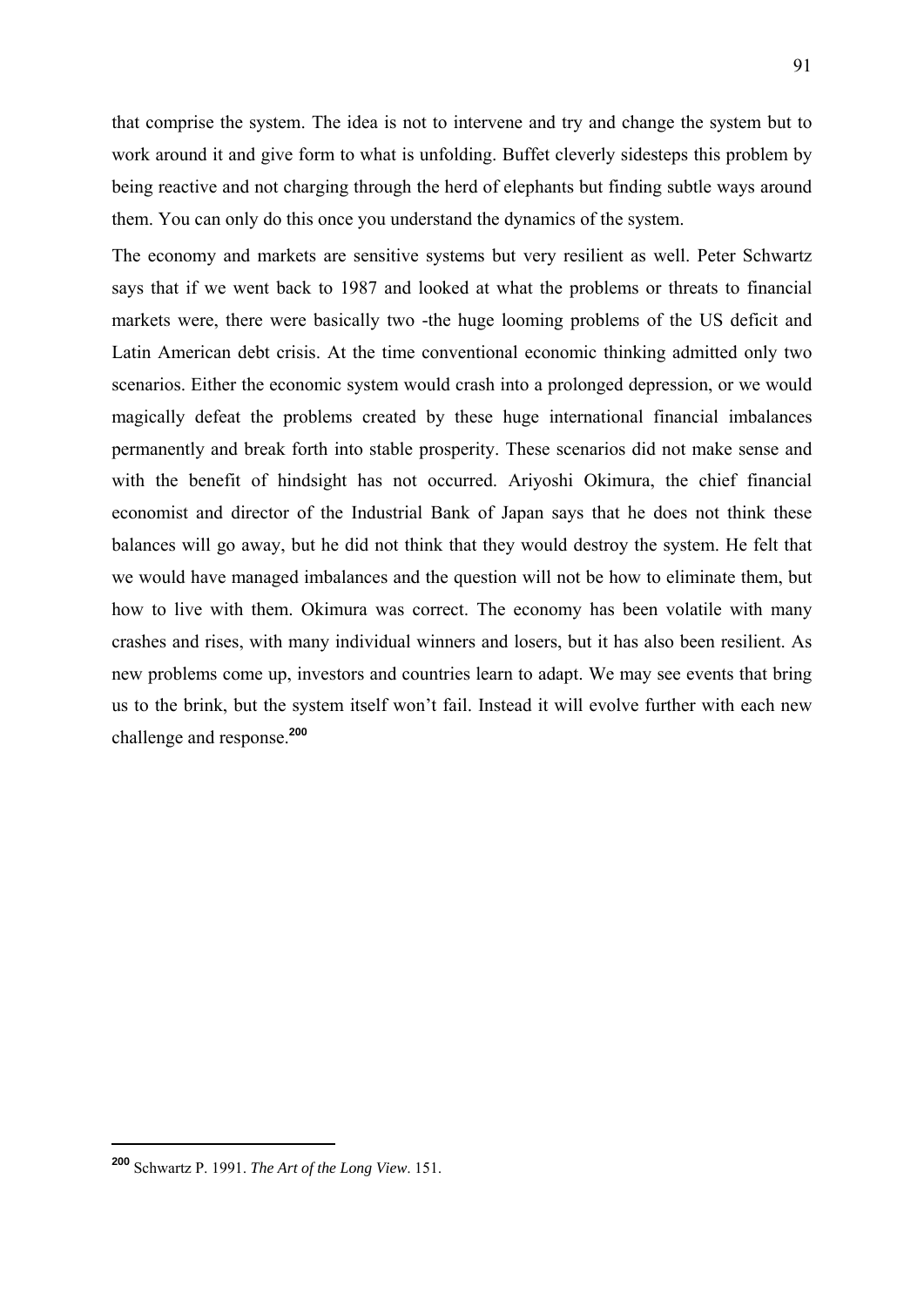## Bibliography

ARTHUR W.B. 1995. *Complexity in Economic and Financial Markets*. Complexity.1:20-25 www.santafe.edu/arthur/Papers/Pdf

ARTHUR W.B. 2002. Is the Information Revolution Over? If History is a Guide, it is Not. Business2.0

http://www.business2.com/articles/mag/o,1640,37570,00html

BEINHOCKER ERIC D. 1997. *Strategy at the Edge of Chaos*. The Mckinsey Quarterly 1997. Number 1.109-118. www.mckinseyquarterly.com/strategy/sted97.asp

BEINHOCKER ERIC D. 2007. *The Origin of Wealth*. Random House Business Books

BERKSHIRE HATHAWAY ANNUAL REPORT: 1981,1987,1988,1991,1994. www.berkshirehathaway.com/letters/letters.html

- BERNSTEIN PETER L. 1998. *Against The Gods –The Remarkable Story of Risk.* John Wiley & Sons Inc
- BOYCE BARRY. 2008. *Why we Need New Ways of Thinking.* Shambhala Sun. September 2008.41-47. http://www.margaretwheatley.com/articles/Sun.Sept08.Boyce.pdf

BUCHANAN M. 2003. The Physics of the Trading Floor. *Nature* :415. P10-12

- CAMPBELL J.Y, LO A.W, MACKINLAY A.C. 1997. The Econometrics of Financial Markets. Princeton NJ: Princeton University Press. 253-287 www.ebook3000.com/The-Econometrics-of-Financial-Markets--phs-solutions- \_23362.html
- CASTELLS MANUEL. 2000. *The Rise of The Network Society.* Second Edition. Blackwell Publishers Ltd.
- CILLIERS PAUL. 1998. *Complexity and Postmodernism: Understanding Complex Systems.* Taylor and Francis
- CORNING P. 2002. "The Re-Emergence of 'Emergence': A venerable Concept in Search of a Theory" *Complexity.*7(6):18-30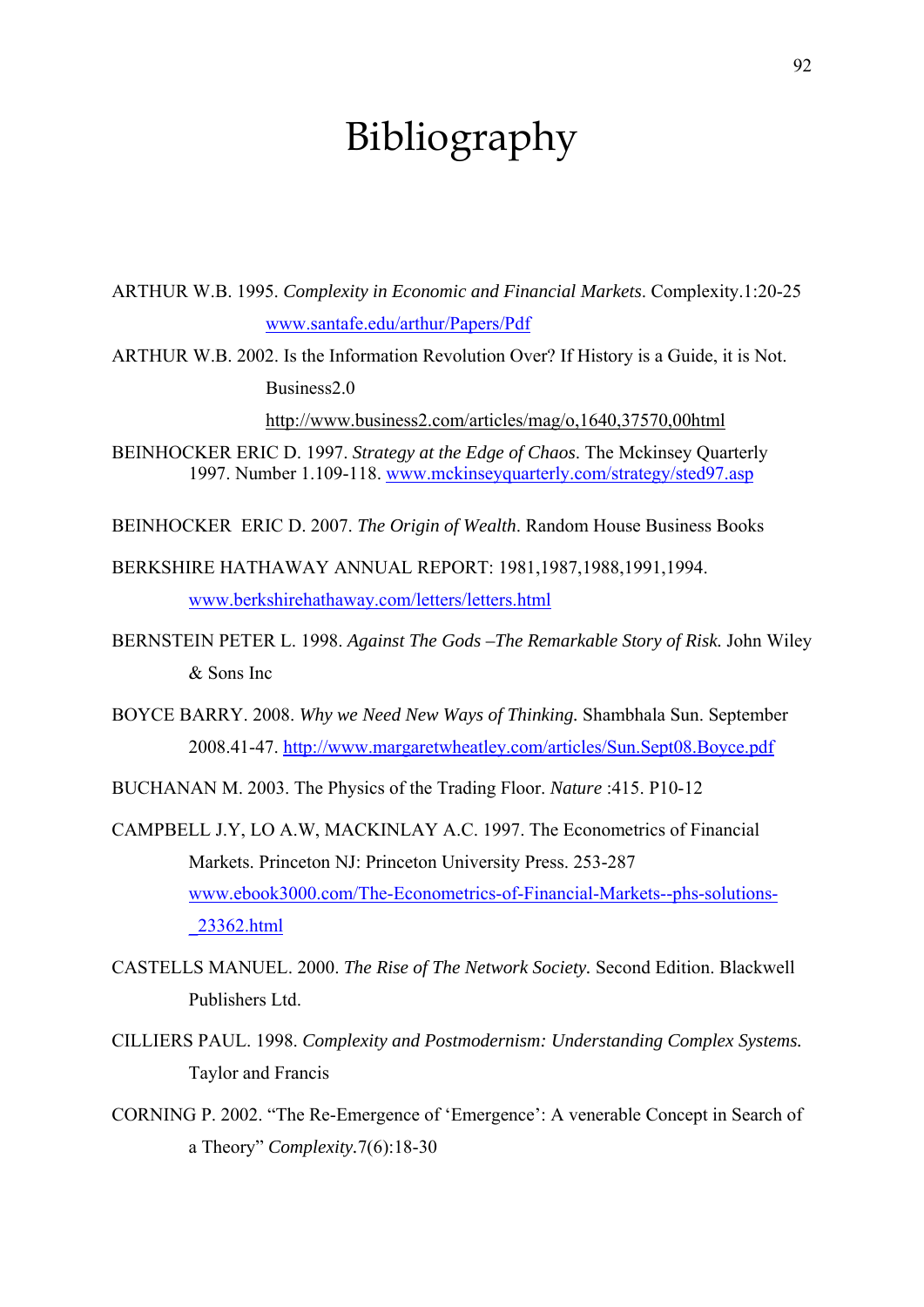- CUNNINGHAM LAWRENCE A. 2002. *The Essays of Warren Buffet.* John Wiley & Sons (Asia) Pte Ltd
- CUTLER D.M, POTERBA J.M AND SUMMERS L.H. 1989. What Moves Stock prices? *Journal of Portfolio Management* (Spring) p4-12 http://www.nber.org/papers/w2538.pdf
- DENNET DANIEL C.1996. *Darwins Dangerous Idea: Evolution and the Meanings of Life*. Pengiun Books.
- DENT E. 1999. "Complexity Science: A worldview shift." *Emergence.* 7(4):5-19
- EMMECHE C, KOPPE S, STJERNFELDT F. 1977. "Explaining Emergence: Towards an Ontology of Levels." *Journal for General Philosophy of Science.* 28(1):83-119. http://www.nbi.dk/~emmeche/coPubl/97e.Eks/emerg.html
- FARMER J.D, GILLEMOT L, LILLO F, SCZABOLCS M AND SEN A. 2004. What Really Causes Large Price Changes? *Quantitative Finance* 4(August) p383-397. http://www.santafe.edu/~jdf/papers/FluctFinal.pdf
- FARMER J.D, PATELLI P AND ZOVKO I. 2005. The Predictive Power of Zero Intelligence in Financial Markets. Proceedings of the National Academy of Sciences Vol 102, Feb 8 2005 no6:2254-2259. http:/www.aakkozzll.com/pdf/farmer.pdf
- GIDDENS ANTHONY. 1999. BBC Reith Lectures.
- Lecture 1 Globalisation.

http://news.bbc.co.uk/hi/english/static/events/reith\_99/week1/week1.htm

Lecture  $2 - Risk$ .

http://news.bbc.co.uk/hi/english/static/events/reith\_99/week2/week2.htm

- GINTIS H, BOWELS S, BOYD R AND FEHR R. 2005. Moral Sentiments and Material Interests. Canbridge MA: MIT Press
- GLADWELL MICHAEL. 2002. *The Tipping Point:- How little things can make a big Difference.* Back Bay Books

GLEICK JAMES. 1988. *Chaos Making A New Science.* Viking Penguin Inc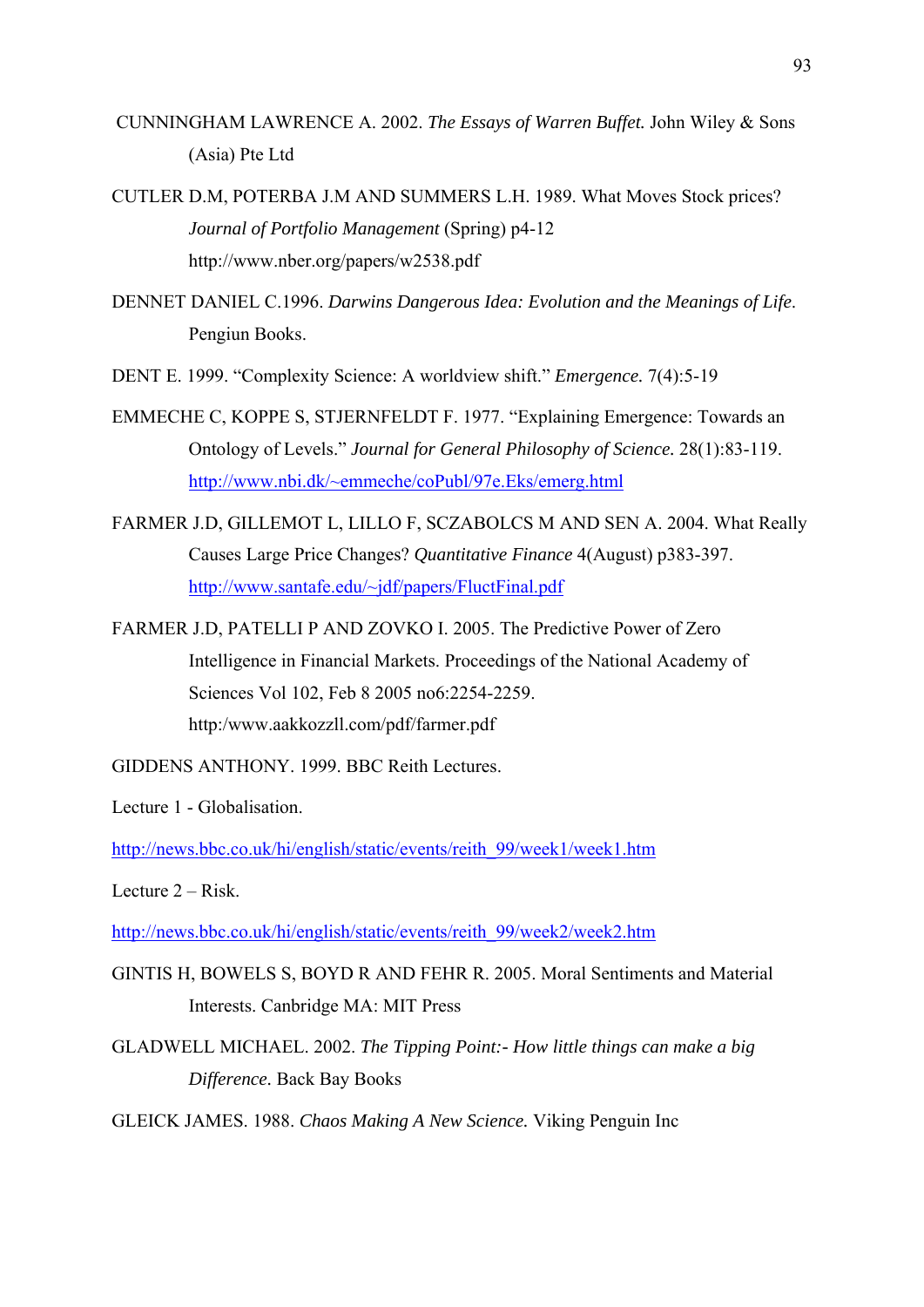GOLDSTEIN J. 1999. "Emergence as a Construct: History and Issues" *Emergence.* 1(1):49- 72

GRAHAM BENJAMIN. 2003. *The Intelligent Investor.* Revised Edition. Harper Collins

GUNDERSON LANCE H. 2000. Ecological Resilience – In Theory and Application. *Annual Review Ecological Systems.* 31: 425-439.

HAGEL JOHN. 2007. *The Power of Power Laws.* Edge Perspective.

http://edgeperspectives.typepad.com/edge\_perspectives/2007/05/the\_power\_of\_po.html

HAGSTROM ROBERT G. 1999. *The Warren Buffet Portfolio.* John Wiley & Sons

- HAYEK F.A. 1998. *The Theory of Complex Phenomenon*. Chapter 4. Published in book: *Critical Approaches to Science and Technology*. Editor-Mario Bunge. Transaction Publishers.
- HOLLAND J.H. 1988. *The Global economy as an Adaptive Process in The Economy as an Evolving Complex System.* Anderson P W, Arrow K J, Pines D. 117-124. Addison-Wesley: Reading Massachusetts.
- HOMER-DIXON THOMAS. 2008. *The Upside of Down: Catastrophe, Creativity and the Renewal of Civilisation*. Island Press

JACKSON MC. 2003. *Systems Thinking: Creative Holism for Managers.* Wiley. Chichester

- JALONEN H. The Role of Complexity in Preparing for Municipal Decision Making. *Turku University of Applied Sciences. Research Reports 21.*
- KAUFMAN MICHAEL T. 2003. *Soros- the Life and Times of a Messianic Billionaire.* Vintage Books

KAUFMANN S. 2000. *Investigations,* Oxford University Press.

- KEYNES JOHN M. 1964. *The General Theory of Employment, Interest and Money.* New York: A Harvest Book
- KILPATRICK ANDREW.1998. *Of Permanent Value: The story of Warren Buffet*. McGraw-Hill
- LE BARON BLAKE, ARTHUR BRIAN AND PALMER RICHARD. 1999. Time Series Properties of an Artificial Stock Market. *Journal of Economic Dynamics and Control*. 23 :1487-1516. http://www.econ.iastate.edu/tesfatsi/stiblake.pdf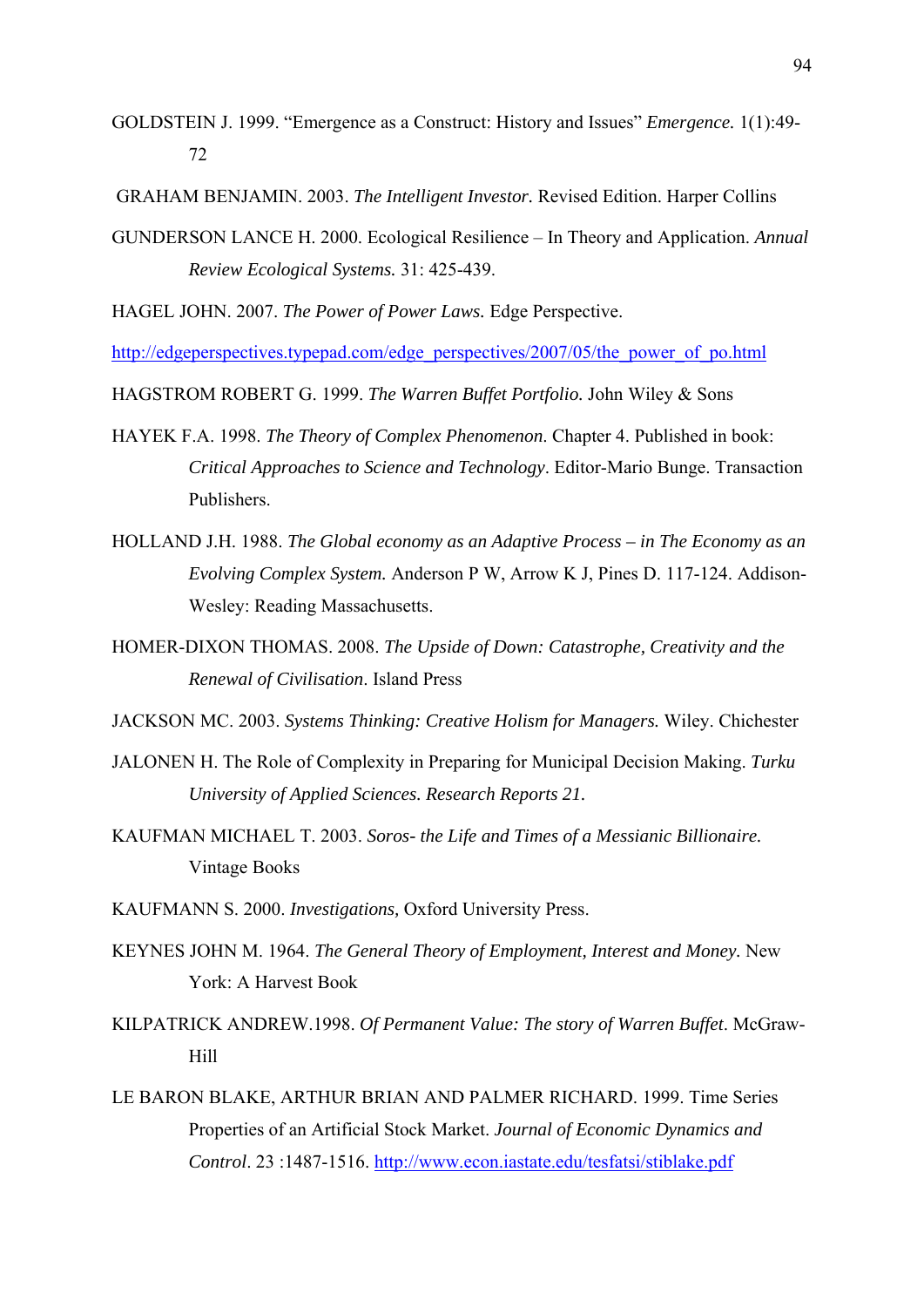- LO A.W AND MACKINLEY A.C. 1999. A Non Random Walk Down Wall Street. Princeton NJ: Princeton University Press
- MANDLEBROT BENOIT B. 1963. The Variation of Ceratin Speculative Prices. The Journal of Business. Vol 36. No4. October 1963 p394-419. http://www.jstor.org/stable/2350970

MANDLEBROT BENOIT B, HUDSON RICHARD L. 2004. *The (Mis) Behaviour of Markets – a fractal View of Risk, Ruin and Reward.* Profile Books

- McKELVEY BILL AND ANDRIANI PIERPAOLO. 2005. *Why Gaussian Statistics are mostly wrong for Strategic Organisations.* Strategic Organisation: 3: 219-228
- MITLETON-KELLY E. 2003. Ten Principles of Complexity and Enabling Infrastructures. Chapter 2 in *Complex Systems and Evolutionary Perspectives on Organisations: The Application of Complexity Theory to Organisations*. Elsevier. 1-31.
- NELSON R.R. 2003. Physical and Social Technologies and their Evolution. Columbia University working papers. http://www.lem.sssup.it/WPLem/files/2003-09.pdf
- NEWMAN M.E.J. 2003. The Structure and Function of Complex Networks. SIAM Review 45. 167-256. arXiv:cond-mat/0303516v/
- O'LOUGHLIN JAMES. 2004. *The Real Warren Buffet Managing Capital, Leading People.* Nicholas Brealy Publishing
- PASCALE RICHARD T. 1990. *Managing on the Edge: How the Smartest Companies use Conflict to Stay Ahead*. Touchstone
- RICHARDSON KA, CILLIERS P, LISSACK M. 2007 " Complexity Thinking: A Middle Way for Analyst". *http://www.kurtrichardson.com/Middle\_Way.pdf*
- RICHARDSON A, CILLIERS P, LISSACK M. 2001 "Complexity Science: A Grey Science for the Stuff in Between". *Emergence*, 3(2), 6-18. 2001
- RICHARDSON A, LISSACK M. 2001. "On the Status of Boundaries, both Natural and Organisational: A Complex Systems Perspective". *Emergence* 3(4) 32-49
- RODGERS JIM. 2004. *Hot Commodities.* Random House Inc
- ROSSER J BARKLEY Jr. 2003. Complexity Economics Edited by Rosser (book forthcoming, Edward Elgar)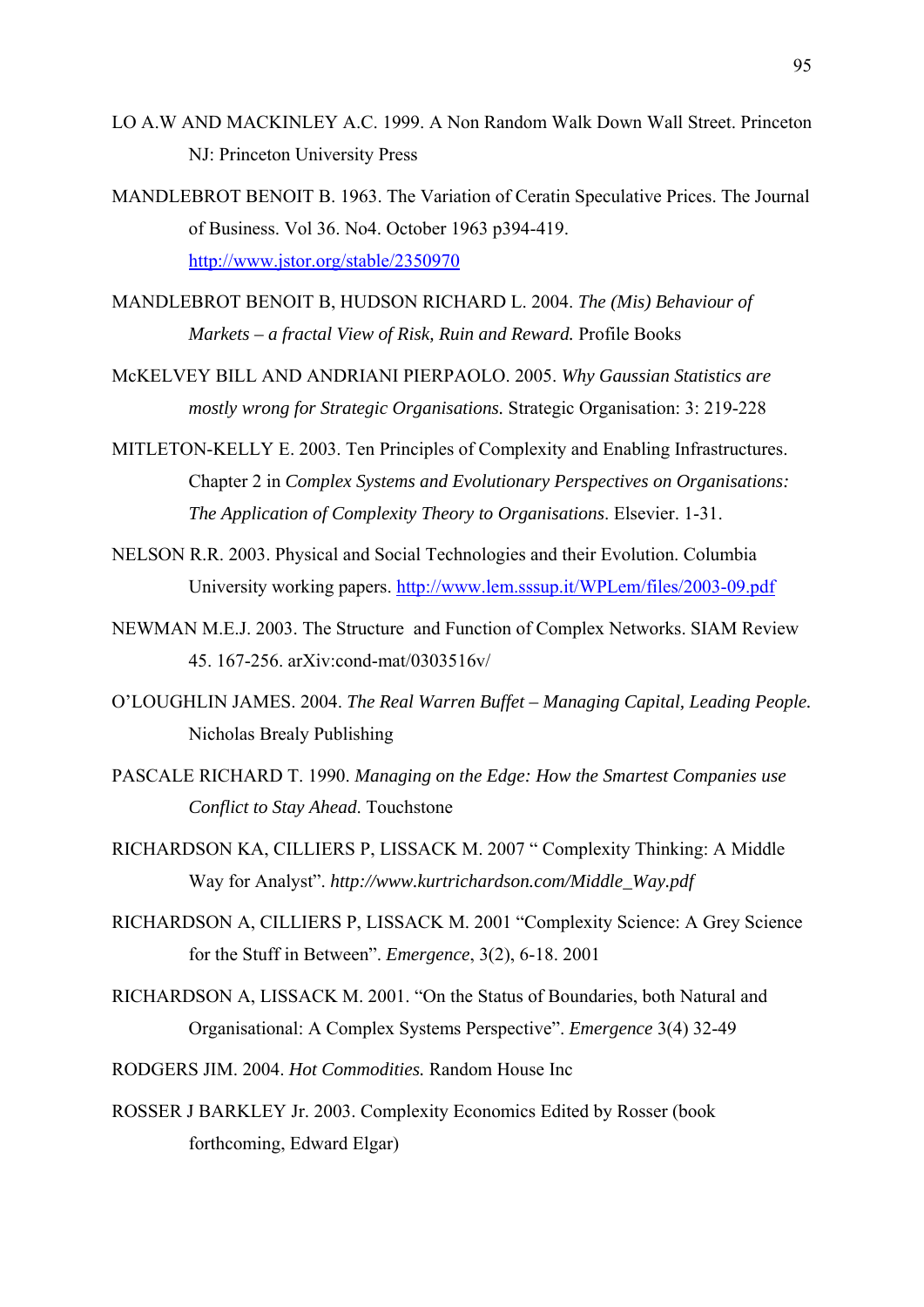cob.jmu.edu/rosserjb/COMPLEXITY%20IN%20ECONOMICS.doc

- SCHWAGER JACK. 1993. *Market Wizards Interviews with top Traders.* First Harper Business edition
- SCHWARTZ PETER. 1991. *The Art of the Long View.* Bantam Doubleday Dell
- SEELY BROWN J AND HAGEL III JOHN. 2005. The Next Frontier of Innovation. www.johnseelybrown.com/pushpull.pdf

SENGE PETER M. 1990. *The Fifth Discipline.* Bantam Doubleday Dell

- SHILLER ROBERT J. 2000. *Irrational Exuberance.* Princeton, NJ: Princeton University Press
- SILVERBERG GERALD. 1997*. Review of The Economy as an evolving complex system II.* Arthur W.B, Durlauf S.N and Lane D.A. Proceedings Volume XXVII. Santa Fe Instutute in Complexity. Reading MA:Addissson Wesley. www.santafe.edu/~wbarthur/Papers/Pdf\_files/Silverberg\_web.pdf
- SMITH T.A. 2004. "Complexity theory and change management in sport organizations." *E: CO*. Special Double Issue Vol. 6 Nos. 1-2. 2004 pp. 70-79.
- SOROS GEORGE. 2003. *The Alchemy of Finance.* John Wiley & Sons Inc
- STERMAN JOHN D. 2000. *Business Dynamics*. New York: McGraw Hill
- STEELS LUC. 1990. *"Towards a Theory of Emergent Functionality"*, written at Cambridge, MA & London, England, From Animals to Animats (Proceedings of the First International Conference on Simulation of Adaptive behaviour), Bradford Books (MIT Press), 451-461, http://cse.ucdavis.edu/~dynlearn/dynlearn/RoMADS/steels01/index.html
- WOLFRAM, STEPHEN (2002), A New Kind of Science, ISBN 1-57955-008-8
- TALEB NASSIM L. 2004. Fooled By Randomness The hidden role of Chance in Life and in the Markets. second edition. Thompson Texere
- TIER MARK. 2004. *The Winning Investment Habits of Warren Buffet and George Soros.* Inverse Books
- WALKER BRIAN, CARPENTER S. 2002. Resilience Management in Socio-ecological Systems: A working Hypothesis for a Participatory Approach*. Conservation Ecology* 6(1):14

http://www.ecologyandsociety.org/vol6/iss1/art14/